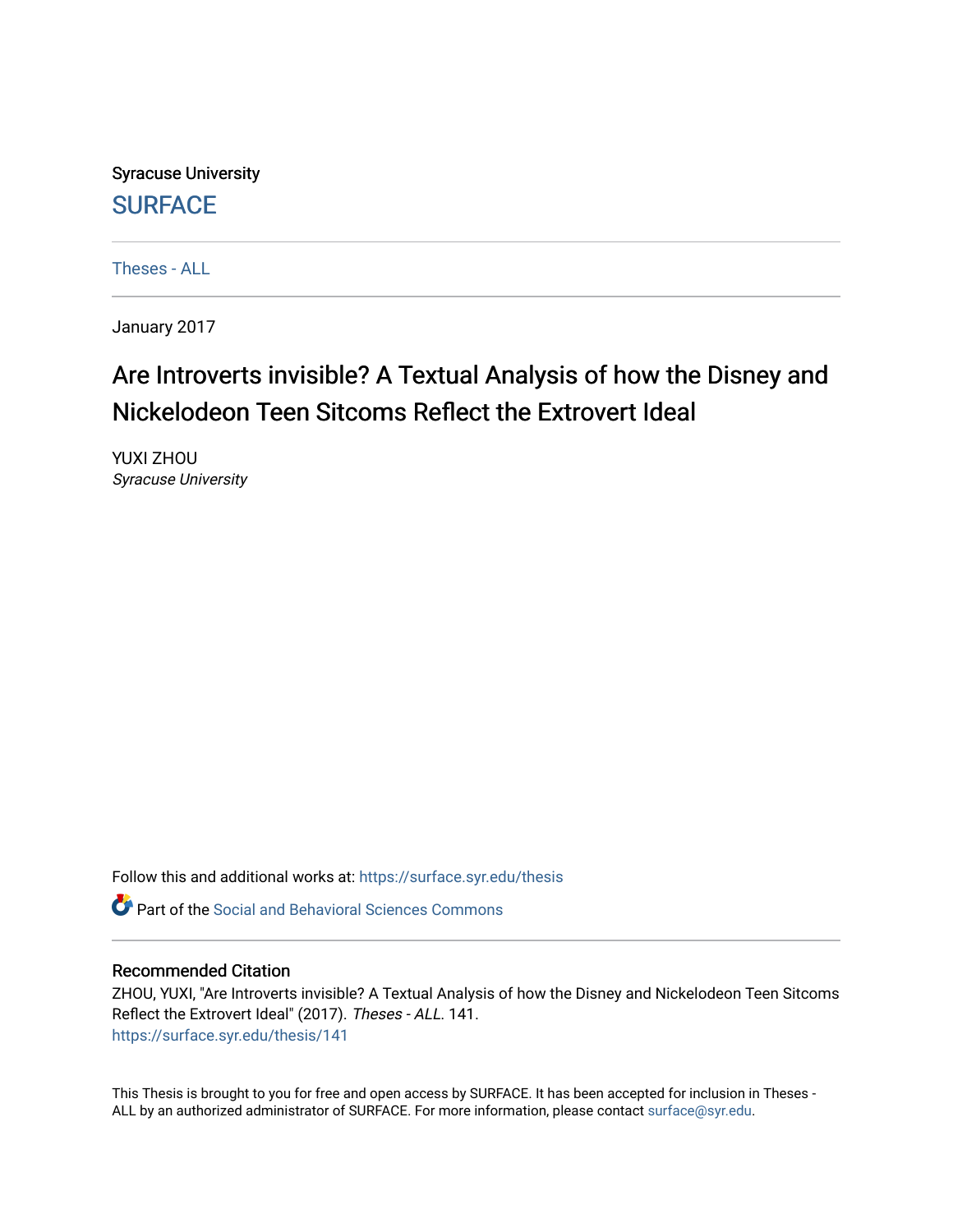#### **Abstract**

In 2012, Susan Cain published a nonfiction book: *Quiet, The Power of Introverts in a World That Can't Stop Talking*, in which she claimed that the modern western society was dominated by the Extrovert Ideal and it led to "a colossal waste of talent, energy, and happiness" (Cain, 2012, p.12). The concept of Extrovert Idea, according to her, is the "omnipresent belief that the ideal self is gregarious, alpha and comfortable in the spotlight" (Cain, 2012, p.4). Other psychologists and cultural historians also mentioned this cultural ideal, stating that it changed how people teach, how people work, how people interact with each other, and how people perceive themselves. Cain noticed a change in the characters portrayed in teen sitcoms: they are not the "children next door" of the 1980s; instead, they are rock stars and celebrities with extremely extroverted personalities. Inspired by Cain's observation, the researcher chose Disney and Nickelodeon to explore how the teen sitcoms produced by "the big two" reflect the Extrovert Ideal. Textual analysis of four popular teen sitcoms in the past ten years was conducted. Representation of both extroverted characters and introverted characters and the power relation between the two were analyzed.

 *Keywords*: Personality, the Extrovert Ideal, representation, stereotypes, symbolic annihilation, Teen sitcoms, Disney, Nickelodeon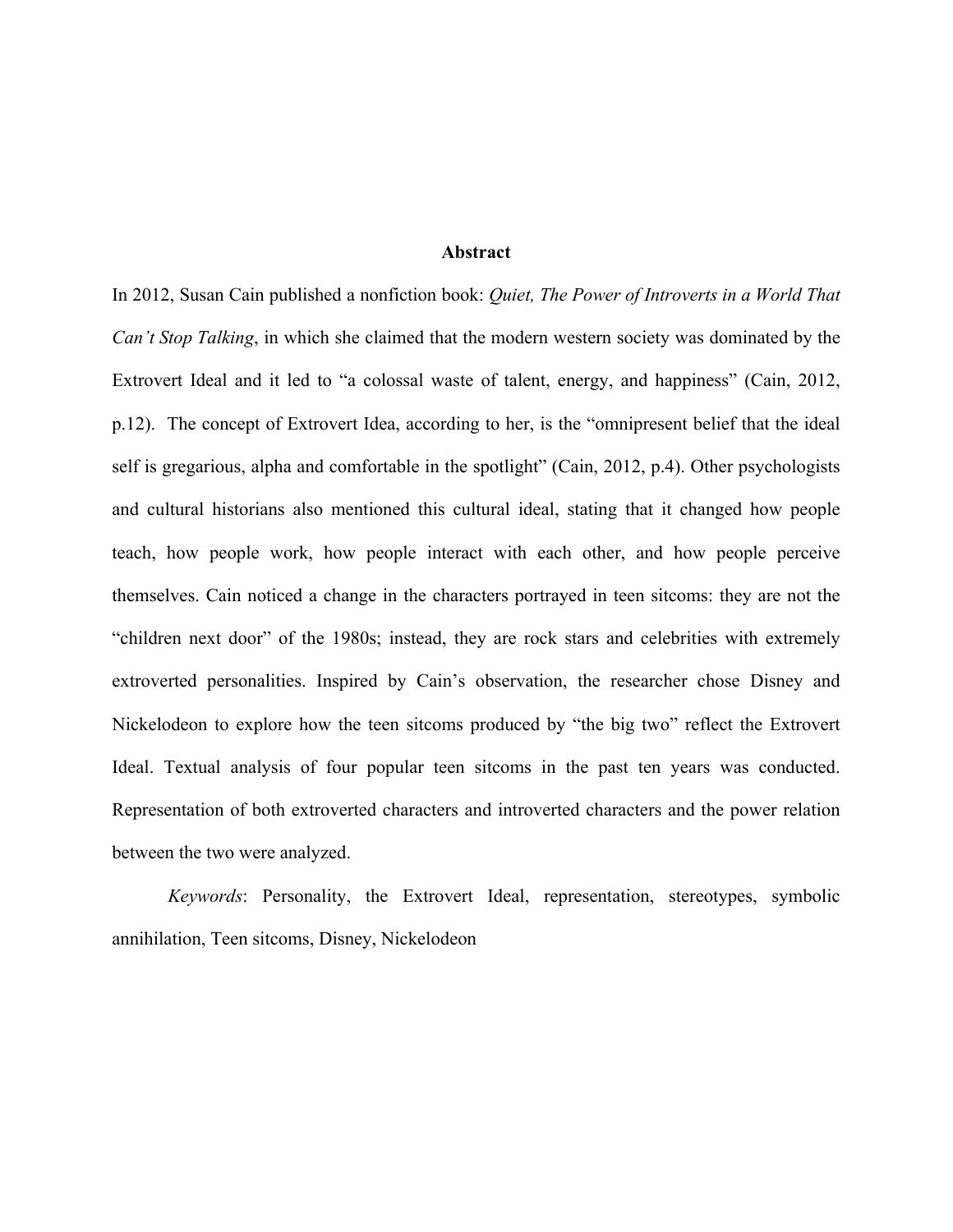# **ARE INTROVERTS INVISIBLE? A TEXTUAL ANALYSIS OF HOW THE DISNEY AND NICKELODEON TEEN SITCOMS REFLECT THE EXTROVERT IDEAL**

By

YuXi Zhou

BSSc(Hons)., Hong Kong Baptist University, 2010

Thesis

Submitted in partial fulfillment of the requirements for the degree of

Master's of Arts in *Media Studies*

Syracuse University

June 2017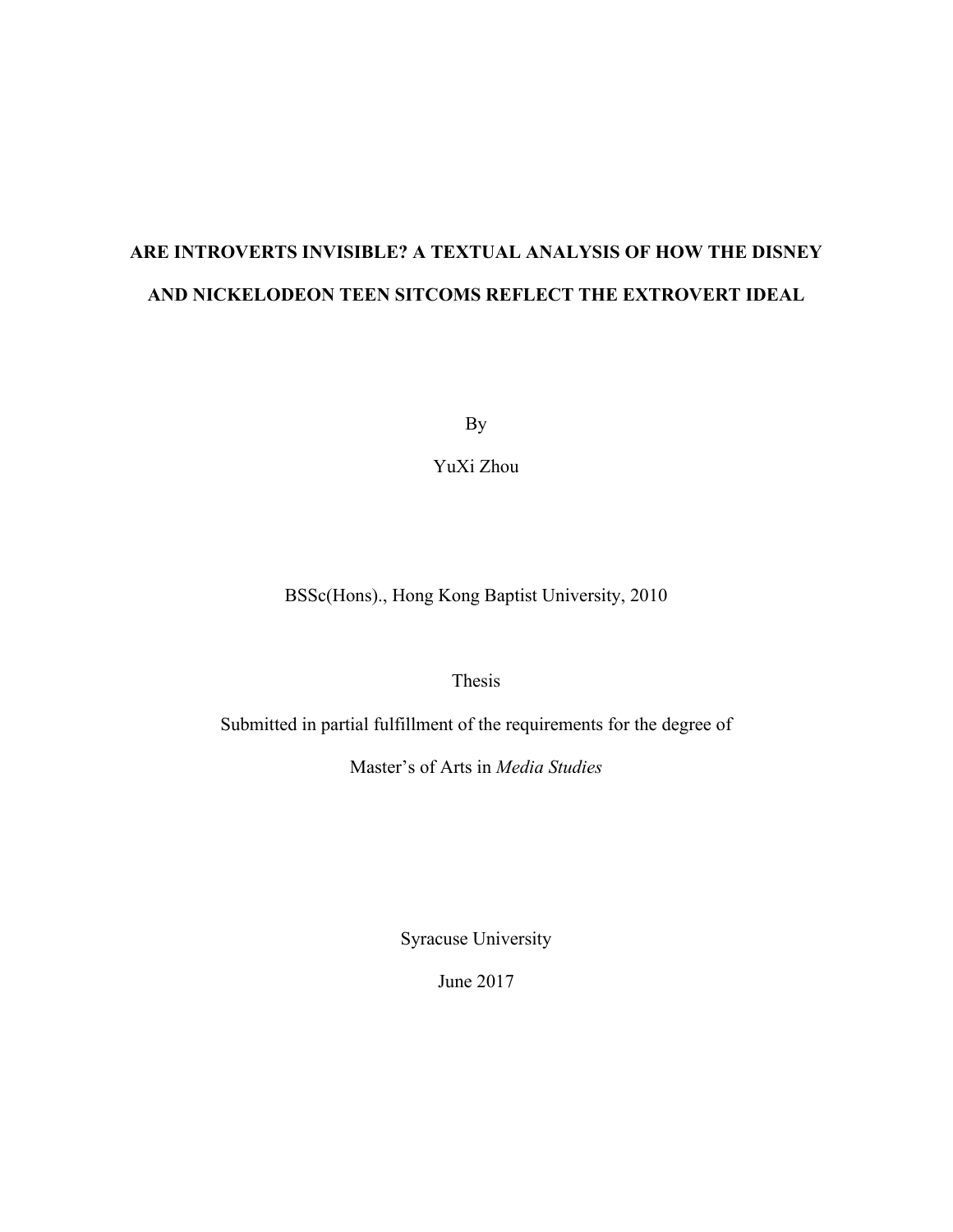Copyright © YuXi Zhou 2017

All Rights Reserved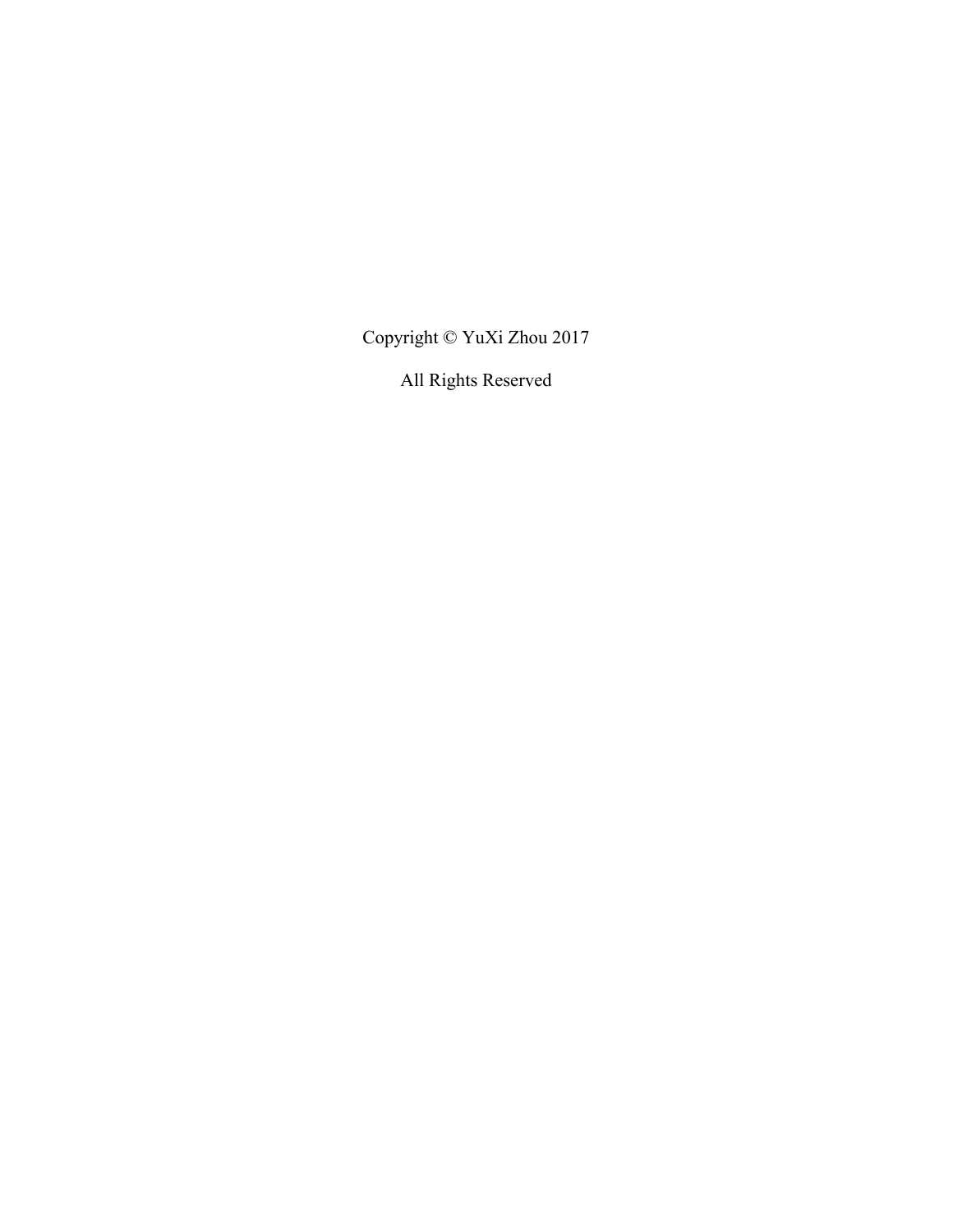#### **Acknowledgements**

I am grateful to the faculties and my colleagues in the S.I. Newhouse School of Public Communications, especially Prof. Anne Osborne, my advisor, who gave me enormous advice and encouragement during my last year of study in the Media Studies program. I'd also like to thank Prof. Carol Liebler, my defense chair, who helped me grow into a serious communication researcher, and took care of all of us Chinese master's students. You gave us so much love and I wish I could treat my future students like you, if I ever become a professor. Thanks, too, to my committee members, Prof. Robert Thompson, for his precious time and insight into the American TV culture. Professor Charisse L'Pree, thank you for your guidance from a psychological viewpoint. Moreover, thanks to every faculty and staff member in Newhouse, who offered me help and support. I'm grateful that I got to know my dear friends here, Harry, Jane, Neil, Anne, Ryan and Li, with whom I shared hot pot many times, lots of laughs, tears, hard work and memories. Thanks to my family, whom I missed, and who didn't really understand what I'm studying, yet still gave me lots of support and love. Finally, thanks to my boyfriend, Tom Underwood, who supported me on my worst days, and always encouraged me to achieve my goals and dreams. I love all of you. And I know that I'll miss the days studying in Syracuse. Thanks.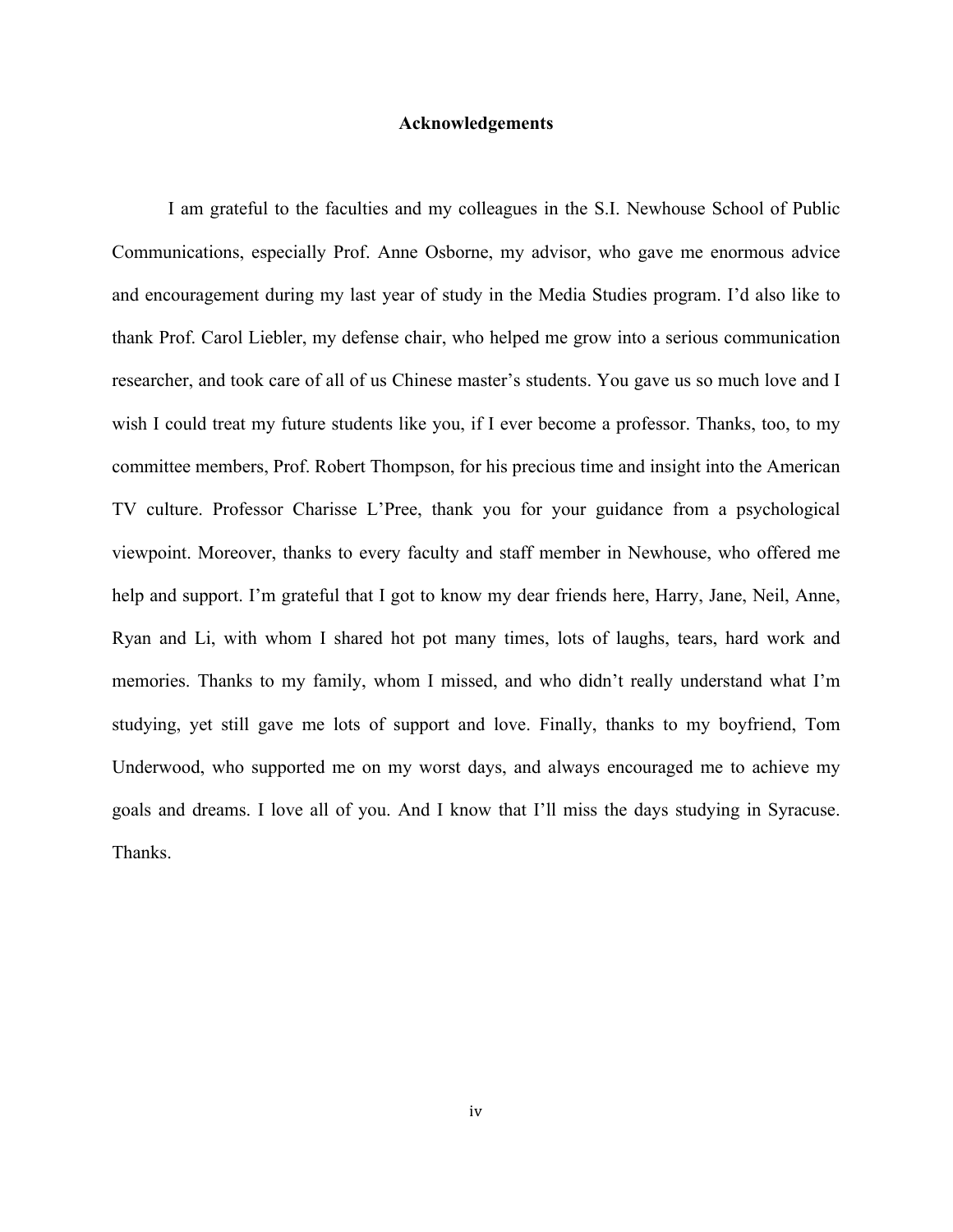### **Table of Contents**

| Chapter 1: Introduction                                     | $\mathbf{1}$ |
|-------------------------------------------------------------|--------------|
| Chapter 2: Literature Review                                | 6            |
| <b>Extroversion and Introversion</b>                        | 6            |
| The Rise of the Extrovert Ideal                             | 14           |
| Media Representation, Symbolic Annihilation and Stereotypes | 17           |
| Teen Sitcoms in the World of Disney and Nickelodeon         | 23           |
| Chapter 3: Methodology                                      | 29           |
| Data Collection                                             | 29           |
| Data Analysis                                               | 31           |
| Researcher's Role                                           | 37           |
| Chapter 4: Results                                          | 40           |
| Storyline of the Selected Teen Sitcoms                      | 40           |
| TV introversion                                             | 43           |
| Introverts in an Extroverted World                          | 51           |
| The Nerd versus the Clown                                   | 59           |
| Responsibility                                              | 68           |
| Popularity                                                  | 78           |
| Chapter 5: Conclusion                                       | 91           |
| Appendix: List of Episodes                                  | 103          |
| Reference                                                   | 104          |
| Curriculum Vitae                                            | 122          |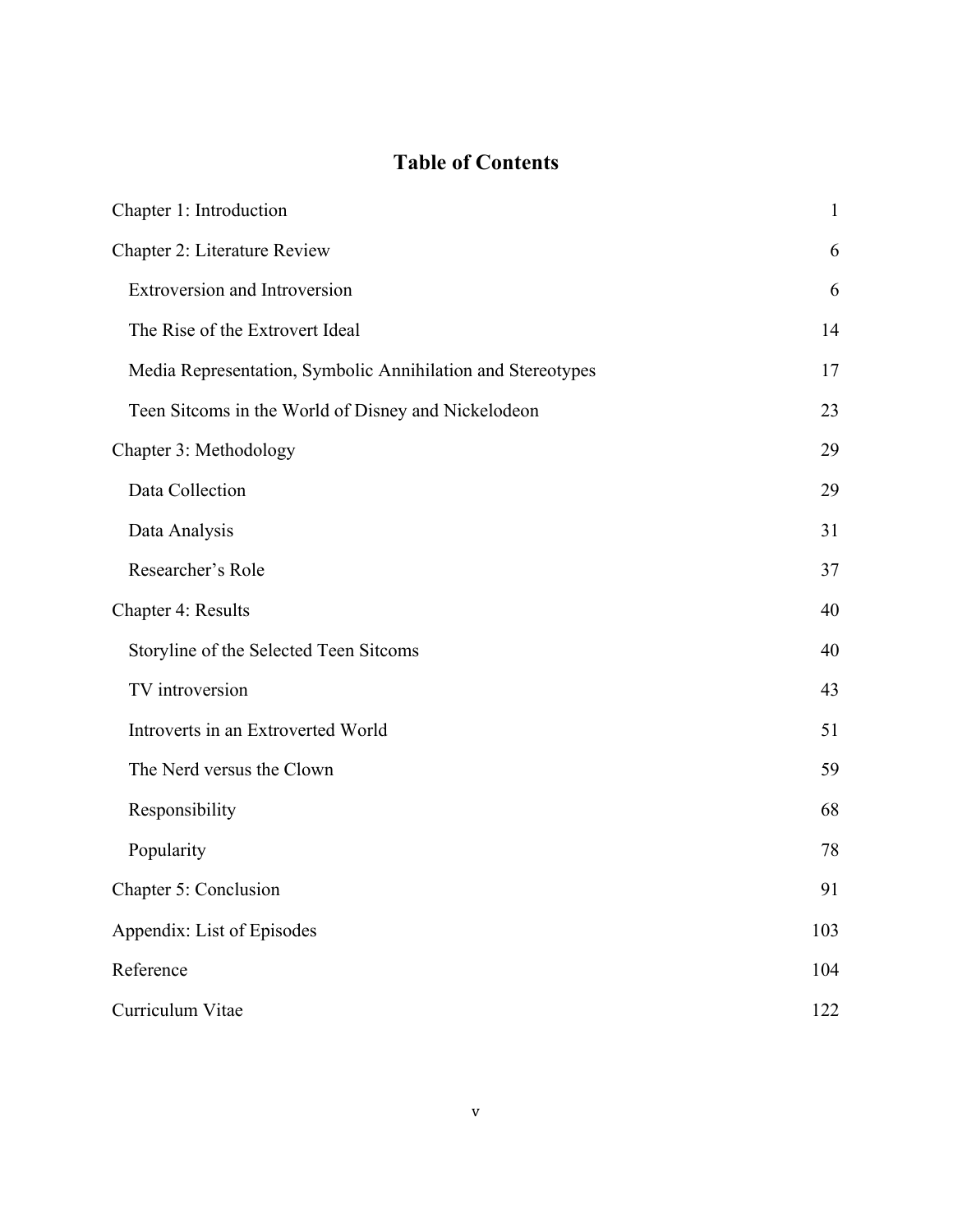### **List of Tables**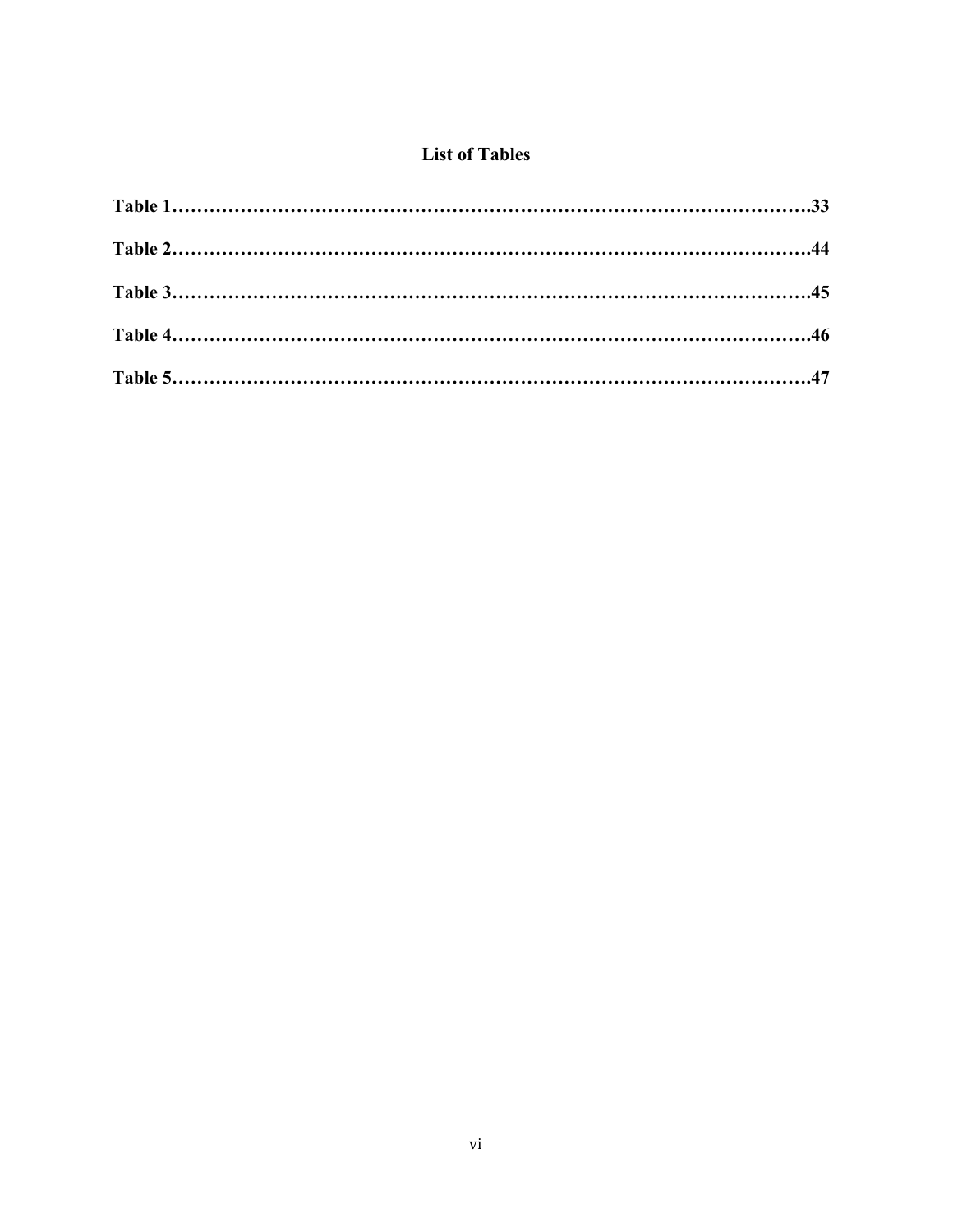#### **Chapter 1: Introduction**

*"…We watch TV shows whose protagonists are not the "children next door," like the Cindy Bradys and Beaver Cleavers of yesteryear, but rock stars and webcast hostesses with outsized personalities, like Hannah Montana and Carly Shay of iCarly."*

*(Cain, 2012, p. 6)* 

In 2012, Susan Cain published her book *Quiet: the Power of Introverts in a World that Can't Stop Talking.* In her book, she argued that there is a misunderstanding of the traits and capabilities of introverted people in the U.S. Extroverts are perceived as smarter, more popular, more interesting and more desirable as friends while introverts are perceived as shy, boring and misanthropic. However, it would be reductionist to regard introversion as shy, reserved and asocial. Introverts and extroverts differ in how they communicate, learn, and behave under different situations (Ashton, Lee & Paunounen, 2002). There has been much misunderstanding and casual labeling of individuals in terms of their personality. Both personality types have their own advantages and disadvantages and it would be reductionist to judge which one is a better personality.

Cain observed that there's a preference for extroverted people over introverted people in the workplace, school, family and relationships. Since at least one-third of Americans identify as introverts, this tendency leads to "a colossal waste of talent, energy and happiness" (Cain, 2012, p. 12). The American society, according to Cain, is promoting the Extrovert Ideal, which is "the belief that the ideal self is gregarious, alpha, and comfortable in the spotlight" (Cain, 2012, p.4). This culture ideal manifests itself on different levels. It changes how people interact with each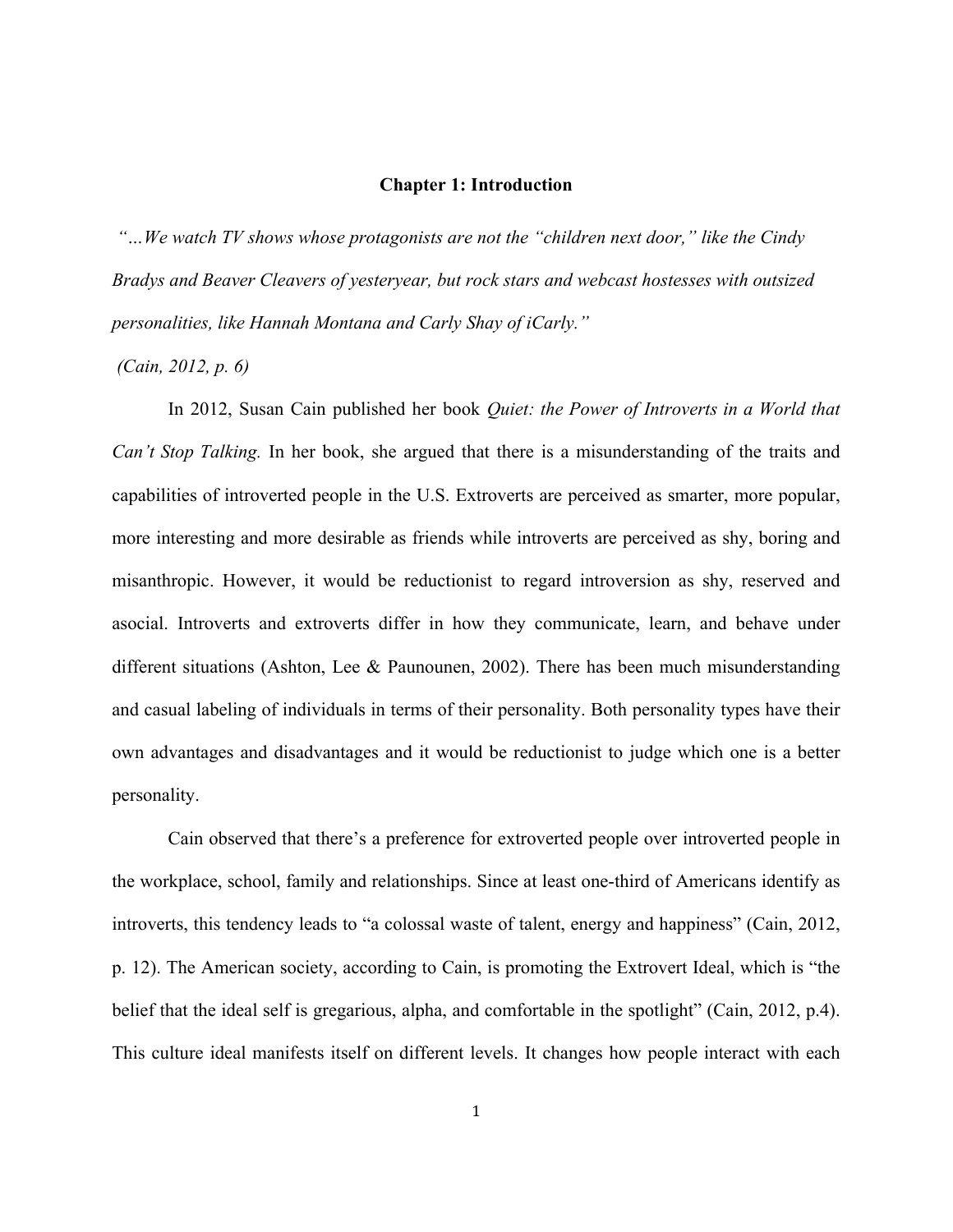other and how people behave under different social circumstances such as the workplace, family, school, job interviews, and romantic situations (Cain, 2012; Susman, 1984). Cain claims that this ideology makes a lot of introverts feel pressure to pretend to be extroverts in order to succeed. Cain decries that this has turned into an oppressive standard to which most people feel they must conform (Cain, 2012, p.4).

From a social cognitive perspective, people learn from three aspects: personal, environmental and behavioral (Bandura, 1989). Environmental influence is crucial in the function of the personality system (McCrae & Costa, 1992). Individuals' personalities, skills, values, attitudes and identities evolve under a certain environment (McCrae, Costa, Ostendorf, Angleitner & Smith, 2000). From a personality psychology perspective, genetic influence on personality is in the range of 40% to 50 %, however, personality is also influenced by one's experience and environment (Bouchard & Loehlin, 2001; Bouchard, 2004; Emde & Hewitt, 2001). Since television can be considered as one of the environmental factors, the ideology or the value it transmits plays a crucial role in individual's personality development. Numerous studies have stated that television, as a mass communication tool, has a large impact on children's development (Berry & Mitchell-Kernan, 1982; Bandura, 1989; Vittrup & Holden, 2010). Children observe and imitate the role models presented by television (Bandura, 1963). Thus, it is important to have characters with diverse personalities when creating media content and it is also important to examine what role models we are offering to the young audiences.

Cain stated that in the past few decades, there has been a change in the type of characters portrayed in teen programs. Most characters have overtly extroverted personalities that make them popular and successful. On the other hand, introverted characters are sometimes portrayed as socially awkward and undesirable. She pointed out this kind of representation has dominated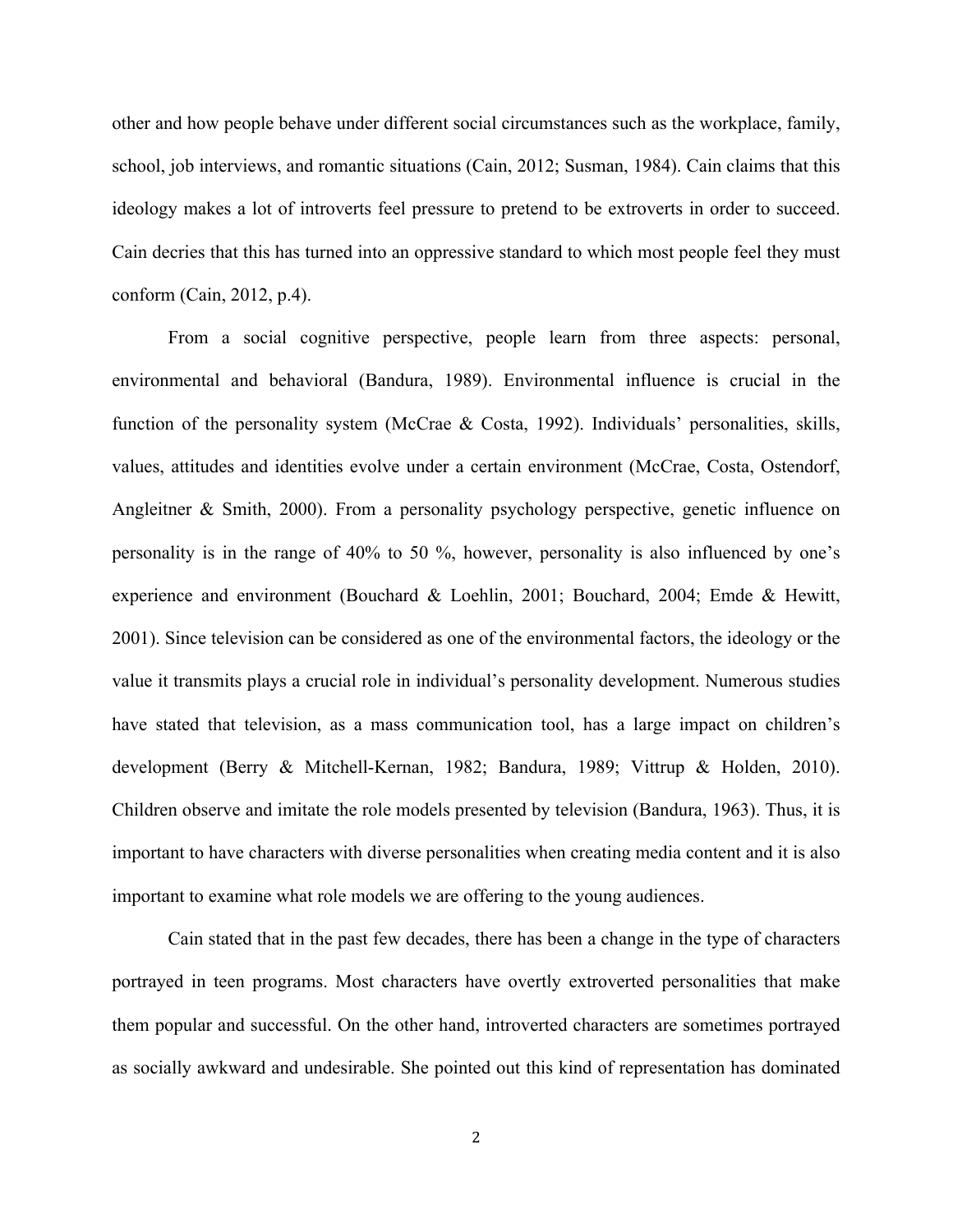the teen programs for a while (Cain, 2012, p. 6).

Since teen sitcoms are an important aspect of teen programs and teen culture, moreover, Disney and Nickelodeon are "the Big Two" when it comes to producing children's and teens' TV, the researcher chose teen sitcoms produced by Disney and Nickelodeon to examine Cain's statement (Greene, 2012). The teen sitcoms are situation comedies targeted exclusively toward tweens and teens. The main characters are usually teenagers 12 to 18 years old and they routinely deal with things happening between family, friends and school and are usually involved in a coming-of-age situation, such as learning how to drive, first date and school dance, sometimes the plotline centers on social issues such as peer pressure and bullying (Davis & Dickinson, 2004; Greene, 2012).

Teen sitcoms have not received much attention for discussion as a separate genre. Nevertheless, they are subgenre of situation comedies. Thus they can inherit many characteristics of the sitcom genre and receive similar criticism. American sitcom has been criticized for its symbolic annihilation and stereotypical representation of people from the minority group (Anderson & Jolly, 1977). Symbolic annihilation is defined as the media's underrepresentation or near total absent representation of certain groups of less powerful members of the society (Gerbner, 1978; Tuchman, 1978). Representation in the media gives a group of people their identity (Gerbner & Gross, 1976; Evans, Hall & Nixon, 2012). The absence of representation serves as a form of gentle violence and often reflects the biases and interests of people who define the social agenda (Bourdieu, 2001; Gross, 1994; Venzo & Hess, 2013). When minority groups get represented in the media, however, their representation can be stereotypical. Stereotypes reduce a group of people into a few traits and stereotypical representations of minority groups are often exaggerated and distorted (Evans, Hall & Nixon, 2012). Both positive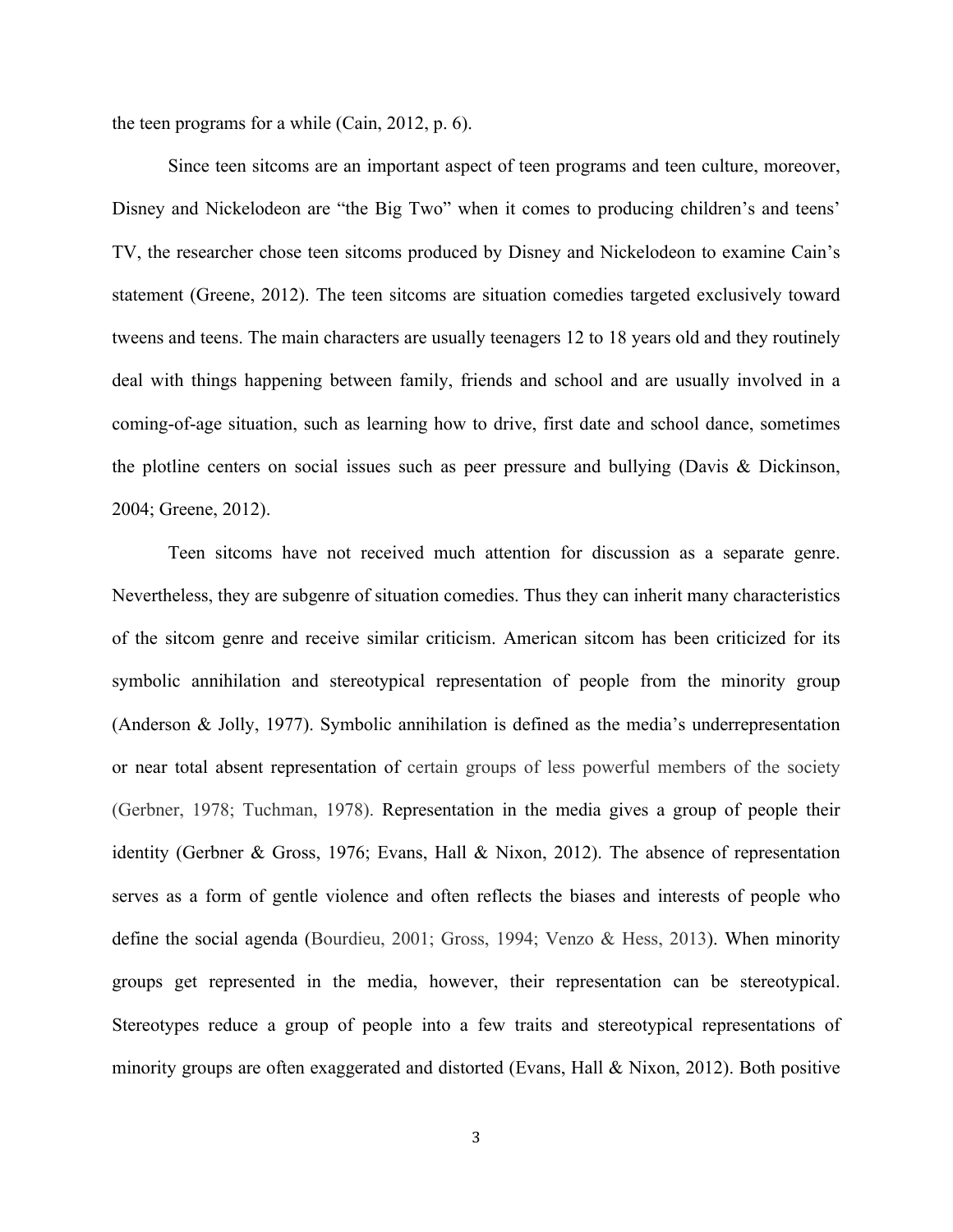and negative stereotypes can be harmful since they tend to reflect the social perception rather than the truth, which in return influences how individuals from the minority group define themselves or how people treat them (Jones, 1997; Mastro, 2009; Sue & Kitano, 1973). According to Stuart Hall, representation of a certain population cues the audiences to take certain ideological positions (Hall, 1988). Representation does not merely reflect the reality, but it creates reality. As a result, symbolic annihilation or stereotypical representation could render minority groups powerless and reinforce social hierarchy.

There have been observations and critics that introverted characters are symbolically annihilated and stereotypically portrayed in media (Cain, 2012; Wolf, 2016). Cain observed that the extroverts have dominated teen programs and the content of teen programs reflect Extrovert Ideal. However, Cain's statement is merely based on observation and there hasn't been formal research focusing on the representation of extroverts and introverts on media. Inspired by Cain's statement, the purpose of this study is to examine whether and how the Extrovert Ideal exists in the American teen sitcoms by analyzing the representation of both extroverted and introverted characters and examining the power relationship between the two using textual analysis.

In the exploration of the Extrovert Ideal in Disney and Nickelodeon teen sitcoms, this thesis addresses the following research questions:

**RQ1:** how are the extroverted characters and introverted characters represented in the Disney and Nickelodeon teen sitcoms?

 **RQ1a:** Do representations of extroverts and introverts vary by race, gender and ethnicity?

**RQ2:** Are the extroverted characters more preferable compared with introverted characters in the Disney and Nickelodeon teen sitcoms? If so, how?

4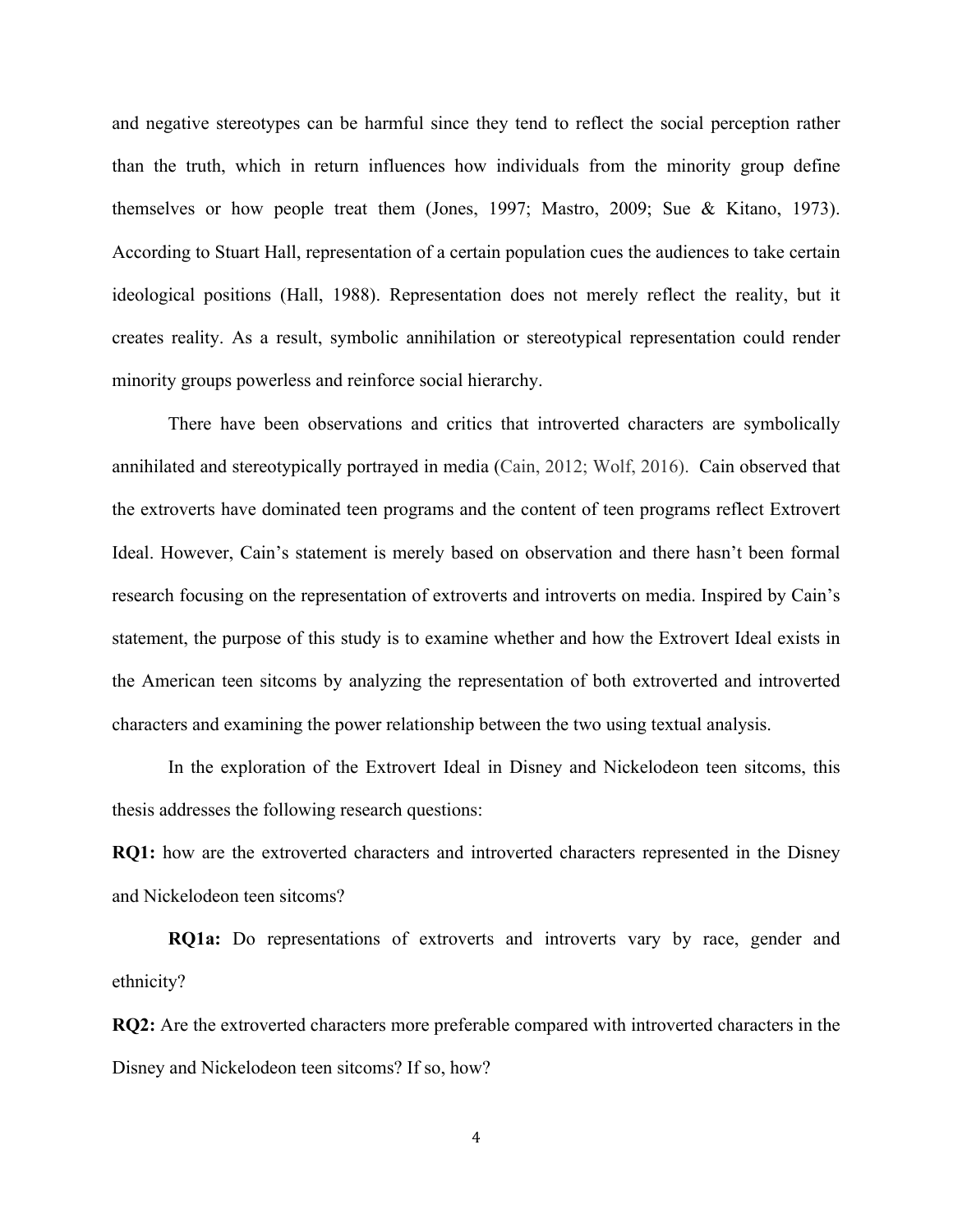The following chapter delves further into the study of extroversion and introversion. It helps us to better understand teen sitcoms and the Extrovert Ideal from a culture standpoint. Chapter 3 will include a description of the methodology employed for this study.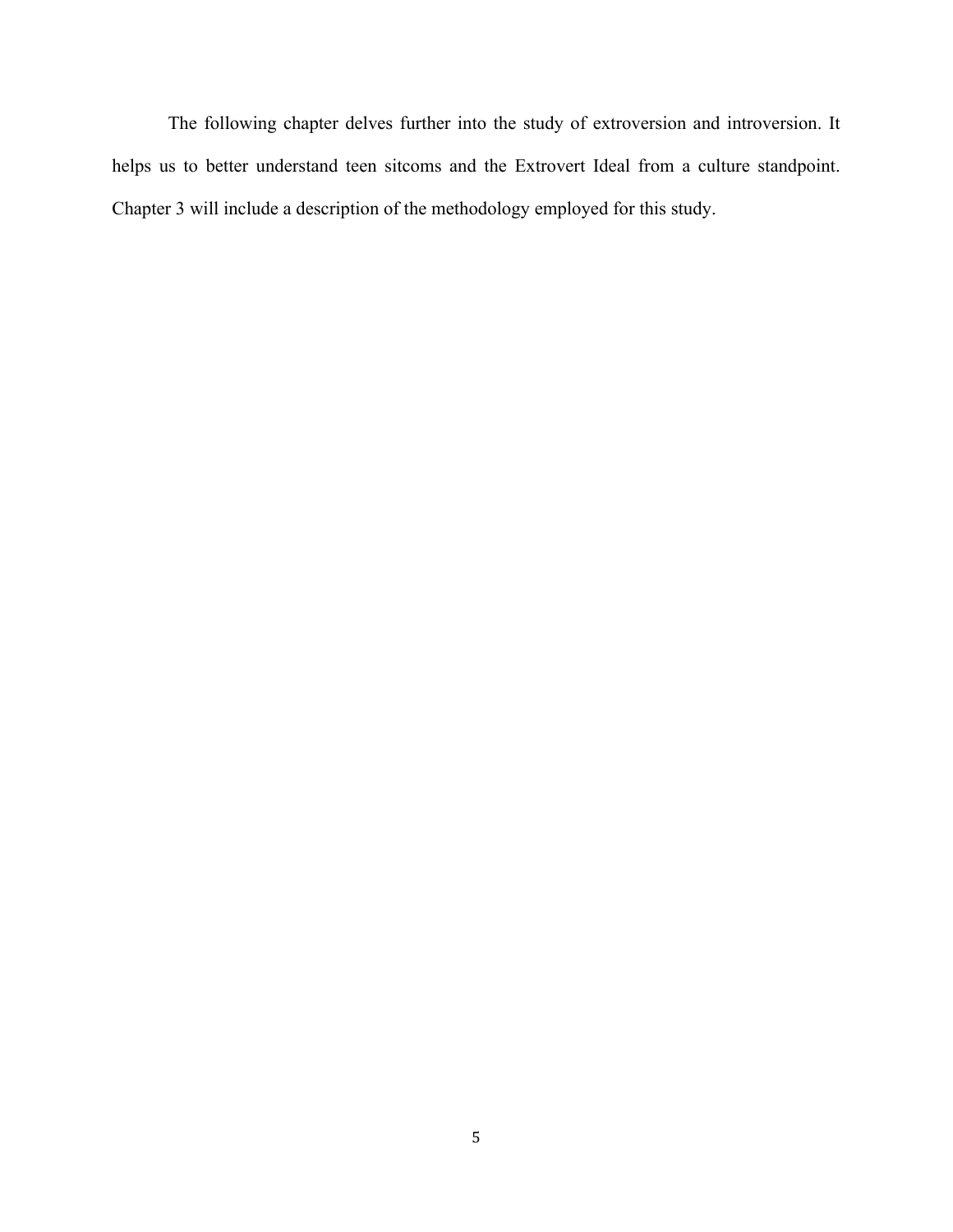#### **Chapter 2: Literature Review**

By analyzing the representation of extroverted and introverted characters, as well as the power relations between the two, this study examines whether the Extrovert Ideal is promoted in the Disney and Nickelodeon teen sitcoms and how it is reflected in these teen sitcoms. Moreover, the researcher looks at how extroversion and introversion interplays with gender, race and ethnicity in order give a deeper analysis of this culture phenomenon.

This chapter addresses the key concepts and literature for this study. First, the researcher explains in detail the theory of personality and extroversion/introversion. Next, the rise of Extrovert Ideal is discussed. Then the researcher discusses media representation, stereotypes and symbolic annihilation, which is the theoretical foundation for this thesis. Last, this chapter introduces teen television and teen sitcom, and explains why the researcher chose this specific genre to explore the representation of extroverted and introverted characters.

#### **Extroversion and Introversion**

Carl Jung is the first person to define extroversion/introversion from a psychological perspective (Boroujeni, Roohani & Hasanimanesh, 2015; Jung, 1921). According to Jung, extroversion is defined as a personality type characterized by the concentration of interest on the outside world. Introversion is defined as an attitude type characterized by focusing on one's inner psychic activity (Jung, 1995). Jung suggested that each person has two sides—an extroverted side and introverted side—and one side is more dominant than the other side (Jung, 1995). The difference between Jung's definition and the modern view is that Jungian extroverts and introverts differ in their perspectives of the world, whereas contemporary researchers tend to define extroversion and introversion from the trait approach. According to Burger, a trait is "a dimension of personality used to categorize people according to the degree to which they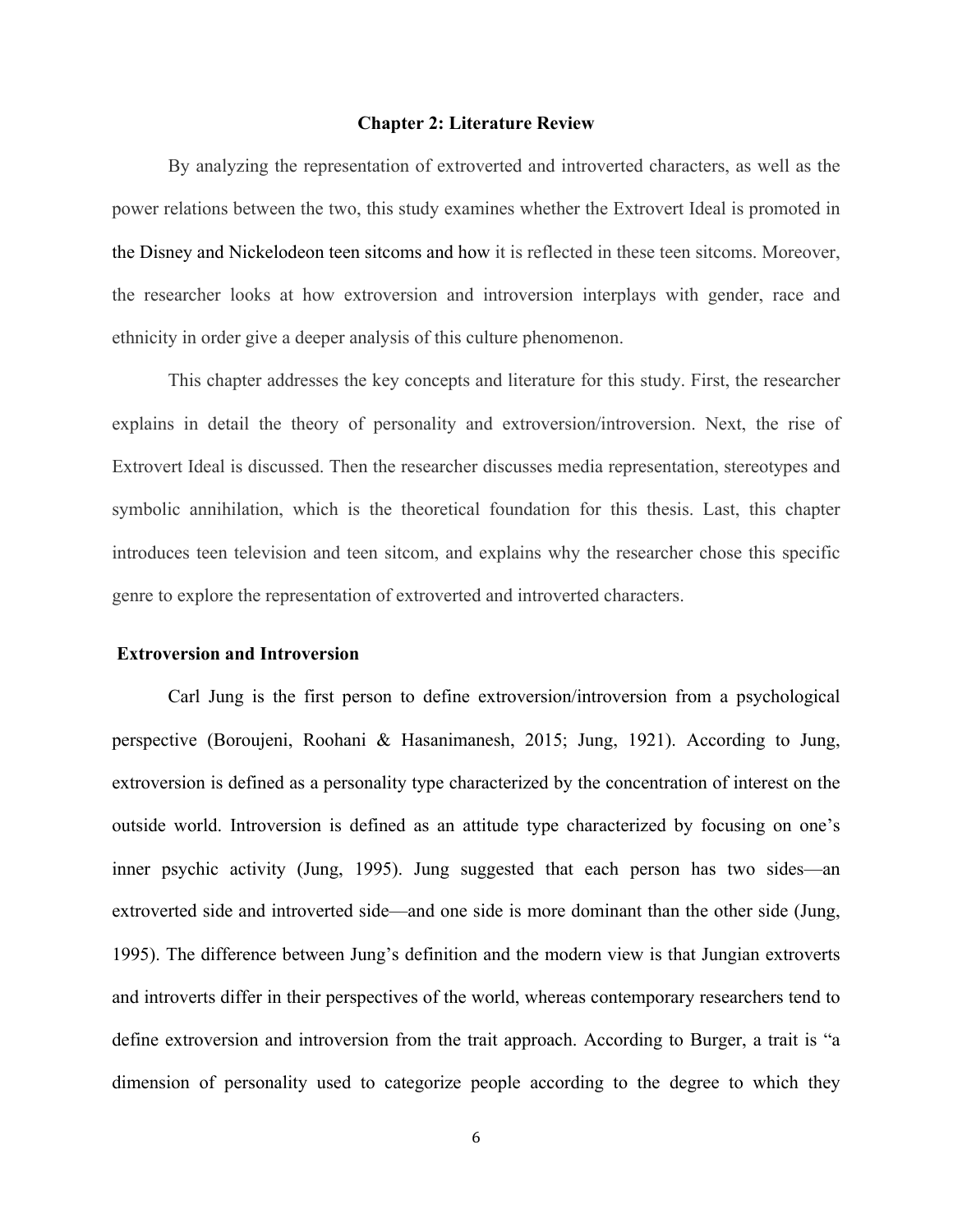manifest a particular characteristic" (Burger, 2014, p.153). Thompson described extroverts as outgoing, talkative, energetic, while introvert individuals have a more reserved manner (Thompson, 2008). Burger defined extroverts as "very sociable people who also tend to be energetic, optimistic, friendly and assertive" (Burger, 2014, p. 163).

Extroversion/introversion is an important dimension of personality, which will be discussed in the later section. Personality is defined as the set of psychological traits and intrapersonal processes that are organized and relatively consistent. It influences how the individual interacts and adapts to the intrapsychic, physical and social environment (Burger, 2014; Larsen & Buss, 2014). Personality shows moderate genetic influence. Research shows that the genetic influence on personality is in the range of 40% to 50% (Bouchard & Loehlin, 2001; Bouchard, 2004). Previous studies show that personality is relatively consistent over situation and enduring, especially after one reaches adulthood. Childhood personality at age three tends to be a good predictor of adult personality at age 26 (Caspi, Harringon, et al., 2003; Burger, 2014; Larsen & Buss, 2014). However, it can also be inconsistent under extreme circumstances when the situation overpowers the expression of psychological traits (Burger, 2014).

The consistency of personality does not preclude the possibility that personality can develop depending on the individual's environment (Emde & Hewitt, 2001). Personality development is defined as "the continuities, consistencies, and stabilities in people over time and the ways in which people change over time" (Larson & Buss, 2012, p.126). Personality researchers hypothesized there might be a law of universal personality development among different cultures. Longitudinal studies that studied American teenagers found that as they matured, the level of achievement (related to conscientiousness) increases, and the level of sociability (related to extroversion) and absorption (related to openness to experiences) decreases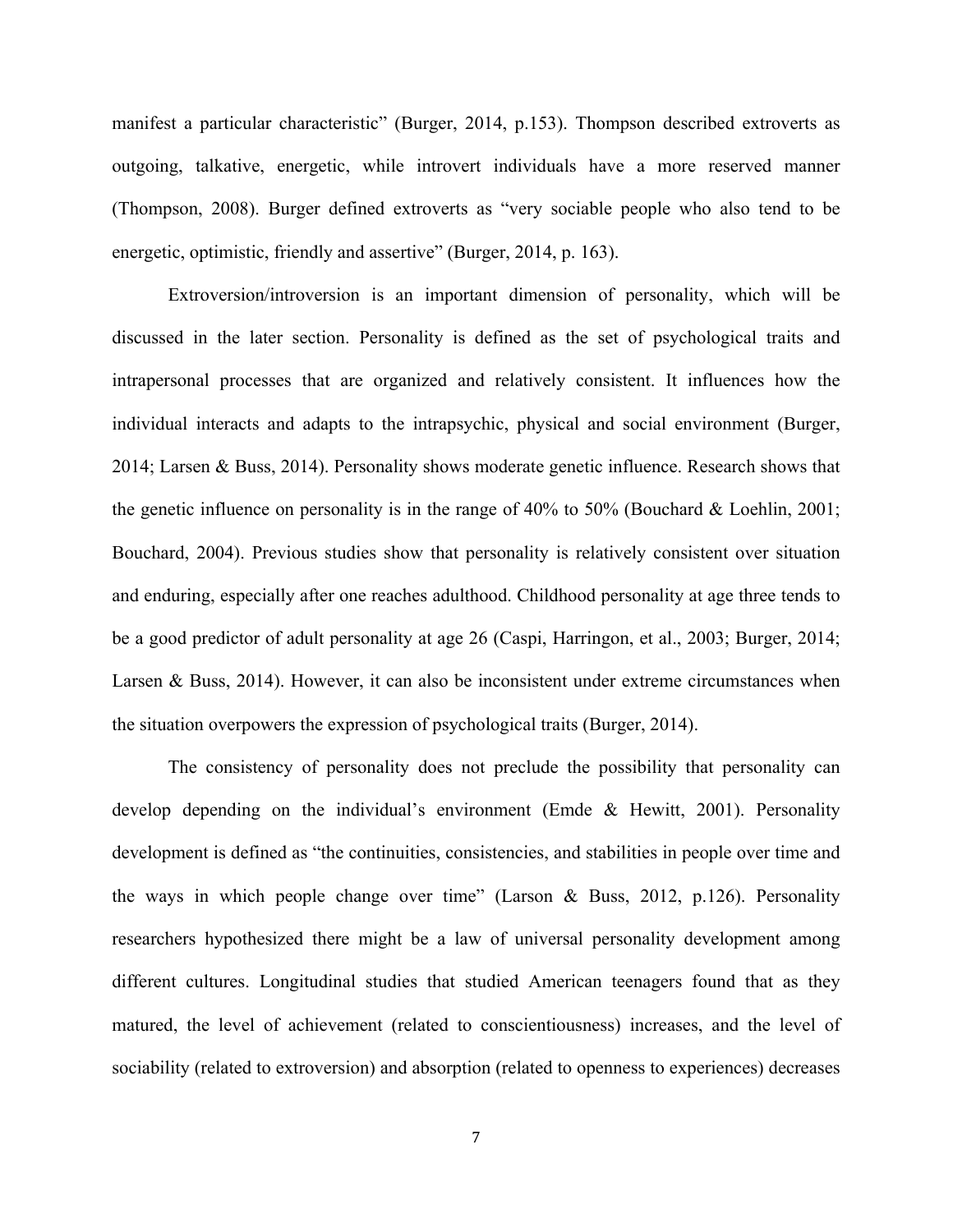too (Mortimer, Finch & Kumka, 2982; Jessor 1983; McDue, Bacon & Lykken, 1993; McCrae et al. 2000). The changes were seen as socially desirable. It indicates that personality development is shaped by social environment, and people who live in different cultures might have different ways of personality development.

Psychologists and researchers who studied adult personality also debated over various taxonomies of personality traits. Today the five-factor model (FFM), or the Big Five, is widely accepted (McCrae & Costa, 1997; Gurven, von Rueden, Massenkoff & Lero Vie, 2013). The five-factor model outlines five "dimensions of individual differences in tendencies to show consistent patterns of thoughts, feelings, and actions" (McCrae & Costa, 1990, p. 29). Extroversion is one of the five dimensions of personality, the other four include Agreeableness, Conscientiousness, Neuroticism, and Openness to Experience (Digman, 1990, 1996; Goldberg, 1990; McCrae & Costa, 1990, p.23; McCrae& John, 1992). These five factors of personality are called "the Big Five".

There has been an explosion of research on the five-factor model in the last 25 years. The model has both advocates and critics (Larson & Buss, 2012). For example, there have been debates over the definition of the five factors. It has been argued that these five factors may only represent five dimensions built into English language (Burger, 2014). However, McCrae examined the personality structure among people who speak languages other than English and found that, although there were a few exceptions, the FFM appears to be universal (McCrae et al., 2004, 2005a, 2005b). There were other critics in regards to the structure of the FFM or the stability of the model over time. However, the researcher chose the Big Five Model despite these criticisms based on two reasons. First of all, research results using the FFM are fruitful and the FFM is stable, pervasive and universal (McCrae & John, 1992; McCrae & John, 1998, p. 177;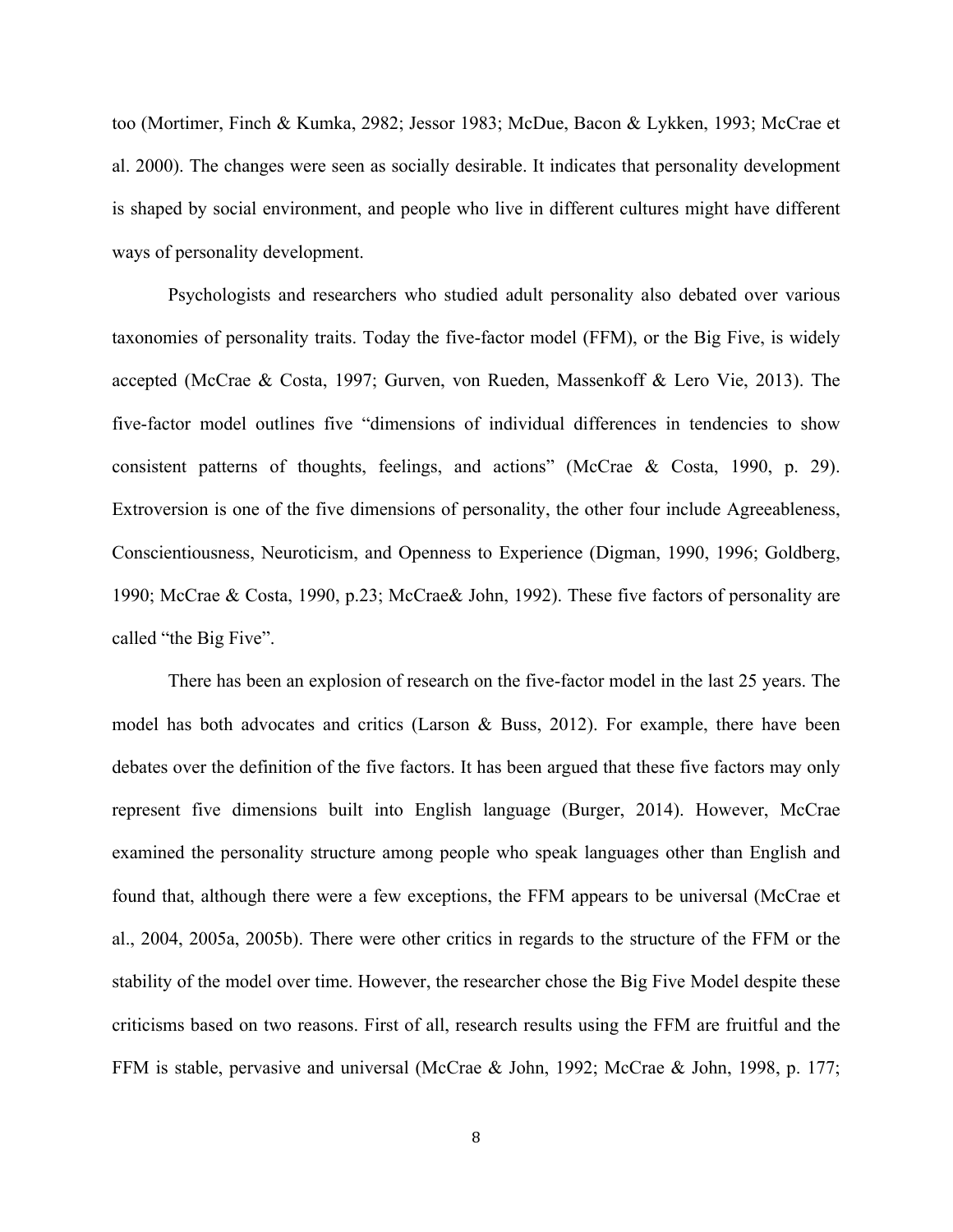McCrae et al., 1990; McCrae et al., 2005; Gurven, von Rueden, Massenkoff & Lero Vie, 2013). Secondly, the FFM has proven useful in both self-assessment and psychology research:

The FFM model could provide a common language for psychologists from different traditions, a basic phenomenon for personality theorists to explain, a natural framework for organizing research, and a guide to the comprehensive assessment of individuals that should be of value to educational, industrial/organizational, and clinical psychologists (McCrae & John, 1998, p.

177).

To better evaluate the FFM, McCrae and Costa developed the Neuroticism - Extraversion - Openness Personality Inventory Revised (NEO-PI-R) in the 1980s to measure personality (Costa & McCrae, 1989). The NEO-PI-R consists of 36 sentence-length items for each dimension, 180 items altogether. The Neuroticism- Extraversion- Openness Five- Factor Inventory-3 (NEO-FFI-3) is a shortened and updated version of the NEO PI-R proposed by McCrae & Costa, which contains only 12 statements for a single dimension. It provides a quick and accurate measure of the five dimensions of personality (Costa & McCrae, 1989). The twoweek retest reliability of NEO-FFI ranges from 0.86 to 0.90 for the five scales and internal consistency ranges from 0.68 to 0.86 (McCrae & Costa, 2003; McCrae & Costa, 1992). The dimension of extroversion contains 12 statements such as: "I laugh easily" or "I really enjoy talking to people". The instrument uses a five-point Likert scale. The NEO-FFI-3 has been translated into different languages and shown consistency and validity in a number of different cultures (McCrae & Costa, 1992). It is one of the most widely used measures of the Five-Factor Model of personality (McCrae & Costa, 2003).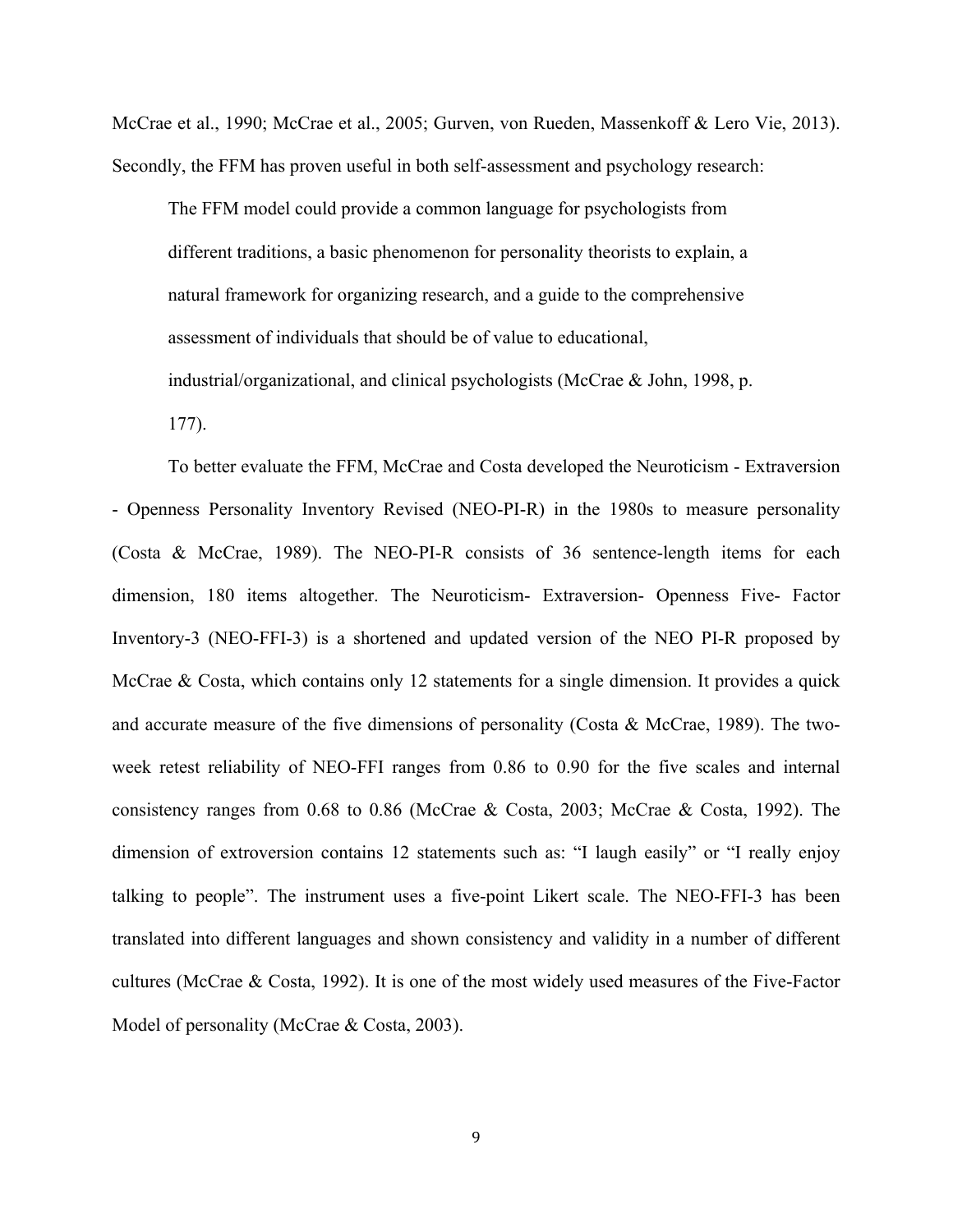The current research uses this NEO-FFI-3 to measure extroversion since this research employs understanding of the Five - Factor model. This model is usually used in an academic setting (Burger, 2014). In this model, extroversion consists of six dimensions: warmth, gregariousness, assertiveness, activity, excitement-seeking, and positive emotions. Extroverts display a higher degree of sociability, assertiveness and talkativeness (McCrae & Costa, 1992). Extroverts and introverts differ in the way they react to social attention (Ashton, Lee  $\&$ Paunonen, 2002). As Cain puts it, introverts "feel at their most alive, their most switched-on and their most capable when they're in quieter, more low-key environments" while extroverts do not (Cain, 2012, p.11). Extroverted people enjoy interacting with a big group, and are often perceived as energetic. They are talkative, assertive, enthusiastic, risk-taking and action-oriented individuals (Ashton, Lee & Paunonen, 2002; Lajunen, 2001). On the contrary, introverts recharge when they are alone. They are less likely to engage in social situation and have lower energy levels (McCrae & Costa, 1992). People perceive them as quiet, and they tend to prefer thinking than acting. Moreover, extroverts have tendencies toward assertiveness and even domination. They seek excitement and tend to experience positive emotions such as happiness, cheerfulness and warmth more often (McCrae & John, 1998; Fleeson, Malanos, & Achille, 2002).

Previous studies tend to imply that extroversion is a better personality type and people who are more extroverted are happier and wealthier (Ching, Church & Katigbak et al, 2014; DiNardo, 2003; Fleeson, 2011; Keirsey Research Study, 2010; Trombley, 2013). Extroverts have a greater impact on their social environment while introverts tend to be more reserved and more like wallflowers (Jensen-Campbell & Graziano, 2001). In terms of romantic relationships, extroverted men tend to be bolder with women they don't know than introverted men (Berry &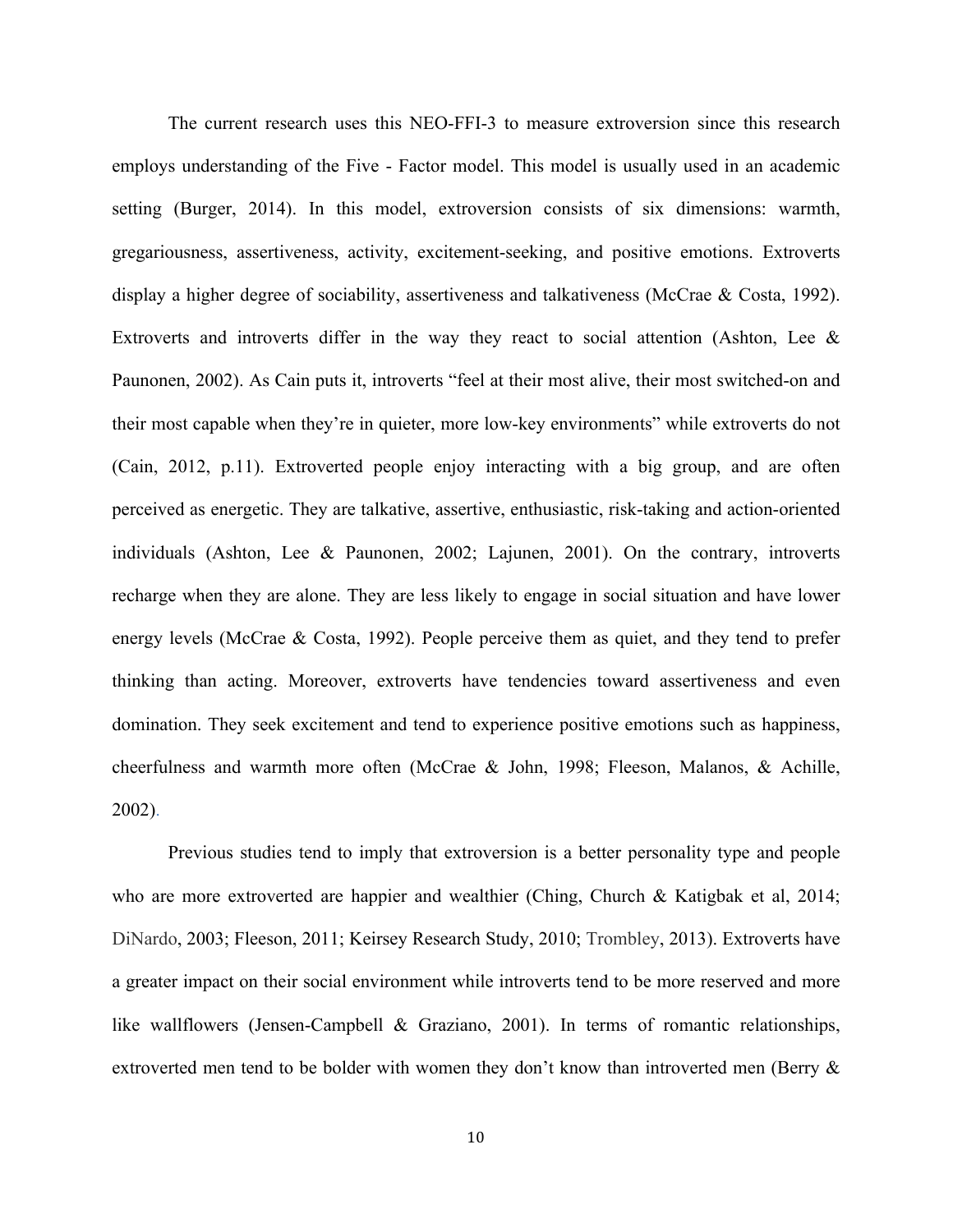Miller, 2001). In regards to learning style, students who are extroverted tend to interact more during class. Introverted students tend to hold back and think before speaking (Komarraju, Karau, Schmeck & Avdic, 2011; Sternberg & Zhang, 2001; Zhang, 2003). Studies suggest that introverted people can benefit from acting more extroverted, especially for introverts who are depressed. Acting extroverted makes people feel happier and don't experience cognitive depletion. On the other hand, extroverted participants acting introverted leads to cognitive depletion (Zelenski, Santoro & Whelan, 2012). Cross-cultural studies done using McCrae & Costa's inventory also have fruitful results (Ellis, Abrams & Abrams, 2009; Fleeson, Malanos & Achille, 2002). American culture scores higher on Extroversion than Asian culture, which means that people from American culture tend to be more extroverted than people from Asian culture (Allik & McCrae, 2004; McCrae & Terracciano, 2005).

Although extroversion and introversion are psychology terms, the concepts are often used in daily life by casually labeling individuals based on observation of behavior. This can lead to many misperceptions of extroversion and introversion. One common misperception is that introversion equals shyness. However, the concept of shyness is different from introversion. According to American Psychological Association, shyness is "the tendency to feel awkward, worried, or tense during social encounters, especially with unfamiliar people and situation" (American Psychological Association, 2009). Most people can experience shyness occasionally, regardless of their level of extroversion (Briggs, 1988). Extroversion and introversion, on the other hand, are higher-level personality traits (Eysenck & Eysenck, 1968; Eysenck & Eysenck, 1969; Briggs, 1984; Johnes, Biggs, & Smith, 1986; Briggs, 1988). Eysenck and Eysenck advocated a hierarchical personality model in which there are three levels of personality traits. Extroversion/introversion is on the highest and most complex level and it contains many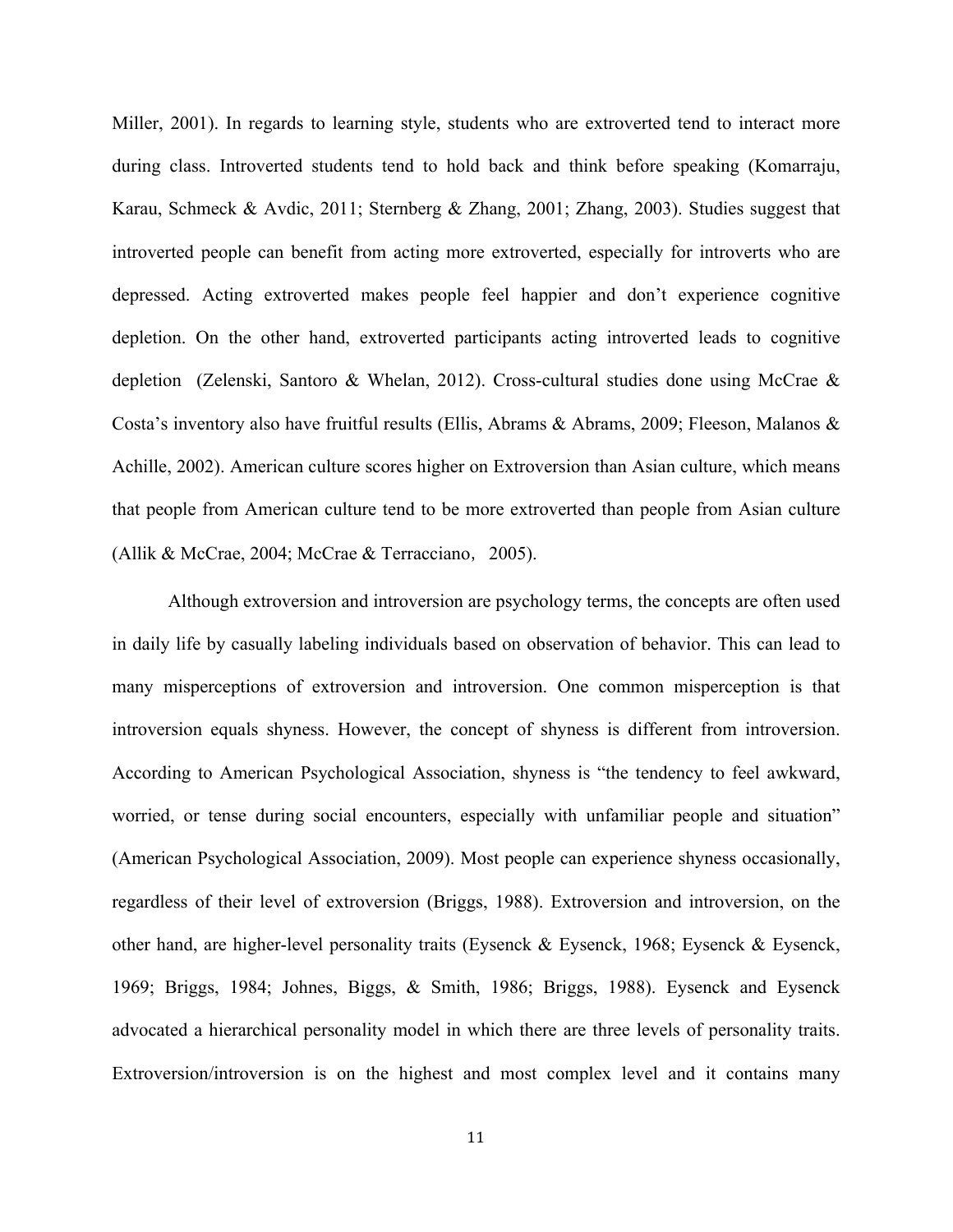subordinate traits. Shyness might be a lower level factor that contributes to extroversion/introversion and neuroticism (Eysenck & Eysenck, 1968; Eysenck & Eysenck, 1969; Briggs, 1984; Johnes, Biggs, & Smith, 1986; Briggs, 1988). Yet when looking at the most widely used measures for introversion or neuroticism, the FMM model for example, the questions asked are not related to shyness directly (Briggs, 1988).

A second misperception of introverts is that they are often perceived as asocial (Gregoire, 2013). It is true that extroverts are more engaging and expressive, while introverts are more retiring and reticent in social situation (McCrae & John, 1998; Nelson & Throne, 2012). Moreover, extroverts tend to have larger social networks than introverts (Bolger & Eckenrode, 1992; Swickert, Rosentreter, Hitter & Mushrush, 2002; Roberts, Dunbar & Pollet, 2011). This does not mean that introverts don't need to socialize and don't know how to social with other people. Research has shown that extroverts and introverts simply have different ways to form new relationships (Nelson & Throne, 2012). Introverts tend to make friends more slowly than extroverts and extroverts tend to befriend others in a sudden and immediate manner. Nelson and Throne stated: "Analogously, if friendship formation were like entering a swimming pool, entry with an extroverted partner would feel like jumping in, whereas entry with an introverted partner would feel like dipping one's toes into the water and slowly becoming immersed" (Nelson  $\&$ Throne, 2012). Even though extroverts form new friendships faster than introverts, there's no significant evidence that their networks have higher quality and emotional closeness than introverts' (Roberts, Dunbar & Pollet, 2011).

A third misperception is that extroversion is a better personality in the workplace (Ancowitz, 2005; Garrison et al., 2006; Cain, 2012; Kello, 2012). Previous research found that people tend to perceive extroverts as more competent and as having more ideas and better insight

12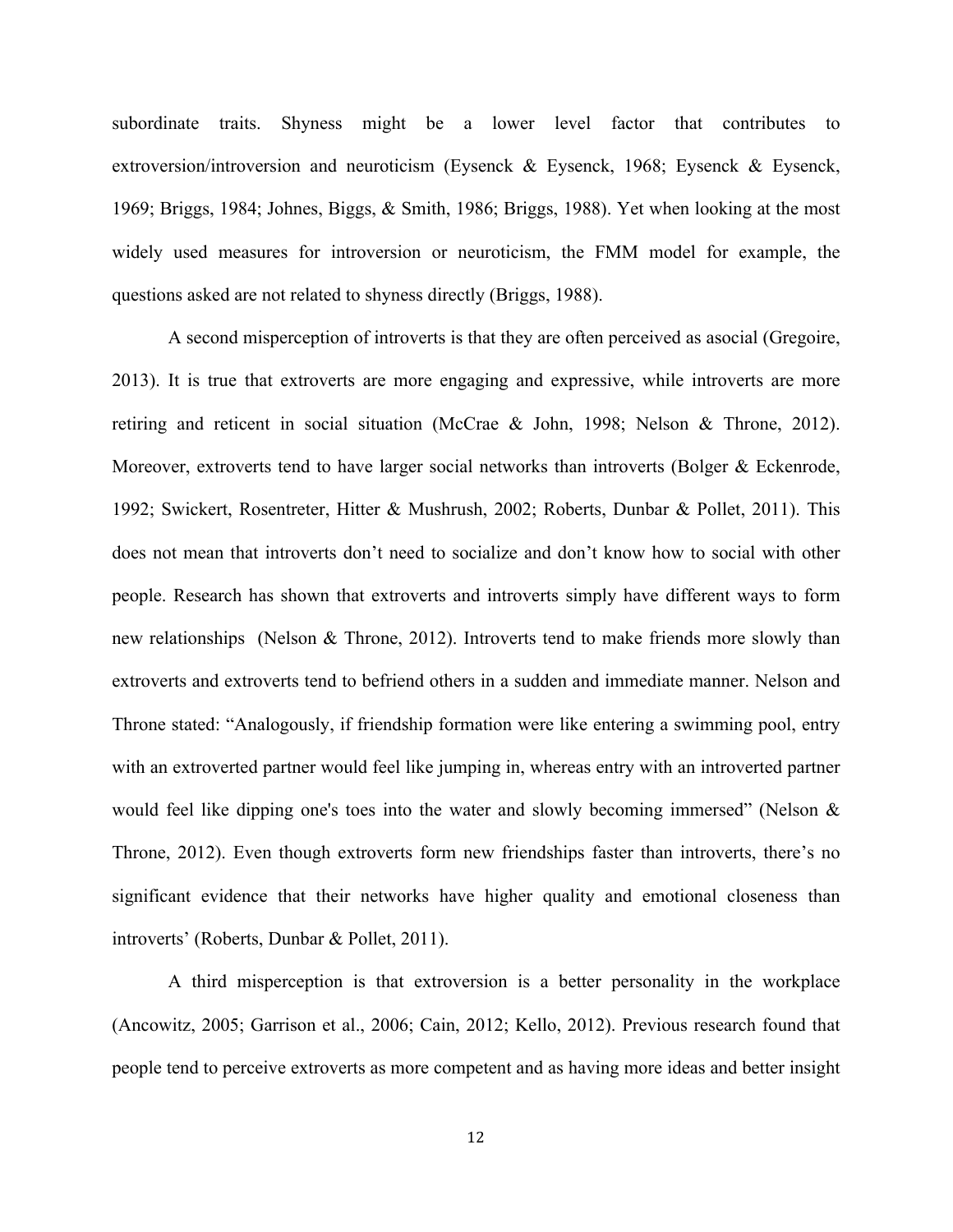than introverts. Employers are likely to hire overconfident, vocal individuals as leaders (Paulhus & Morgan, 1997; Taager & Hackew & Saha, 1999; Swann & Rentfrow, 2001; Anderson & Kilduff, 2009; Premuzic, 2013). Creative jobs such as graphic design require the employee to have an extroverted personality sometimes. "You have to be outgoing, fun, and jazzed up to work here," said one of Cain's interviewee who worked in a major media company (Cain, 2012). According to the Wharton Program for Working Professionals Report, it is better to be extroverted than introverted to survive and have a successful career in the business world (Zemke, 1992; Garrison et al., 2006). Despite these claims, there's no direct connection between someone's personality and their performance (Judge, Bono, Ilies & Gerhardt, 2002). The truth is that extroverts and introverts have different working and leadership style. Extroverts are more verbal with their ideas and emotions, and enjoy working in a social workspace while introverts might prefer spending time in a quiet workplace reflecting on decisions. Extroverts often enjoy multi-tasking while introverts prefer to work on one task at a time (Garrison et al., 2006; Huhman, 2014). As a leader, extroverts are more people oriented and may prefer to collaborate with other people while introverts might struggle with extroverted activities such as small talk or making a presentation, however, they are more aware of what is going on inside the team and pay more attention to details. Introverted leaders can be reflective and analytical (Gosling, Jones & Sutherland, 2012).

In a nutshell, even though according to Jung, McCrae and Costa's definition there's no indication of which personality is better, studies tend to imply that extroversion is a better personality type and people who are more extroverted are happier and wealthier (Ching, Church & Katigbak et al, 2014; DiNardo, 2003; Fleeson, 2011; Keirsey Research Study, 2010;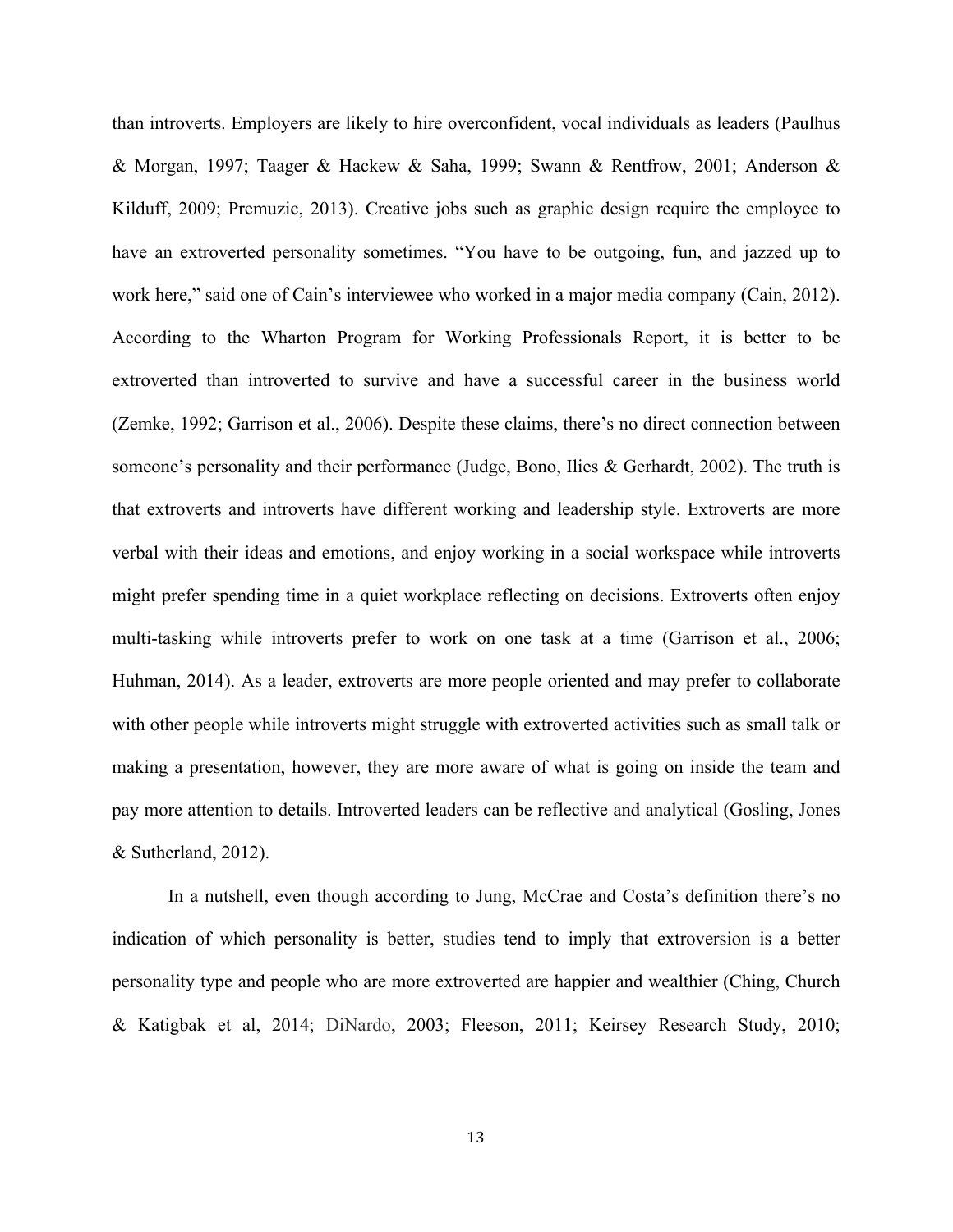Trombley, 2013). People also tend to perceive extroversion as a better personality than introversion. How did this happen?

#### **The Rise of the Extrovert Ideal**

In the book *Quiet: the Power of Introverts in a World that Can't Stop Talking*, Cain argues that there's a preference toward extroversion over introversion in the American society (Cain, 2012). She defines this phenomenon as the Extrovert Ideal, which is the "omnipresent belief that the ideal self is gregarious, alpha and comfortable in front of the spotlight" (Cain, 2012, p. 4). Although Susan Cain is the first person that defined the phenomenon, other scholars from different areas of study have different observations on this matter as well. Jung notes that there is a cultural preference for extroversion even though he resisted placing a value judgment when defining extroversion and introversion (Garrison et al., 2006). Psychotherapist Laney finds that modern dictionaries depict extroversion as the more favorable of the two personality types. "Words used to describe extroverts include 'friendly' and 'uninhibited,' while introverts are characterized by a 'lack of sociability' and 'passiveness'" (Laney, 2002). Sloan states that extroversion is a better personality for modern society: "An active, extroverted, gregarious temperament inclines a person towards the exciting pace of modern lifestyle" (Sloan, 1996).

Cultural historian Warren Susman, alongside with other researchers, suggested that the reason for the rise of Extrovert Ideal is the cultural shift from a Culture of Character to a Culture of Personality starting from late  $19<sup>th</sup>$  century and to the early  $20<sup>th</sup>$  century in America (Bledstein, 1976; Susman, 1984; Coben, 1991; Nicholson, 1998). Character means "the nature of the internal qualities of an individual"(Nicholson, 1998). Most cultural historians agreed that in the Culture of Character, one should be serious, disciplined and honored (Susman, 1984; Nicholson, 1998). An ideal example would be missionaries who possess the traits of brave, virtuous, hard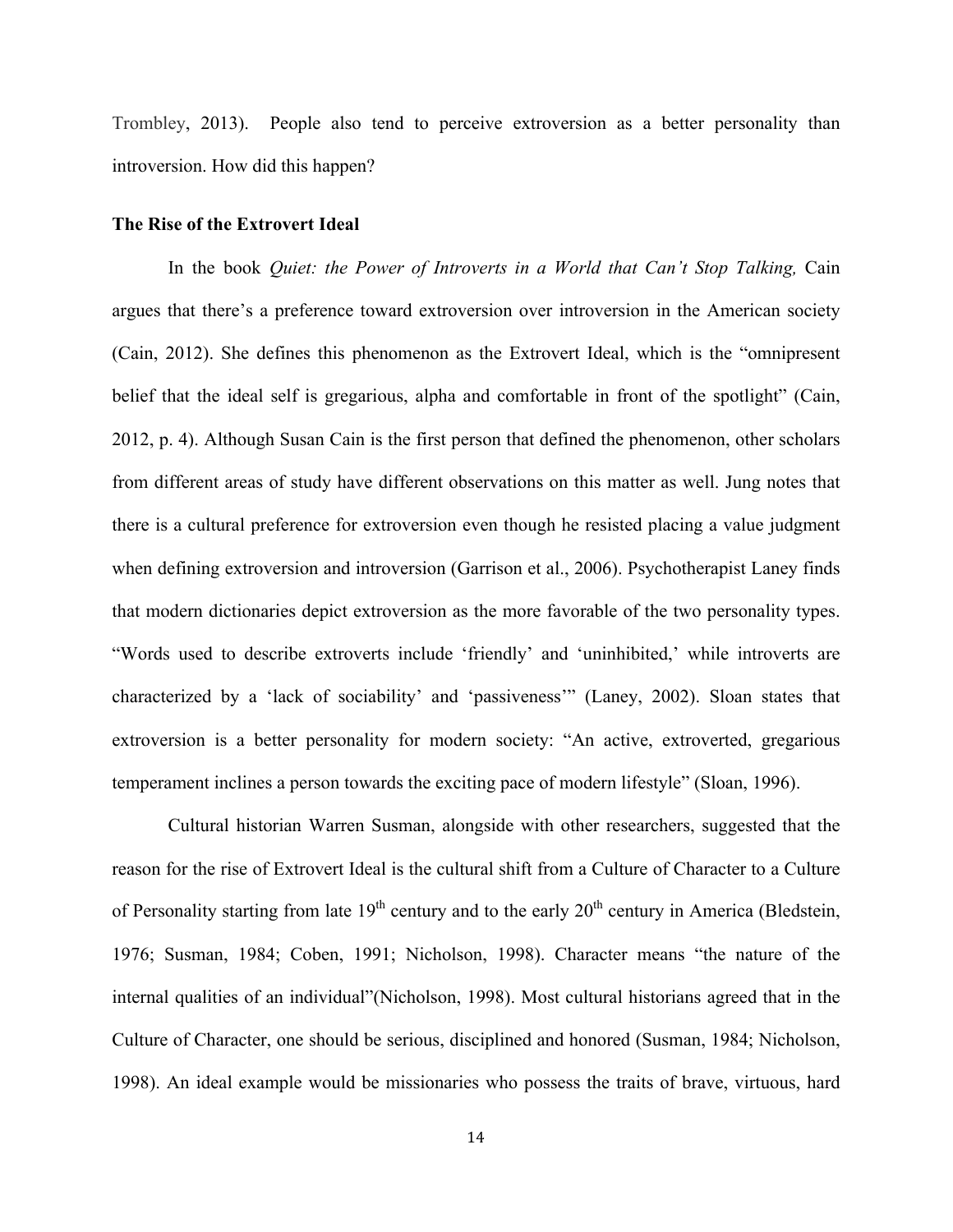working, kind and self-sacrificing. In the Victorian American mind, they were the role models of ideal selfhood (Nicholson, 1998). The concept of character is essential to maintain social order. Susman claimed "it provided a method of presenting the self to society, offering a standard of conduct that assured interrelationship between the social and the moral" (Susman, 1984). Cultural products such as literature, popular music, art produced during the century also reinforced the importance of character (Susman, 1984).

In the Culture of Personality, however, a new kind of selfhood dominated the American social landscape. One should be confident, aggressive, unique and entertaining in order to succeed in life (Susman, 1984; Nicholson, 1998). People started to concentrate on making unique impressions because "the first clue to understanding others lies in the perception of their uniqueness" (Allport, 1930, p.58). This indicated that being moral and virtuous is not enough anymore. Instead, one needs to make oneself stand out in front of a crowd (Susman, 1984). The Culture of Personality encourages people to be fascinating, attractive, magnetic, masterful, creative, dominant and forceful, which is reflected in cultural products such as literature (Ceraldi, 2014). Postman pointed out that in the twentieth century, the whole nation has transformed into a show business. In addition, as Postman put it: "American God favors all those who possess both a talent and a format to amuse" (Postman, 1986). As a result, in this Culture of Personality, the hard working, stable, morally grounded "man of character" disappeared in American culture, and everybody became a performing self.

The cultural shift should not be seen as an isolated event but the outcome of a series of historical events and thoughts. With the Reformation in the European world, the new capitalist order, and the growing system of nation-states, people started to shift their "center of gravity of consciousness from the cosmos around him into the personal human being himself" (Barfield,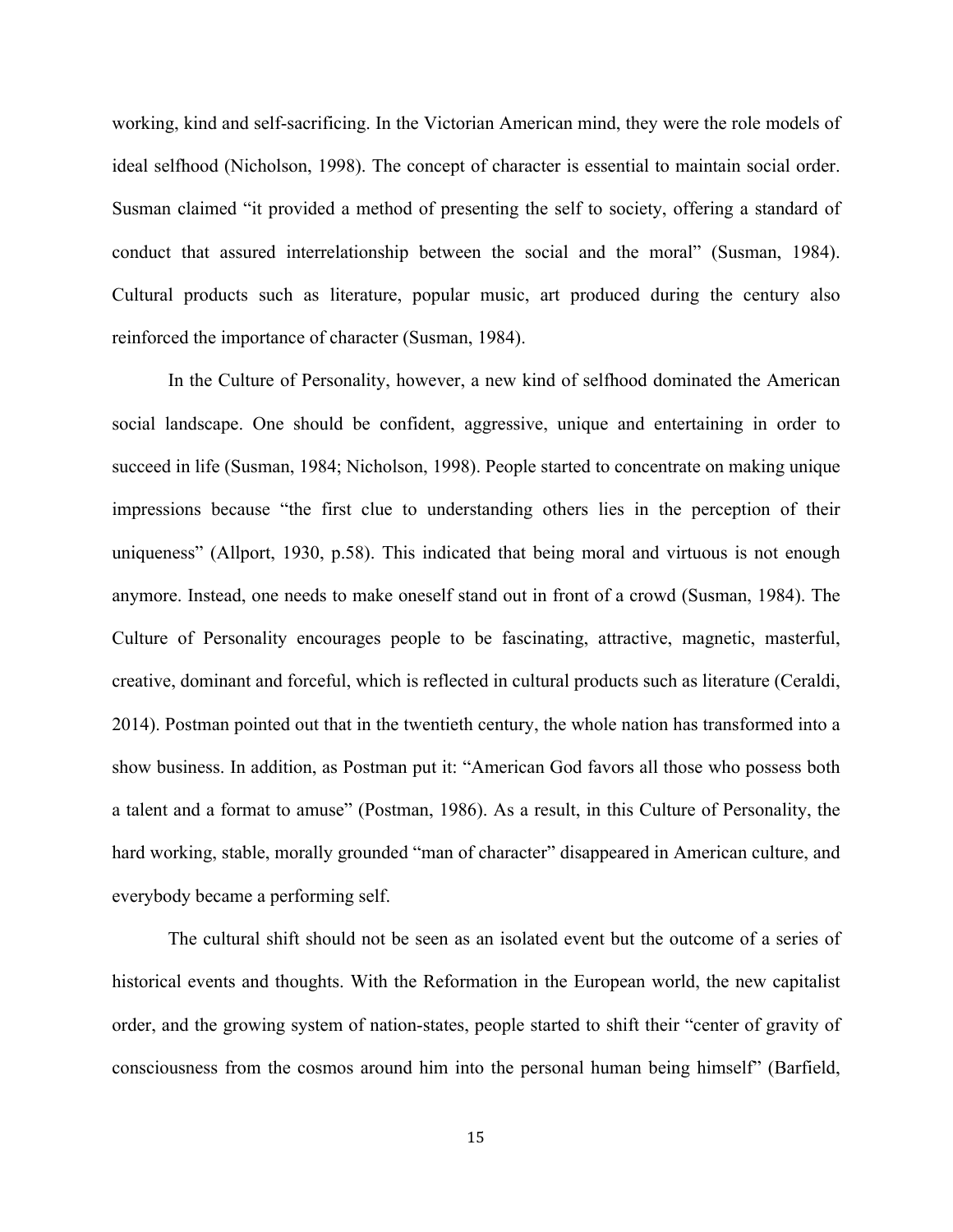1954, p.171). It became more difficult to feel connected to the spiritual world as the rituals of the external church grew feebler, and the inner self grew stronger. People became more individualistic and self-conscious to control their own behavior and destiny (Fukuyama, 1999). As a result, there was a growing interest in personality after World War I (Cohen, 1983; Susman, 1983; Nicholson, 1998). Another force behind this transformation of culture is the industrialization of America (Nicholson, 1998; Cain, 2012). The whole nation developed quickly from an agricultural society to an industrialized society. The economy increasingly moved towards service and away from industry. People moved from the countryside to the city to pursue a better life and they no longer lived and socialized with their neighbors as they used to, instead they socialized with strangers (Susman, 1984). In the world of business, people no longer judged others by the old family feuds but by the first impression they made (Marchand, 1985). Thus, becoming charming, extroverted and knowing how to sell oneself became very crucial in order to succeed in one's career and life.

This cultural shift affects every aspect of Americans' lives. According to Cain, it changes who Americans admire, how they act in different situations such as job interviews, courting of future spouse, and raising children (Cain, 2012). The increase in family mobility in the 20th century led to increased extroversion in children and adolescents since they needed to learn how to interact with different people (Whyte, 1956; Packard, 1972). Sending children to daycare became more common which had a similar effect (Twenge, 2001). In addition, the philosophy of raising children changed. Child raising became more permissive where children are allowed to speak their minds. The idea that shyness could lead to dire outcomes and an outgoing personality will lead to social and financial success was reinforced by everything from self-guidance books to advertising to child guidance experts (Riesman, Gitlin, Denney & Glazer, 2001). Whyte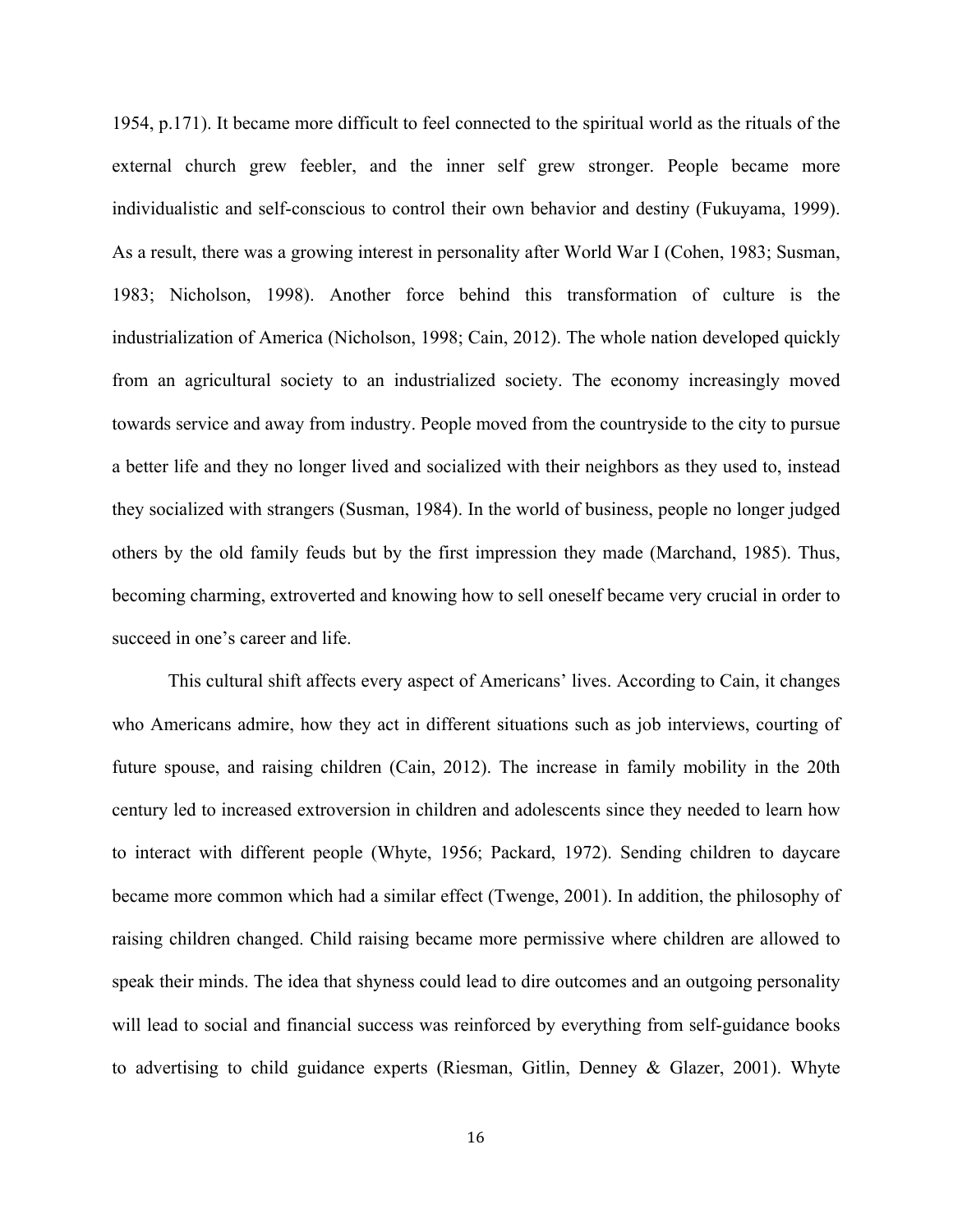argues that Baby Boom children were encouraged to be outgoing and extroverted by their parents and teachers in order to prepare them for a new, service oriented economy (Whyte, 1956; Twenge, 2001). However, in a recent article from *the Atlantic*, Michael Godsey criticized the U.S school system again for praising "collaborative learning." He pointed out that certain instructional trends such as collaborative learning and project-based learning and flipped classrooms are applied often and as a result the needs of introverts are neglected (Godsey, 2015). This teaching method utilizes the power of communication and practice to enhance the learning outcome of all students, yet the fact that it embraces extroverted behavior makes it one-sided. As Cain concluded in her book, in a nation that has at least one-third of people as introverts, this leads to a colossal of waste of talent (Cain, 2012).

#### **Media Representation, Symbolic Annihilation and Stereotypes**

Media provide a good forum to examine if and how the extrovert ideal through cultural product since it often reflects social values (Anderson & Jolly, 1977). Cain, Wolf and Chow observed and criticized about the underrepresentation and stereotypical representation of introverted people across different TV series (Cain, 2012; Chow, 2015; Wolf, 2016). However, there is no formal research about how exactly are extroverted and introverted characters are represented.

Media have been accused of underrepresentation, negative or stereotypical representation of many groups based on characteristics such as gender, age, race, ethnicity, body weight and sexuality (Aubrey & Bryant & Oliver, 2009; Harrison, 2004; Harwood & Anderson, 2002; Stern, 2005; Coltraine & Messineo, 2000; Harwood & Anderson, 2002; Klein & Shiffman, 2005). Gerbner, Tuchman and Bourdieu stated that people of the minority group are often rendered as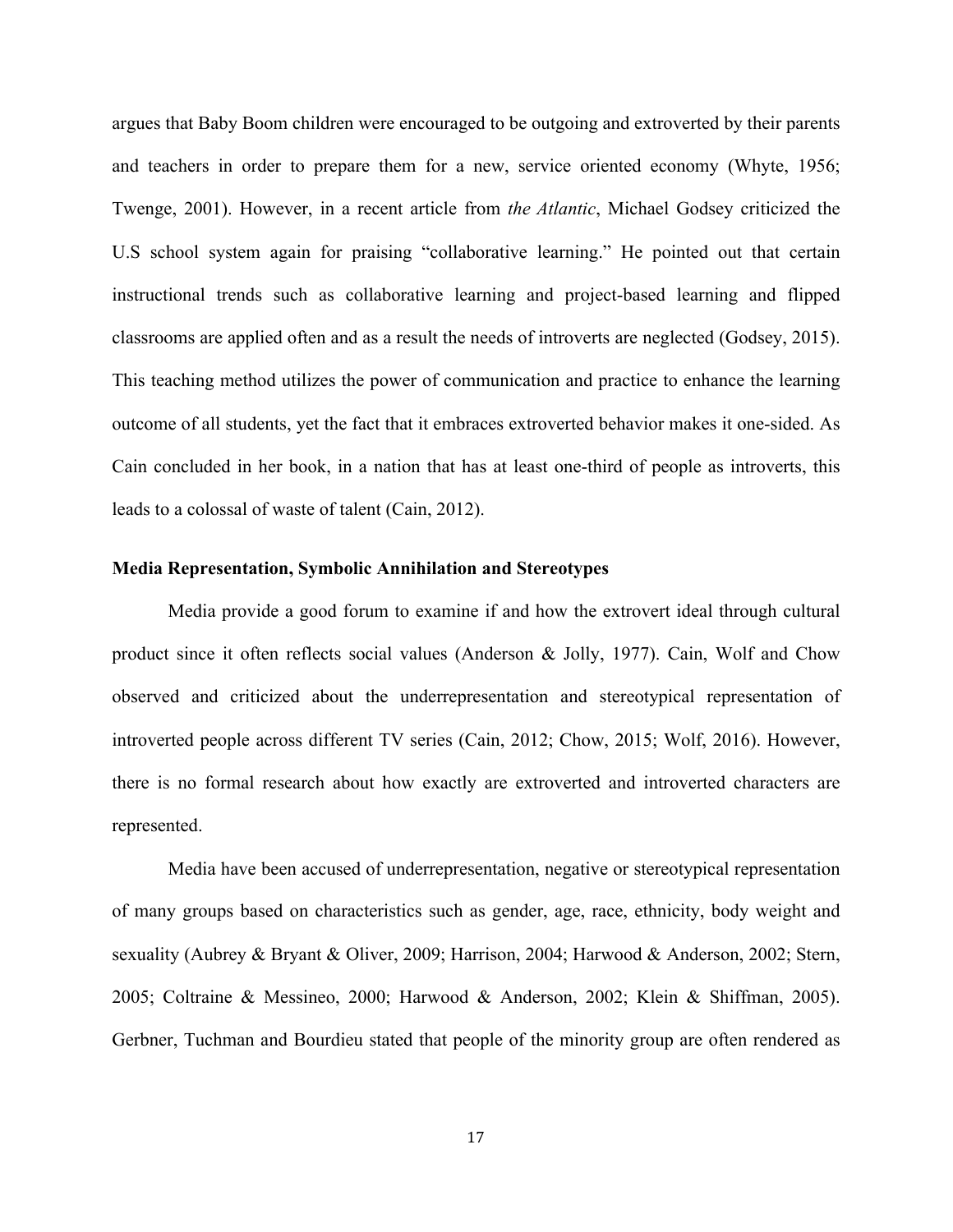invisible in media (Bazzini, McIntosh, Smith, Cook, & Harris, 1997; Bourdieu, 2001; Gerbner, 1978; Lauzen & Dozier, 2005; Tuchman, 1978).

The media's underrepresentation or near total absent representation of certain groups of less powerful members of the society is defined as symbolic annihilation (Gerbner, 1978; Tuchman, 1978). According to Gerbner and Gross, "representation in the fiction world signifies social existence; absence means symbolic annihilation" (Gerbner & Gross, 1976, p.183). Representation gives a group of people their public identity. It shows that this group of people is relevant and important to the society (Evans, Hall & Nixon, 2012). Bourdieu states that near total absent media representation of a group could be a form of "gentle violence" which disregards that group's legitimacy of existence and identity (Bourdieu, 2001). Ultimately, this lack of recognition and representation could render these groups powerless and reinforce social hierarchy (Gerbner, 1978; Tuchman, 1978).

Tuchman used the theory to define the representation of women in mass media. They claim that women are symbolically annihilated in media coverage though women consist of 51% the population in the United States (Tuchman, 1978). The term was later extended to analyze minority race, ethnicity, and sexuality in mediated representation (Gerbner, 1978). For example, Klein and Shiffman studied socially disenfranchised groups in children's animated cartoons from the 1930s to 1990s. They found that as time passed by, the representation of African Americans, Latinos, Native Americans and Asians decreased and stayed underrepresented from the 1960s onward. African Americans were underrepresented, as they comprised 3.6% of the characters while they comprised 10.8% of the American population; Latinos (1.8%), Asians and Native Americans (1%) were also underrepresented, as they comprised 4.6%, 1.1% and 0.4% of the population in America. In regards to age, older adult characters only comprised 3.1% of the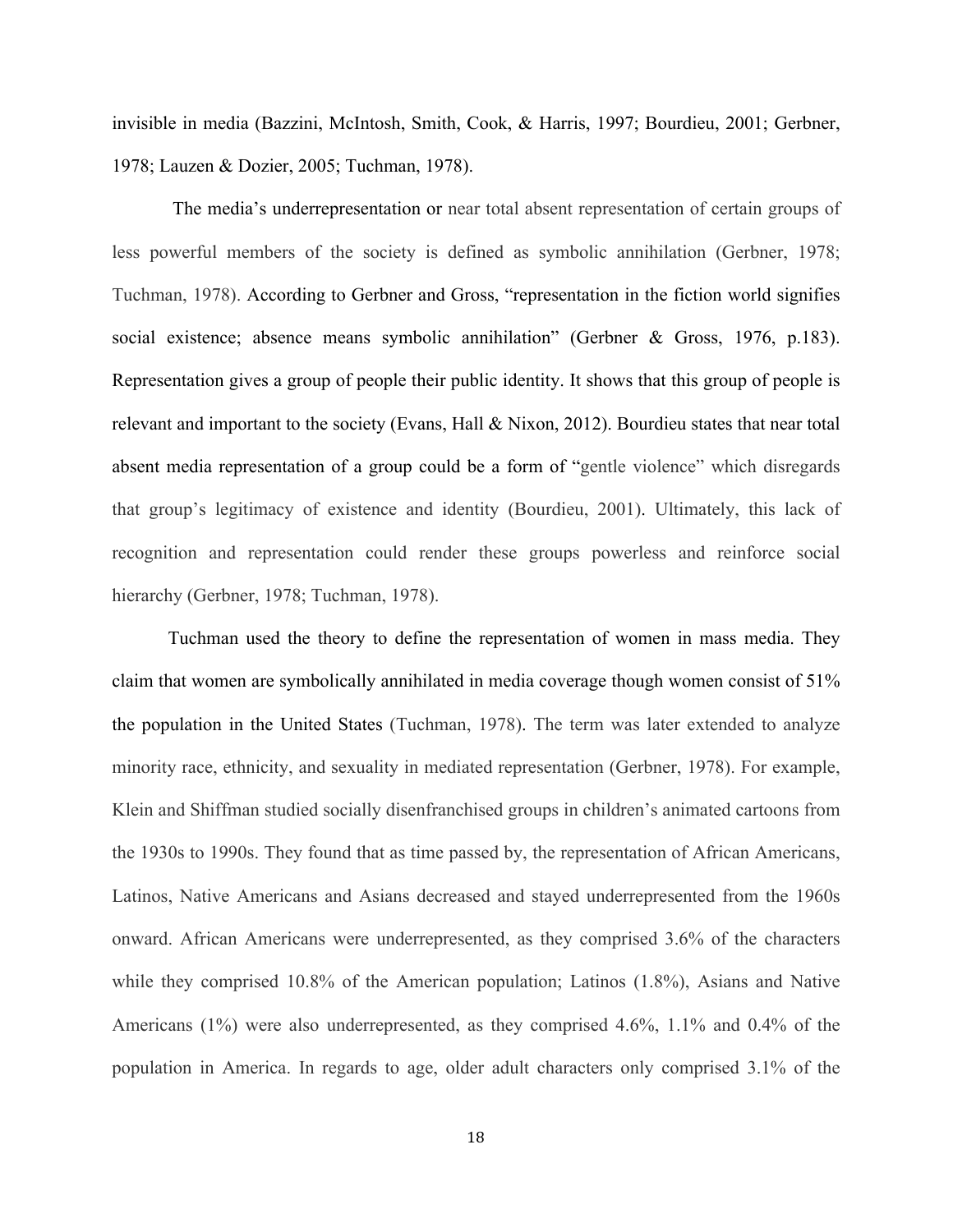characters in animated cartoons while they comprised 9.0% of the American population. They are also more likely to be portrayed as good guys. In terms of sexual orientation, only 0.3% of the characters were found to have sexual orientation other than heterosexual (Klein & Shiffman, 2009).

Tuchman divided symbolic annihilation into three aspects: omission, trivialization and condemnation (Tuchman, 1978). This means that not only the quantity, but also the quality of media representation is important as well (Osborne & Coombs, 2016). Tuchman argues that when minority groups do obtain visibility in media, the manner of representation are often trivialized and condemned, and reflects the interests of elites who define the public agenda (Gross, 1992; Venzo & Hess, 2013). For example, even though women made up more than 40 percent of the workplace, representations of women in TV often condemned them for being single or working outside of their home (Tuchman, 1978). Moreover, women are often trivialized: they are often shown as more traditional (Bazzini et al., 1997; Bryant & Oliver, 2009). Their roles are restricted to the young, domestic, or sexual as well (Bryant & Oliver, 2009). Women are rendered as incompetent since they are depicted mostly as victims and not as aggressors in violent scenes. Tuchman also studied the representation of women in print media and he had similar findings: women are omitted and trivialized "through the banishment to hearth and home" (Tuchman, 1981, p 183).

This trivialization and condemnation of minority groups in media lead to the concept of stereotypes. The representation process that generalizes a group of people into a set of fixed, essential, oversimplified characteristics is called stereotyping (Allport, 1979; Perse, 2001; Miller, 2011; Evans, Hall & Nixon, 2012). Stereotypes serve as a quick way for human beings to understand the world (Lippmann, 1922; Dyer, 1984; Lee et al., 2008). They also serve as a way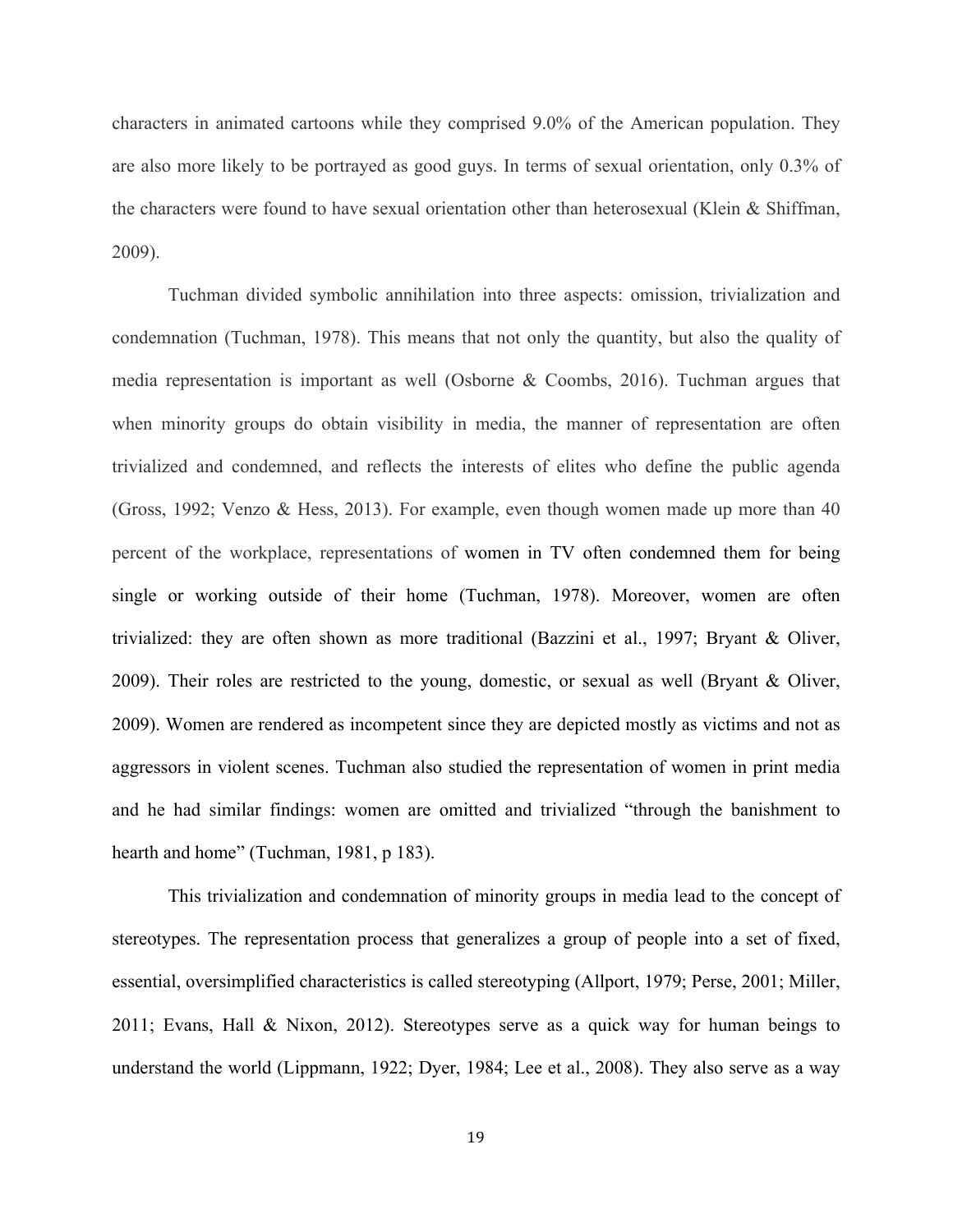to justify the perpetuation of social dynamics (Crandall et al., 2011). By using stereotypes, people are able to understand the world quickly, but this does not necessarily mean that this understanding is correct or accurate. Since stereotypes reduce a group of people into a few traits, simplifies and exaggerates them, the image of a group of people is distorted.

Most stereotypes reinforce negative perceptions such as that, African Americans have low cognitive abilities or come from a low socioeconomic background (Mastro, 2009); Women are bad at math (Spencer, Steele & Quinn, 1999). On the other hand, there are positive stereotypes such as African American are athletic and musical as well as Asian Americans are model minority can also be found in media (Cheryan & Monin, 2005). Positive stereotypes are subjective beliefs favorable beliefs about social groups (Czopp, Kay & Cheryan, 2015). Although they are intended or perceived as complementary, nevertheless, they can be harmful since they tend to reflect the society's perception rather than the truth (Mastro, 2009; Sue  $\&$ Kitano, 1973). Stereotypes become problematic when an individual treats other groups or other individuals based on the stereotype these people have (Jones, 1997).

The consequence of stereotyping is two-fold. On a macro level, stereotypes can be used to discriminate against people of the minority group and to maintain or reinforce social hierarchy (Crandall et al., 2011; Hurh & Kim, 1989; Lippmann, 1922). Stereotyping deploys a strategy that defines what is normal and acceptable (Evans, Hall & Nixon, 2012). It symbolically excludes everything that is different from the norm. Thus, by constructing the "other", stereotyping serves to maintain social and symbolic order (Gerbner & Gross, 1976; Evans, Hall & Nixon, 2012). Both positive and negative stereotypes are proven to be powerful to maintain and reinforce inequality and social hierarchy. According to Czopp, Kay and Cheryan, positive stereotypes offer a "still accepted means for members of dominant groups to funnel members of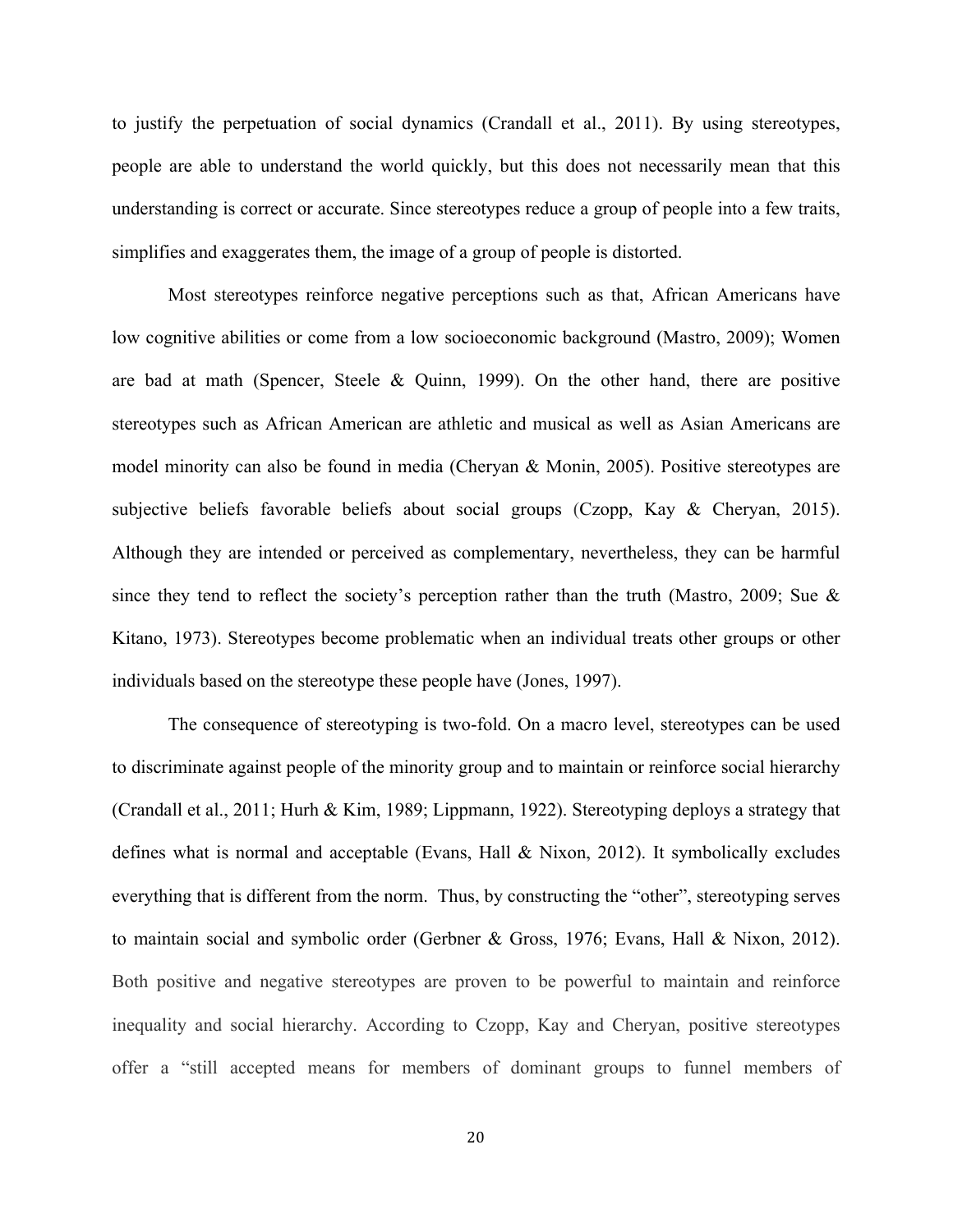disadvantaged groups to domains they have traditionally occupied or to subtly communicate what society expects of them" (Czopp, Kay  $\&$  Cheryan, 2015, p.7). For example, positive stereotypes of women as more pure, fragile and gentle than men are often used to direct women to certain occupations and roles that "suit" women (Eagly & Mladinic, 1994). Stereotyping limits women's freedoms in terms of choice of career and their interests (Glick & Fiske, 2001). Negative stereotypes such as women are not good in math or women are not as athletic as men can impair women's performance in academics and career and limit the potential women can achieve (Spencer et al., 1999; Hively & El-Alayli, 2014). Thus, both positive and negative stereotypes send out messages to their receiver about what is the norm and expectations the society has, which limits individuals' potential of achieving their own goals, and this in return reinforced the status quo.

Stereotypes not only affect macro power dynamics, but individuals as well. According to Lippmann, stereotypes inform attitudes and affect behavior. When someone views another individual stereotypically, this perception informs the perceiver's behavior and attitude towards the other individual who is being stereotyped (Lippmann, 1922). Moreover, stereotypes can be internalized and can have serious results on individuals. Research shows that when individuals identify with a group with negative stereotypes, their level of cognitive/intellectual performance decreased (Steele, 1997, Wicherts, Dolan, & Hessen, 2005). Thus, individuals who are exposed to negative stereotypes tend to fail to reach their full potential (Steele et al., 2003).

When looking at how positive stereotypes affect individuals, the results of previous studies are more complex. On one hand, endorsing positive stereotypes associated with one's group can help an individual establish their value and identity, which can also be seen as a coping strategy in response to the negative stereotypes associated with that group (Steele, James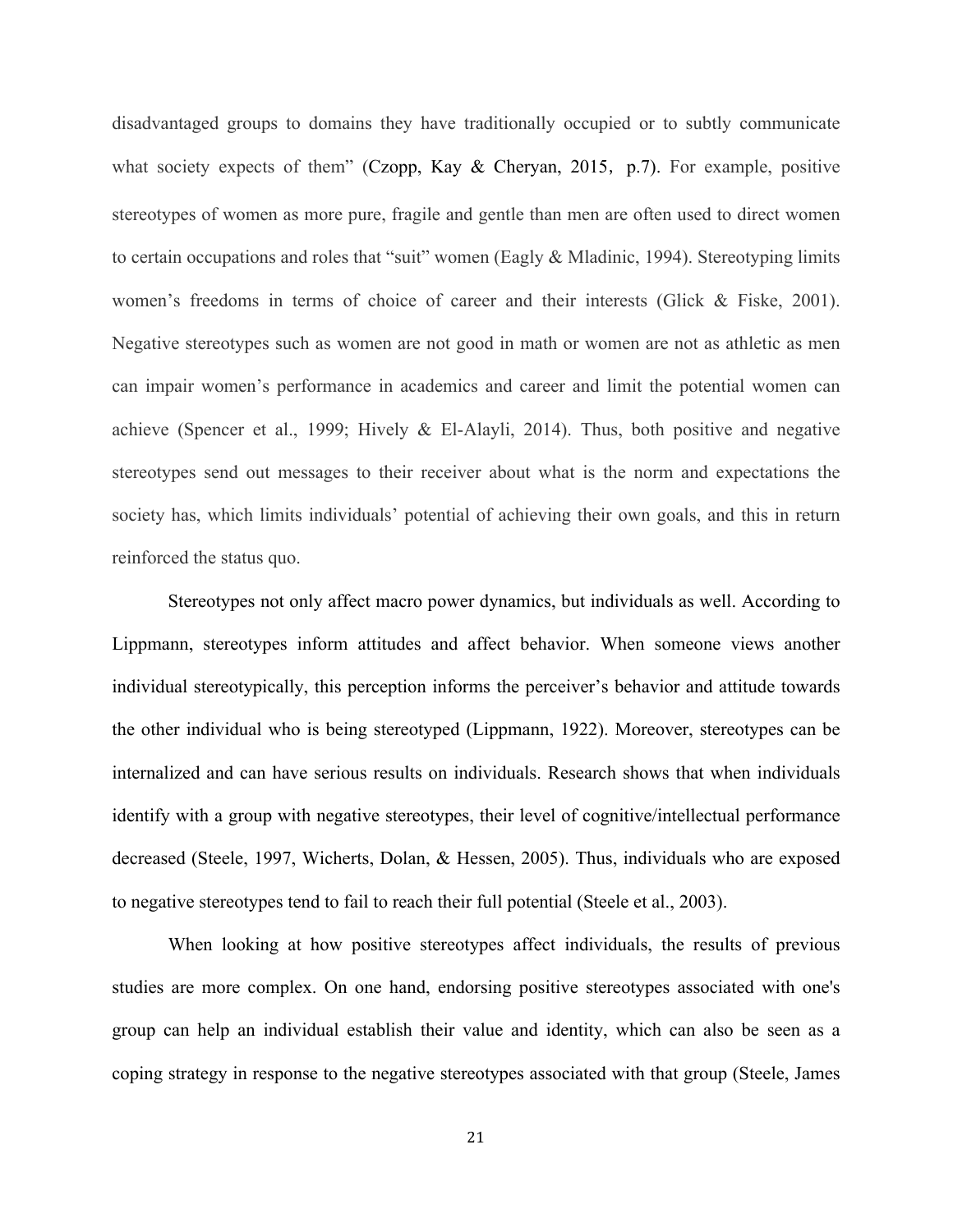& Barnett, 2002). Positive stereotypes can also improve the negative effects of negative stereotypes (Czopp, Kay & Cheryan, 2015). On the other hand, positive stereotypes can have long-term negative consequences. Oyserman and Sakamoto found that the majority of Asian American (52%) feel negative about being considered as "model minority" as they feel marginalized while 26% of the Asian American endorsed positive stereotypes. However, the Asian Americans who endorsed the stereotype were more likely to suffer from psychological stress and negative attitudes in terms of seeking help from others (Gupta, Szymanski, & Leong, 2011 Oyserman & Sakamoto, 1997). Thus, although positive stereotypes can serve as an immediate source of group pride and help individuals to define themselves, the consequence can be harmful. People who consume both positive and negative stereotypes about themselves are under the influence of stereotypes as they try to distant themselves from or live up to the expectation, which in return, will reaffirm or reinforce the stereotypes and social hierarchy (Merskin, 2009; Sinclair, Lowery & Hardin, 2006).

There are a few articles criticizing that introverts are stereotypically portrayed in the media: the introverted characters are portrayed as extremely smart, which can be seen as a positive portrayal, however, they are often mocked by other people because of their social incompetence (Duca, 2013; Lais, 2013; Leon, 2014). Cain and Wolf also claim that introverted characters are underrepresented in TV series (Cain, 2012; Wolf, 2016). Wolf comments that she tried to find negative stereotypes about introverted characters but she had a hard time finding any introverted characters. However, these are merely observations and there is no former research done in this area. The concept of symbolic annihilation and stereotypes has the potential to be applied to the representation of extroverted and introverted characters (Merskin, 2009; Sinclair, Lowery & Hardin, 2006). If introverted . ASDFGcharacters are being omitted, condemned and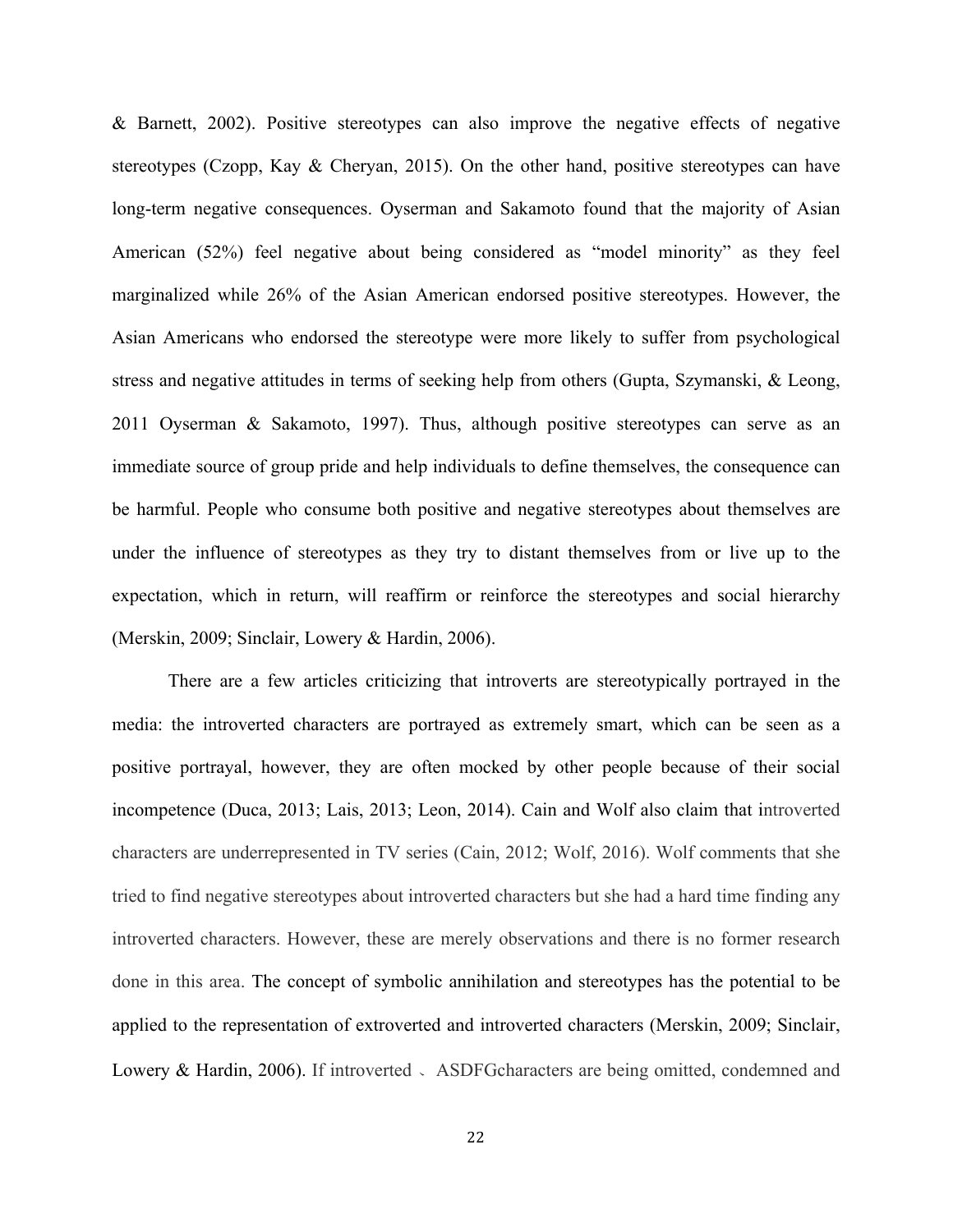trivialized in the media, it could be problematic when in reality at least one-third of the population in the United States identified themselves as introverts. This can potentially send out a message to the audience that introverts are not as important and competent as extroverts and it could render introversion as a second-class personality. Underrepresentation and stereotypical representation of groups can potentially cultivate unrealistic beliefs about the groups. It can also influence viewers' identity and behavior, especially for young audiences (Bryant & Oliver, 2009; Frueh & McGhee, 1975; McGhee & Frueh, 1980; Volgy & Schwarz, 1980).

Teenage years are a key time in one's life to construct one's identity and value (Garcia-Munoz & Fedele, 2011). Teenagers usually turn to role models such as someone from family, peers and school, but they can also turn to people found in media. Thus, it is important to examine the role model provided in media consumed by the teenagers since media can perpetuate beliefs, stereotypes and value among audiences (Gerbner et al., 2002). Teen sitcoms are chosen for this research since they are an important part of teen programming, and an important source of information for young audiences, which the researcher will discuss further in the following section.

#### **Teen Sitcoms in the World of Disney and Nickelodeon**

One can understand the concept of teen sitcoms literally: teen sitcom is a subgenre of situation comedy that is produced by adults and consumed by teens and tweens (Greene, 2012). Though the package of teen TV is different, the common themes in these programs remain the same, such as personal acceptance, love and friendship (Garcia-Munoz & Fedele, 2011). Even though each teen sitcom has different settings and different characters, the primary plotline is usually the same: a coming of age story about a teen dealing with family and friends, getting into a complicated situation, and resolving the problem in the end. The issues of teen sitcoms involve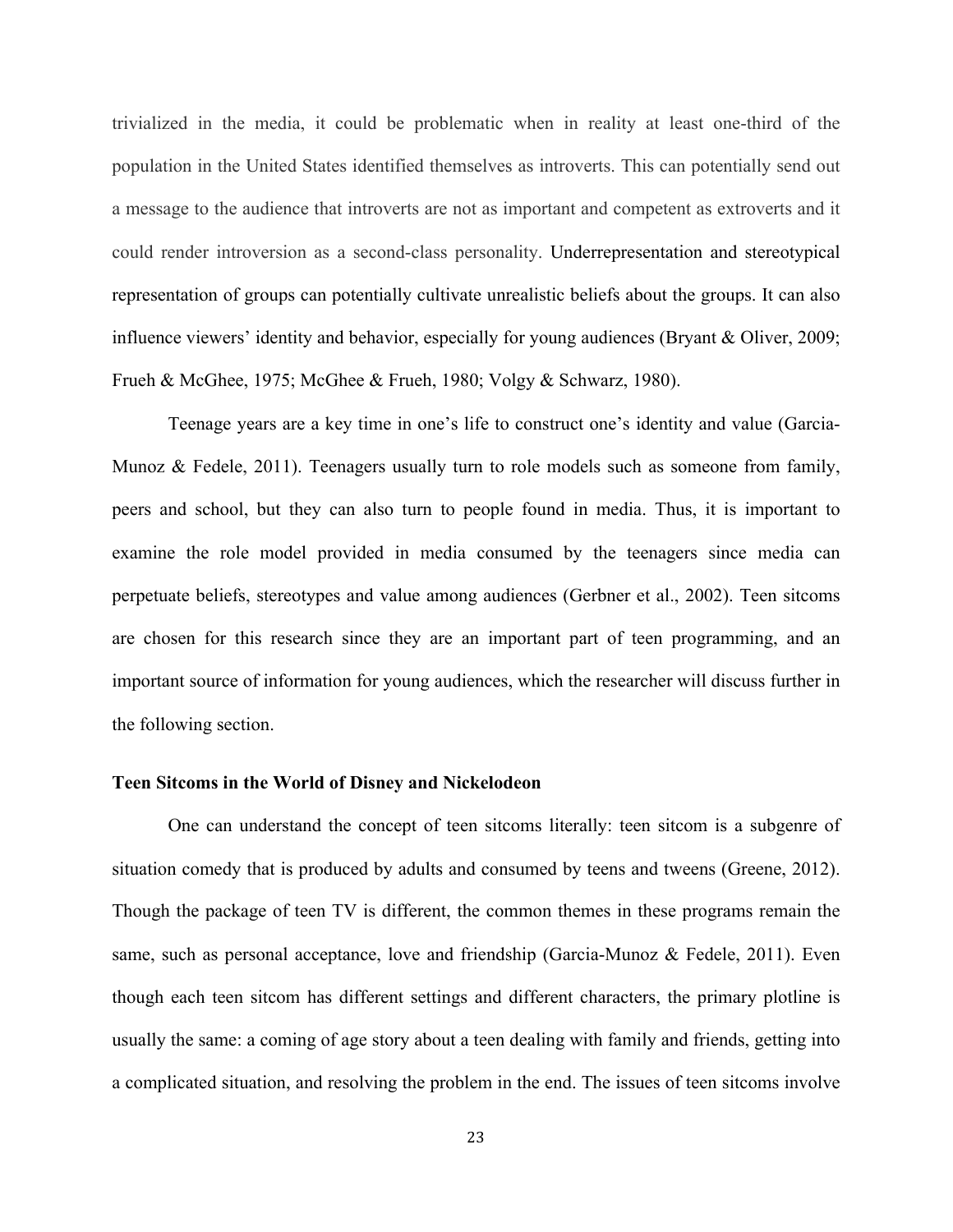friendship, family problems, sexuality, and impending adulthood, which provide an important source of information for their viewers (Feasey, 2012; Moseley, 2002; Ross & Stein, 2008;). The package of teen sitcoms changes constantly to keep the audience interested but the core doesn't change too much.

The teen sitcom is an important aspect of teen TV and teen culture. Contemporary teen sitcoms are mostly produced by the "Big Two": Disney Channel and Nickelodeon (Bourdieu & Johnson, 1993). Both networks produce teen oriented programs. Nickelodeon began producing teen sitcoms in the late 1980s while Disney started producing teen dramas and sitcoms in the late 1990s. However, the difference between the two networks is that Nickelodeon branded itself as "kids only network" while Disney Channel branded itself as "family network." According to Nickelodeon's executive Bruce Friend, Disney is more family-oriented and was created with parents in mind while Nickelodeon is a kids' network created with only kids in mind and aims to empower kids (Banet-Weiser, 2007).

Greene stated in her book *Teens, TV and Tunes: the Manufacturing of American Adolescent Culture*, that the "Big Two" formed a rivalry relationship in the teen culture industry, and they've been producing almost identical products (Greene, 2012). After the success of *Drake & Josh* produced by Nickelodeon, Disney produced *The Suite Life of Zack and Cody*. Both series had two main characters as brothers and played with the Hip-Square binary (one boy being carefree and impetuous, the other being reserved and uptight) within the stories (Greene, 2012). Another example would be Disney's *Hannah Montana* and the *Jonas Brothers*, followed by Nickelodeon's *The Naked Brothers Band*, *Big Time Rush*, and *Victorious.* All of them are about music and teen rock bands. To further illustrate the point, a third example would be Nickelodeon's *iCarly* and Disney's *Sonny with a Chance*, both involve teenage girls producing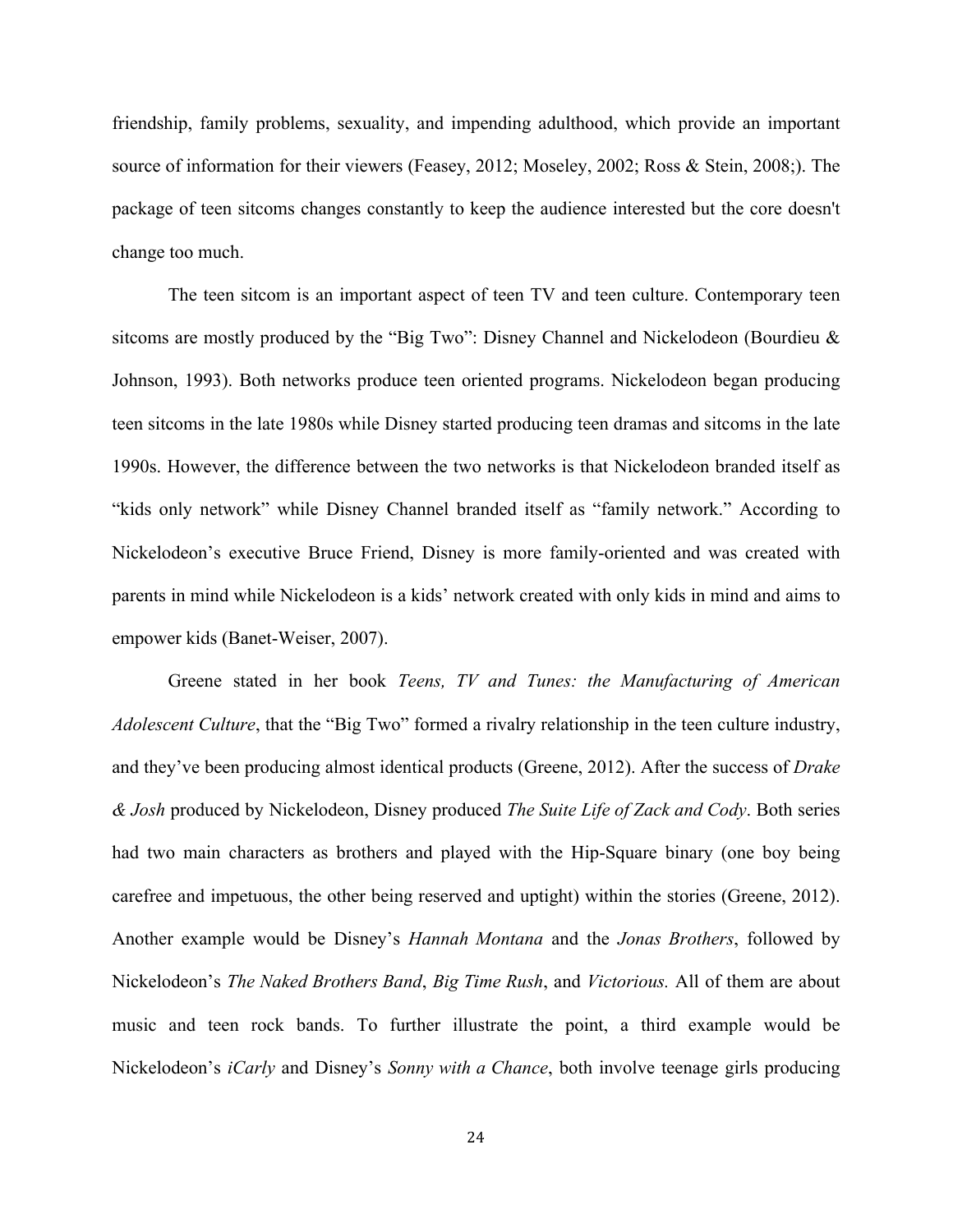their own comedy web or TV shows (Greene, 2012).

Cross-marketing strategies between teen sitcoms and teen pop music are often used to engage the audience and to form a long-term relationship with the audience. Pop music teen sitcoms such as *Hannah Montana, The Naked Brothers Band,* and *Big Time Rush* produced pop singers and groups like Miley Cyrus and Big Time Rush band. Actors who used to play in teen sitcoms entered the pop music market as well, this includes Hilary Duff (*Lizzie, McGuire*), Drake Bell (*Drake and Josh*), Miranda Cosgrove and Jennette McCurdy (*iCarly*), Selena Gomez (*Wizards of Waverly Place*) etc. Each teen sitcom produces a large amount of merchandise like DVDs, books, CDs, video games, clothing, toys, fan collectibles etc. With the help of technology and new media, the relationship between teen sitcoms and advertising has never been so close (Banet-Weiser, 2007; Greene, 2012).

When looking at teen culture and teen sitcoms in specific, teenagers after the 1990s have grown up in a society driven by computers and consumption rather than factories and production (Taffel, 2006; Greene, 2012). According to Taffel, most of the children are "buried under a crazy quilt of digital connections" all day every day (Taffel, 2006). Their world is much more integrated than it ever has been, with television as just part of their experience of living (Bryant, 2007). With the development of cable TV and the Internet, more children's programs were offered exclusively designed for these audiences (Banet-Weiser, 2007). Teens 12-17 today watch almost four hours of television per day, and it's still increasing at the rate of 2.5% every year (Nielsen, 2009; Flint, 2012). Thus, it is important to examine what kind of content is presented to the tweens and teens in the modern days.

There is research about representation in kids TV in general. For example, the most common critique about gender representation is that male characters and male themes dominate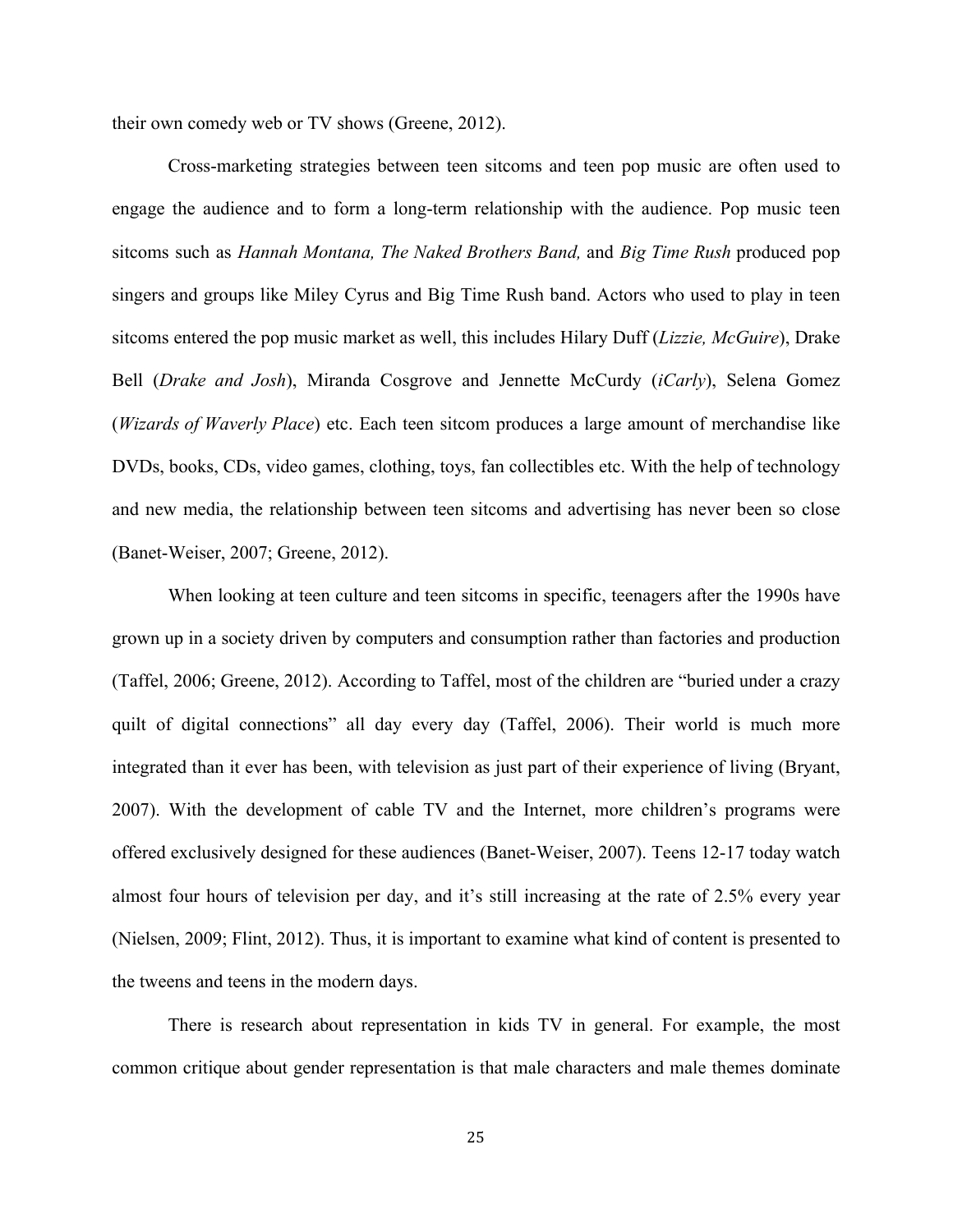the kids TV, while female characters are presented as hyper-feminine and sexual (Banet-Weiser, 2007). Regardless of the previous research on representation issue in kids TV, the issue of representation in teen sitcom or discussion of teen sitcoms as a separate genre has not received as much attention. Nevertheless, the teen sitcom is under the sitcom category, thus it inherited a lot of characteristics of the sitcom genre, which might result in similar criticism.

One of the characteristics of the sitcom genre is its stable nature, which leads to criticism of its stereotypical representation of minorities (Mills, 2004). The sitcom is stable in its form and content. The American sitcoms usually involve regular characters and settings and utilize a repeatable narrative (Mills, 2004). John Hartley claims that the American sitcom has made few fundamental changes since the initial development (Hartley, 2001). According to Mills, sitcoms fail to engage with social and political development using instead simplistic, stereotypical, and outmoded representation of race, gender, class, etc. For example, the representation of families in sitcoms has been criticized since it renders women passive and traditional, and it reinforces heteronormativity (Mills, 2004; Porter, 1998). There have been series that offer progressive representation, such as *Ellen* (ABC, 1994-98). These series attempted to reflect social changes. However, due to the profit-driven nature of media, it was inevitable that these series were repressed in the end (Hamamoto, 1989). Thus, the sitcom genre is also criticized as a "conservative form," which in return, contributes to the stable nature and its stereotypical representation of the minority groups (Cook, 1982).

Another characteristic of the sitcom genre is the use of a laugh track. The laugh track is usually used in multi-camera sitcoms. According to Bore, the laugh track has two major functions. One of the functions is to offer a collective experience for the audiences and make them feel that they are watching and laughing at the sitcom together (Bore, 2011). The second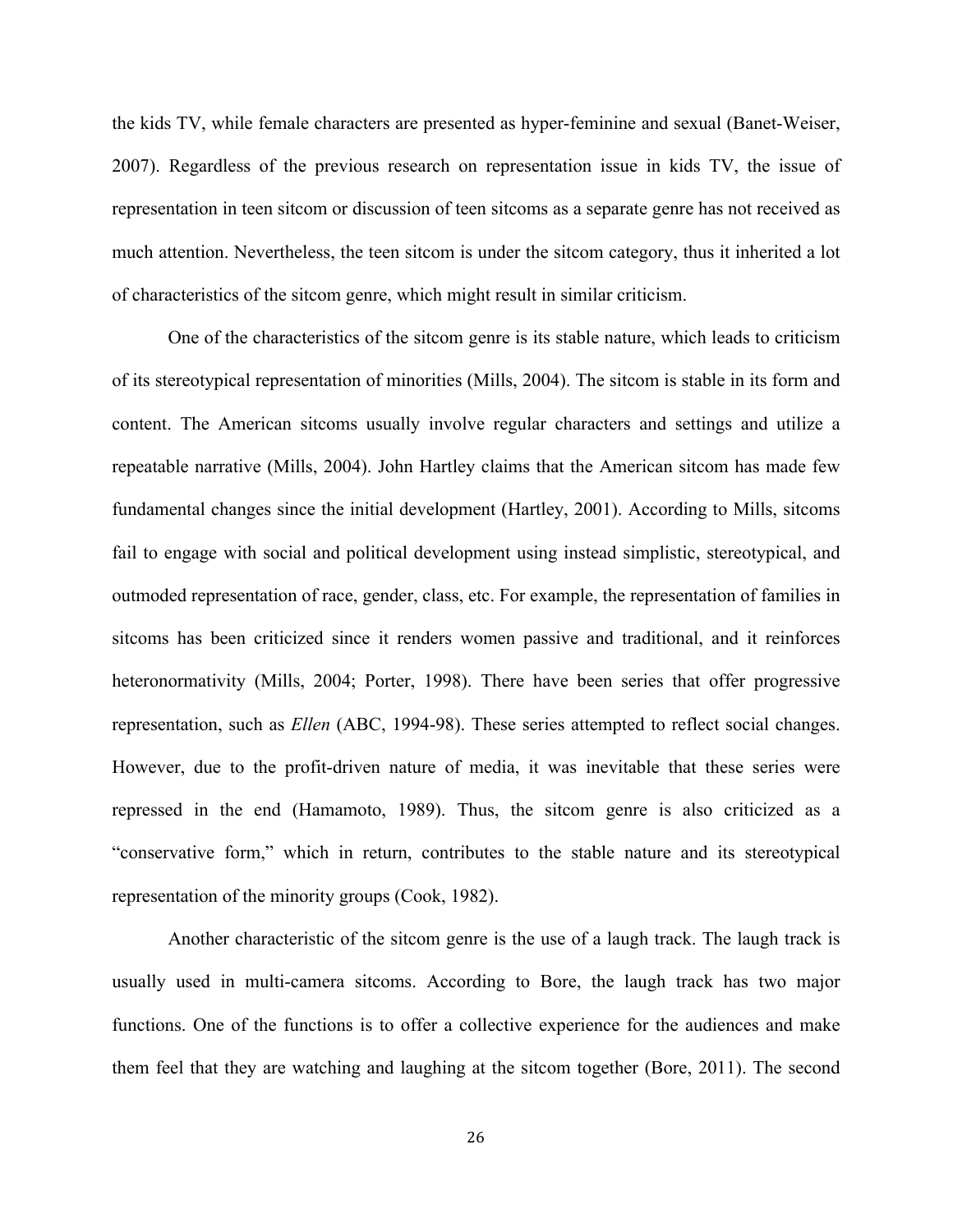function is that it provides a safe space for the audience to laugh at people's misfortunes or transgressions (Neale & Krutnik, 1990; Bore, 2011). In this way, the audiences are reassured that it is okay to laugh because everything they see is just a joke. Since sitcoms have been criticized for presenting minority groups stereotypically, the laugh track might influence audiences' perception of the minority group and their behavior towards them. When audiences laugh together at racially insensitive comedy, the laughter implies audiences' support of the joke and its contents. Laugh track can reinforce negative stereotype, which influences audiences' perception of what is socially acceptable and desirable (Ford & Ferguson, 2004; Yoshida, Peach, Spencer & Zanna, 2012; Rhode & Ellithorpe, 2016). Moreover, stereotypes communicated through the laugh tracks can affect audiences' behavior since the message behind it is that it is acceptable to trivialize the stereotype topic (Ford & Ferguson, 2004; Rhode & Ellithorpe, 2016).

If, as Cain suggests, a preference for the extroverted personality does exist in the American society, then we can assume that it is manifested in different kinds of cultural products including teen sitcoms. Cain claimed that she observed the Extrovert Ideal in teen sitcoms produced by both commercial free channels and the "Big Two." "We watch TV shows whose protagonists are not the 'children next door,' like the Cindy Bradys and Beaver Cleavers of *Yesteryear,* but rock stars and webcast hostesses with outsized personalities, like Hannah Montana and Carly Shay of *iCarly*. Even Sid the Science Kids, a PBS-sponsored role model for the preschool set, kicks off each school day by performing dance moves with his pals (Check out my moves! I'm a rock star!)" (Cain, 2012, p.6). These characters she discussed are all highly creative and active individuals who like to be involved in social life and are comfortable under the spotlight. Hannah Montana is a teenage girl who has a double life as an idol. Carly is a girl who has her own web show called *iCarly*. Both of them engage in activities that require people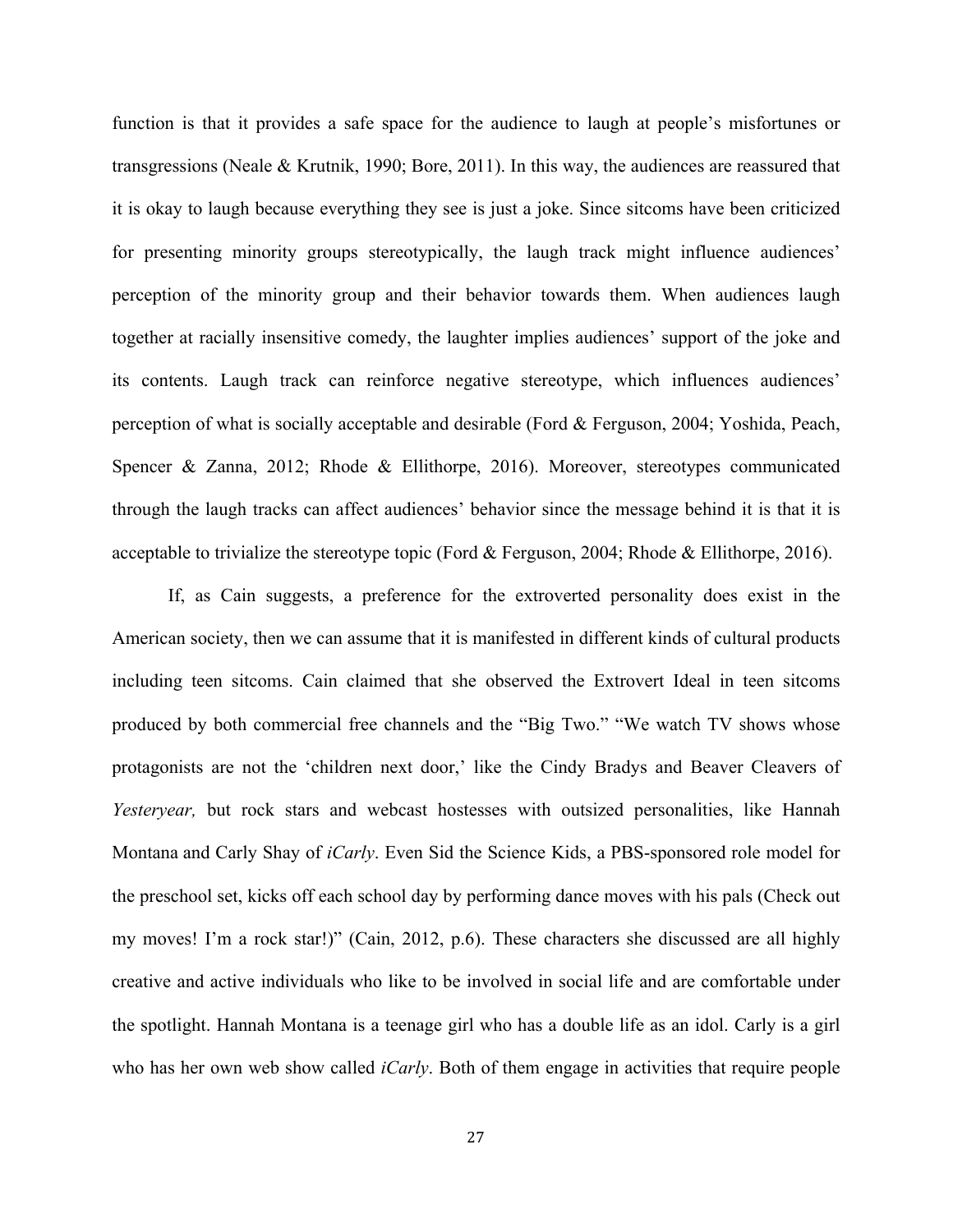skills and charisma.

There is no formal research examining how the Extrovert Ideal is manifested in teen sitcoms and the representation of extroverts and introverts in teen sitcoms as well as TV in general, however, at first glance protagonists in contemporary teen sitcoms do seem to fit the criteria of extroversion: they are energetic, social, confident go-getters that live a glamorous, independent, exciting life style. Rather than focusing on exploring the media effects of teen sitcoms, this thesis focuses more on the media content. It aims to explore how the Extrovert Ideal is reflected in teen sitcoms by examining the representation of both extroverted and introverted characters in teen sitcoms.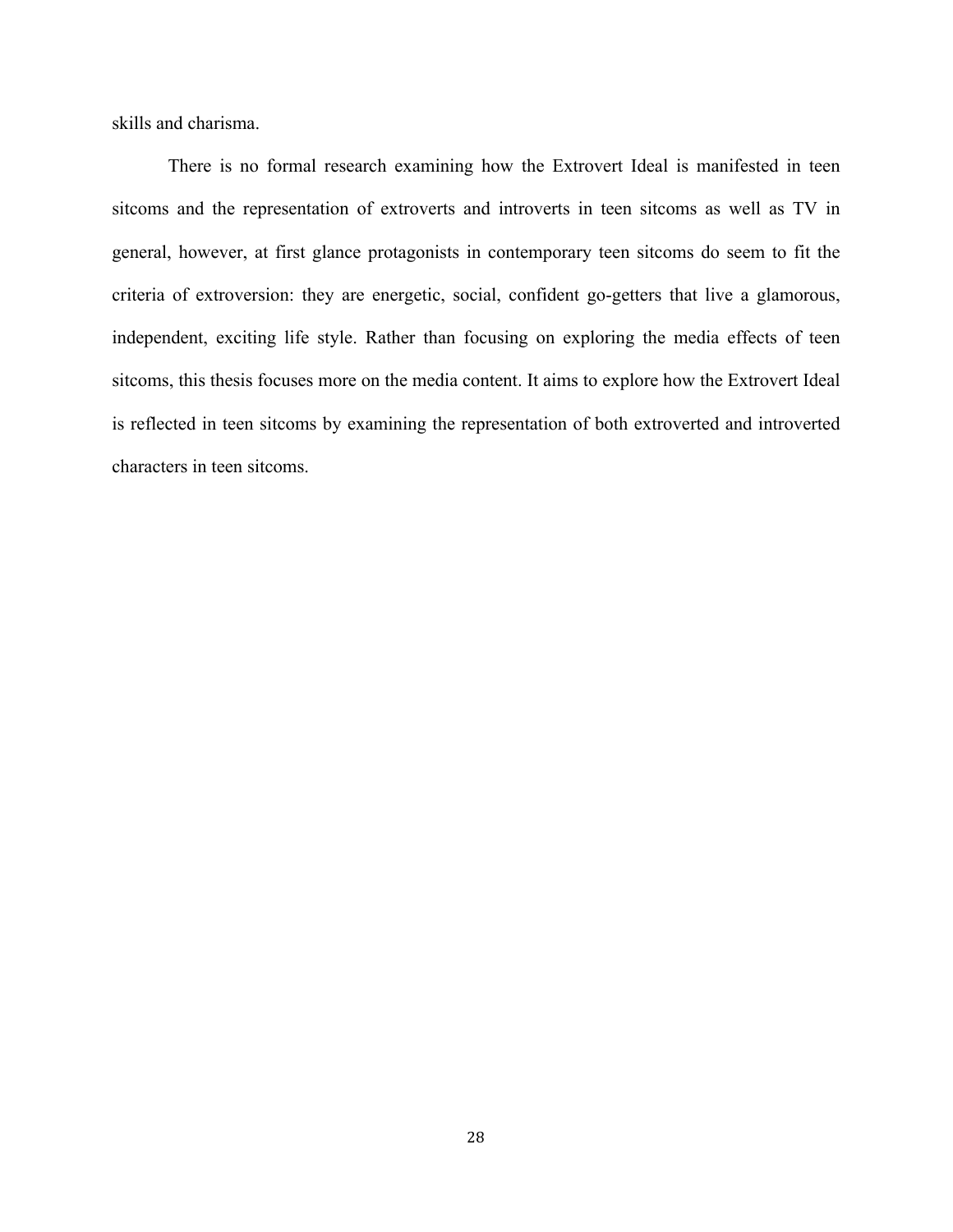#### **Chapter 3: Methodology**

By looking at the representation of both extroverted characters and introverted characters, this thesis explored whether the American teen sitcoms reflect the Extrovert Ideal. To be more specific, it examined how these two types of characters interact with people around them. The researcher hoped to the answer the following research questions:

**RQ1:** how are the extroverted characters and introverted characters represented in the Disney and Nickelodeon teen sitcoms?

 **RQ1a:** Do representations of extroverts and introverts vary by race, gender and ethnicity?

**RQ2:** Are the extroverted characters more preferable compared with introverted characters in the Disney and Nickelodeon teen sitcoms? If so, how?

By answering these questions, the researcher can glimpse into the Extrovert Ideal in American culture, the stereotypes of extrovert and introvert, and whether media perpetuate one personality type as an ideal. This thesis aimed to explore and understand a culture phenomenon by asking why and how questions (Creswell, 2014). Therefore, a qualitative research approach was more suitable for this thesis.

#### **Data Collection**

Textual analysis is a key way of understanding the Extrovert Ideal reflected in teen sitcoms. Textual analysis is "a way for the researcher to gather information about how other human beings make sense of the world" (McKee, 2003, p.1). By analyzing texts (film, TV programs, magazines and so on), we can understand how people, in particular cultures at particular times, interpret the world around them. In this way, we can have a better understanding of our own culture, and see the limitations and advantages of our own sense-making practices.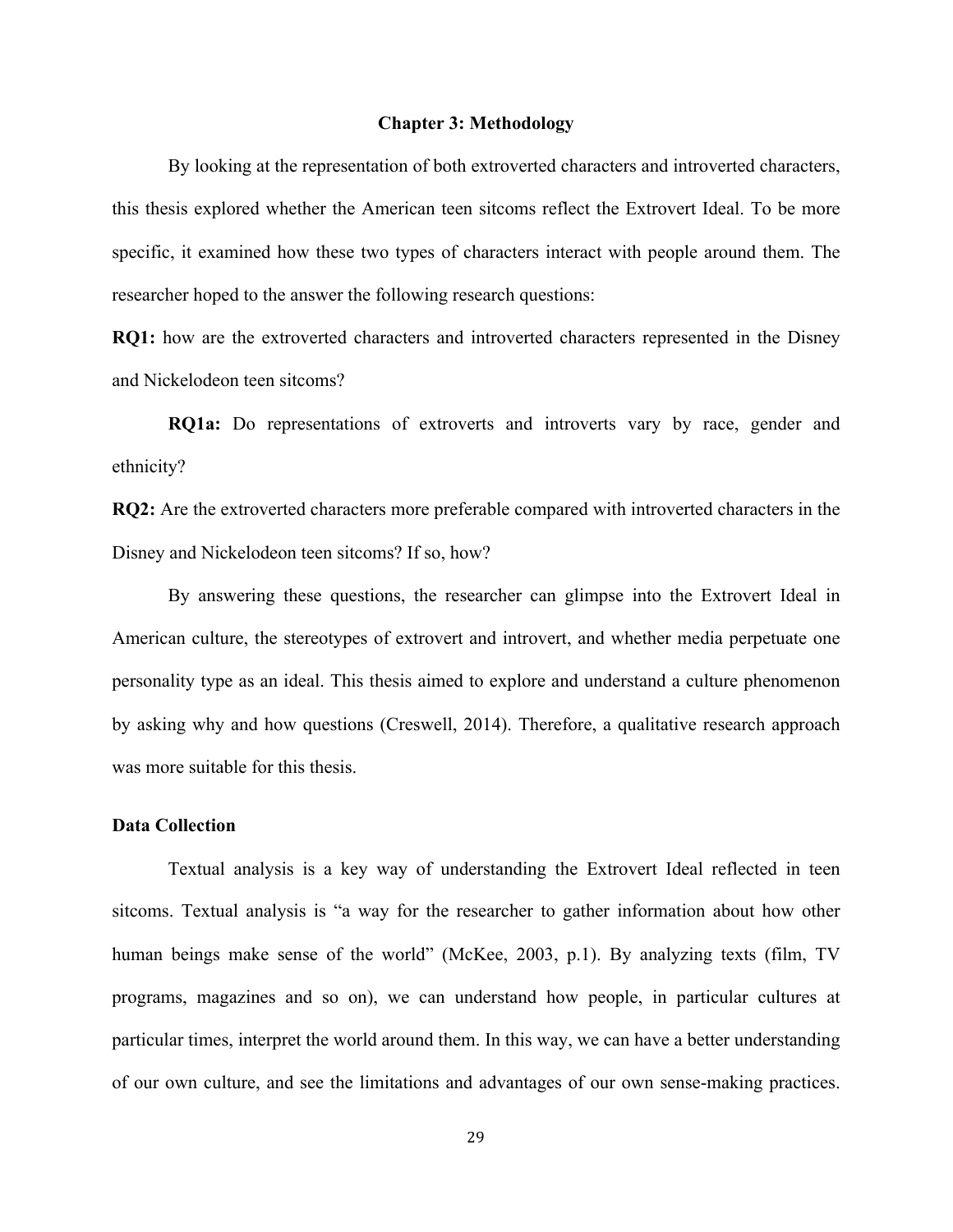McKee also pointed out that, when doing textual analysis, there is usually an aesthetic judgment on the cultural product based on established criteria (McKee, 2003). However, all cultures and subcultures have different ways of making sense of the world. Therefore researchers from different backgrounds can interpret the same text in different ways. Thus one way we can respond to this fact is a post-structuralist or cultural relativist approach, which means there is no true good or bad in terms of the quality of the cultural product (McKee2003, p.29). The aim is to understand how human beings in one culture make sense of the world by looking at the cultural products they produced.

Four popular teen sitcoms produced and aired on Disney Channel and Nickelodeon in the past 10 years were chosen for analysis: *Wizards of Waverly Place* (2007-2012) and *Austin & Ally* (2011-2016) produced by Disney Channel; *iCarly* (2007-2012) and *Drake and Josh* (2004-2007) produced by Nickelodeon. All four series are multi-camera sitcoms and make use of laugh tracks. The reason why the researcher chose these two networks is that the Disney Channel and Nickelodeon are the "Big Two" in terms of producing teen sitcoms and teen culture (Greene, 2012; Hendershot, 2004). Moreover, they are also brands that adults perceive as safe and trustworthy for teens and tweens to watch (Hendershot, 2004). Thus, the themes and the content of these shows are relatable to teens and tweens and also tend to be well received.

Among all the teen sitcoms Disney and Nickelodeon produced for the past 15 years, the four chosen are among the most popular ones based on ratings and the awards they received. *Drake & Josh* was produced from 2004 to 2007; *Wizards of Waverly Place* and *iCarly* were produced between 2007 and 2012; *Austin & Ally* was produced between 2011 and 2015. From these four series, we can get a basic idea of what kind of stories and characters are popular among the audiences in the past 15 years. All four teen sitcoms have won either Teen Choice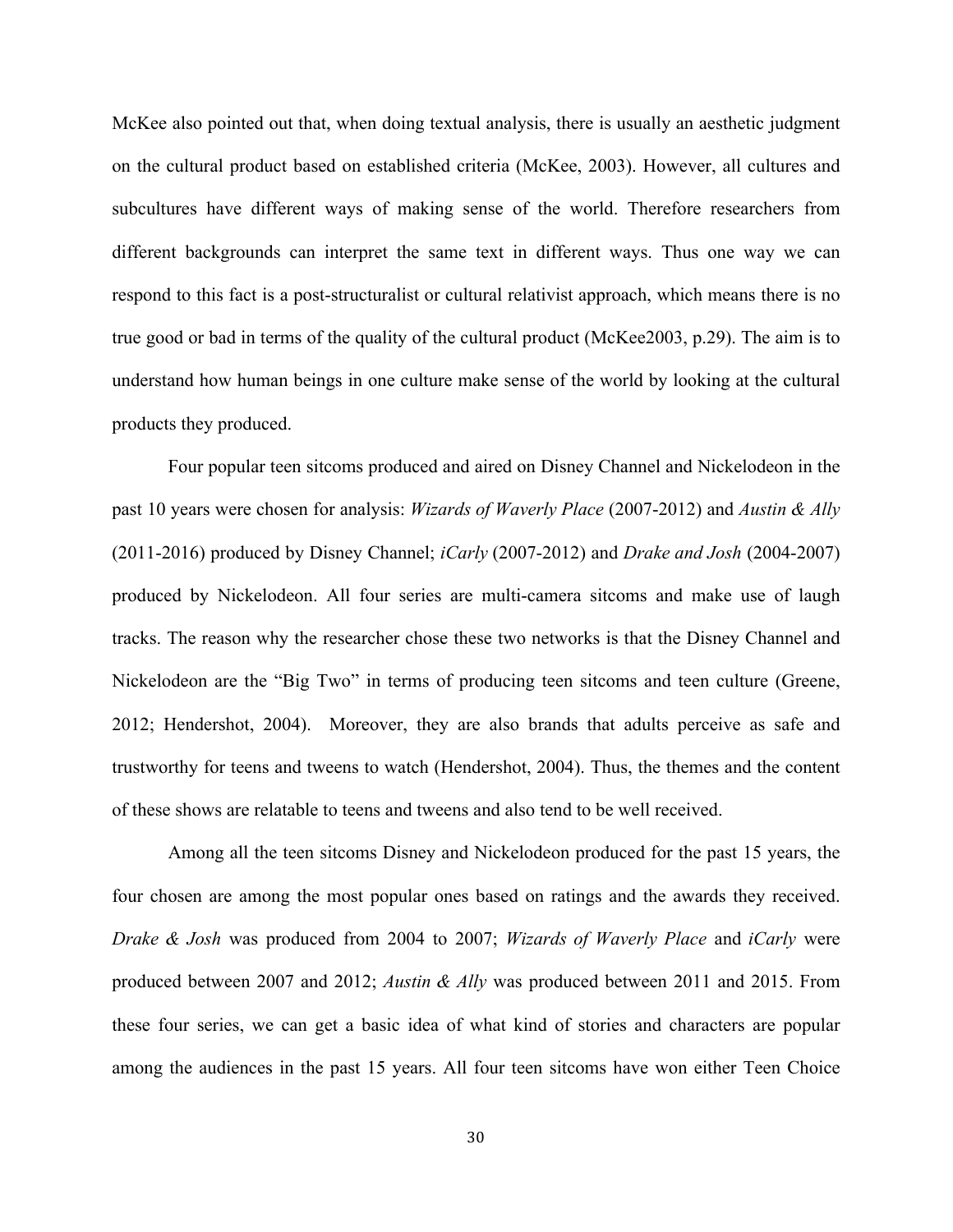Awards or Kid's Choice Awards of Favorite TV Show and have high ratings*.* Moreover, by using a cross-marketing strategy, all of these shows are accompanied by merchandise such as games and CDs. Drake who starred in *Drake & Josh*, Selena Gomez who played as Alex in *Wizards of the Waverly Place*, Ross Lynch and Laura Marano who played in *Austin & Ally* became teen idols and entered the music industry. *iCarly* also has its own website that contains blogs, videos, photos of the main characters, which further blurred the line between reality and fiction for its audiences.

The researcher accessed all four series by buying them from Amazon instant video. All episodes were watched one time and then the researcher selected eight episodes of each series (overall 32 episodes) for further data analysis. Since the beginning of the series usually introduces the characters, and the last episode gives an end, the first two episodes of the first season and the last two episodes of the last season for each series were chosen to see if there were any development of personality. The researcher took notes about the plotline of each episode while watching the whole series for the first time. After that, the researcher chose four more episodes that were more related to this research topic to analyze. For example, if one episode is about the introverted character trying to be more extroverted to overcome an obstacle, the researcher would be more likely to choose this episode because it can help the researcher to gain insight to how extroverts and introverts are treated under that circumstance and how extroverts and introverts solve the problem in the end.

# **Data Analysis**

Before going into deeper analysis based on the text of each episode, the researcher tailored the NEO-FFI-3 into a new inventory and used it to categorize the teen characters in the selected teen sitcoms as relative introverts, extroverts, or average. The researcher looked at all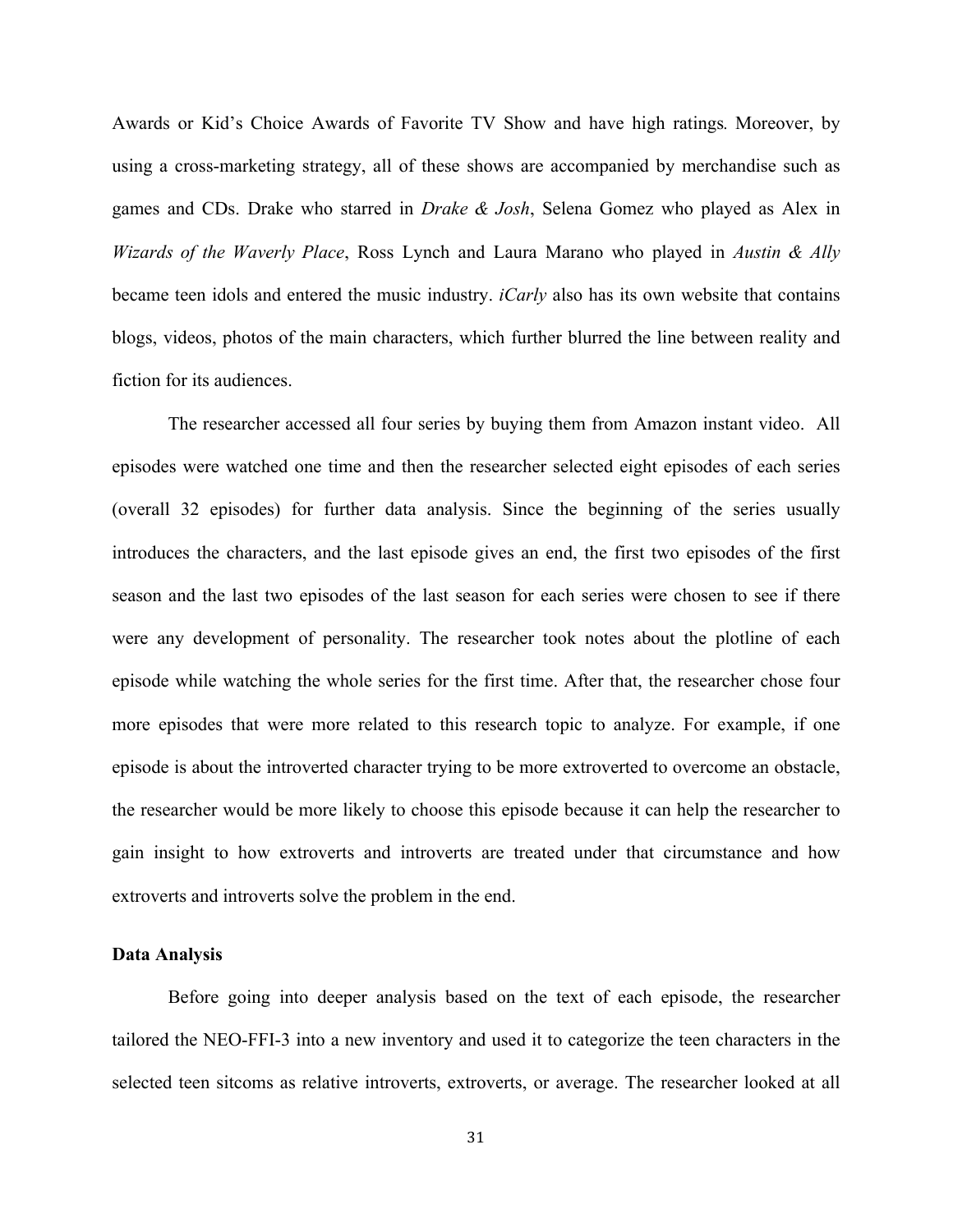the children, teenagers and young adults, both main and supporting characters in the selected teen sitcoms. Adult characters that serve as the parent, guardian and mentor are not included because they are not the main focus of teen sitcoms. Teen sitcoms are about the daily lives and struggles of young people. Thus the researcher focused on analyzing teen and pre-teen characters. The researcher defined main characters as the characters who were the most prominent, appeared in every episode and are able to move the story forward (Main Character, 2014). Supporting characters appeared occasionally and they are also involved in the story (Supporting characters, 2014).

The NEO-FFI-3, as researcher introduced before, is one of the most widely used measures of the Five-Factor Model of personality (McCrae & Costa, 2003). It consists of 12 statements for each dimension and uses a five-point Likert response format. The reason why the researcher wanted to determine the extroversion (-introversion) levels of each character is that one cannot discuss the Extrovert Ideal reflected in teen sitcoms without determining how extroverted and introverted these characters are, and this cannot be done by just analyzing one or two incidents in the episodes without the backup of personality theory and a personality inventory. Only after knowing which characters represent extroversion and which represent introversion can the researcher analyze the power relations between extroverted and introverted characters.

The NEO-FFI-3 was provided online for free. The researcher changed all the statements from first-person to third-person. There are three reverse coding statements in the inventory, which the researcher reversed to avoid confusion in the future. The statements in NEO-FFI-3 and the revised version is as follows:

## **Table 1:**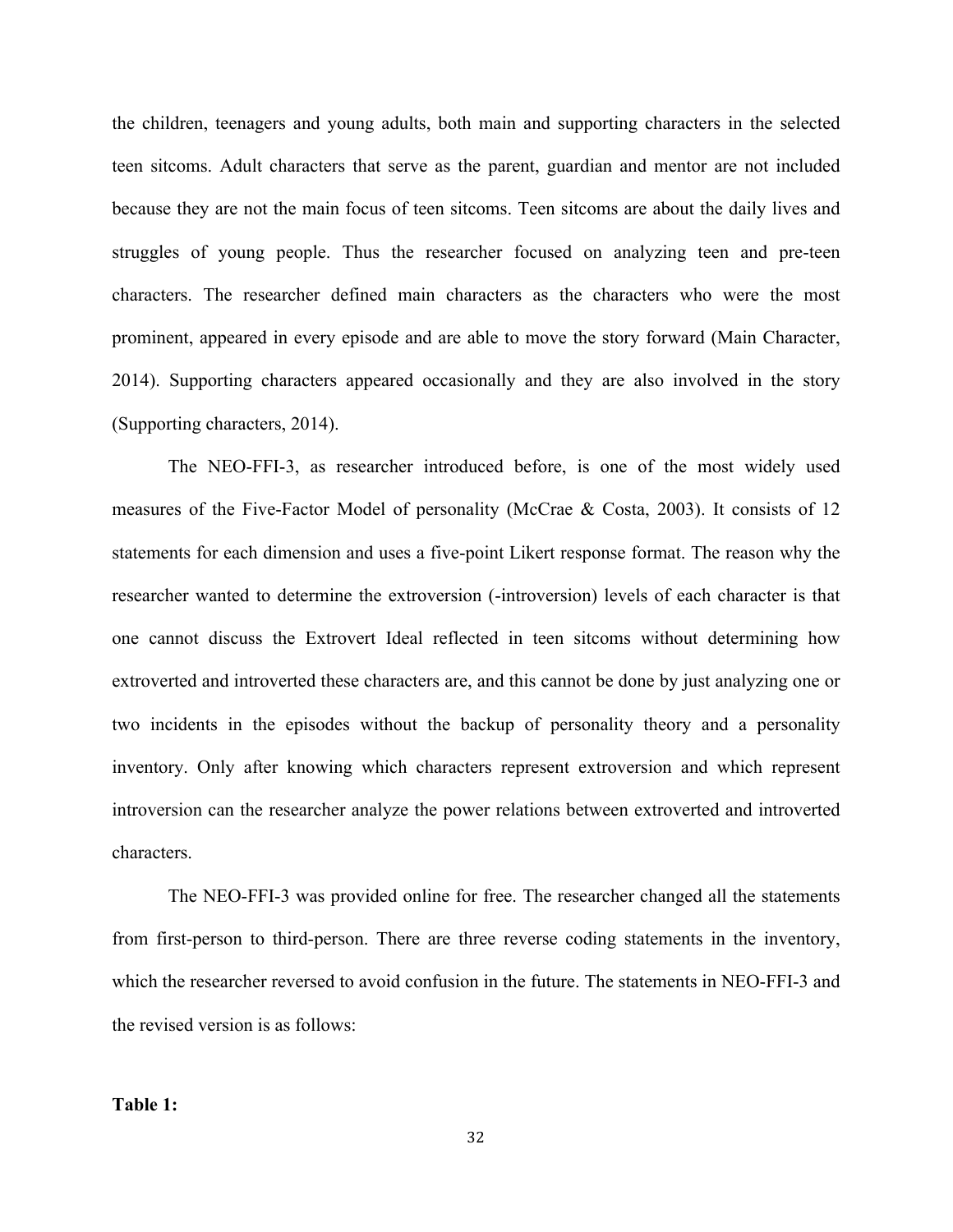*Old and Revised Instrument*

| <b>Origin NEO-FFI-3</b>                                   | <b>Revised Instrument</b>                            |
|-----------------------------------------------------------|------------------------------------------------------|
| 1. I like to have a lot of people around me               | 1. He/she likes to be around people                  |
| 2. I laugh easily                                         | 2. He/she laughs easily                              |
| 3. I prefer jobs that let me work alone                   | 3. He/she prefers jobs that let him/her work         |
| without being bothered by other people                    | in a group rather than work alone                    |
| 4. I really enjoy talking to people                       | 4. He/she really enjoys talking to people            |
| 5. I like to be where the action is                       | 5. He/she likes to be where the action is            |
| 6. I shy away from crowds of people                       | 6. He/she doesn't shy away from crowds of            |
|                                                           | people                                               |
| 7. I often feel as if I'm bursting with energy            | 7. He/she is bursting with energy                    |
| 8. I am a cheerful, high-spirited person                  | 8. He/she is a cheerful, high-spirited person        |
| 9. I don't get much pleasure from chatting<br>with people | 9. He/she gets pleasure from chatting with<br>people |
| 10. My life is fast-paced                                 | 10. His/her life is fast-paced                       |
| 11. I am a very active person                             | 11. He/she is a very active person                   |
| 12. I would rather go my own way than                     | 12. He/she would rather go on his/her own            |
| being a leader of others                                  | way than being a leader of others                    |
|                                                           |                                                      |

For each item on the test, participants taking the NEO-FFI-3 would choose SD (Strongly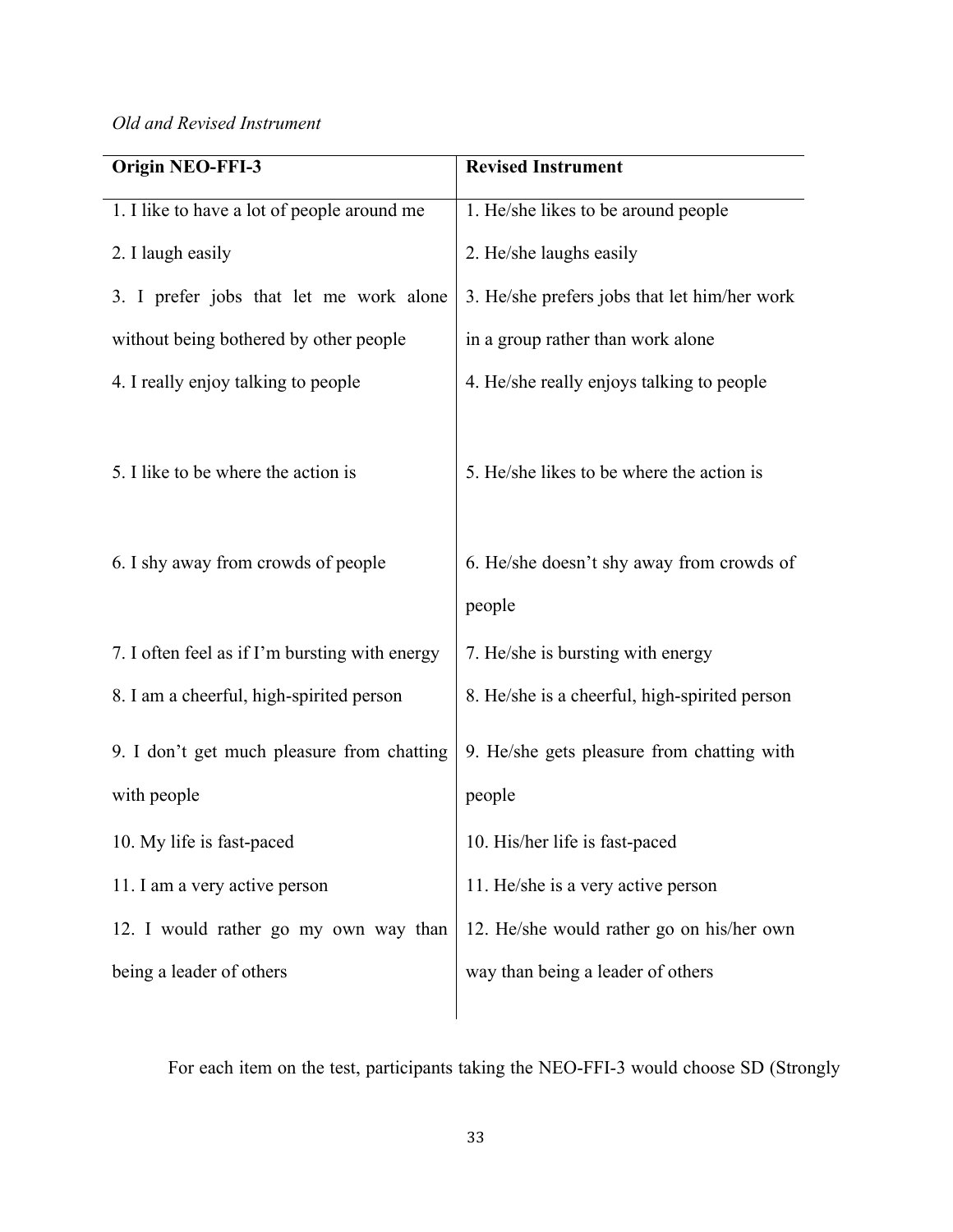Disagree), D (Disagree), N (Neutral), A (Agree), or SA (Strongly Agree). The researcher coded the answer based on a 5-point scale from 0 to 4. In the end, a participant's score can fall in the range of 0, being a complete introvert, to 48, being a complete extrovert. Males and females tend to have different standards when determining if they are extroverted or introverted. Male participants who scored above 31 are considered extroverts while females who scored over 33 are considered extroverts. Male and female participants between the score of 24 to 30 and 26 to 32, respectively, are considered average. Male participants who scored lower than 24 and female participants who scored lower than 26 are considered as introverts.

The researcher didn't consider establishing intercoder reliability since the application of the NEO-FFI-3 is not meant to provide a numerical basis of extroversion and introversion that can then be used for statistical analysis, rather, it is meant to provide a benchmark for identifying relative levels of introversion versus extroversion. For the purposes of this study, the researcher assumed the position of the character and offered her best estimation based on observing each character's behavior, looking at the plotline, and analyzing information from the characters' dialogues. Since this research is not a formal statistical analysis, the researcher borrowed the scale from NEO-FFI-3 and simplified it into a 3-point scale. A character was marked 4 if the researcher's interpretation of the character agreed with the statement, 0 if the researcher disagreed, 2 if the character's behavior is neither. The researcher left the item blank when there were no instances that allowed the researcher to assess how the character would likely respond to the statement indicated. In the end, the score for each character is only relative compared to other characters in the same show. It provides a ranking of the extroversion level for the characters, which the analysis of the power relationship between relatively extroverted and introverted characters is based on in the later sections.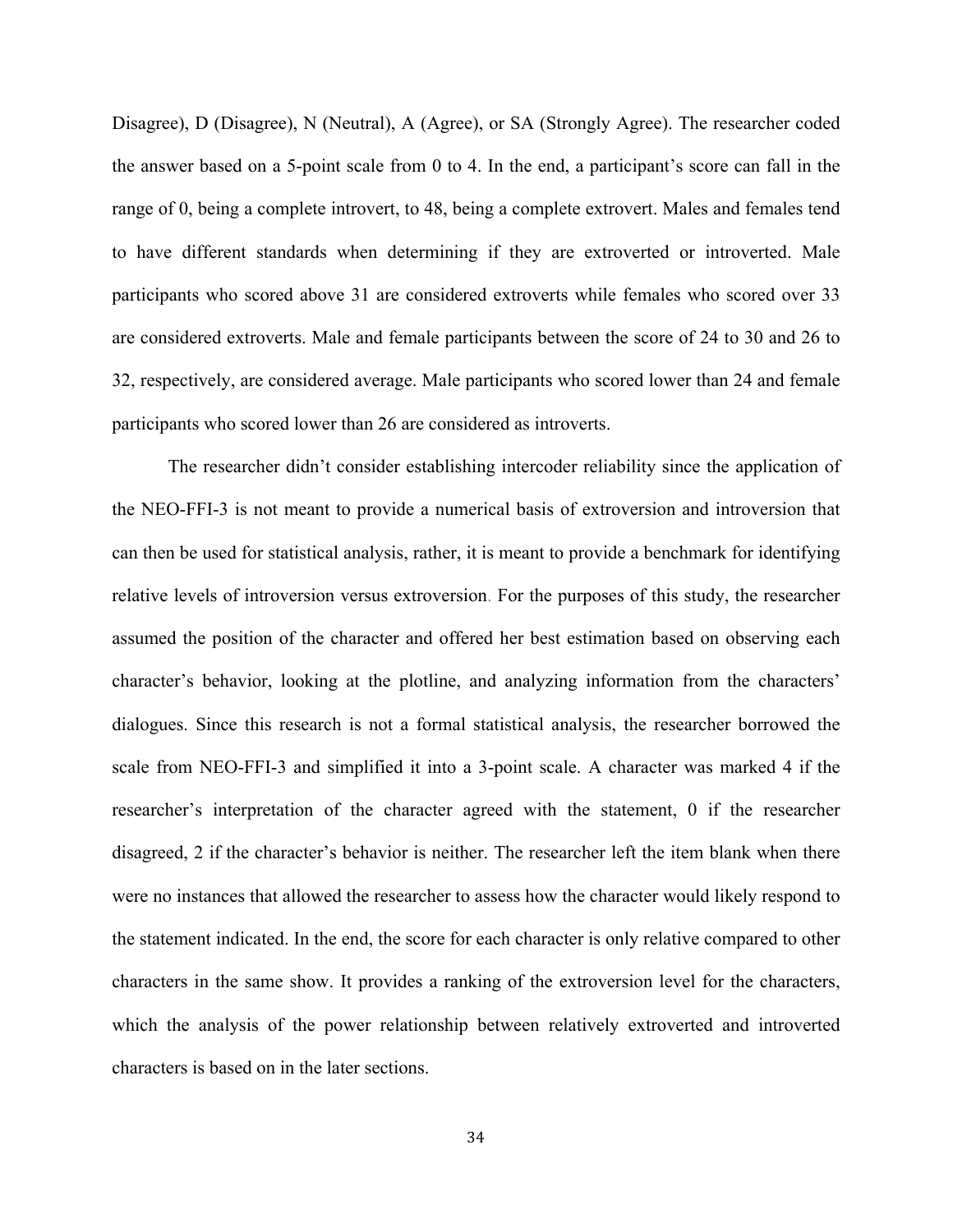The researcher coded the character based on the character's behavior or the tendencies the character showed. There are two types of statements, the first type consists of statements that the researcher has to judge based on a character's behavior: "he/she is comfortable meeting new people", "he/she laughs easily" "he/she prefers group work", "he/she enjoys talking to people", "he/she likes to be where the action is", "he/she is comfortable in crowds of people", "he/she is a very active person", "he/she likes to lead", "he/she get pleasure from chatting with people". For the first type of statement, the researcher looked at if a character actually behaved according to the statement in a particular episode. Take the statement "enjoys talking to people" as an example, when a character avoids talking to people, meeting new people or acts nervous and awkward while talking to people, the researcher would give him/her a 0 (Ex: Josh couldn't think straight and kept talking nonsense when talking to a girl he liked). When a character is really talkative and energetic while talking to people or he/she initiates the conversation and keeps asking questions to get the conversation going (Ex: Drake talks to random girls smoothly), the researcher would give the character a 4. If the character can converse naturally with people, he/she gets a 2 (Ex: Carly and Sam talked about their plans for the show). If in an episode there's no scene where the character needs to talk to other people, then the researcher left it blank. This principle applies to other statements in this first type as well.

The second type is more focused on looking at a character's tendency or state. For example, for the statement "he/she is a cheerful, high-spirited person", the researcher looked at if the character always appears happy and optimistic. If a character tends to act very lazy, prone to feeling upset, angry when something goes wrong, he/she gets a 0 (Ex: Carly was really upset about her dad not being able to do the father-daughter dance with her. Nothing could cheer her up). If a character is always smiling, happy and looking on the bright side, he/she gets a 4 (Ex: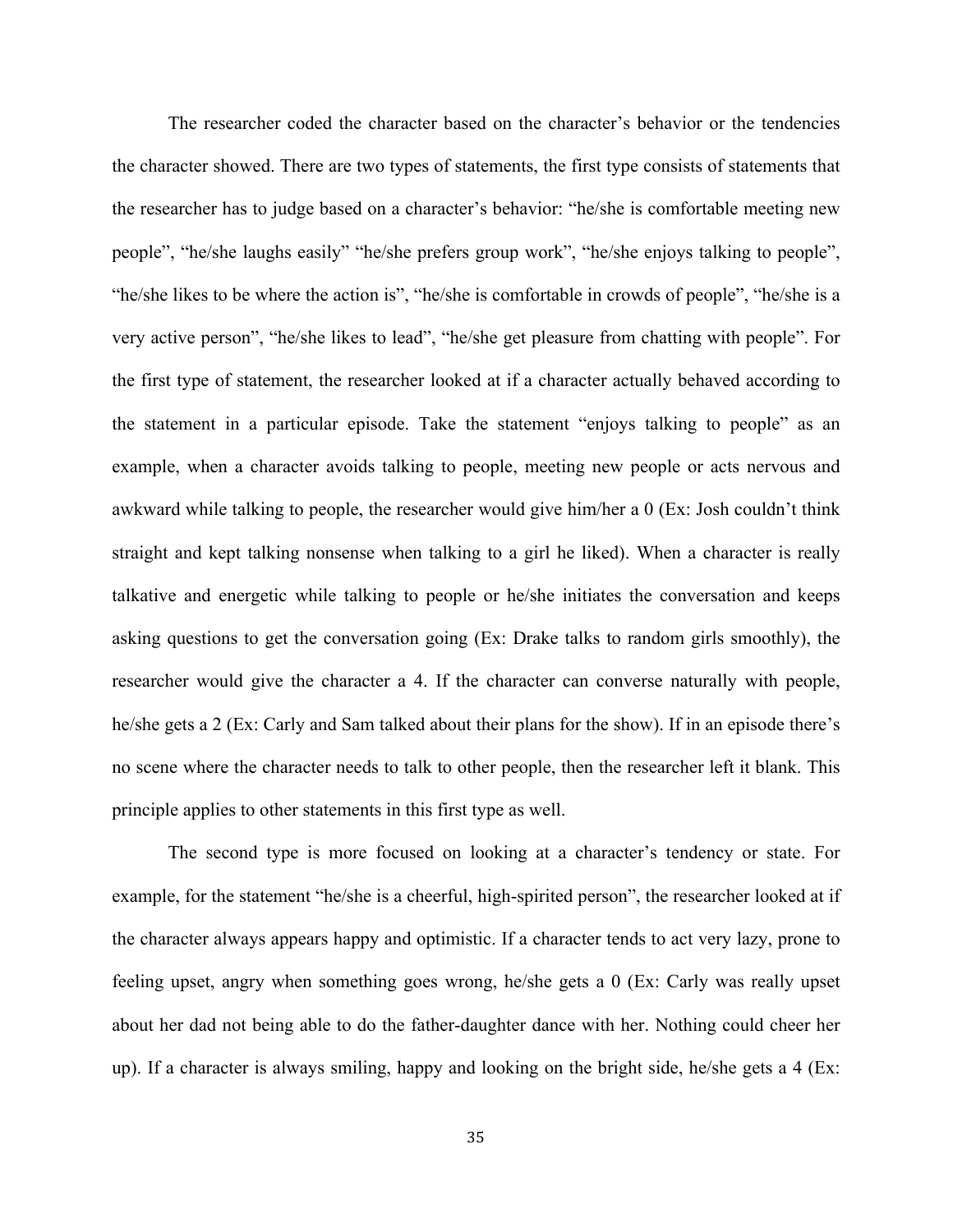Harper always looks on the positive side even though her love interest never showed interest in her. Her positive reaction to certain events can surprise Alex sometimes). A character who was in between these two levels, who doesn't particularly exhibit distinct extroverted or introverted behavior, was coded 2. The researcher then looked at particular instances of introversion and extroversion to see how these two personalities are commonly represented in teen sitcoms. For further analysis, the researcher took notes of each character when they exhibit extroverted or introverted behavior or attitudes and how other people treat them.

Once the researcher finished coding all the selected characters, the researcher added up the scores of all statements for each character in each episode, divided it by the number of statements that applied to the character, and got a raw score for each character in each episode. The reason why the researcher chose to use averages instead of sums of all 12 statements is because not all statements applied to every character for every episode. Thus it makes more sense to use the average instead of the sum of all statements. Take Josh from *Drake & Josh* as an example. The researcher didn't give him a score on the statement "laughs easily" in season 1 episode 1 since there were no instances that were intended to make the character laugh. Thus, his raw score for this episode is the total score he got divided by 11 statements instead of 12. To get the final score, the raw scores for each character and each episode were added up and were divided by the number of episodes in which the characters appeared on the screen. The researcher chose to code characters for each of the selected episodes instead of scoring only one time after watching all the episodes because this provided a more complete characterization of each character based on situational differences in their behavior.

Since the researcher used the average of all 12 statements, the original criteria for whether a character is extrovert, average or introvert had to be adjusted. The original scale from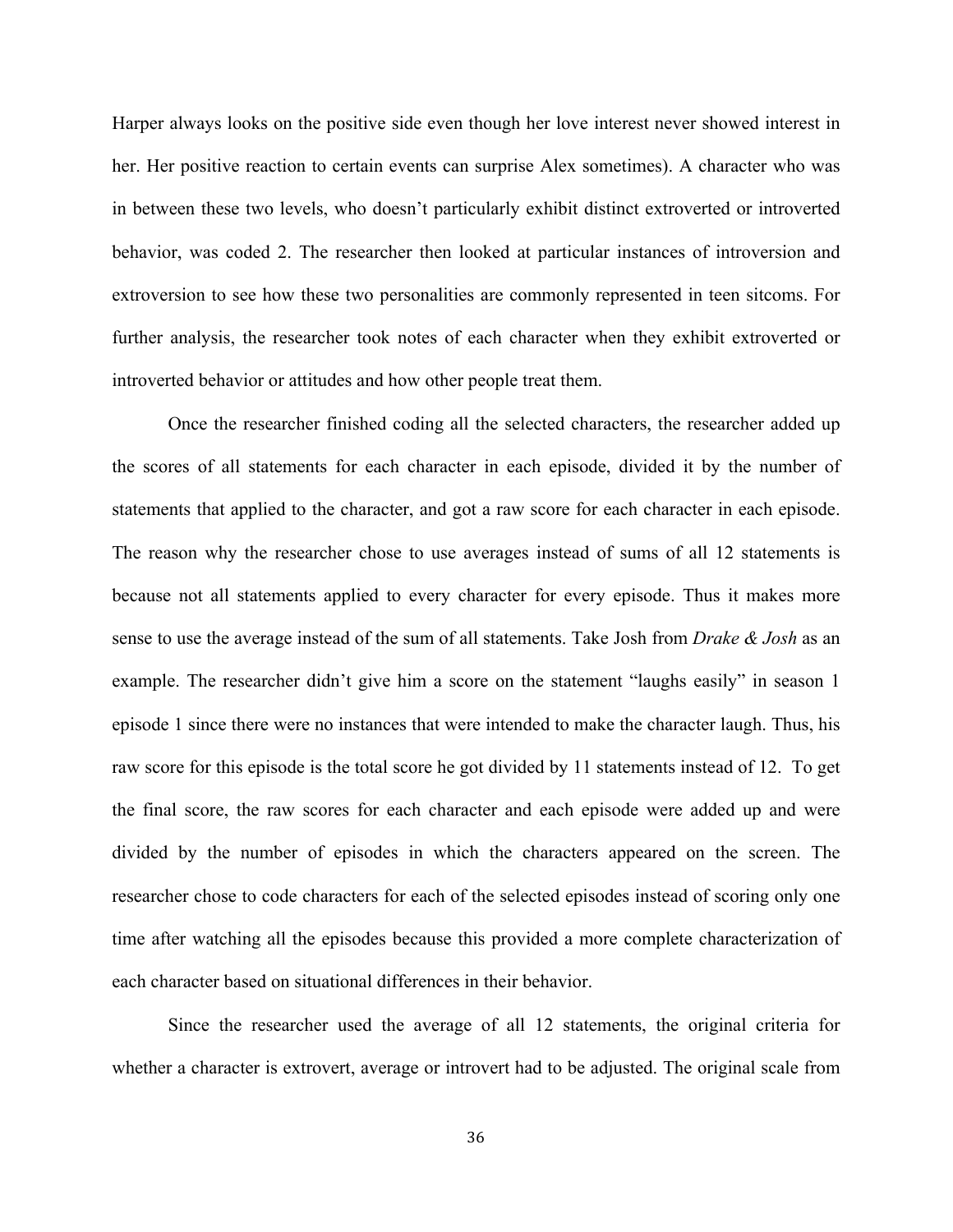NEO-FFI-3 was divided by 12. The new standard is as follows: Male characters who scored equal to or more than 2.58 are considered as extroverts while females who scored equal to or more than 2.75 are considered as extroverts. Male and female characters between the score of 2 to 2.58 and 2.17 to 2.75 are considered average. Male characters who scored lower than 2 and female participants who scored lower than 2.17 are considered as introverts.

After determining the characters' levels of extroversion, the researcher went into each episode and analyzed how characters with different extroversion/introversion levels go through their daily lives and interact with each other. Qualitative software NVivo was used in this process to help organizing notes and themes. The analysis relied on multiple viewing of the eight episodes chosen for all four series. The researcher took field notes based on observations and reflections. For each episode, the researcher first summarized and wrote down the main plotlines, and then went into the twelve statements from the revised instrument and explained why she gave a character one score instead of the others. She took notes on characters' clothing, acting styles, examples when characters demonstrated extroverted behavior, instances that illustrated a relationship between extroverts and introverts, how other people treated both introverts and extroverts and how the characters reacted to different social situations. Transcribing conversations was needed in order for further discussion. Coding and analysis took place throughout the data collection and data analysis process in order to get to theoretical saturation. The researcher went through each episode several times to make sure no important detail was left out for the analysis.

# **Researcher's Role**

As a well-educated young woman who was raised in Chinese culture, which is a more introverted and collectivistic culture compared with American culture, the researcher noticed that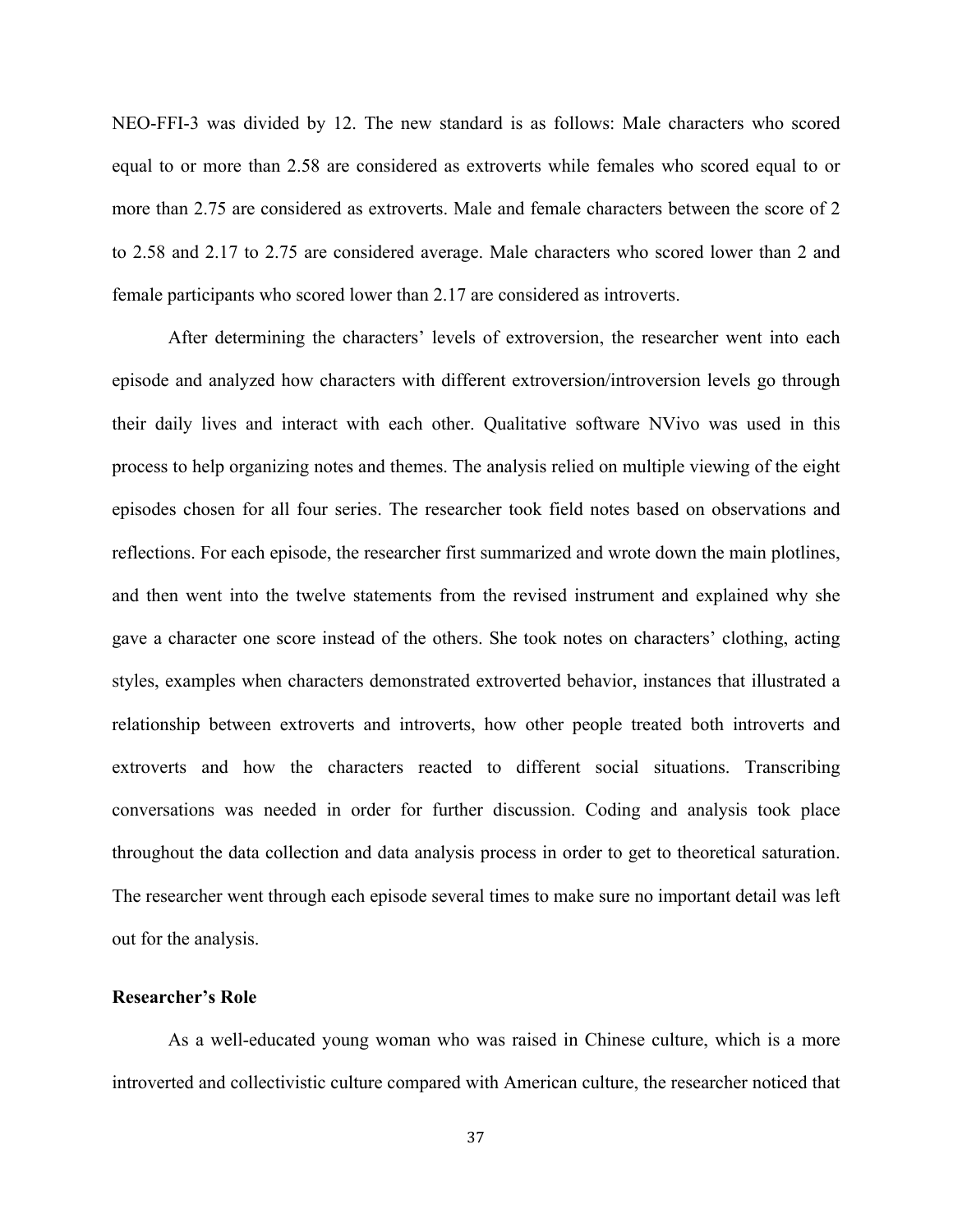Americans were very extroverted in the way they express their feelings and how they interact with each other (Allik &McCrae, 2004; Twenge, 2001; McCrae, Terracciano & Personality profiles of cultures project, 2005; Cain, 2012; Chen, 2015;). This cultural personality can be seen in U.S romantic comedy: if the protagonist prefers to stay home and read instead of going on a hot date on Saturday night, his/her friends would think he/she is pathetic. Similarly, when a boy tries to get to know a girl, he better has a good pick up line to make him charming and irresistible, if not, he will be considered a bit socially awkward. He better learn how to do it before another guy steals the girl he wants. This type of story can be frequently seen in TV series and in film, which is fascinating to the researcher. The first time the researcher started to take this cultural phenomenon seriously was after viewing the release of Susan Cain's Ted talk video *The Power of Introvert* on YouTube in 2012. The researcher was inspired by the way Cain analyzed how the extrovert personality became the ideal from a historical perspective. It resonated with the researcher because being a somewhat introverted person (compared with many Americans), the researcher found herself exposed to an extrovert culture while she was studying in America, which can be intimidating sometimes. Susan Cain's speech and book on the whole extrovert culture led the researcher to reflect not only on American culture but Asian culture as well.

The teen sitcom is a unique genre to the researcher's point of view. These Disney and Nickelodeon series had always given the researcher the impression of being too bright and too loud just when channel surfing. Compared to Asian culture, in which being shy can be considered cute and being reserved and speaking only when necessary can be seen as powerful, Western culture is indeed different. It was a cultural shock, which made the researcher become enthusiastic about this research topic.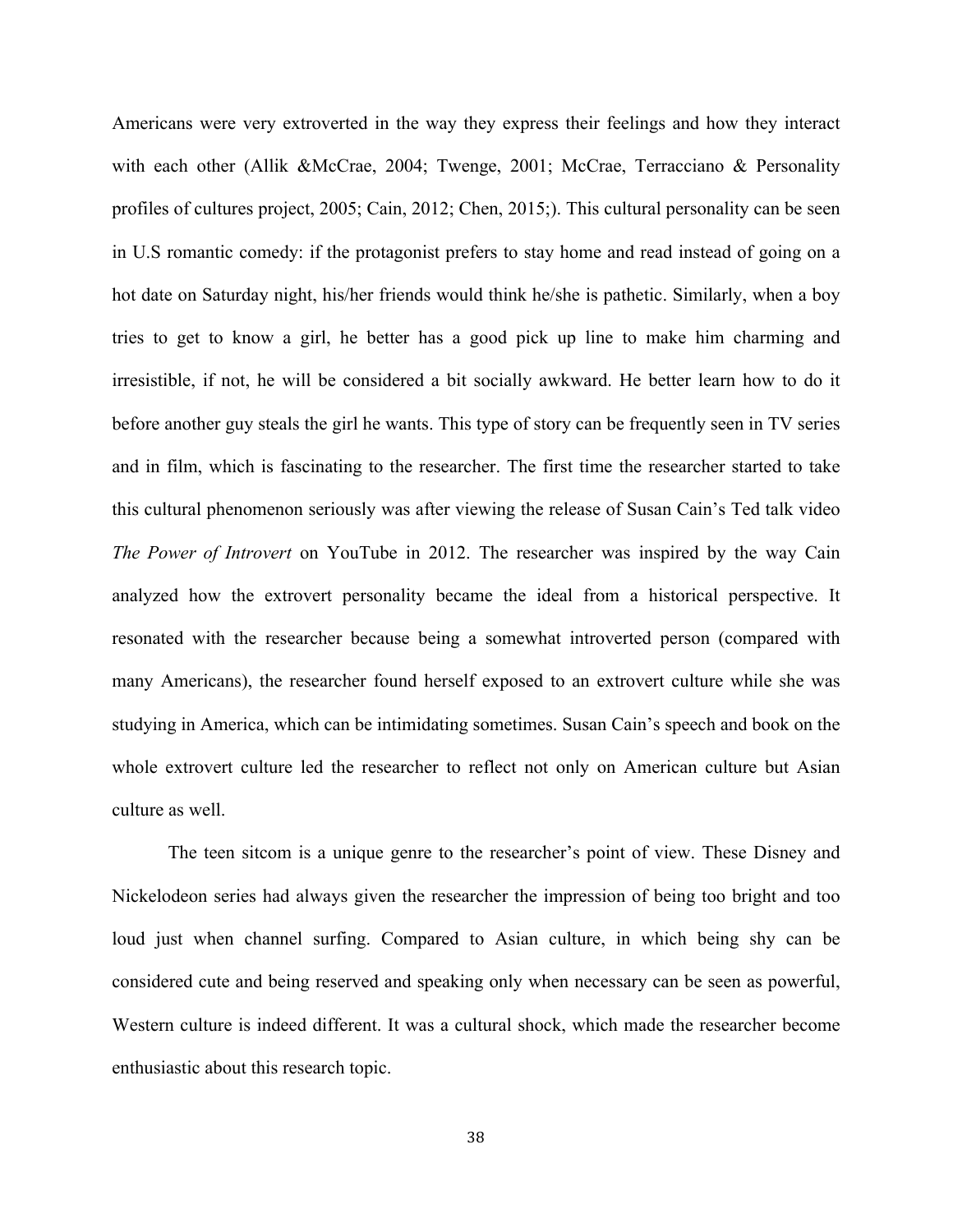The researcher's own culture background and personality could be a hindrance of this research at certain point because, first of all, since the researcher was born and raised in China, it took a longer time to be familiar with the history and branding of Disney and Nickelodeon, and understand the production of teen sitcoms. It also took time to gain knowledge on American history. However, this difficulty also brought a fresh perspective to this research, since the researcher's own culture background made her became more sensitive about the power dynamic of extroverts and introverts in teen sitcoms. The researcher didn't take the status quo for granted and it helped greatly to find the hidden message behind such cultural production.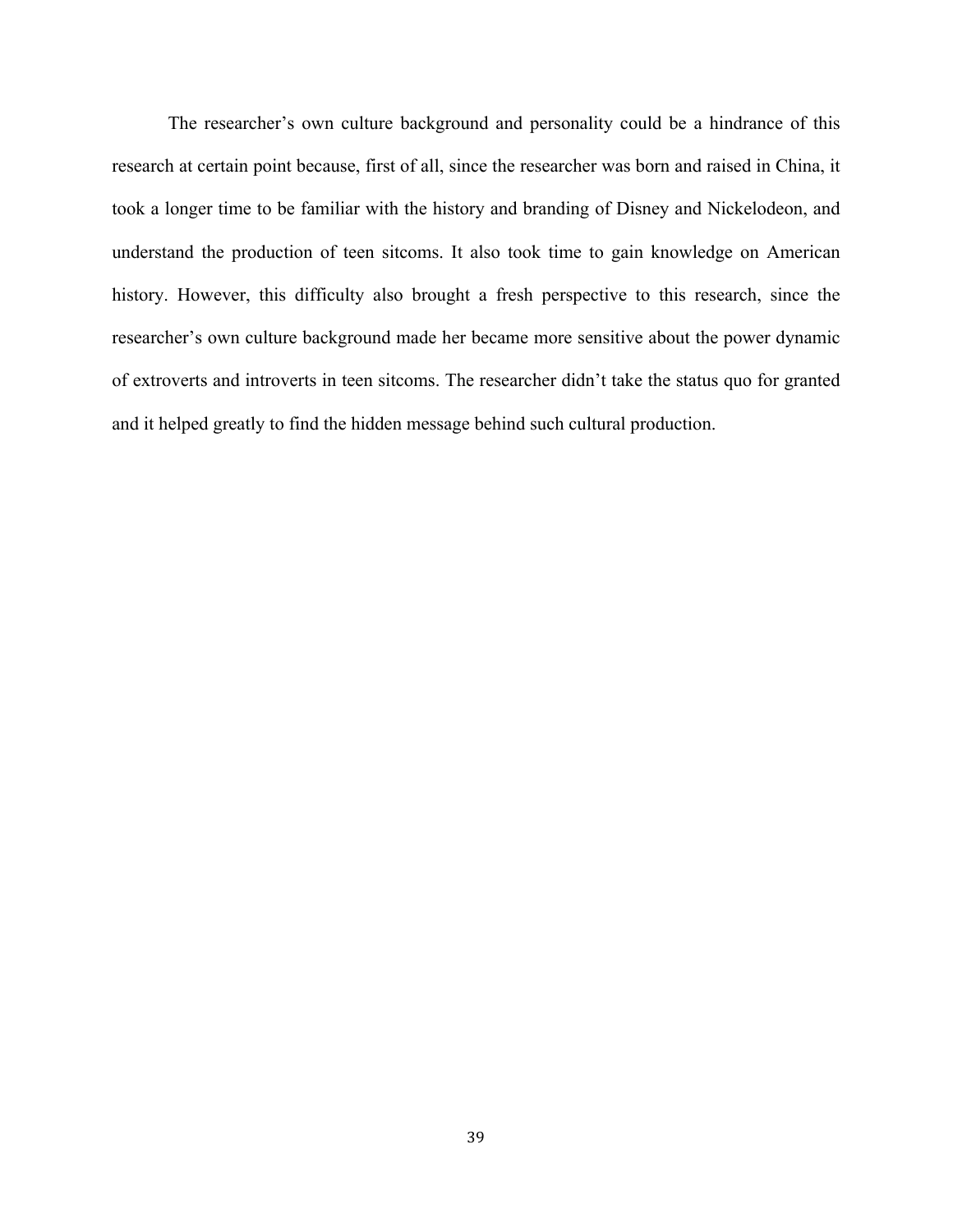#### **Chapter 4: Results**

Media can be seen as a channel through which ideology is communicated to a certain culture (Evan, Hall & Nixon, 2012). Media representation is the meaning making process used by the members of a certain culture to interpret the world around them. This chapter reveals how the selected teen sitcoms in Disney and Nickelodeon communicated the Extrovert Ideal to American culture, which gives us insight into how the people in American society understand their culture.

Through detailed analysis of the representation of both extroverted and introverted characters, the following sections examine how the Extrovert Ideal is reflected in teen sitcoms and the social and cultural implication. First of all, an introduction of the primary storyline of the selected teen sitcoms is provided. Five themes emerged during the analysis and these themes are summarized and discussed. These themes are: TV introversion; Introverts in an extroverted world; the Nerd Versus the Clown; Responsibility; and Popularity. Finally, a conclusion is drawn based on the analysis.

### **Storyline of the Selected Teen Sitcoms**

After watching all four series, the researcher observed that two among four of the teen sitcoms *(Austin & Ally, Drake & Josh)* play with the personality contrast in the stories, and the other two *(iCarly, Wizards of Waverly* Place) don't show distinct difference of extroversion levels between characters. The first two series are about the relationship between the two very different main characters and the drama comes from the conflict they have due to their differences in personality.

In *Austin & Ally*, Austin is outgoing and super talented, according to the character introduction on the official website. He can sing, dance, and play all sorts of instruments, but he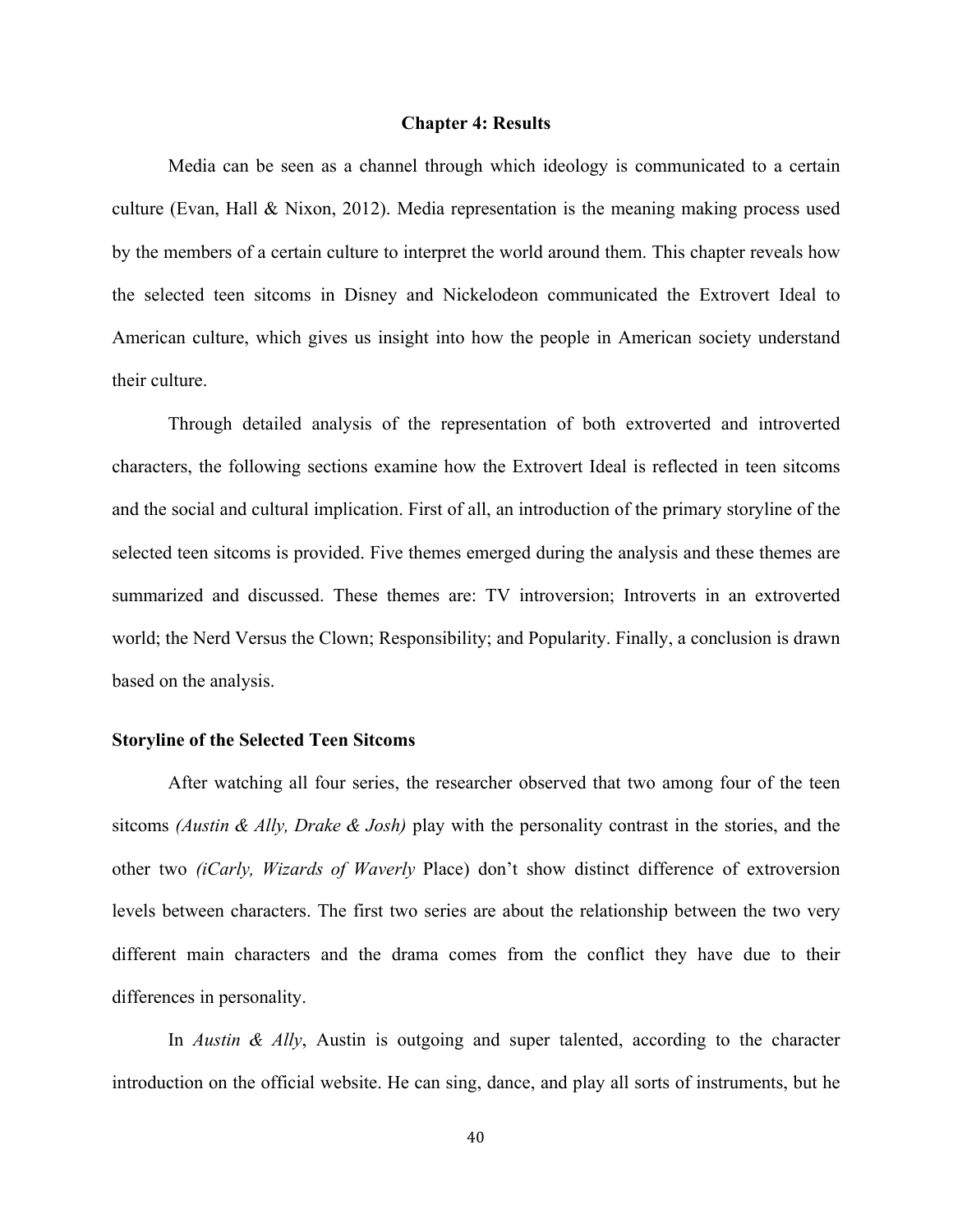can't write good lyrics or music. That's where Ally comes in. Ally is an introverted songwriter. She is smart, full of creativity, and can write songs that touch people's hearts. However, she is also very awkward and has terrible stage fright. In the beginning of the season, Austin uses Ally's song without her permission and becomes an instant hit over the Internet. Ally takes credit for the song later and Austin convinces her to become his partner. Austin's best friend Dez, who is funny and quirky, directs their music videos. Ally's best friend Trish becomes their manager. She is very fun and unpredictable. She can adapt to different situations and she is able to change her part time job in every episode, jumping from sales assistant or waitress in one shop to another. The four make a great team together. Ally overcomes her stage fright in the second season and signs a record deal (as well). Austin and Ally's careers both take off as their friendship grows. They find themselves falling in love with each other in the later seasons. Although there are many ups and downs in their relationship, they still end up (being) together in the last episode of the last season.

*Drake & Josh* takes place in a less exciting setting. Drake and Josh have opposite personalities and they become stepbrothers when their parents remarry. Drake is popular, cool and he seeks excitement. He gets into trouble from time to time. He is popular among girls. He also plays guitar and sings well. In contrast, Josh is a good student and a good kid. He gets awkward while talking to girls and he has trouble with popularity. Each episode of *Drake & Josh* is about the relationship between the two and handling typical teenage situations happening in school or in their family. Josh constantly tries to save Drake and keep him from making trouble, while Drake tries to help Josh become more popular by making him less of a goody-goody. Over the course of the series, both Drake and Josh change and thus their relationship develop. Josh loses weight and becomes more popular while Drake becomes more mature and caring towards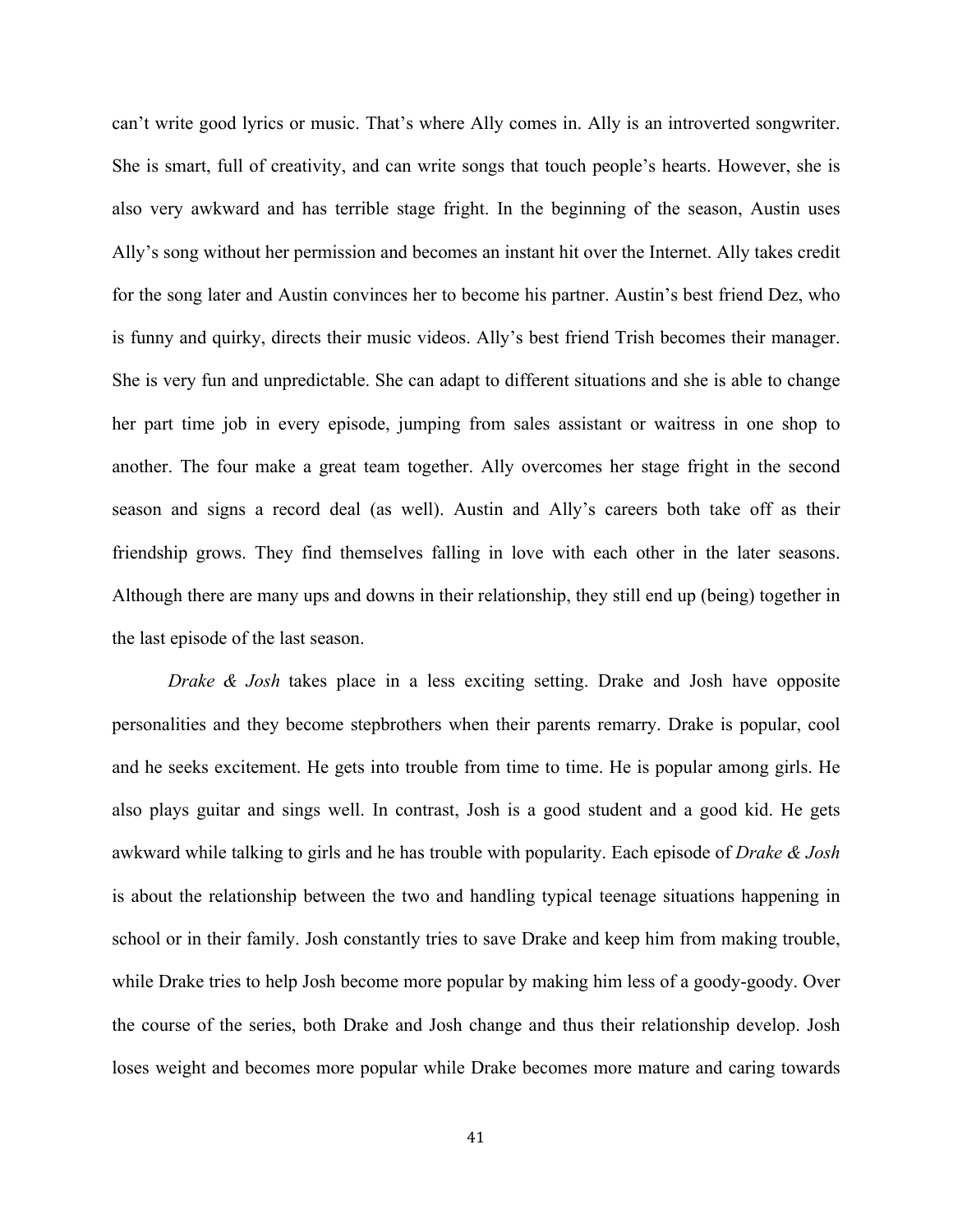others. The two becomes closer and they admit that they need each other in their lives.

*iCarly* focuses on teenager, Carly, who creates her own web show with her friends, Sam and Freddie. Carly lives in Seattle with her 26-year-old brother Spencer. She has a dad that serves in the army, who is mostly absent in the show. In the beginning of the series, Carly and her best friend Sam act funny at a school talent show audition, and their friend Freddie, who is very tech savvy, records it and posts it online. They become an instant hit and soon have some fans. So Carly, Sam and Freddie decide to produce their own webcast. The webcast consists of segments like talent contests, dancing, and role-play etc. Carly's brother, Spencer, and Carly's other friends also sometimes participate in their webcasts.

*Wizards of Waverly Place* is a fantasy teen sitcom that focuses on the adventures of the Russo Family, which consists of the Italian father Jerry, the Mexican mother Theresa, and three siblings: Alex, Justin and Max. The Russos live on Waverly Place in Manhattan. They own and run a sandwich shop. However, they have a big secret that nobody else knows. The father, Jerry, is a former family wizard, and the three siblings also have magical powers. When the Russo siblings complete their training, they have to participate in a competition to decide which one of them gets to be the family wizard. The family wizard can keep the magical powers forever and the rest of the siblings lose their power and become mortal. Though Jerry tries to give his children lessons in magic, he also teaches them how to survive without magic since not all of them can keep their magical powers. By the end the series, both Alex and Justin keep their magical power: Alex wins the family competition and becomes the family wizard, Justin is declared as the new headmaster of WizTech, a school for the wizards and witches, leaving Max to run the sandwich shop.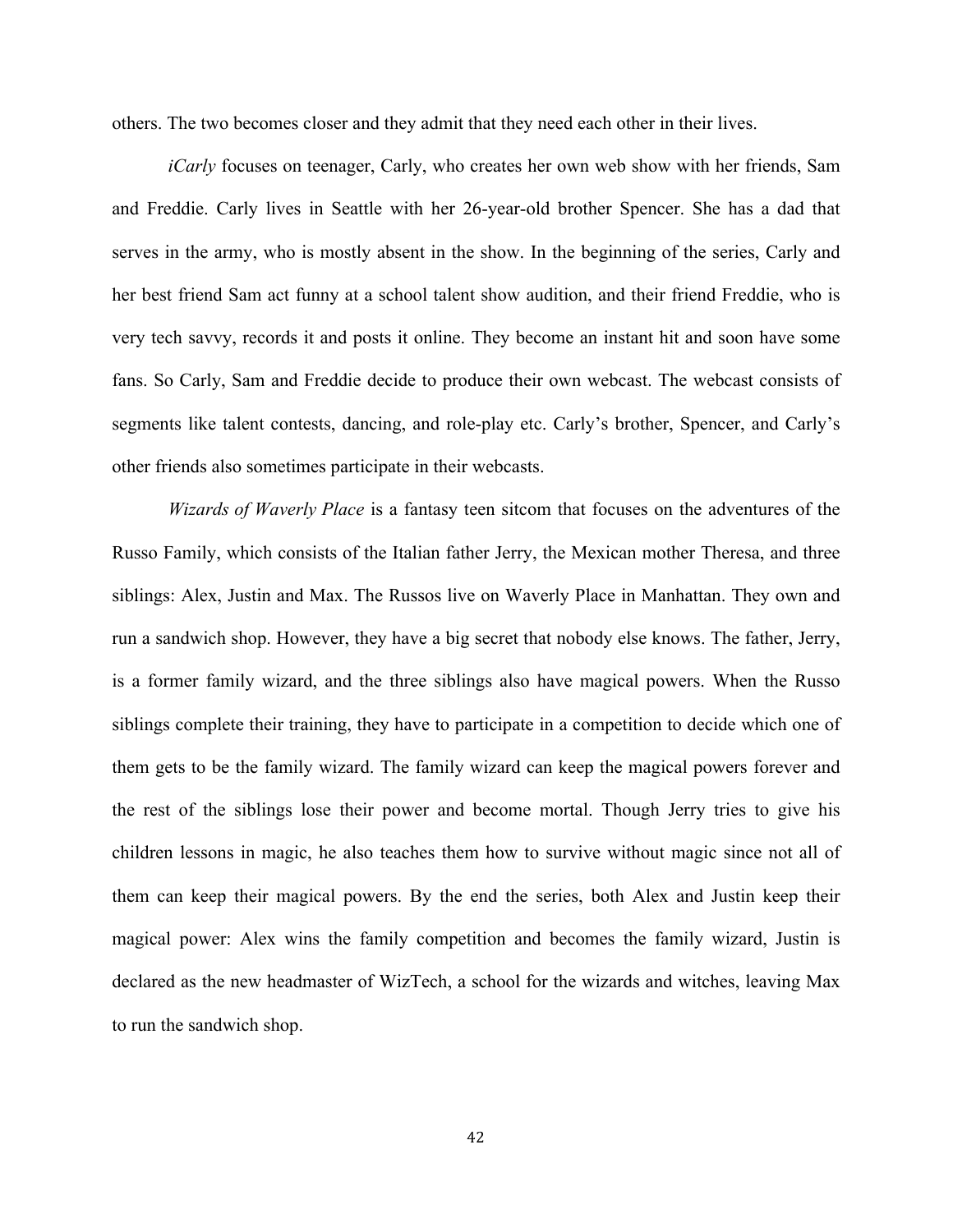### **TV introversion**

All children, teenagers and young adults, both main and supporting characters, were included for analysis. NEO-FFI-3 was used as a model to develop instrument to examine the extroversion level of characters in the selected teen sitcoms. In the end, male characters who scored equal to or more than 2.58 are considered as extroverts while females who scored equal to or more than 2.75 are considered as extroverts. Male and female characters between the score of 2 to 2.58 and 2.17 to 2.75 are considered average. Male characters who scored lower than 2 and female characters who scored lower than 2.17 are considered as introverts. Table 2 shows the score, type and rank of each character. The application of NEO-FFI-3 is meant to provide a benchmark for identifying relative levels of introversion versus extroversion. As the researcher stated before, it is necessary to examine the extroversion level of each characters because only after knowing this can the researcher analyze the power relations between relatively extroverted and relatively introverted characters.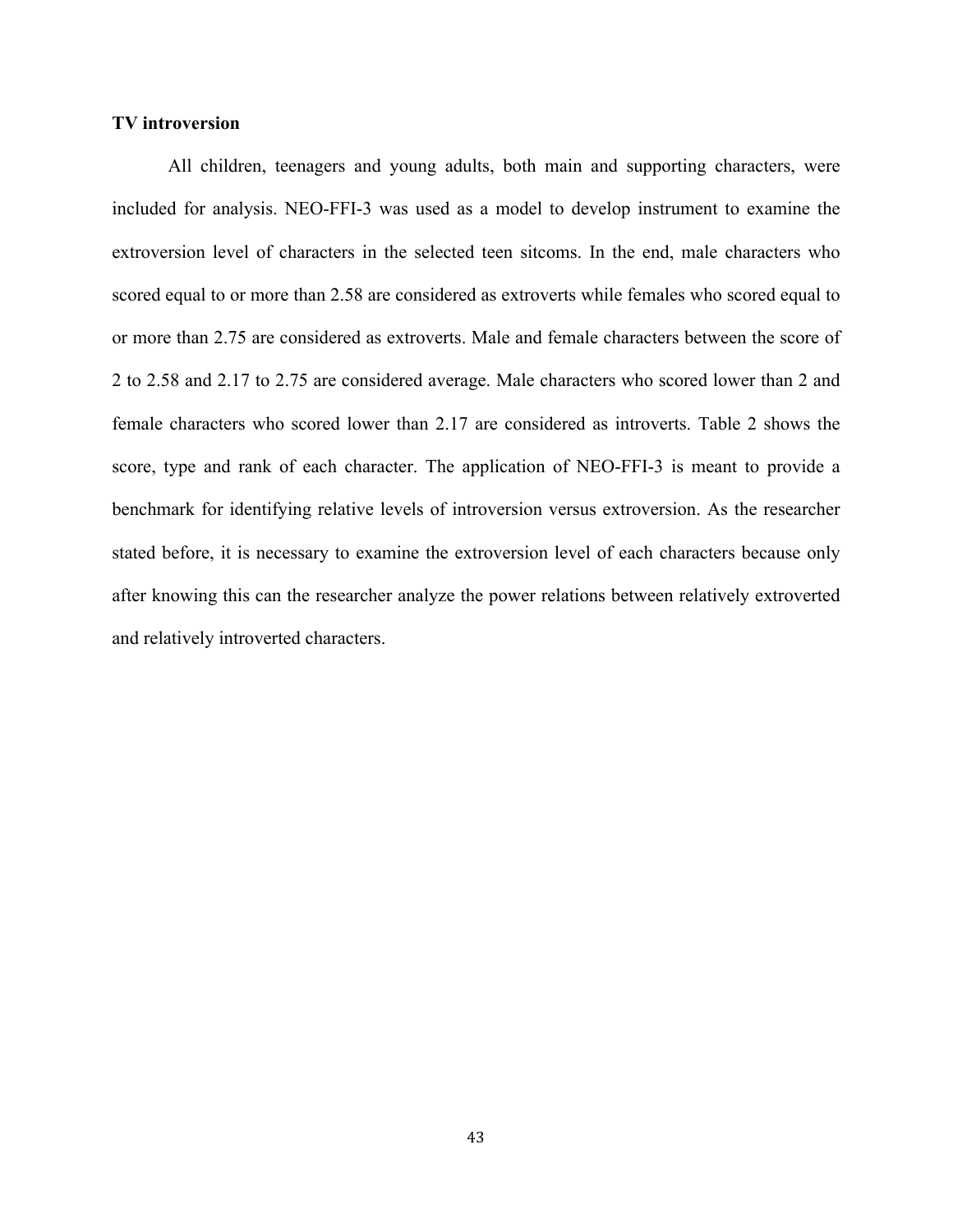# **Table 2**

|  |  | <b>Rankings of Extroversion Level of All Characters in Each Series</b> |
|--|--|------------------------------------------------------------------------|
|  |  |                                                                        |

| <b>Series</b>     | <b>Name</b>    | <b>Scor</b>    | Typ          | Ran              | <b>Series</b>            | <b>Name</b> | Scor           | <b>Typ</b>   | Ran                     |
|-------------------|----------------|----------------|--------------|------------------|--------------------------|-------------|----------------|--------------|-------------------------|
|                   |                | $\mathbf e$    | $\mathbf e$  | $\bf k$          |                          |             | $\mathbf e$    | $\mathbf{e}$ | $\bf k$                 |
|                   | Kathy          | 3.33           | E            | $\mathbf{1}$     |                          | Dean        | 2.83           | ${\bf E}$    | $\mathbf{1}$            |
|                   | Drake*         | 3.27           | E            | $\boldsymbol{2}$ |                          | Zeke        | 2.8            | E            | $\overline{2}$          |
|                   | Emily          | 3.25           | ${\bf E}$    | 3                |                          | Fidel       | 2.67           | ${\bf E}$    | $\overline{3}$          |
|                   | Tiffany        | 3.2            | E            | $\overline{4}$   |                          | Gigi        | 2.6            | $\mathbf{A}$ | $\overline{4}$          |
| <b>Drake</b>      | Mandy          | 2.86           | E            | 5                | <b>Wizards</b><br>of the | Harper*     | 2.52           | $\mathbf{A}$ | 5                       |
| $\boldsymbol{\&}$ | Susan          | 2.75           | ${\bf E}$    | 6                | <b>Waverly</b>           | Alex*       | 2.31           | $\mathbf{A}$ | 6                       |
| Josh              | Vlga           | 2.67           | $\mathbf{A}$ | $\tau$           | <b>Place</b>             | Max*        | 2.27           | $\mathbf{A}$ | $\overline{7}$          |
|                   | Mindy          | 2.55           | $\mathbf{A}$ | 8                |                          | Juliet      | 2.2            | $\mathbf{A}$ | 8                       |
|                   | Josh*          | 2.12           | $\mathbf{A}$ | 9                |                          | Nancy       | 2.2            | $\mathbf{A}$ | 9                       |
|                   | Trever         | $\overline{2}$ | $\mathbf{A}$ | 10               |                          | Mason       | $\overline{2}$ | $\mathbf{A}$ | 10                      |
|                   | Megan          | 1.84           | $\mathbf I$  | 11               |                          | Justin*     | 1.93           | $\mathbf I$  | 11                      |
|                   | Megan          | 3.33           | ${\bf E}$    | $\mathbf{1}$     |                          | Carly*      | 3.24           | ${\bf E}$    | $\mathbf{1}$            |
|                   | Austin*        | 3.16           | $\bf{E}$     | $\overline{2}$   |                          | Sam*        | 3.19           | E            | $\overline{2}$          |
|                   | Dez*           | 3.16           | $\bf{E}$     | $\mathbf{3}$     |                          | Freddie*    | 2.83           | $\bf{E}$     | $\mathbf{3}$            |
| <b>Austin</b>     | Roxy           | 3.09           | E            | $\overline{4}$   |                          | Spencer*    | 2.83           | $\bf{E}$     | $\overline{\mathbf{4}}$ |
| $&$ Ally          | Trish*         | 3.02           | $\bf{E}$     | 5                | <b>iCarly</b>            | Gibby       | 2.62           | ${\bf E}$    | 5                       |
|                   | <b>Buck</b>    | 3              | E            | 6                |                          | Guppy       | 2.25           | $\mathbf{A}$ | 6                       |
|                   | $\text{Ally*}$ | 2.41           | $\mathbf{A}$ | $\overline{7}$   |                          | Malika      | 2.44           | $\mathbf{A}$ | $\boldsymbol{7}$        |
|                   | Lucy           | 1.83           | I            | 8                |                          |             |                |              |                         |

*Names with \* refer to main characters*

The researcher found that most of the characters in the selected teen sitcoms are extroverted characters. Overall, the selected teen series have 37 characters, including 14 main characters and 23 supporting characters. Based on the standard given by NEO-FFI-3, there are 22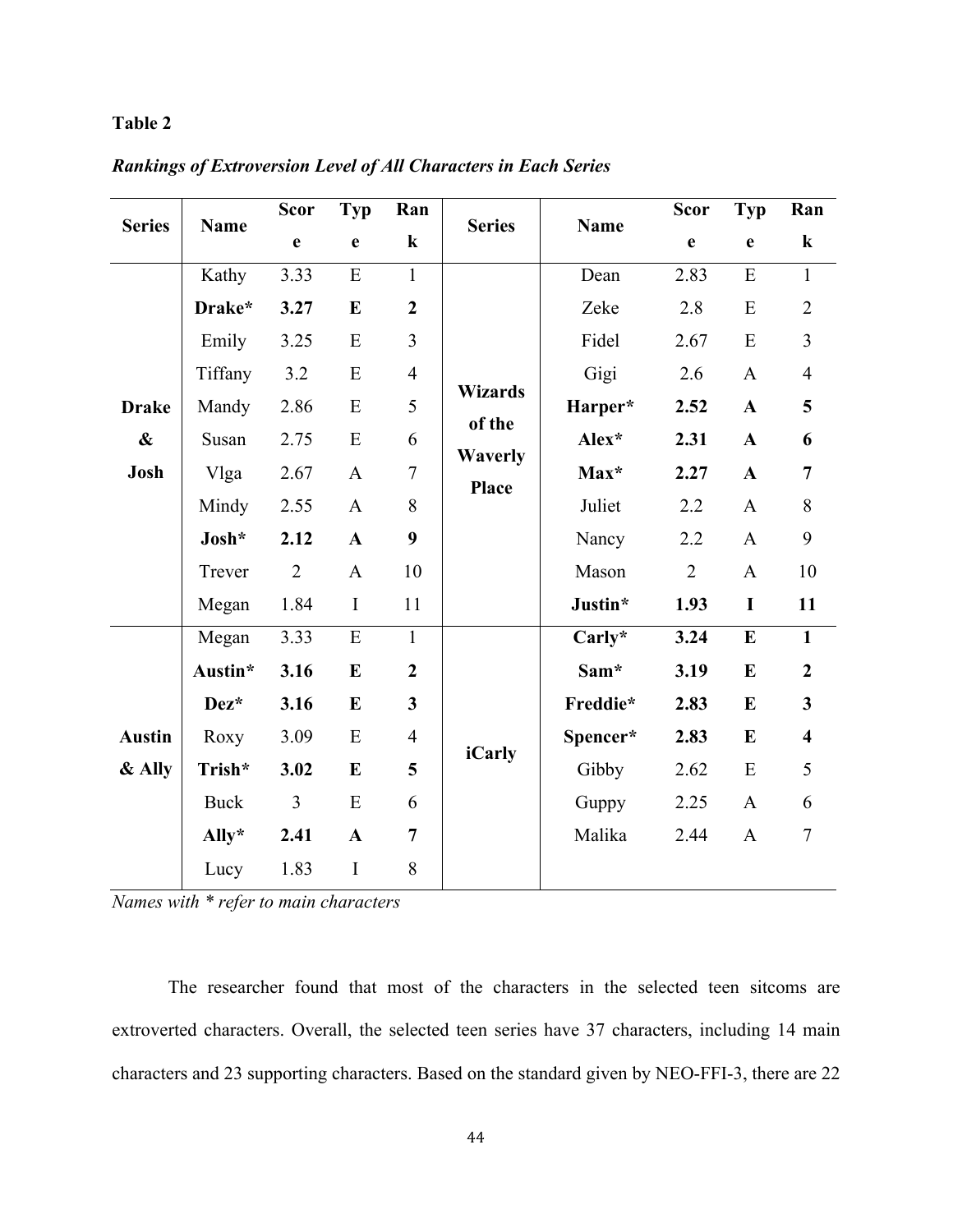(60%) extroverted characters, 12 (32%) who are average and only 3 (8%) introverts among the 37 lead and supporting teen characters. When looking at all female characters, 12 (57%) female characters are extroverts, two (10%) are introverts, and seven (33%) are average. Male characters have a larger proportion of extroverted characters; 10 (63%) of all male characters are extroverts, five (31%) are average, and only one (6%) is introverted.

# *Table 3*

| <b>Extroversion and Introversion of All Characters By Gender</b> |  |  |  |
|------------------------------------------------------------------|--|--|--|
|                                                                  |  |  |  |

|                  | Female |               | <b>Male</b> |               |    | <b>Total</b> |
|------------------|--------|---------------|-------------|---------------|----|--------------|
| <b>Type</b>      | n      | $\frac{0}{0}$ | n           | $\frac{0}{0}$ | n  | $\%$         |
| <b>Extrovert</b> |        | 48            |             | 63            | 22 | 60           |
| <b>Introvert</b> |        | 10            |             |               |    | 8            |
| Average          | q      | 43            |             | 31            | 12 | 32           |
| <b>Total</b>     |        | 00            |             | 100           | 37 | 100          |

When looking at main characters, there is a higher percentage of extroverted and introverted males compared to extroverted and introverted females. Altogether there are 14 main characters, eight are males and six are females. Five (62.5%) of the main male characters are extroverts, one (12.5%) is introvert, and 2 (25%) are average. Three (50%) of the main female characters are extroverts, three (50%) are average, and none of the main female characters are considered to be introverts. In total, 8 (57.14%) of the main characters are extroverts, five (35.71%) are average, and only one (7.14%) is introvert.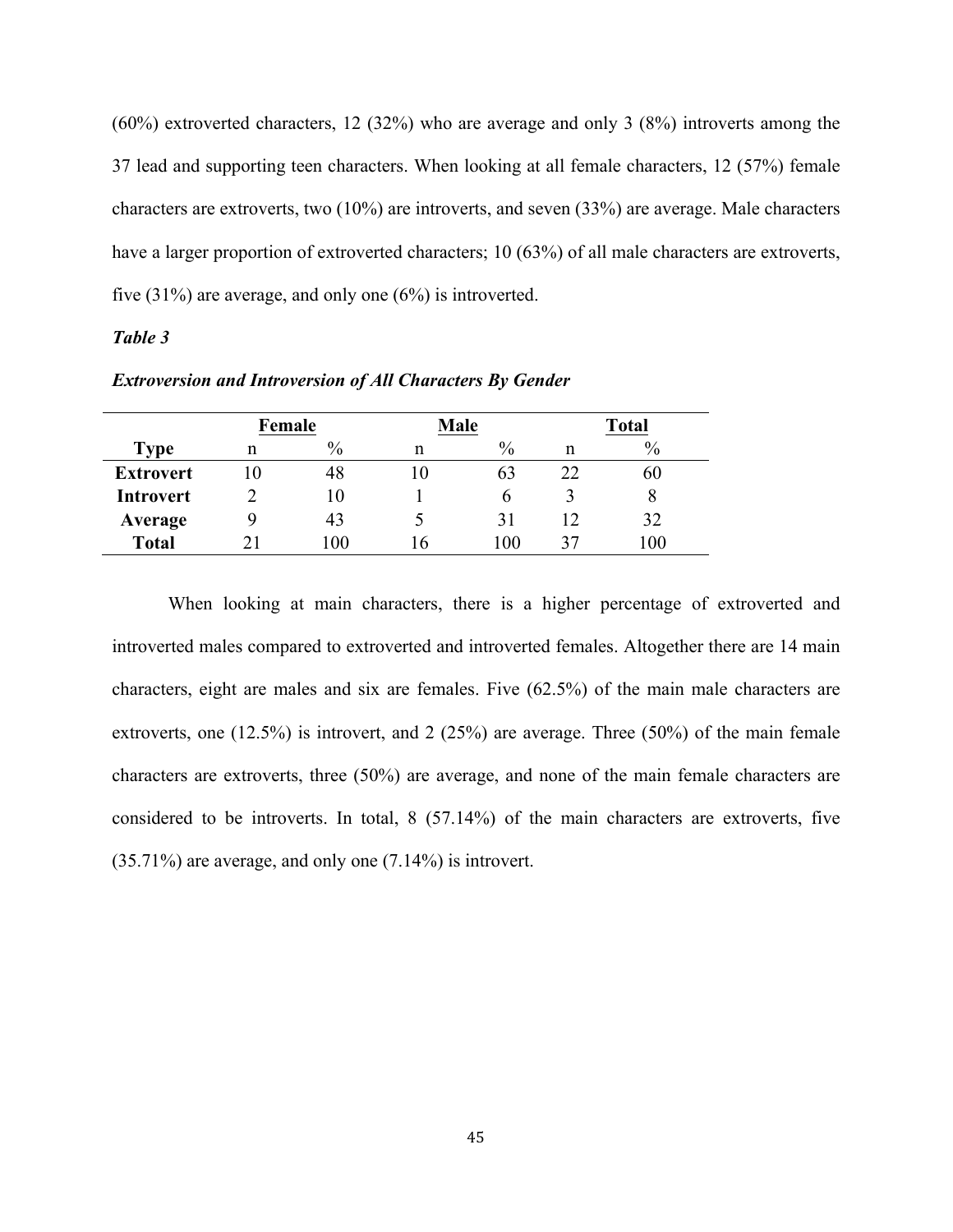### *Table 4*

|                  | Female |      |   | <b>Male</b>   | <b>Total</b> |      |  |
|------------------|--------|------|---|---------------|--------------|------|--|
| <b>Type</b>      | n      | $\%$ | n | $\frac{0}{0}$ | n            | $\%$ |  |
| <b>Extrovert</b> |        | 50   |   | 62.5          |              |      |  |
| Introvert        |        |      |   | 12.5          |              |      |  |
| Average          |        | 50   |   | 25            |              | 36   |  |
| <b>Total</b>     | n      | 100  |   | 100           | 14           | 100  |  |

*Extroversion and Introversion of Main Characters By Gender*

The cast of the selected teen sitcoms is not diverse enough to examine how representations of extroversion and introversion relate to ethnicity and race. Among all 37 characters, three of them are Latinos, the other 34 characters are white. Among the Latino characters, one (33%) was presented as an introvert, the other two (67%) were presented as average, and none were categorized as extrovert. All of the Latino characters are from the show *Wizards of the Waverly Place,* in which almost all of its characters are presented as average besides one character who is an extrovert. There were no Asian or black teenage main characters who are significant enough to push the development of the story in the selected teen sitcoms. However, there is one Asian character in *iCarly* who is presented as somewhat introverted. The researcher didn't include this characters in coding because he was presented as not being able to speak English and was only onscreen for two minutes without pushing the storyline, so there's no way that the researcher can code him based on his behavior and interaction with other people.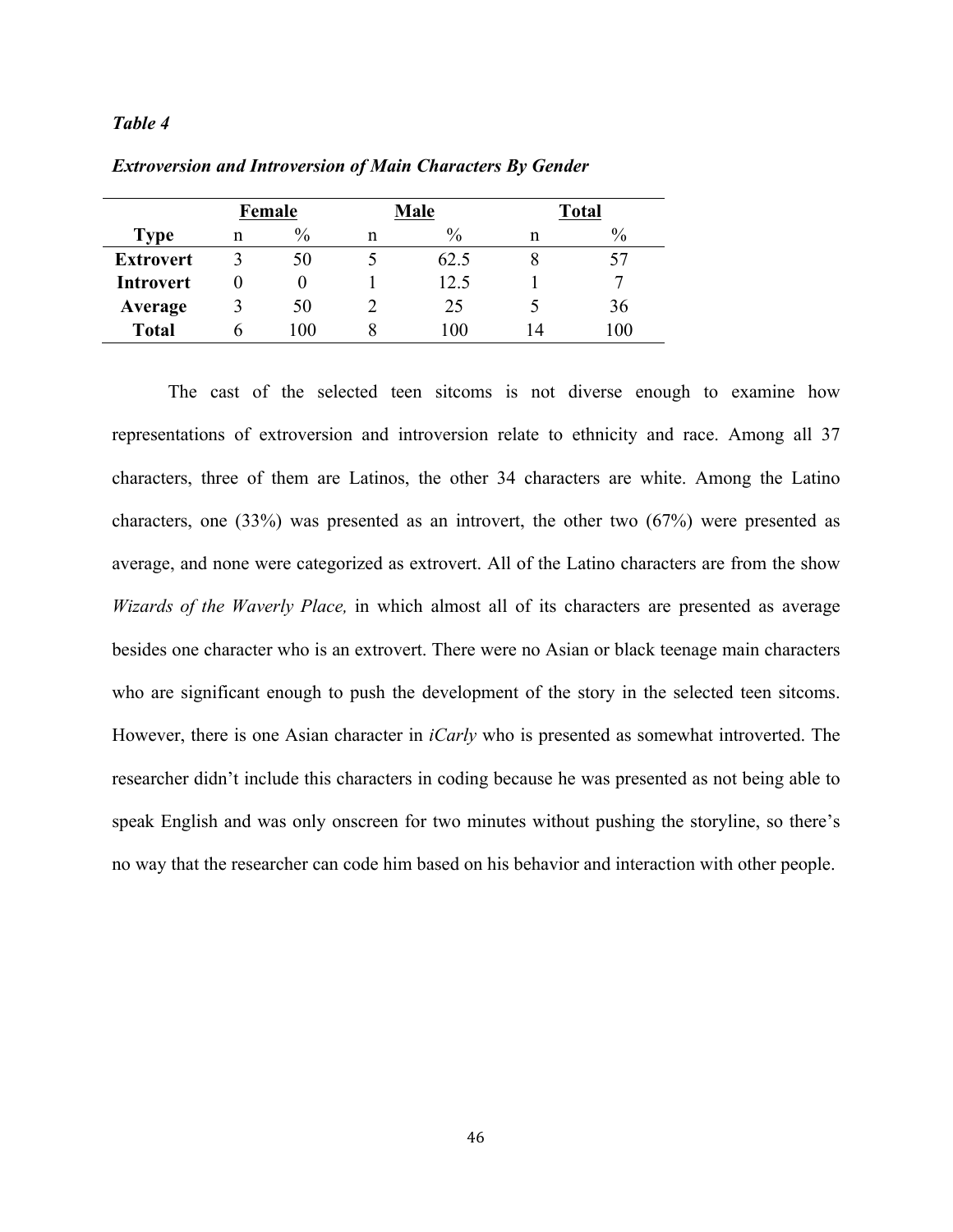### **Table 5**

|                                               |   | <b>Extrovert</b> |  | <b>Introvert</b> |  | Average |
|-----------------------------------------------|---|------------------|--|------------------|--|---------|
| <b>Series</b>                                 | n | $\%$             |  | $\%$             |  | $\%$    |
| Drake & Josh                                  |   | 55%              |  | 9%               |  | 36%     |
| <b>Austin &amp; Ally</b>                      | h | 75%              |  | 13%              |  | 13%     |
| <b>Wizards of the</b><br><b>Waverly Place</b> |   | <b>27%</b>       |  | 9%               |  | 64%     |
| iCarly                                        |   | 71%              |  |                  |  | 29%     |

*Extroversion and Introversion of All Characters By Series*

As the researcher mentioned before, these four series are produced within the past 15 years. *Drake & Josh* was produced from 2004 to 2007; *Wizards of Waverly Place* and *iCarly* were produced between 2007 and 2012; *Austin & Ally* was produced between 2011 and 2015. The researcher didn't find that there's a pattern that suggests characters' extroversion levels change over the years. The overall extroversion level of all characters depends on the type of plotline these shows have. When looking at the statistics based on the series reviewed, the researcher found that characters from *Wizards of the Waverly Place* are presented as less extroverted compared to characters in the other three series. The majority of the characters from *Wizards of the Waverly Place* are average while the majority of the characters from the other series are extroverts. While doing the analysis, the researcher observed that tension between extroverted and introverted characters are a lot stronger in *Drake & Josh* and *Austin & Ally* than the other two series. Both series based their narratives on the contrast between the two main characters, which made the differences and conflicts between extroverts and introverts a lot more obvious. When looking at the final scores of the main characters in *iCarly* and *Wizards of the Waverly Place,* all of the main characters in *iCarly* are extroverts and main characters in *Wizards of the Waverly Place* are average or introverts. Thus, there are not so many instances that reveal the power relation between extroverts and introverts in these two series compared to *Drake &*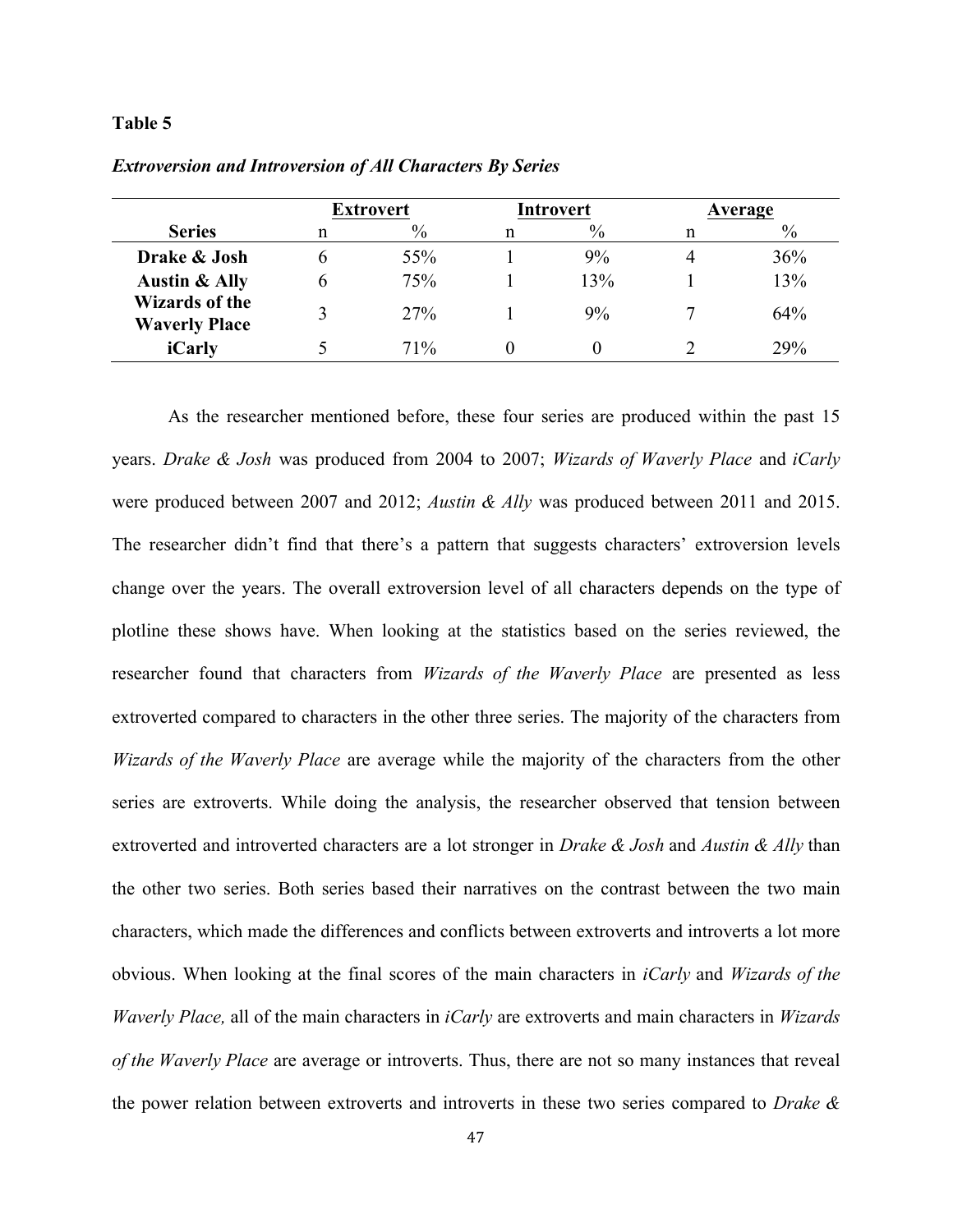*Josh* and *Austin & Ally*. However, the portrayal of TV extroverts in *iCarly* and TV introverts in *Wizards of the Waverly Place* are still consistent with the themes found in the other series, which contributes to the understanding of the representation of extroverts and introverts.

When choosing which episodes to analyze, the researcher stated in the method section that eight episodes of each series were chosen for data analysis. The researcher chose the first and last episodes, and six other episodes in between to see if there were any developments of personality. During the analysis, the researcher found that in general, there were no significant developments of personality among extroverted and introverted characters. The extroversion level of each character is quite stable throughout the series. However, Josh from *Drake & Josh* has slightly changed. Josh, in the end, is no longer afraid of talking to attractive girls. He's not as good as picking up girls like Drake either, but he is no longer nervous when talking to girls. The researcher will discuss this further in the later sections.

It needs to be pointed out here that the television introversion presented in these selected teen sitcoms cannot represent true introversion in real life. There are very few introverts in the current teen sitcoms. The extroversion-introversion type of a character is relative to the other characters in the same TV series. The less extroverted characters appear introverted in comparison to other characters. The differences between introversion and extroversion usually create the drama and drive the plot. Even though these relatively introverted characters are more extroverted than one would expect to find in real life, since the series put emphasis on the differences between introverts and extroverts, not being extroverted enough looks like introversion. Take *Drake & Josh* as an example, Josh is classified as Average and he is relatively introverted to Drake. Thus, in the following themes, the researcher focuses on comparing how Josh, a relatively introverted character compared to Drake, and Drake, an extrovert, are treated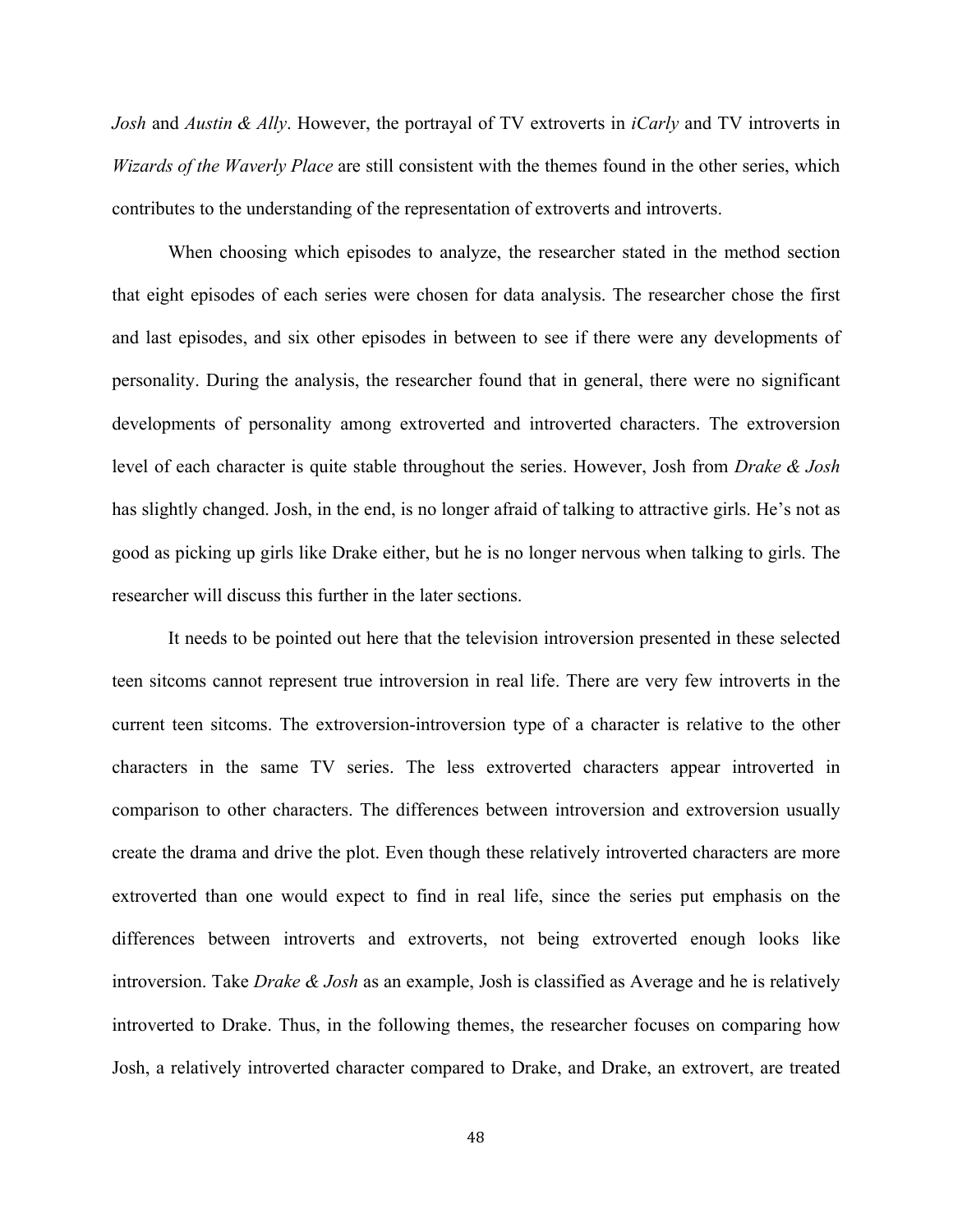under the same circumstance. This principle applies to other selected series as well. The researcher will discuss how the power relationship between extroverts and introverts, and how these introverted and extroverted characters are represented in the selected teen sitcoms.

Most of the characters extroversion level is quite high, compared to one would to find expect in real life. One reason for this is that the instrument the researcher used is based on NEO-FFI-3, which is a self-report personality test for real people, not for TV characters. This requires participants to undertake a self-report personality test based on their perception of their self. However, in this study, the researcher made judgments based on observing the characters' behaviors and their dialogues. Thus, it is different from using a self-report method. Characters' behavior is heavily influenced by the environment and their peers. Therefore, due to the story focus, the researcher mentioned previously, all characters are skewed to the extroversion side for entertainment purposes. This means that even though some characters got the score in the introversion range or even the average range, they still can be more extroverted than the introverts in real life. Take Ally as an example, her score is in the range of average, yet she shows a clear tendency to be introvert: Ally likes solitude and enjoys writing songs on her own and based on her reflection of her life; her hobbies include reading and cloud watching. In the descriptions from the show's official websites and fan website, Austin & Ally's fan site describe Ally as "an introverted songwriter" and someone who is "awkward, kind, and talented" while Austin is described as an "extroverted singer and instrumentalist" (Ally Dawson, 2017; Austin & Ally, 2016; Disney, 2016). This suggested that Ally's personality is the opposite of Austin However, due to the fact that the TV series is focused on Austin and Ally pursuing their music dream, Ally is often in an environment that encourages her to be more extroverted. Thus her behavior can be quite extroverted sometimes and her score is higher as a result.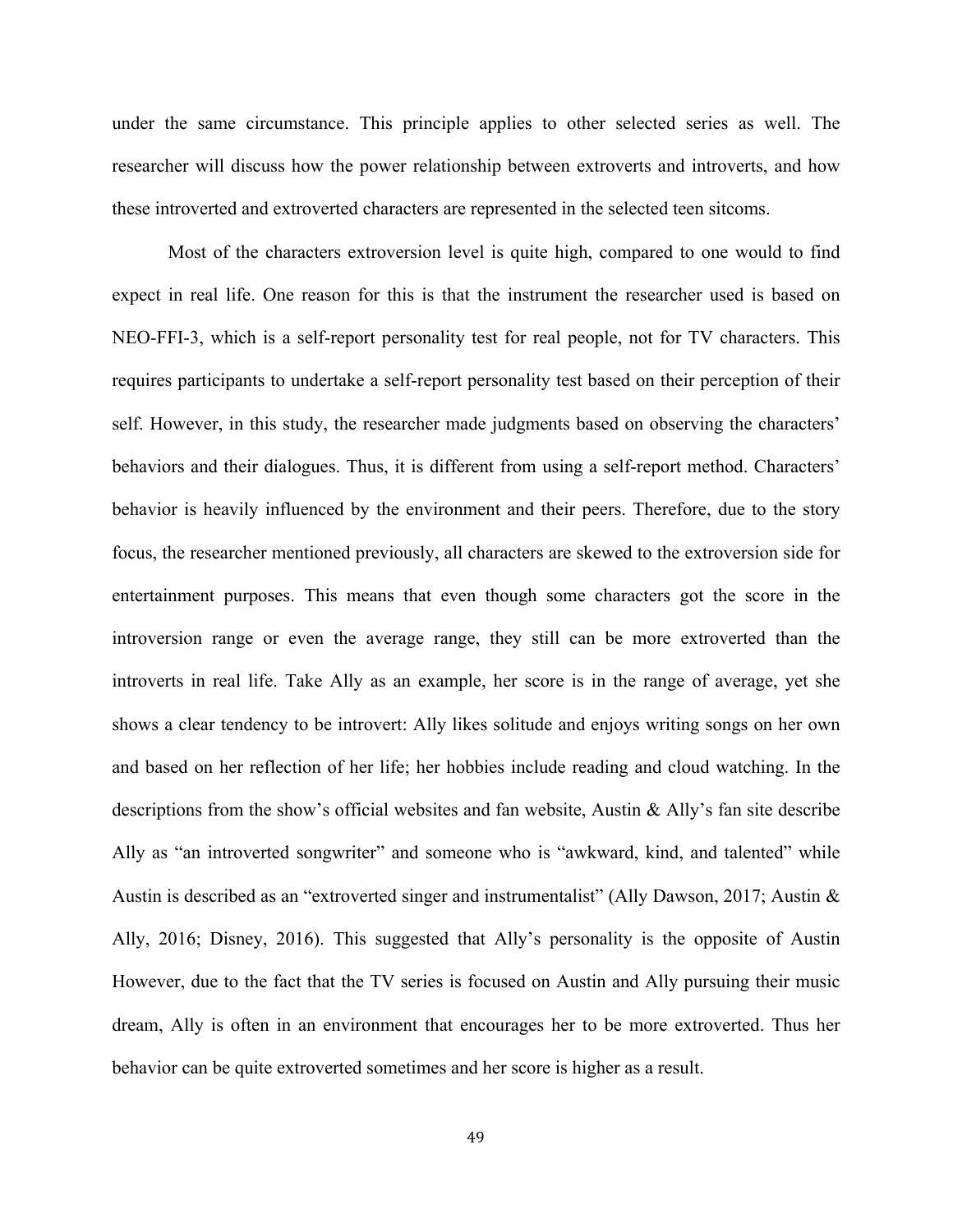Another reason could be the comic nature of sitcom genre. The American sitcoms, according to Mills, "offer pleasure in the presentation of verbal and physical comic skills" (Mills, 2004). Many American sitcoms' acting is exaggerated, and many are "structured precisely around a comedian's performance, such as *The Cosby Show"* (Mills, 2004). The researcher observed that the acting style in the selected teen sitcoms is also comic and exaggerated, which can be one of the reasons why introverted characters are omitted in the teen sitcoms. The reason why sitcoms need more comic and exaggerated acting is because of its comic intent. Humor works more effectively when its comic intent is unambiguous (Mills, 2004). Since the acting style is exaggerated, character behavior tends to be more extroverted than that of people in real life. It can be hard to include and portray introverts in the selected teen sitcoms because of the comic nature of the American sitcom genre.

Moreover, the researcher found that the majority of the series are about becoming famous. For example, *Austin & Ally* is about personal growth and career development of two musicians with the opposite personalities; *iCarly* is about a group of kids and their web shows; *Drake & Josh,* although more family-oriented, still involves stories where Drake tries to become a professional musician. The only show that is not about becoming famous is *Wizards of the Waverly Place*, which is also the only show that doesn't have an extrovert among the main characters. The first three series focus on storylines that are more concerned with how to gain popularity in the public space. Being a singer, musician and web celebrity requires public exposure and certain charisma. In *Austin & Ally,* the location is mostly outside of school and at home. Almost all the stories in *Austin & Ally* are about their music career. In *iCarly,* Carly and the rest of her friends almost always produce an online show of their own each episode. In order to produce their web show and maintain popularity, Carly and Sam have to go to new places,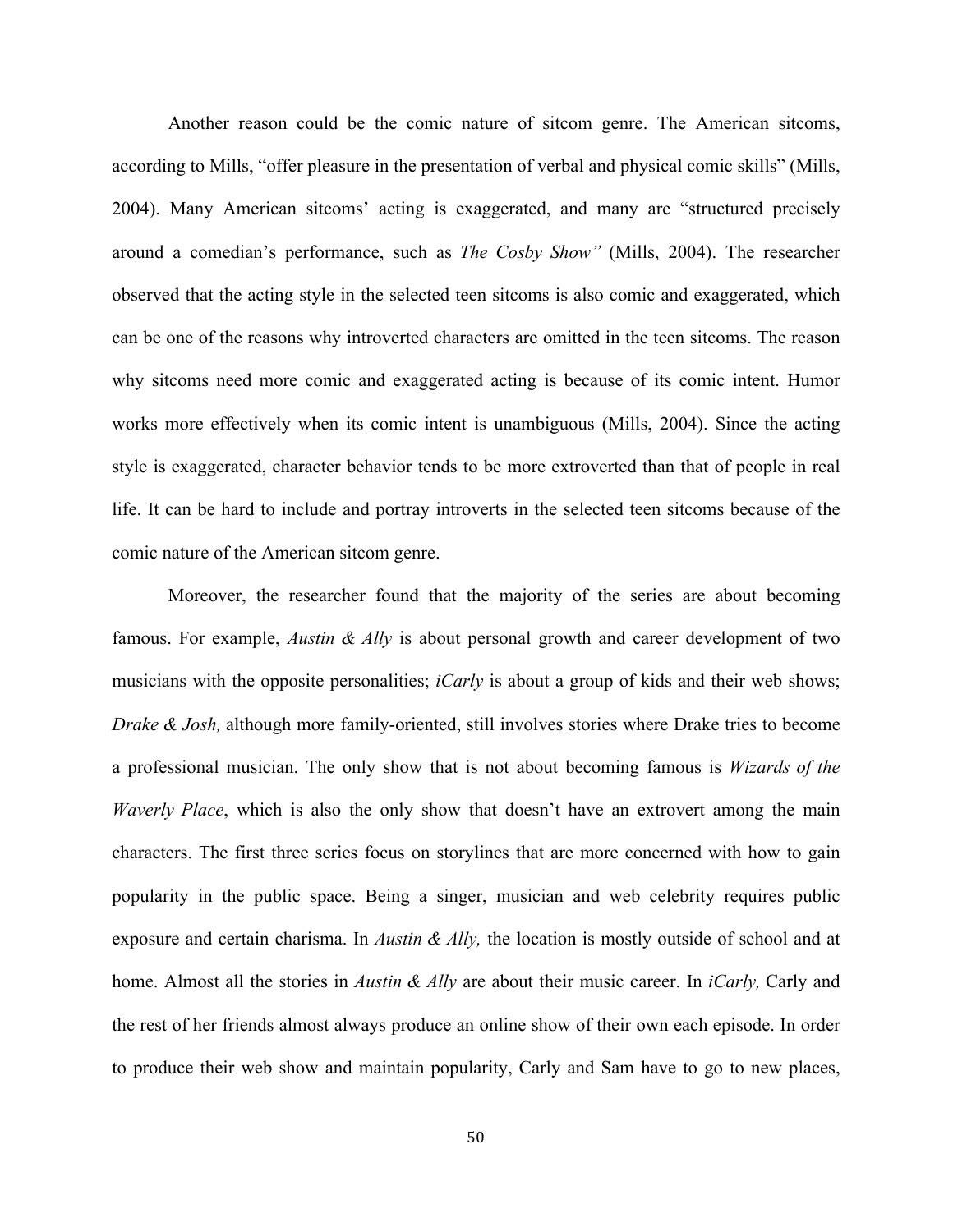explore new topics, come up with new idea to promote their shows and maintain relationship with their fans. Thus, the characters are often inevitably in a situation that they need to promote themselves and make them standout from other people. This influences the overall personalities of the characters and increases the extroversion level of characters, which the researcher will discuss in the following section.

From the results above, it is clear that introverted characters are symbolically underrepresented in the selected teen sitcoms. According to previous research, at least one-third of the population in the U.S is introverted (Bayne, 1995; Center for Applications of Psychological Type, 1996 & 2003; Twenge, 2001; Cain, 2012). However, only three (8%) of the characters in these teen sitcoms are introverts, and only one (12.5%) of the main characters is introvert. According to Gerbner and Gross, representation gives a group of people public identity (Gerbner & Gross, 1976, p.183). Underrepresentation of introverts serves as a gentle violence since it disregards their existence or contributes in the society (Bourdieu, 2001). Symbolic annihilation of the introverted characters implies that introverted people are not important to the society.

### **Introverts in an Extroverted World**

The researcher found that the TV introverts live in a world that consists mostly of extroverts and encourages extroverted behaviors. Thus, they are often put in situations where they need to act more extroverted in order to be popular and successful. Popularity was considered more important than working hard, being honest, smart, kind, understanding, and responsible in the selected teen sitcom. They also suggest it is more important to know how to present oneself in front of the others rather than just being an honorable man/woman. Thus, acting cool, taking risks, being adventurous, having a certain charisma, being able to party and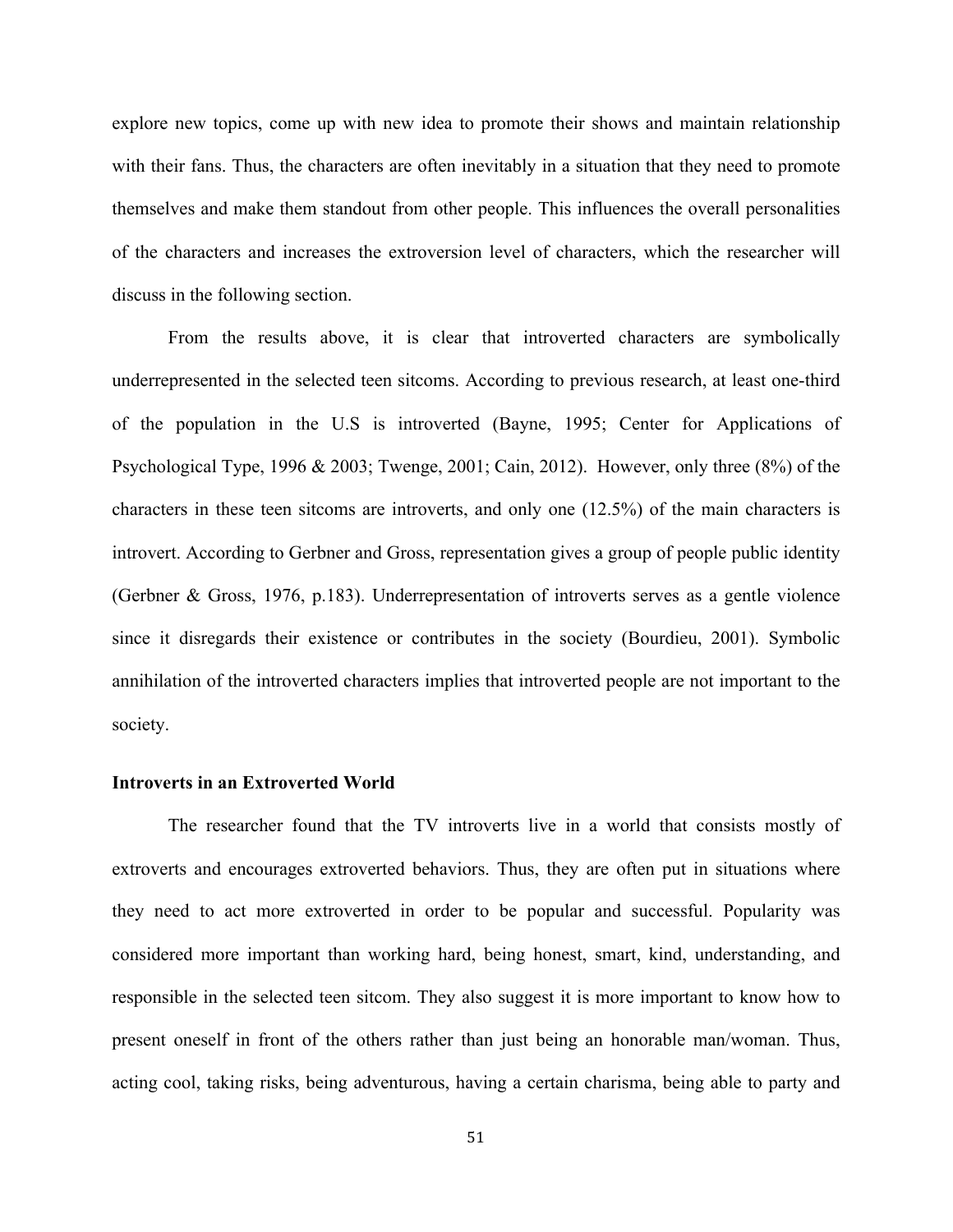entertain people are crucial in the selected teen sitcoms, and relatively introverted behaviors are often discouraged. Take *Austin & Ally* as an example, Ally, although classified as Average, is relatively introverted compared to Austin and is treated as an introvert in the show. When Austin first starts to work with Ally, he finds that their styles and their preferences of songs are distinctively different. Austin must persuade Ally to change her approach to be more fun (Season 1 Episode 1).

Austin: What do you got?

Ally: okay, um…. the tears of your heart cry.

Austin: Too depressing.

Ally: Okay. The midnight sadness

Austin: That's even more too depressing. (Laugh track) This song should be fun, like a splash of sunshine. You're like a drizzle of darkness. (Laugh track) We need to get you to relax. You know, get your creative juices flowing.

It can be seen that Ally's songs and her music composition skills are trivialized in this scene. Ally's approach to songwriting clearly involves self-reflection, which is usually done when she is alone. She prefers songs that are more melodramatic, romantic and quiet, while Austin likes songs that are happier, have quick tempos, and can make you dance. The type of songs Ally likes to write is completely disregarded by Austin. Although Austin is the one who needs help creating new songs and writing new lyrics, he thinks Ally is not "relaxed" and "creative" enough and she needs help, implying the only type of songs that are creative are the ones he likes.

It should be noted that there's a laugh track when Austin makes comments about Ally's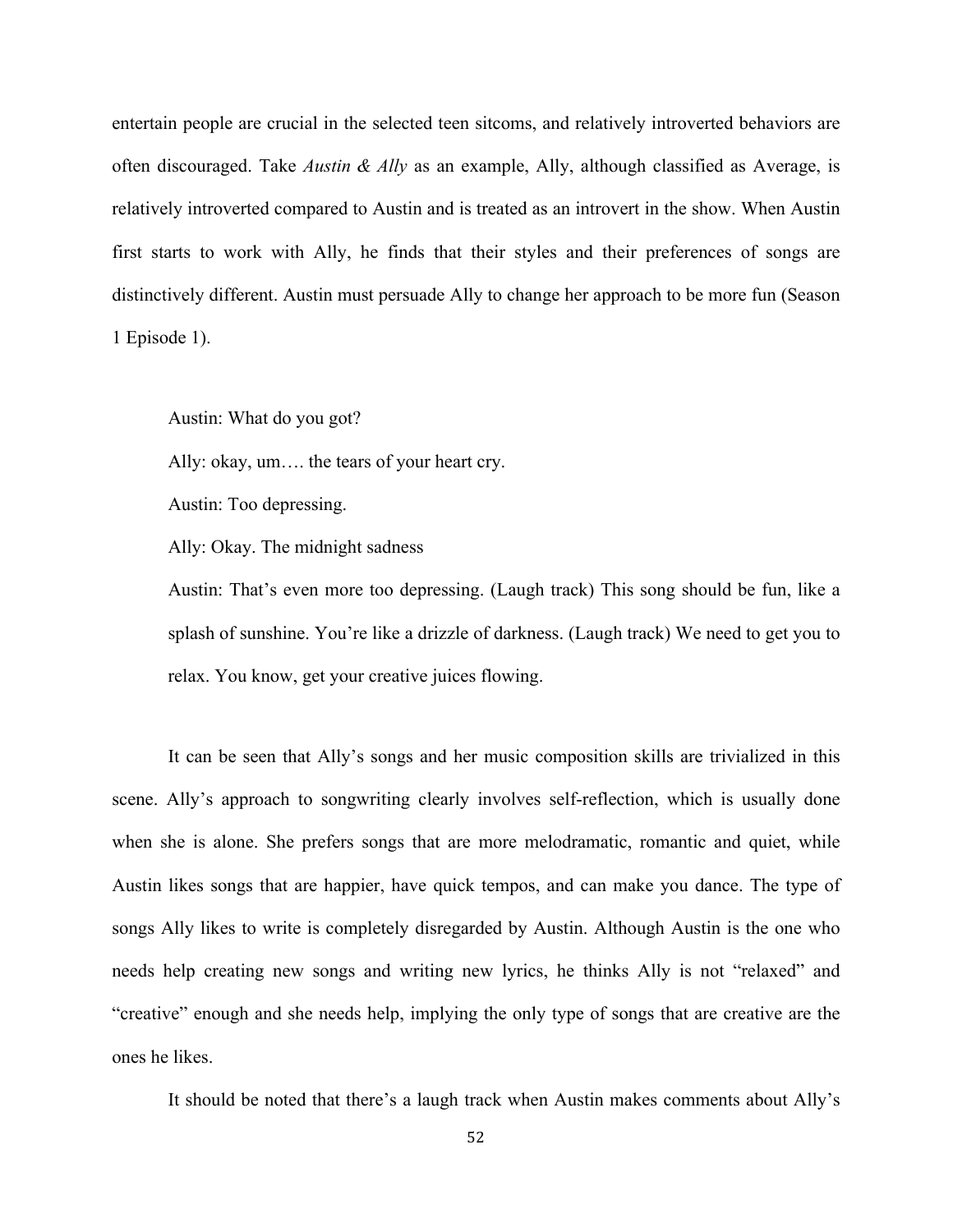songs. According to Bore, the laugh track has two functions: offer collective experience and provide safe space for audiences to laugh at people's misfortune or transgressions (Bore, 2011). When Austin is criticizing Ally's songs, the laugh track reinforces his points and renders his criticism as normal. The message behind this laugh is: Austin is right. Ally's songs are indeed too dark and serious. The laugh suggests to the audience that it is ok to laugh. As a result, it gives relatively introverted characters no space to be themselves and reinforces the hierarchy between extroverted and relatively introverted character.

After Austin's criticism, he suggests a different approach to writing the new song, and Ally follows his suggestion.

Ally: Uh, what are you doing?

Austin: Funning you up. (Laugh track)

(Austin clicks on the computer and the whole room turns into a dance floor. The music is a dance song with a quick tempo)

Ally: No, I don't….

(Austin starts to dance)

Austin: Come on. We're gonna dance!

Ally: No thanks! Thanks, this is silly.

(Austin blows his whistle and Trish and Dez wearing shiny clothes dances onto the main dance floor. Laugh track in the background with audiences' screaming and cheering)

Austin: See? It's fun!

Trish: Ally, you can do it. Come on.

Ally: Okay. Whoo Whoo!

(Ally dances and she is so bad all of her friends freeze)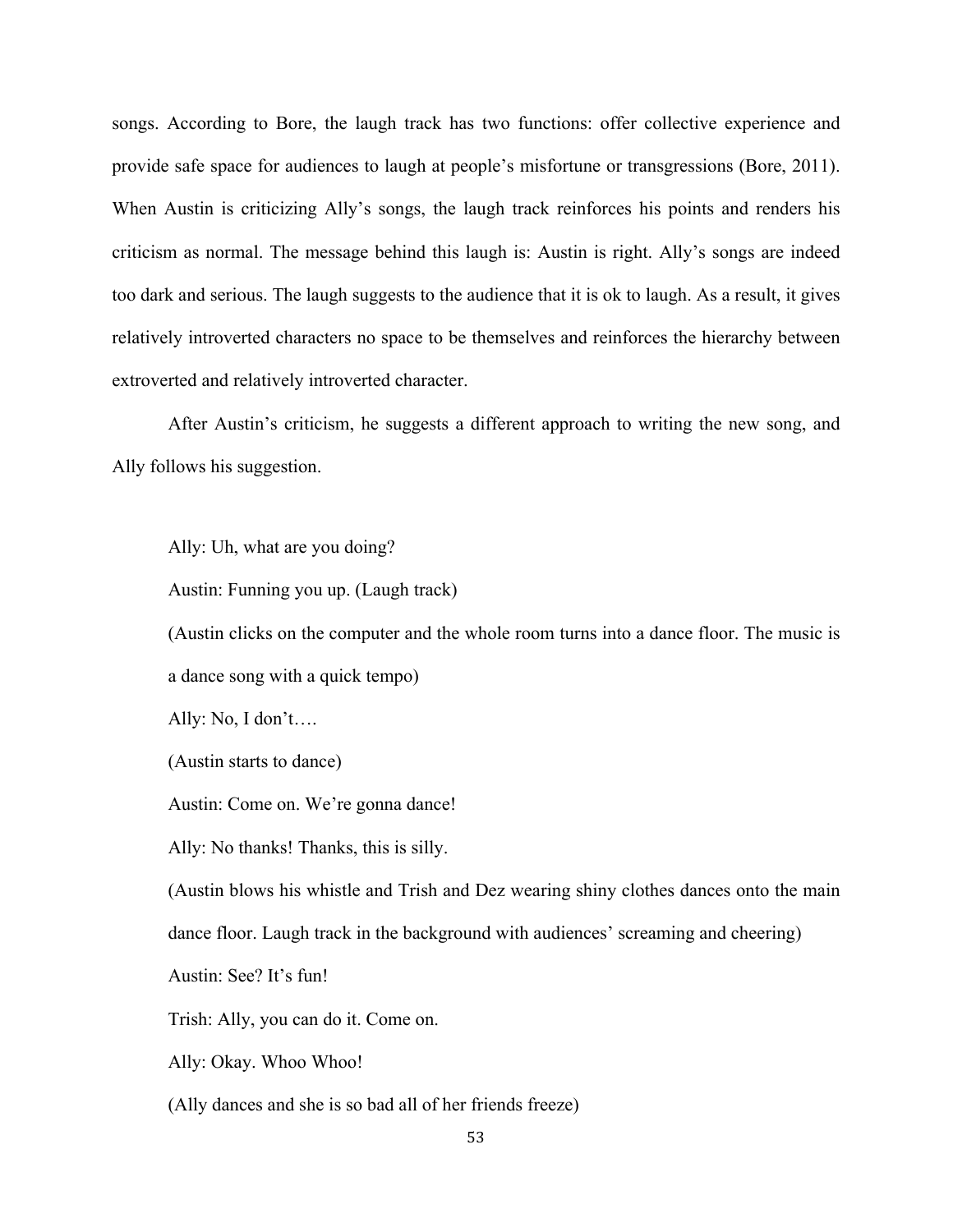Trish: That was like the worst dancing I've ever seen.

Dez: That's pathetic.

Ally: Okay, fine.

(They continues dancing and after the song is finished they stop) Ally: I-I….I think it worked! I feel fun. I feel like I could do anything. Austin: Well, don't waste the creativity. Come on!

Ally: Let's write a song.

And that's how they come up with a new song. Not only Ally's song writing approach is completely trivialized, but also her personality and lifestyle. More importantly, Ally doesn't stick to her own style and accepts this trivialization. She follows Austin suggestion and in the end she feels she is empowered by acting more extroverted. This indicates that relatively introverted behavior is discouraged. When a relatively introverted character works with his/her extroverted peers, he/she needs to alter their own personality and working style in order to meet the expectation of other people.

Another example is that, in Season 2 episode 3, Austin and Ally are interviewed by Megan, who is a 10-year-old journalist working for a magazine called *Cheetah Beat*. She only finds Ally interesting when she lies about how she comes up with song ideas.

Megan: How'd you come up with the new song?

Ally: Like I do all my songs. Austin and I sit at the piano, toss around some ideas, and see what sounds good.

Megan: Oh. That's it? I thought it would be more interesting. (Laugh track) Well, bye. Everyone: Bye. See you. Miss you already. (Laugh track)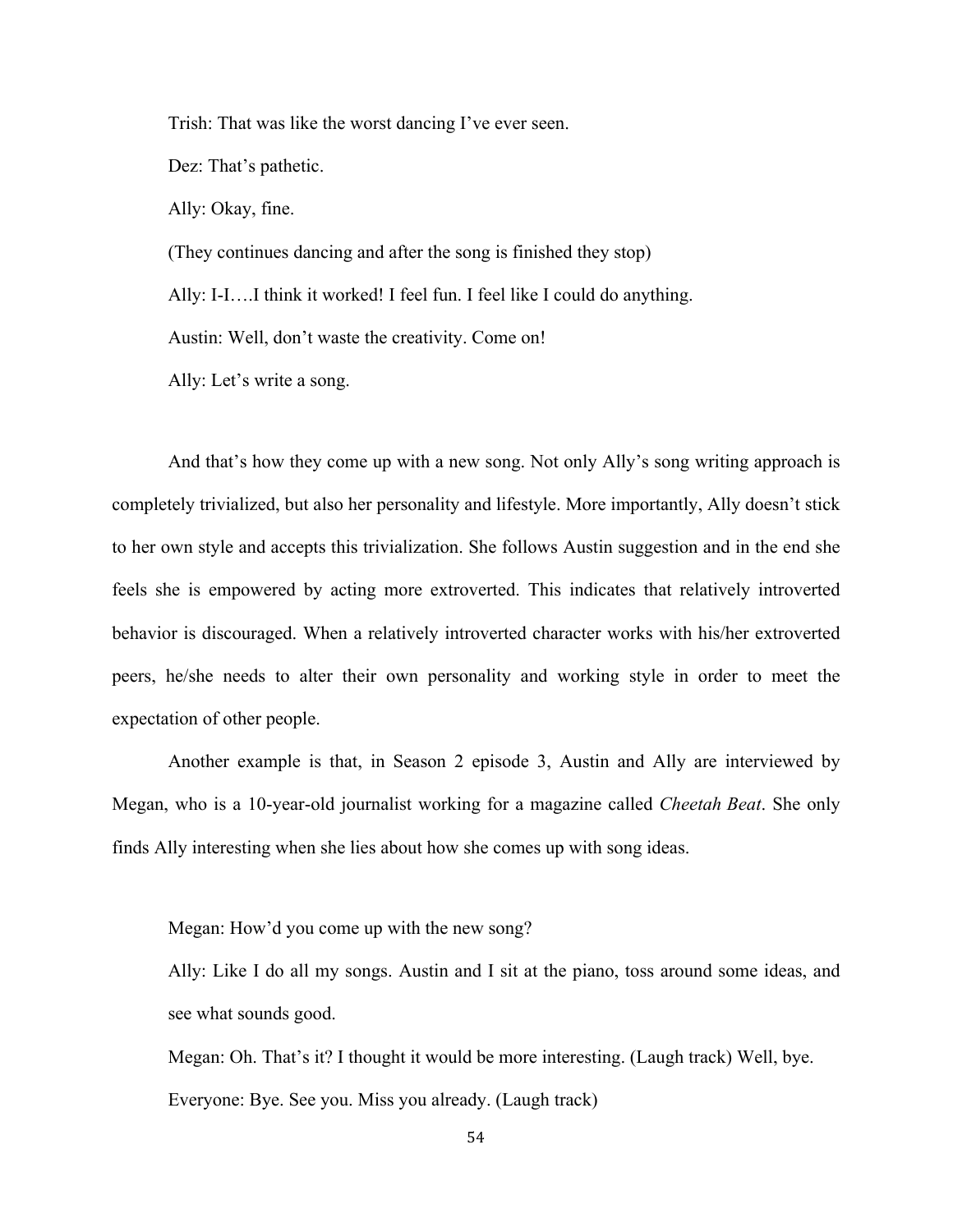Ally: Megan, wait. (Laugh track) What do you mean more interesting?

Megan: Just that you write all those epic songs, I thought maybe you did exciting things to get inspired.

Ally: Oh. We do exciting things. (Laugh track)

Austin: Ally, what are you doing?

Megan: What kind of exciting things?

Ally: Oh, you know. Like…go to the top of the highest bridge in Miami and look at the city lights.

Megan: And?

Ally: And…then we bungee jump off the bridge. (Laugh track)

Megan: Awesome! That's the picture I want for the cover.

In this scene, Ally tries to act cooler and more exciting to get Megan's attention. She has to lie about her working style and her lifestyle to cater to the taste of the journalist and the audience. After Megan leaves, Ally and the rest of the gang are excited about their promise to go bungee jumping. When Austin asks why Ally did this, Ally's response is: "Because Megan and her friends all look up to me. And I didn't want to disappoint them." By the end of the episode, Ally keeps her promise and went bungee jumping with the rest of the group. And Megan takes pictures of this event to use for the interview cover. The ending shows that Ally is responsible since she keeps her promise, however, it also implies that there's no space for a relatively introverted songwriter to do things her own way because the audience would prefer someone who is more adventurous and risk seeking. This suggests, audience of the interview for the magazine and the industry don't accept introverted behaviors and Ally has to give up part of herself in order to succeed in the music industry.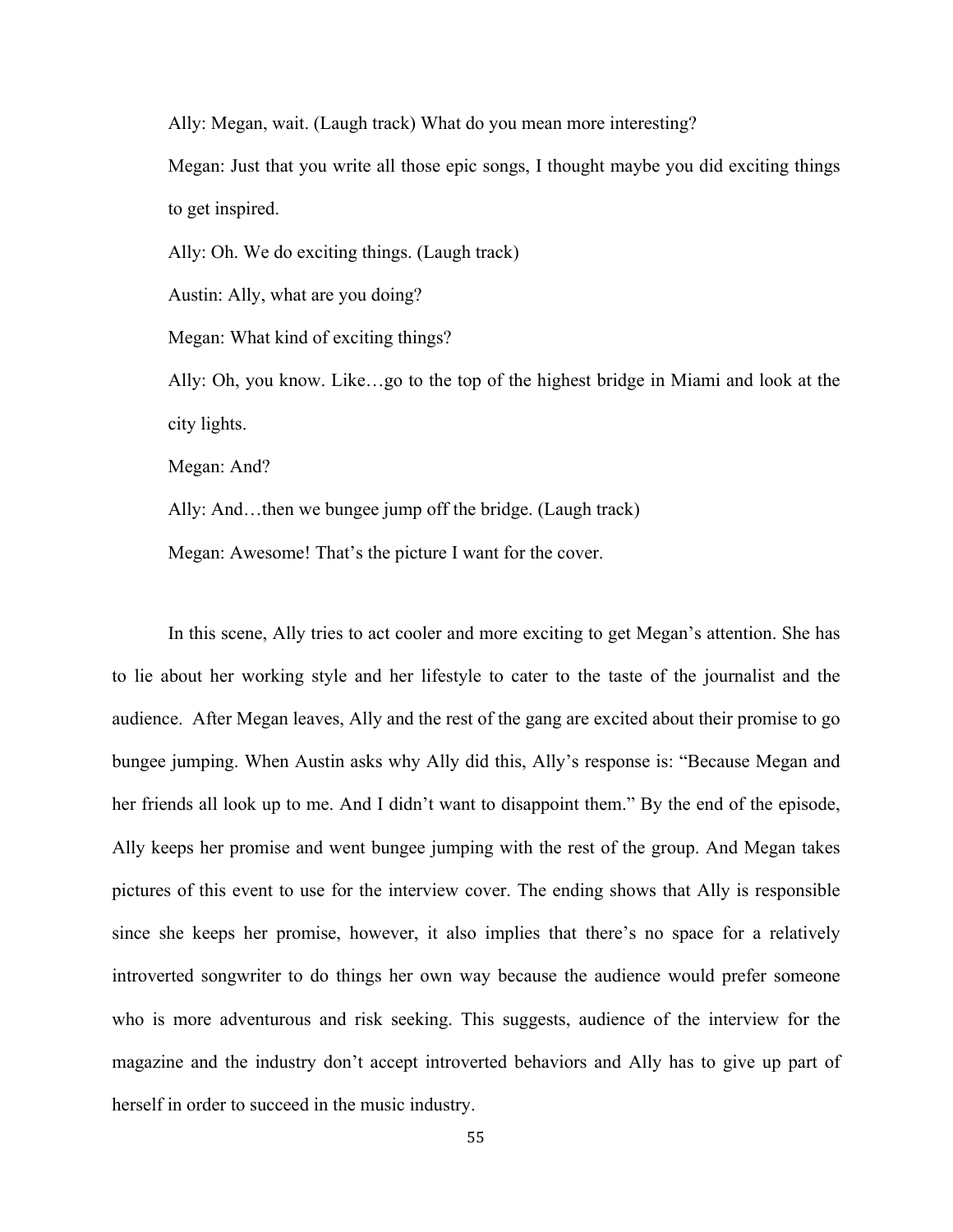The makeover of these TV introverts is not always successful. Sometimes relative introverts are able to preserve part of their introversion, and combined with the more extroverted behavior, they are able to achieve their goals. In Season 2 Episode 24 of *Austin & Ally*, Ally and Austin are judges for American Top Talent, and Ally chooses a shy girl, Lucy, as their student. At first, Lucy is used as a joke contestant for the show for comedic value for the audience. The producer of the show describes her job role after her first debut: "we always have one contestant that has no shot of winning, but they make the audience laugh and laugh." Lucy's portrayed as a nerdy, shy and weird girl at first. Since Ally is her idol, she acts nervous when talking to her: she repeatedly asks Ally and Austin to not think she is weird; she chews her hair when she's nervous, and she can not maintain eye contact with stronger characters. Her choice of clothing is also different from characters. She wears a white shirt with flower patterns, red skirt, big glasses and her hair is very tightly worn. The whole image of Lucy does not help to make her popular. Ally is very sympathetic to the whole situation. To help her student gain popularity, Ally tries to completely change her into someone who is more confident, someone who is sure of herself, and completely the opposite of who she was before. Lucy feels quite uncomfortable with the whole makeover and she fails to achieve her full potential while pretending to be someone else. In the end, Ally realizes, to give Lucy confidence she must try to change her into a new person, but to make her believe in who she already is. Thus, Lucy goes on stage with her original nerdy clothing, and sings a song called "who I am". After which she wins the first prize.

Another example comes from *Drake & Josh.* Josh is a good student who does his homework on time, and Drake is a troublemaker who likes to play music and flirt with girls. Drake is also a lot more active than Josh based on their physical appearance and their daily activities. The plotline is not focused on Drake learning from Josh about the importance of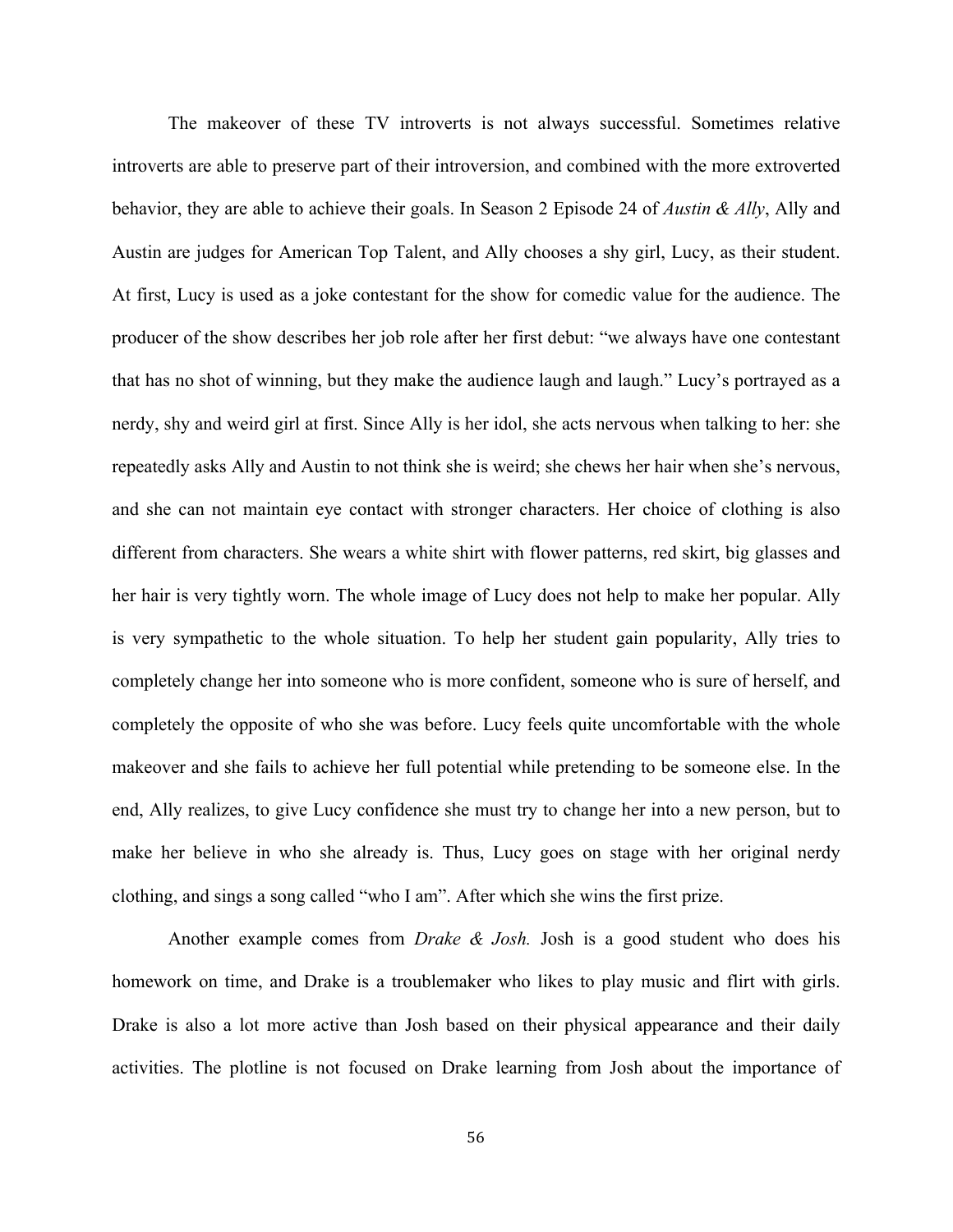school and hard work, but instead it is focused on Josh trying to be more like Drake. In Season 1 Episode 4, Josh has a crush on a girl called Kathy. Josh gets nervous every time he talks to her, so he asks Drake for advice (Season 1 Episode 4).

Drake: We need to talk about this Kathy situation. It's gonna make me look bad if my stepbrother is a dork with the girls.

Josh: So how do we de-dorkify me? (Laugh track)

To help Josh, Drake gives Josh a crash course on how to approach girls. On the second day, Drake and Josh are in the kitchen doing some last minutes practice before going to school. Josh looks completely confident this time. He holds an apple and pretends it is Kathy while speaking to it.

Drake: Now talk about her eyes.

Josh: Hello, Kathy. Your eyes are like two crystal clear pools of blue. (Laugh

track)

Drake: Excellent. What's your favorite sport?

Josh: Checkers. (Laugh track)

Drake: Josh.

Josh: Football. Football. Because football is manly and I'm all man. (Laugh track)

(Megan comes in with a snake in her hands)

Megan: Hey guys.

(Josh screams and falls on the ground, laugh track)

Drake: What a man. (Laugh track)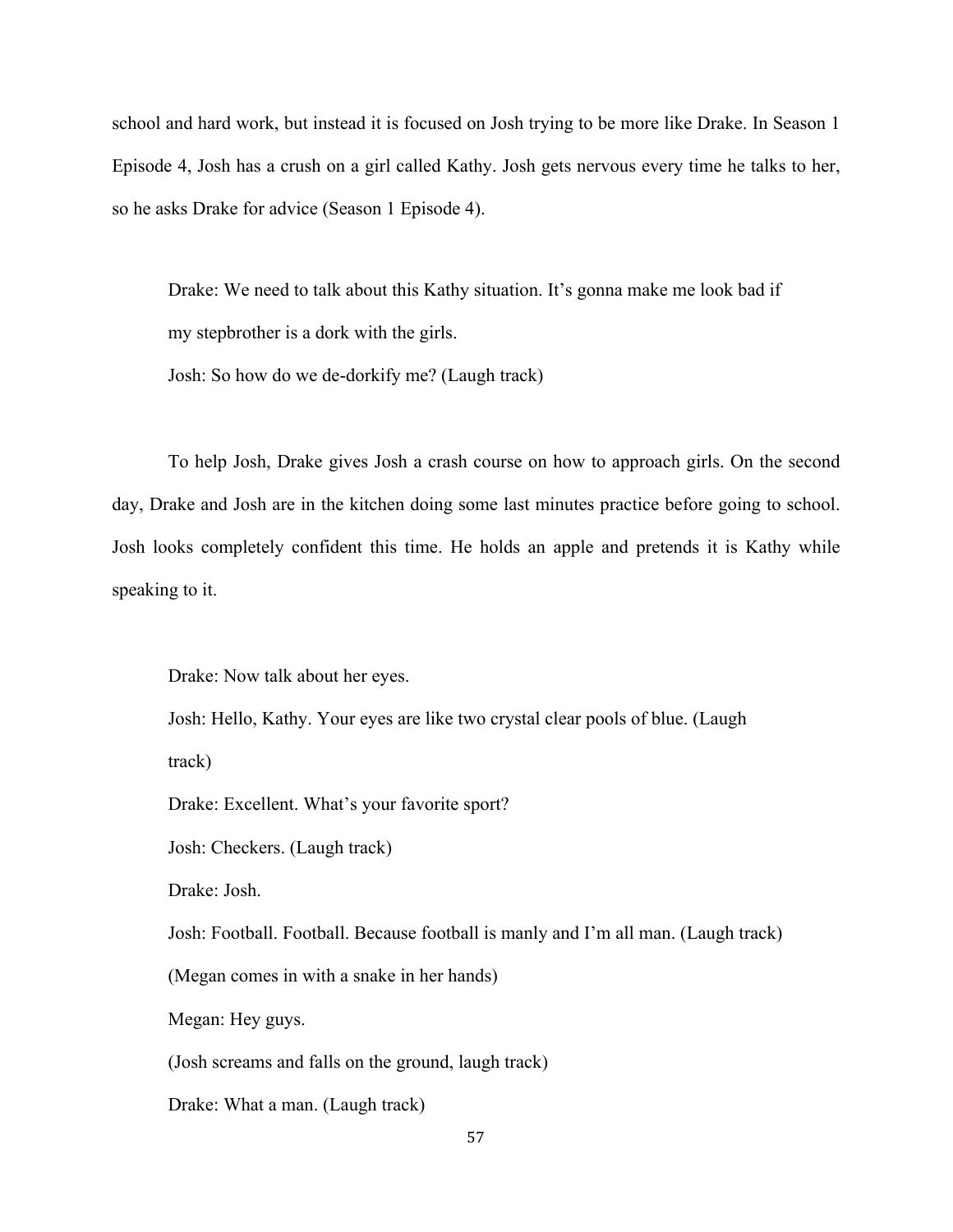It can be noticed that Josh, just like Ally, accepted the makeover at first. The hidden message behind this is that relatively introverted characters agree to relative extroverts being on a higher level of social hierarchy and consider introversion as a disadvantage. The laugh track when Josh talks about de-dorkifying himself and his hobby invites the audiences to agree with the trivialization of introverts.

After the crash course with Drake, Josh lies to Kathy that he knows how to play guitar and she invites him to perform at her birthday party. Josh completely panics and asks Drake to teach him how to play guitar. However, it is impossible to learn to play an instrument in one day. So Drake comes up with another idea. They go to the birthday party together. Drake hides behind the curtain and uses his hands to play the guitar while Josh uses a big coat to cover Drake's body, to hide that is it really Drake who is playing the guitar. The result is a disaster. Kathy finds out that Josh lies and Josh ends up telling her the truth and winning her over again.

Lucy and Josh, one introvert and one relatively introverted character compared to Drake, achieve their goal in the end. This indicates that both series want to send out an alternative message that one needs to stick to true self. In being who he/she wants to be they can achieve their goals. However, the drama of these two particular episodes comes from the struggle of the relative introverts trying to be extroverts in the beginning. On the other hand, the researcher didn't find any instances of the opposite that encourages relative extroverts to be more reflective and introverted. This clearly reflects that the world in these teen sitcoms is an extroverted world. Even though Josh won Kathy over in the end, he had to go out of his comfort zone in the beginning, act more extroverted to initiate a conversation, as suggested by his relatively extroverted brother. The things Josh is interested in are playing checkers, writing, doing behind the scenes work which needs a lot of intelligence and hard work, however, these hobbies or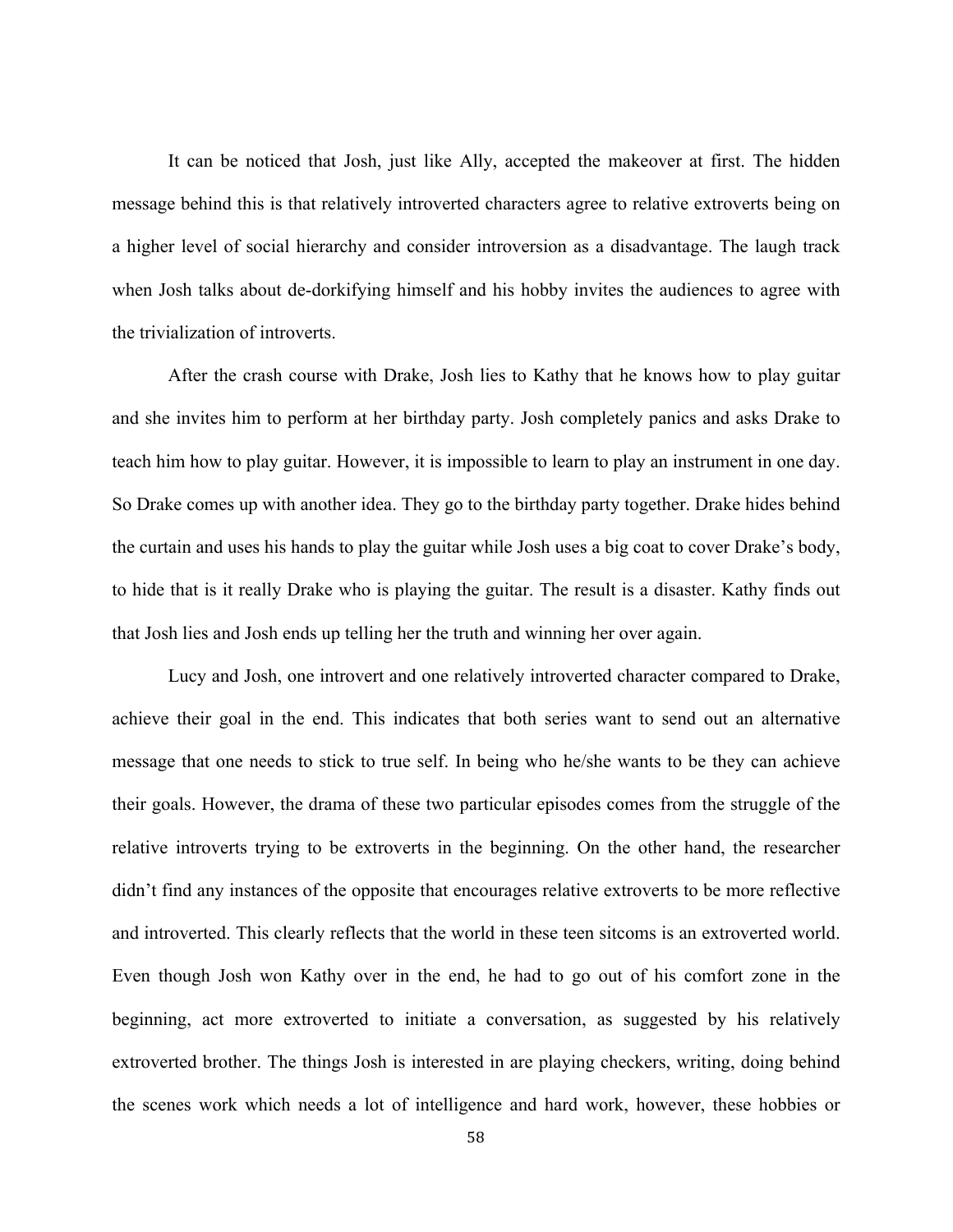strengths are less recognized in the world he lives in and is considered as not attractive. In *Austin & Ally,* Lucy was chosen to be on stage only because of her introversion is seen as a joke in the first place. And even Ally, the only relatively introverted character in the show, thinks that it is not recommended for Lucy to show her introversion in front of the public. This indicates that there is this notion that relative introverts are incompetent to perform on stage. The underlying assumption is that it is crucial to becoming charming, extroverted, and know how to sell oneself confidently in order to succeed in one's life and career. And that's the rule Josh, Ally, Lucy and the other TV introverts followed.

### **The Nerd versus the Clown**

In the selected teen sitcoms, the researcher found that the relative introverts are often portrayed as the Nerd and extroverts are often portrayed as the Clown. Relative introverts often have higher academic achievement than extroverts. They are more hardworking and serious. Extroverts act more goofy, funny and weird. They are less likely to work hard in school. The series often put emphasis on the contrast between the Nerd and the Clown. Both extroverts and introverts can be laughed at because of these traits, which provides the humor for the show.

Many studies have examined the relationship between personality and academic achievement. Researchers agree that personality variables should be taken into consideration when predicting academic achievement and school performance (Chamorro-Premuzic & Furnham, 2005; Rindermann & Neubauer, 2001; Rothstein, Paunonen, Rush, & King, 1994). Previous research has found that among the Big Five; Openness, Agreeableness and Conscientiousness correlate positively and Neuroticism correlates negatively with GPA. There's no strong correlation between extroversion/introversion and academic achievements during elementary to secondary school years (Laidra, Pullmann, & Allik, 2006).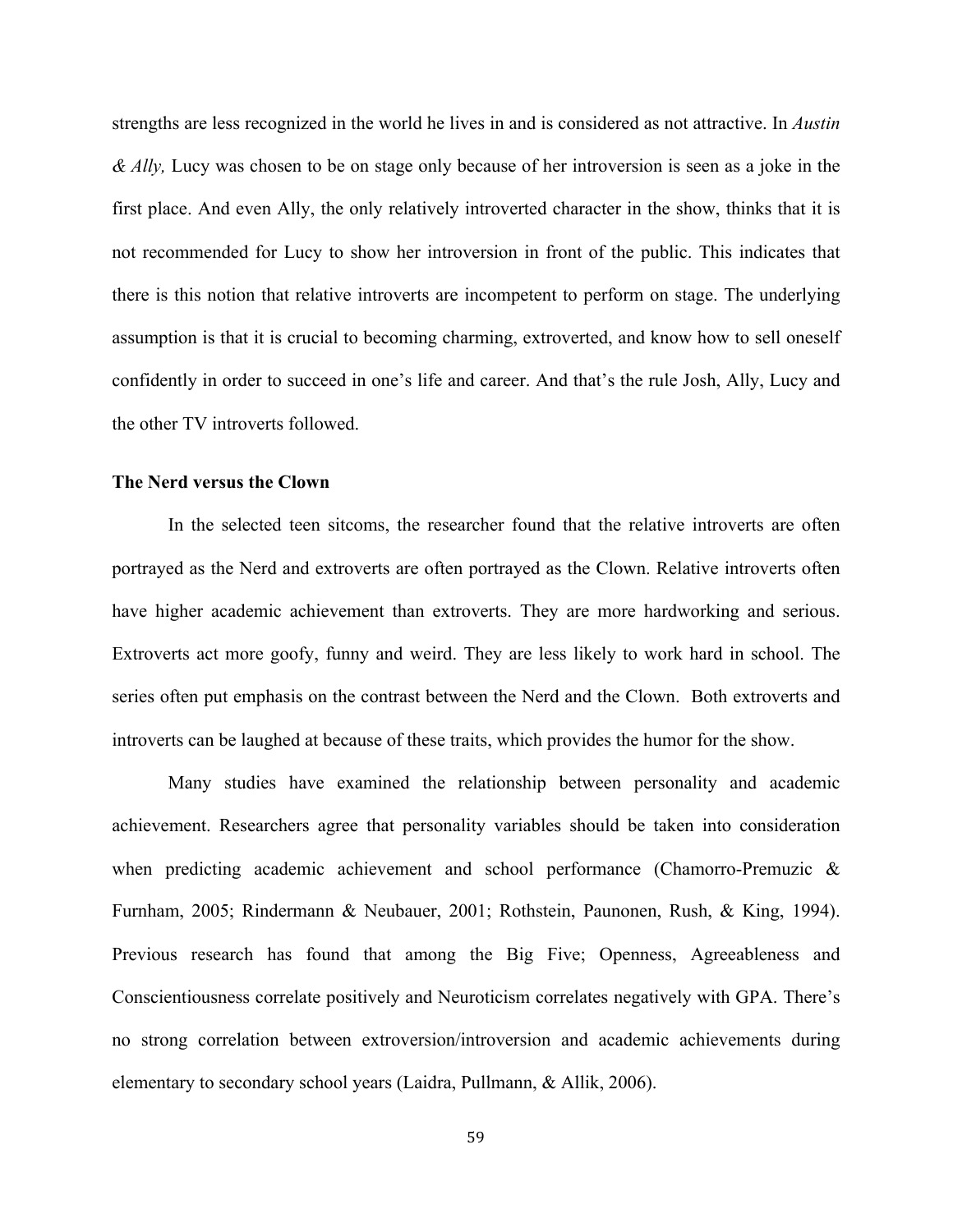Thus, being an extrovert or introvert is not an important factor in terms of one's academic achievement. However, in the selected teen sitcoms, relative introverted characters are presented as having higher academic achievement than extroverted characters. They can be either more tech savvy, or more bookish, or both. They care more about their performance in school and they follow the rules. For example, in *Austin & Ally*, Ally is a top student who loves reading. In season 1 episode 2, when Ally is talking about how busy she is, she says: "I've just been really busy lately. I've got work, school, and book club. I have to read this by tomorrow." Ally throws a big heavy book on the table. The book looks like an encyclopedia. In the last season, she leaves Florida to pursue her education at Harvard University. This indicates that Ally has really high academic achievement. Josh from *Drake & Josh* is another good example of a smart introvert. He's intelligent and willing to make effort to remain a straight-A student. In the beginning of Season 1 Episode 2, Drake and Josh have a project they need to work on together. Josh is very nervous about it and wants to get on it immediately while Drake just wants to play video games. In season 4 Episode 20, Josh enters a dance contest to get extra credit in order to stay a top student. Meanwhile, Drake's PE teacher warns Drake that he will fail PE class because he was absent for the whole semester. A third example would be Justin from *Wizards of the Waverly Place.* Justin is the more introverted one among the three siblings. He's also more hardworking, responsible, and gifted. He can create his own spells and is well viewed by professors and adults in both the mortal and wizard worlds. Justin is also good at subjects in the mortal world such as math, geography and robotics. In Season 3 Episode 19, Max gets a girlfriend named Nancy. He tells Nancy about his family being wizards and takes her on the magic carpet for a ride in the sky. Justin builds a machine that can simulate the movement of the magic carpet and successfully covers up the secret of the whole family. In the last episode of the last season, Justin doesn't win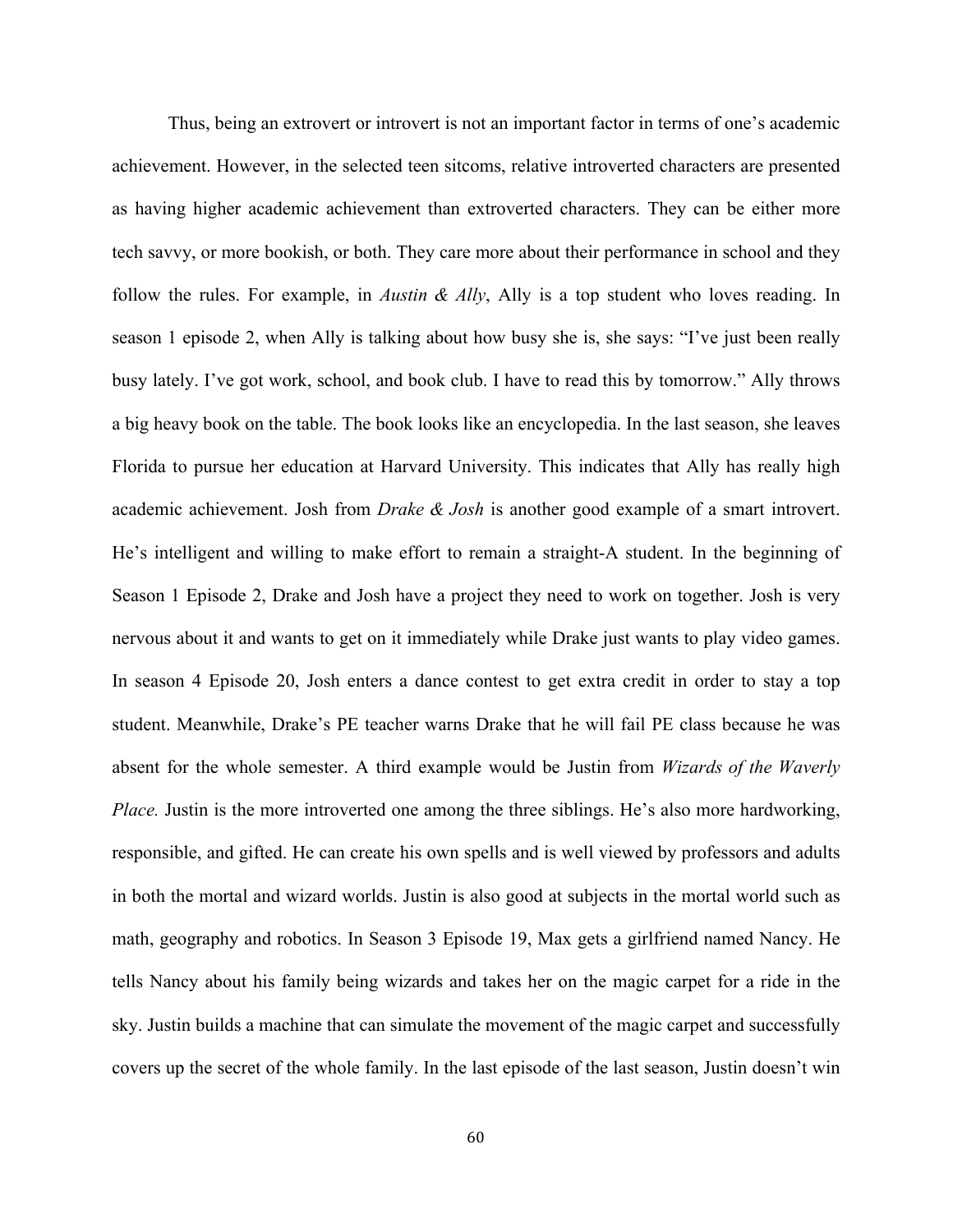the family competition, a tradition all wizard families need to follow in order to choose the family wizard. However, Professor Crumbs lets him keep his wizard power and makes him the new Headmaster of Wiz Tech, which can be seen as recognition of his academic achievement and wizardry talent. As for *iCarly,* although there's no incidence showing that the main characters (Carly, Sam, Freddie, Spencer) are academic oriented, Freddie, who is relatively more introverted than Carly and Sam (Freddie scores 2.83, Sam score 3.19, and Carly scores 3,24), is more tech savvy and hardworking.

As for the relatively extroverted characters, they are presented as being lazy at school and they are more interested in doing cool stuff such as playing guitar, making videos, making music, partying, and spending time dating girls or boys. For example, Josh is always using his free time to play guitar instead of doing homework. Drake has to constantly remind him that he should be paying more attention to schoolwork. In *iCarly* all of the characters are doing all kinds of activities except for doing their homework. In *Wizards of the Waverly Place*, the characters are all average or introvert so there's no instance showing that they are being lazy in terms of schoolwork.

The researcher found that extroverted male characters are presented differently than extroverted female main characters. Male characters are less academically oriented than their female counterparts. Their lack of interest in school is made obvious in the beginning of the season while extroverted females are rarely presented as non-academically oriented. In *Austin & Ally*, Austin looks very professional on stage performing, but when he speaks, he doesn't speak as intelligent as Ally and Trish. In season 4 episode 19, Trish and Ally catch Austin and Dez reading books, and this is their reaction.

Trish: Are you guys reading books?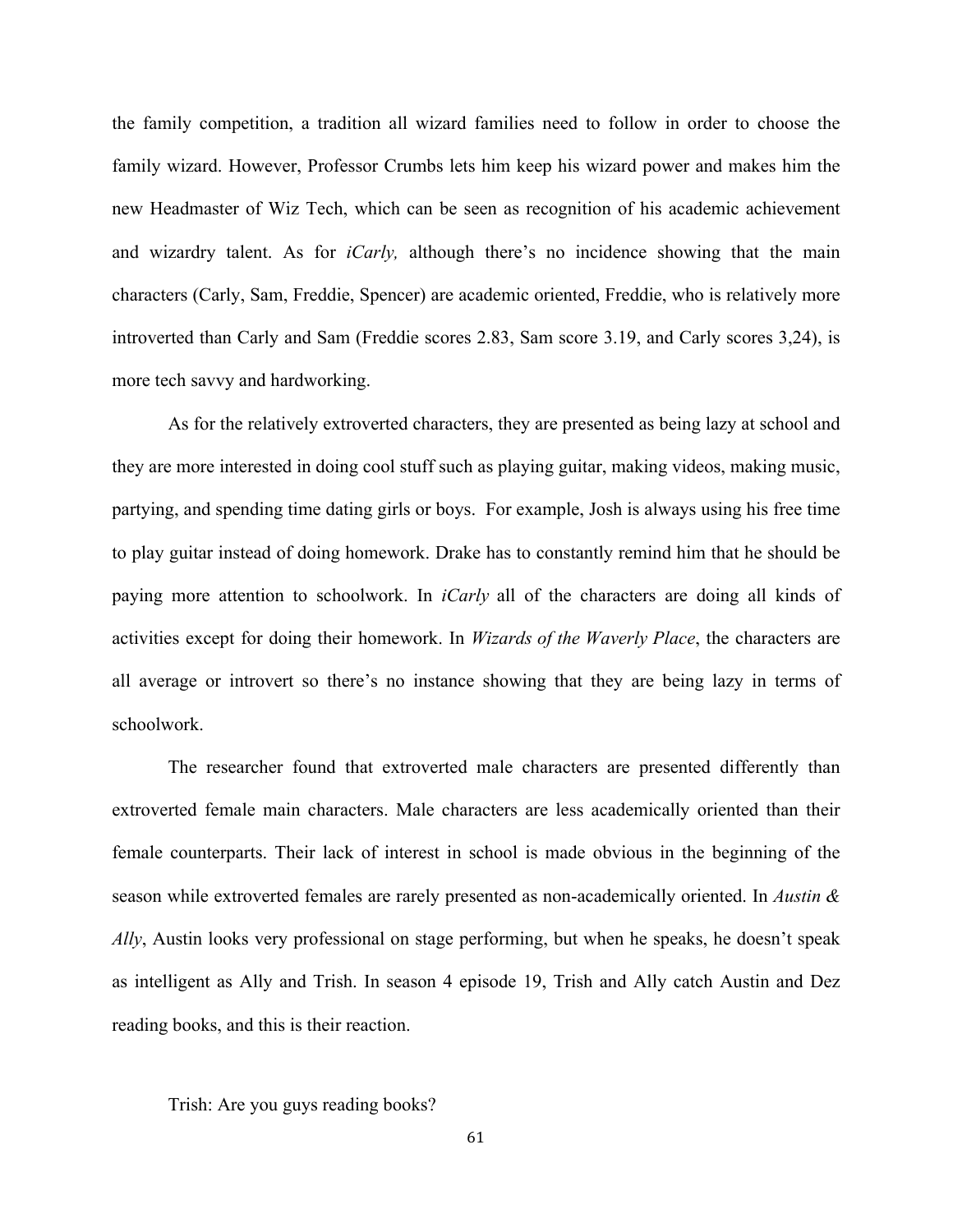Dez: Since Austin's world tour starts in a week, I'm helping him learn some foreign languages.

Austin: I can ask, "where are the pancakes?" in fifteen different languages. French…. (Austin says it in French). Mandarin…. (Austin says it in Mandarin). Even pig Latin, "Ere-whay are-ay e-thay ancakes-pay?" (Laugh track)

Trish: You guys are a couple of oof-days. (Laugh track)

When Trish asks Austin and Dez if they are reading books, her voice and her facial expression look very suspicious, which indicates what she sees is very rare. Trish is the extroverted female character in the same show. She is more likely to be shown as being sociable based on the fact that she always does jobs that require interpersonal personality and networking. There's no scene indicating Trish is a top student, however, there's no scene indicating that she dislikes school or reading books either. Even though Austin is still a student in high school, in the selected episodes he is never shown doing homework. When he's not performing on stage, he's usually playing weird games he and Dez invented to kill time, not reading books or practicing dancing and singing.

Besides portraying extroverted characters as having low academic achievements, they are often portrayed as being unintelligent and eccentric in daily lives. Extroverts often act like clowns and do quirky things. They provide the jokes for the teen sitcoms by doing eccentric things and being mocked by other more sensible characters. In *Austin & Ally,* Austin does silly things all the time. For example, he sometimes pronounces words incorrectly (pronouncing Babylonian as Baby-lonian in season 4 episode 19); he uses a banjo as a badminton bat to play badminton (season 1 episode 2) etc. His friend Dez is also an eccentric character. The first time we see him in season 1 episode 1, he and Austin are in the music shop shooting a music video for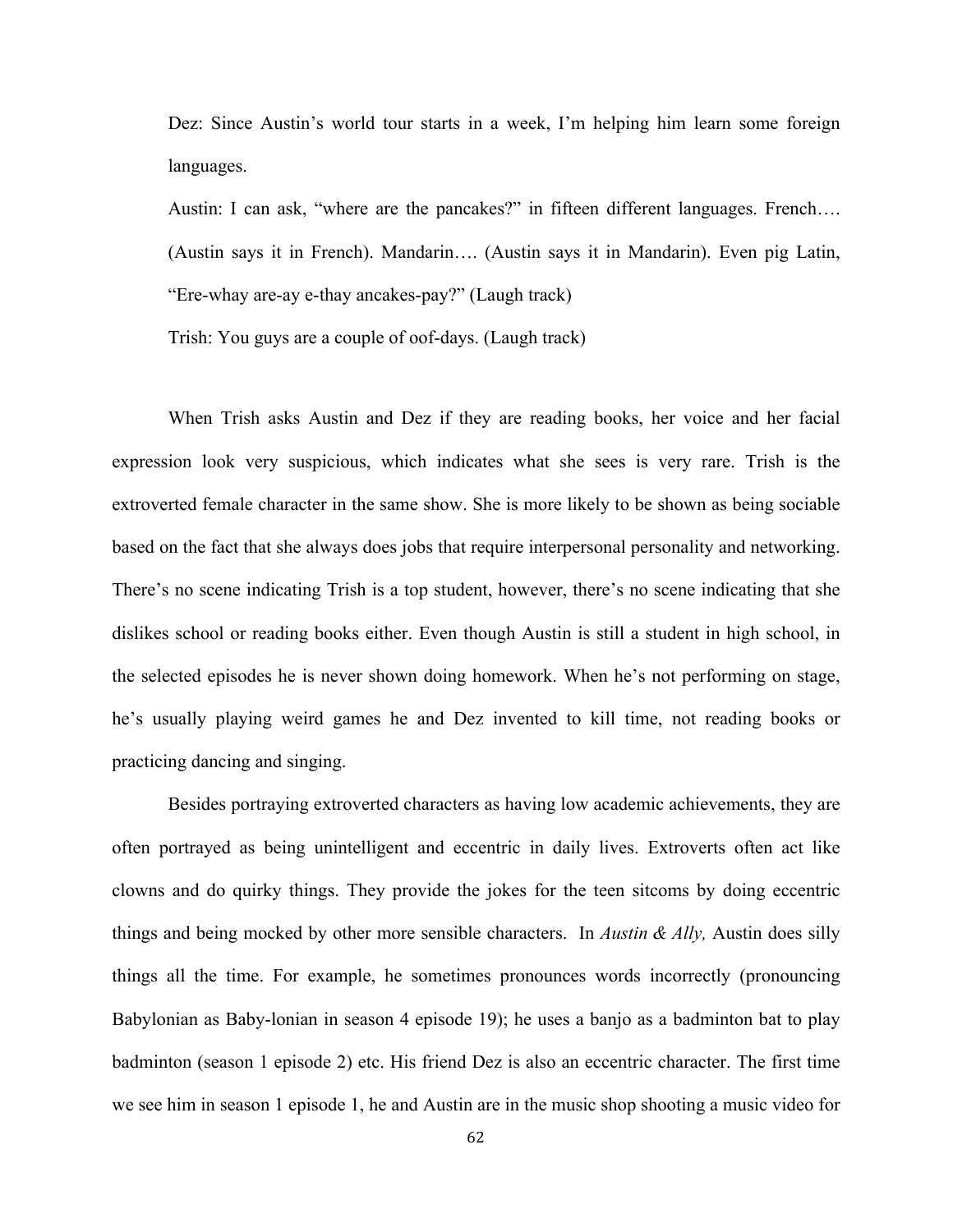Austin. Austin is using two corn dogs as drumsticks to play drum. Ally hears the noise and tries to stop them.

(Ally whistles to stop Austin from playing drums)

Ally: Did you not see the "please do not play the drums" sign? (Laugh track)

Austin: It's ok. I'm an awesome drummer.

(Laugh track. Austin continues playing)

Ally: What you just said has nothing to do with what I just said. Are those corn dogs?

Austin: Mm-hmm.

(Austin eats the corn dog he just used to play drum. Laugh track)

Ally: Ew. Do you know how dirty these drums are? And how unhealthy corn dogs are and there's no food allowed in there?

Dez: I'll handle this, Austin. Ma'am, we are making a music video. I am the director, although I prefer the term filmmaker.

(While Dez is speaking he accidently throws his camera on the ground and breaks it)

Dez: And cut! (Laugh track)

(Dez makes a gesture to indicate it's a cut and yells. Laugh track)

Austin: We're gonna need a lot of instruments. I can play anything…Piano, drums,

guitar, harp. I can even play a trumpet through another trumpet

(Laugh track, Austin plays trumpet through another trumpet)

Dez: Okay okay, well, I can play harmonica through a sousaphone.

(Dez puts a harmonica in the sousaphone, he blows the sousaphone and the harmonica flys out of it all the way to an old lady. The old lady swallows it and gets choked. Laugh track)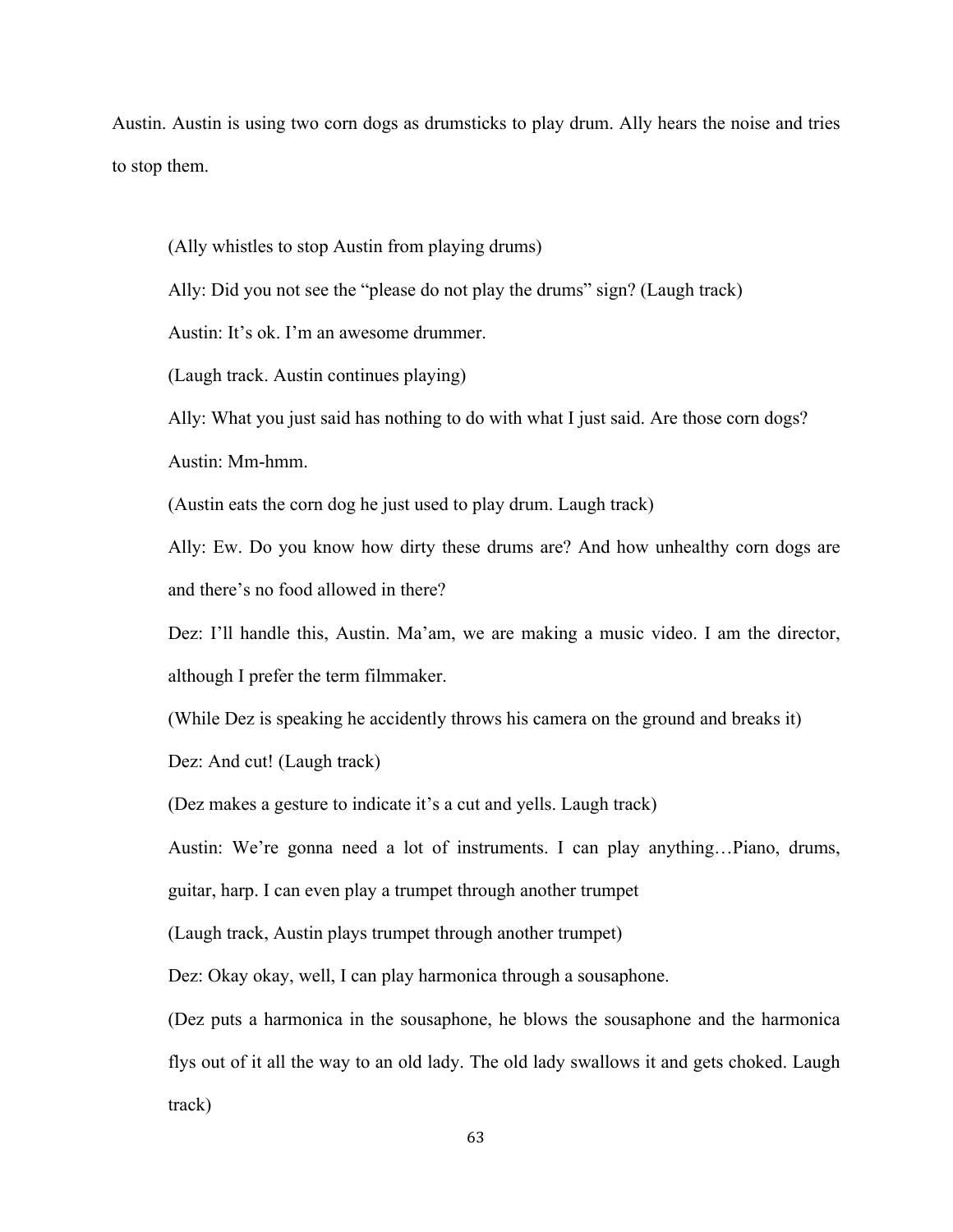Dez: Prepare to be Heimliched!

(Dez uses Heimlich maneuver to rescue the old lady, as he squeezes the old lady from behind, the harmonica in the old lady's body makes noises. Laugh track. As Austin and Ally talks, a set of fake teeth with the harmonica inside flys to the table in front of them) Dez: Got it! Whoo!

(Old lady looks surprised, without her fake teeth. Laugh track. )

Other funny things Dez does in this episode includes inventing perfume using Austin's sweat; keeping a ham in his backpack, his Austin merchandise and his crazy music video ideas. From the beginning Dez is presented as someone who is quirky, funny, silly and a big goofball. Most of the time he acts rather silly, unintelligent and lost in his own reality. His fashion style can be quite colorful and strange and it makes him look like a clown sometimes. And his movement and facial expression are often exaggerated, making him even funnier. The storylines including Dez are never deep enough to make him into a well-rounded character. His existence seems to be purely to support Austin and to make the series a little bit funnier. In each episode he does stupid things to provide the comedy for the show.

This can be seen in other selected series as well. In *Wizards of the Waverly Place*, Zeke is Justin's best friend and he's also a weird character. In the last episode of the last season, Harper and Zeke are watching the Russo siblings' family competition in the Russo's house. He can't control himself and tries to touch everything he finds interesting. He picks up a garish legging from the wardrobe and says he bets he can pull the leggings off with the right kind of shoes. Harper warns him:" Could you put these hideous trousers back? They could be dangerous." Zeke's responses: "How can they be dangerous. They don't even have a zipper." Harper then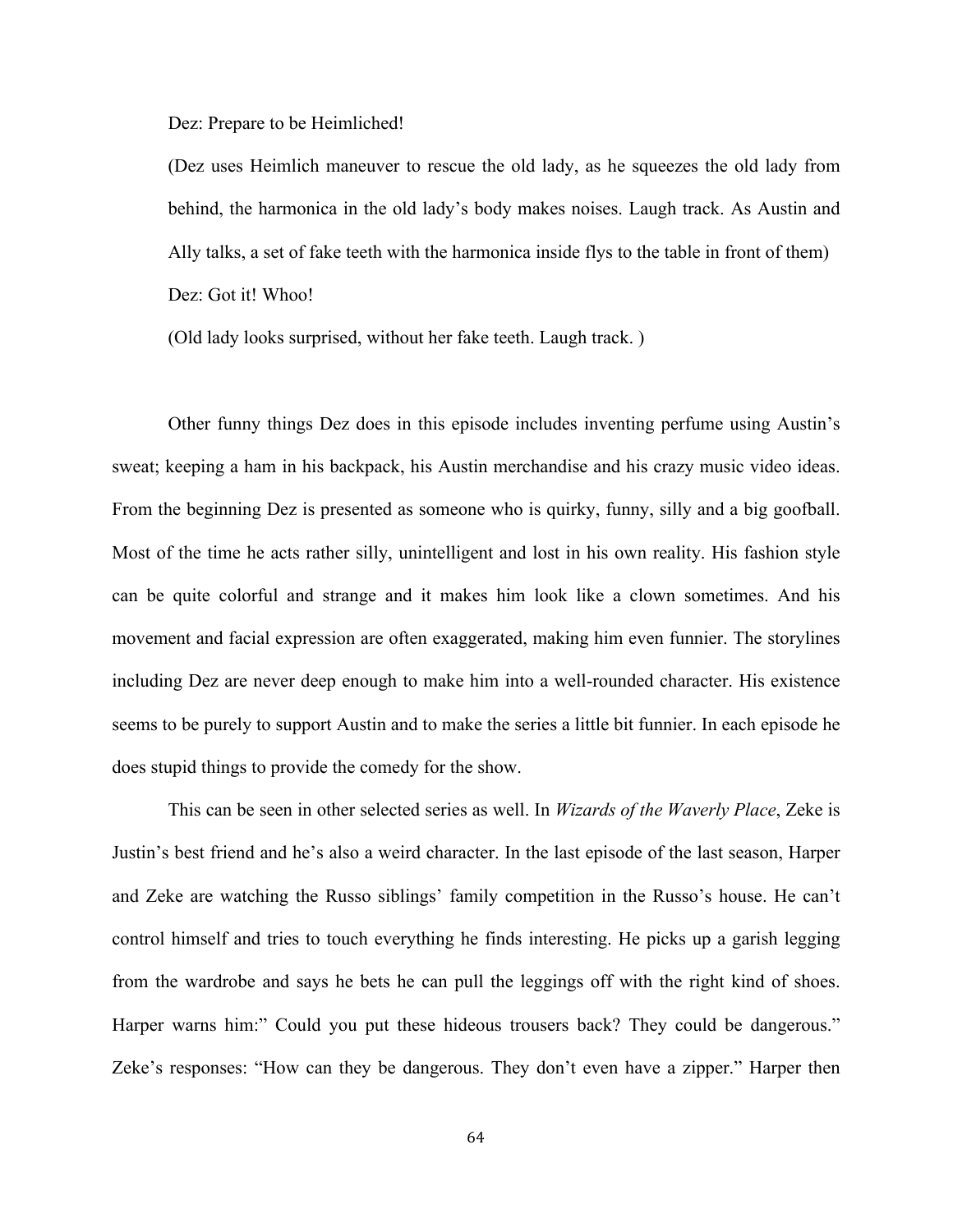goes out to make some popcorn for them to sit and watch. She leaves Zeke alone and Zeke starts to think he can use some magical item to make popcorn. He finds a crystal ball on the table and he pretends to cast a spell: "Corn poppy with butter on toppy!" Yet nothing happens, of course, since Zeke is a mortal. Zeke causes a lot of trouble in this episode. He turns purple when he smells the purple murple potion. When he goes to the Russo siblings for help, a magical creature escapes, grabs Zeke and Harper and flies away. The Russo siblings have to call a time-out to save them, and it disqualifies them from the family competition as a result. During the whole event, Zeke doesn't act like a young adult, rather, he acts like a kid and never takes things seriously.

Spencer in *iCarly* would be another example of the quirky extrovert. Although he is Carly's 26-year-old older brother, he often behaves like a man-child, and needs comfort and support from Carly. Spencer was supposed to study in law school, get a steady job and be a proper grown up, instead he decides to drop out and make art. His art is often eccentric and it's hard to see how he can make a living based on art. From the beginning Carly points out Spencer is weird.

Carly: I'm home.

Spencer: Hi kiddo. Up here!

(We can see Spencer's arm from the ceiling, but we can't see his face. Carly

looks up)

Spencer: Just taking some pics of my robot sculpture. Smile! Yeah.

(Spencer takes picture of the robot, pretending the robot is a human)

Carly: You know, for most eighth-grade girls, if they came home and found their 26-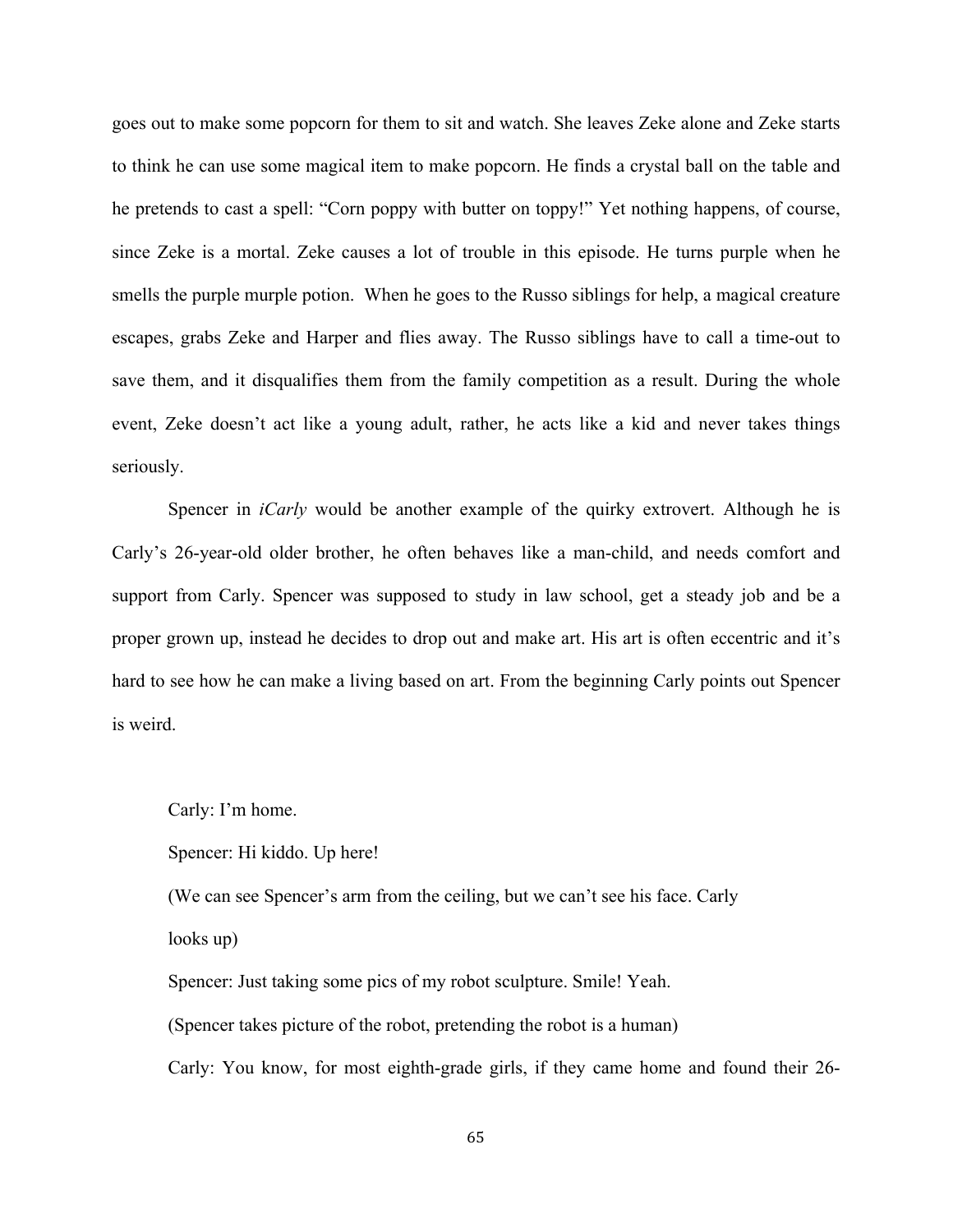year-old brother dangling upside down from the ceiling over a giant robot made out of soda bottles, it'd be weird.

Spencer: You're saying I'm abnormal.

Carly: Do I need to stay it? Come down from there before you hurt yourself.

Spencer: No worries! I got my legs wrapped around this pipe. Aah! Ooh!

(Spencer falls from the ceiling facing the floor)

Carly: So listen, I need to ask you for a favor.

Spencer: Shoot.

Carly: I have to video a bunch of auditions at school on Saturday.

Spencer: Fun.

Carly: Yeah, not really. Anyway, would you let me borrow your video camera?

Spencer: I would.

Carly: Awesome!

Spencer: Though, I can't

Carly: Why not?

Spencer: I made it into a squirrel.

(Spencer chuckles, and shows Carly the squirrel made out of the camera.)

The examples above show that, although academic performance is not strongly correlated with extroversion or introversion, it can be clearly seen that extroverts are stereotypically represented as clowns while relative introverts are represented as nerds in the selected teen sitcoms. Moreover, when extroverted characters do something eccentric, they are more likely to be regarded as someone who always think and act "outside of the box", as described by Austin in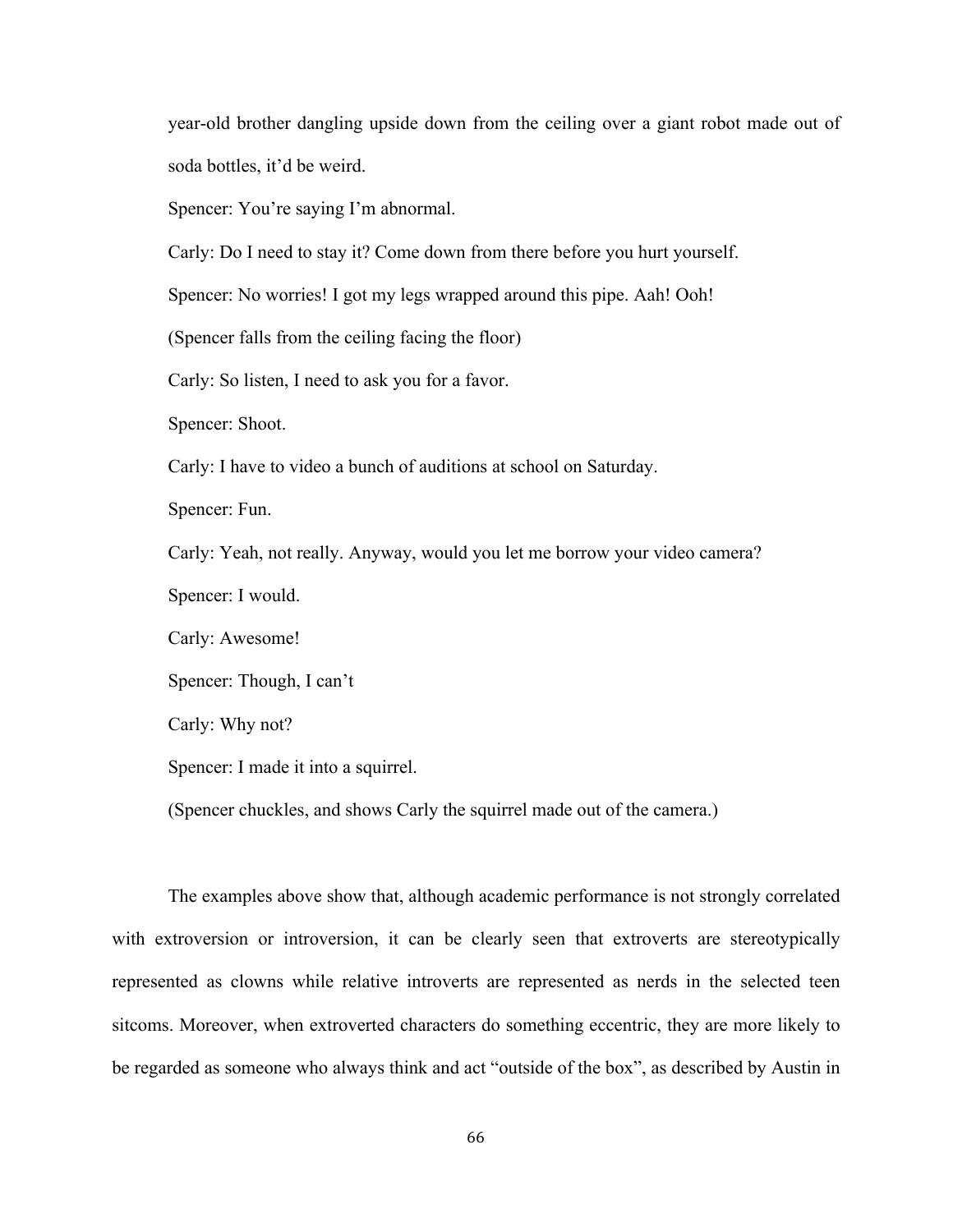season 1 episode 4 of *Austin & Ally*, which indicates that they are perceived as creative. Despite the silliness of TV extroverts, they are still able to succeed in the area they want to (Austin as a singer; Dez as a filmmaker; Spencer as an artist etc.). Thus, the hidden message suggests that it is okay to be unintelligent, as long as you are an extrovert. The strength you have as an extrovert, such as being sociable, will compensate your unintelligence, and you can still achieve success without trying.

On the other hand, it is hard to see what benefits introverts get from working hard and having good grade. Relative introverts seldom get rewarded for being academically oriented. They are still being taken advantage of and this positive trait doesn't help them to improve their social status among their peers. For example, in Season 4 Episode 20 of *Drake & Josh*, Drake fails PE and he needs to participate in a dance competition to save himself from taking it again. Josh wants to compete as well since he likes dancing and it can help him stay on top of his class. Drake takes advantage of Josh and steals his dance partner, which leads to an argument and conflict between the two brothers. In other selected episodes of *Drake & Josh,* Drake often disregards Josh's advice on spending more time on school work and takes advantage of Josh in different things. Josh didn't become more confident because of his intelligence and high academic achievement. This can be observed more often when looking at relatively introverted characters from series that place an emphasis on the difference of the main characters' personalities, such as *Drake & Josh*, and *Austin & Ally.* When looking at *iCarly* and *Wizards of the Waverly Place*, this phenomenon is not that obvious, however, the researcher still observed that occasionally TV introverts are teased as being too "nerdy" or too "bookish", or the ways these TV introverts do things get neglected. Thus, what is considered as a positive trait in real life does not reflect what is considered positive in the selected teen sitcoms.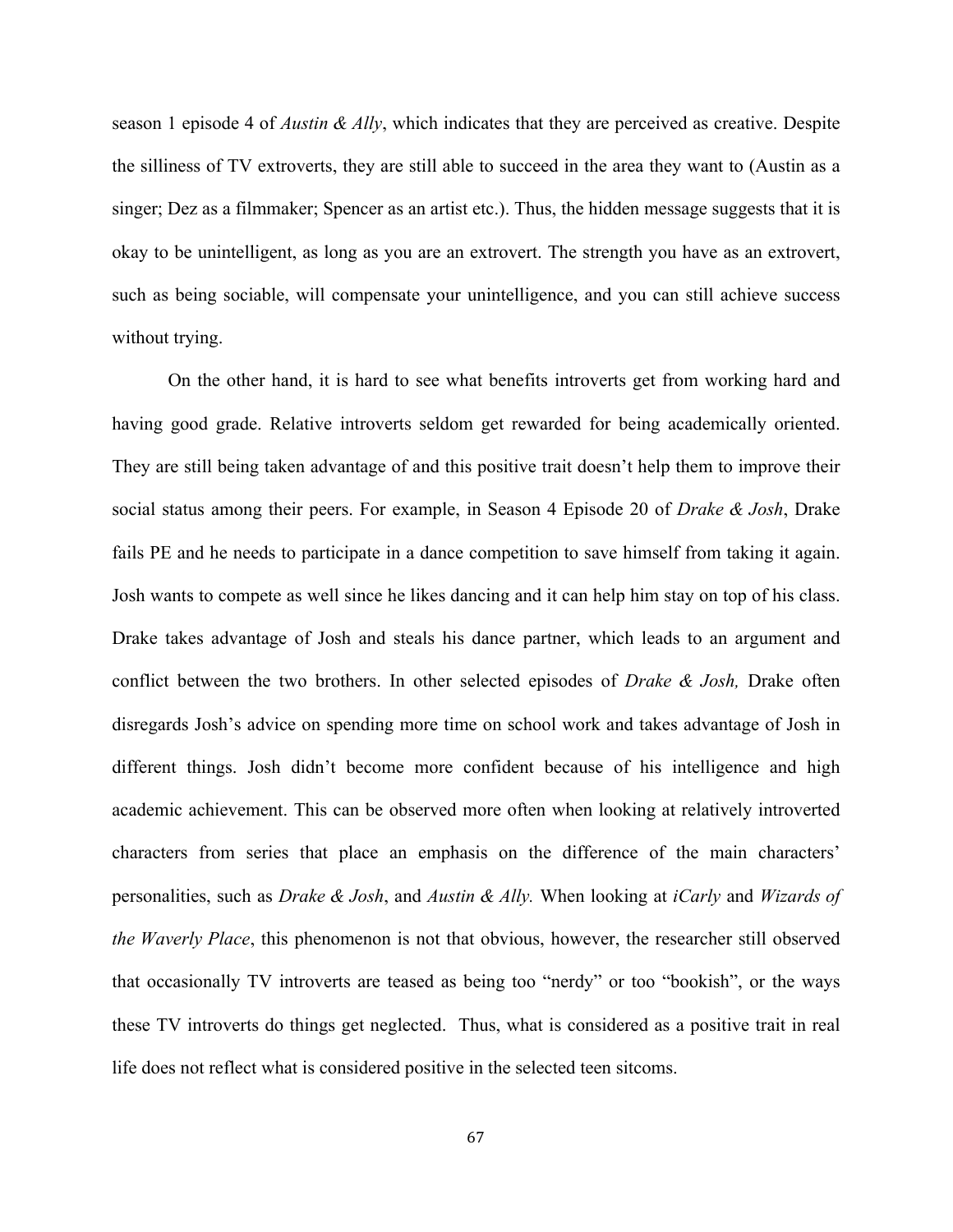What can be potentially problematic with these stereotypical representations is that, they reduce both extroverts and introverts into simple traits, whereas in reality both extroverts and introverts can be either smart, academically oriented or weird and funny. These representations send out messages to the audience about what is expected for both extroverts and introverts. Extroverted audiences might perceive that it is okay to act like clowns and not making effort at school while introverts might be discouraged to study since being academically oriented are not perceived as cool. Stereotypes can be internalized and they can limit individuals' potential (Steele et al., 2003).

## **Responsibility**

Since the researcher is looking at situation comedy, humor is an important part of the story. The researcher observed that one way to provide humor for the show is to make characters do silly things, and that's exactly what extroverted characters do. Another way is to make extroverts act irresponsible, which creates the conflicts between extroverted and introverted characters and leads to drama and comedy.

In the selected teen sitcoms, the relatively introverted characters are portrayed as more responsible than extroverts. This is reflected on different levels. First and foremost, it can be seen that relative introverts take up more responsibilities at home, at work or in school. In *Wizards of the Waverly Place*, due to Justin's academic achievements and intelligence, he takes up tutoring jobs at his family sandwich shop and at the wizard school. He's the first one of his siblings to take a job and learn about responsibility. In *Austin & Ally,* Ally helps her dad working in her family music store. So in most episodes she stands behind the counter and helps customers whereas her dad is rarely shown doing his job in the selected episodes. On the other hand, Austin and Dez, the extroverted ones among the gang, are always messing around and causing trouble.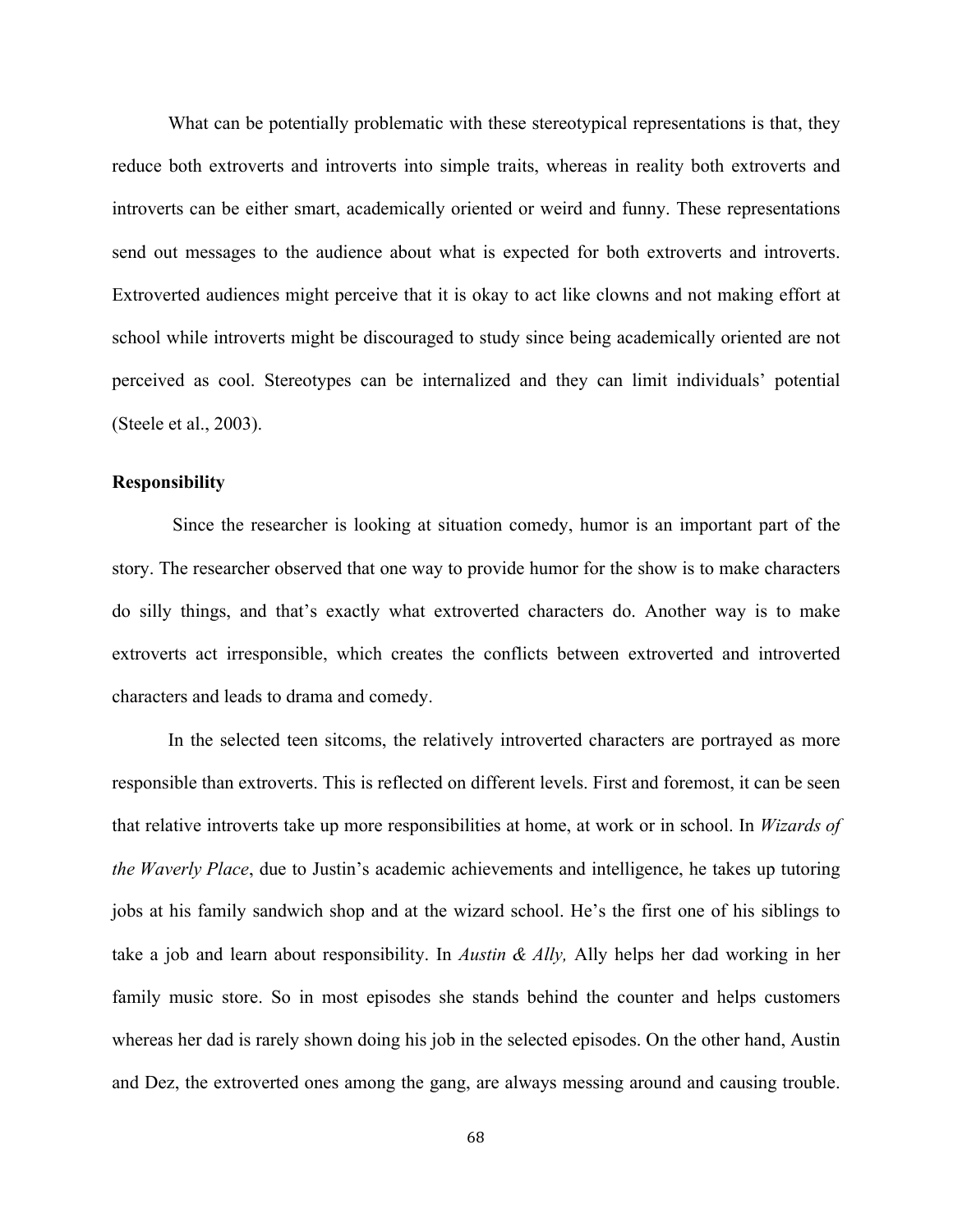In season 1 episode 1, Austin first appears on the screen playing drums using corn dog, interrupting customers ignoring the sign in the store. In episode 2, Austin and Dez play badminton with banjo while Ally is trying to focus on working. They interrupt other customers, block the way, and make loud noises. Their irresponsible behaviors seldom cause them trouble and they rarely take responsibility to clean the mess up. Ally's best friend Trish, who is an extrovert, is portrayed differently from Austin and Dez. She takes up new jobs in every episode. She typically appears in every episode walking into the store, smiling, posing, and saying: guess who got a job at the "fill in the blank" store. However, even though she takes up extra work, she is never good at her jobs: she is always skipping work, doing wrong things, and getting fired while Ally is taking good care of the music store and makes sure everything runs smoothly. In *Drake & Josh*, Josh is the one who can be seen doing housework from time to time. He cooks and cleans the house sometimes, and he takes a job in the movie theater and is promoted to the manager role at the end of the series, while Drake mostly spends time playing guitar, causing trouble and dating girls. Josh is also very hardworking. When he gets into the football team as an equipment manager, he washes the football player's clothes and makes them brownies without any complaint (S2E4). The researcher didn't find instances in *iCarly* that indicate relative introverts are more responsible than extroverts or hold more responsibilities. All of the main characters are extroverts and all of them have their own responsibilities. Carly, Sam and Freddie have their own web shows to produce while Spencer has his art to make. Thus it is hard to extract evidence from *iCarly* in terms of responsibility.

There's a sharp contrast between extroverts and introverts in terms of work ethic, which can be illustrated using the beginning of season 2 episode 2 of *Drake & Josh* as an example. At the beginning section Drake and Josh talk about what they like to do and their attitude towards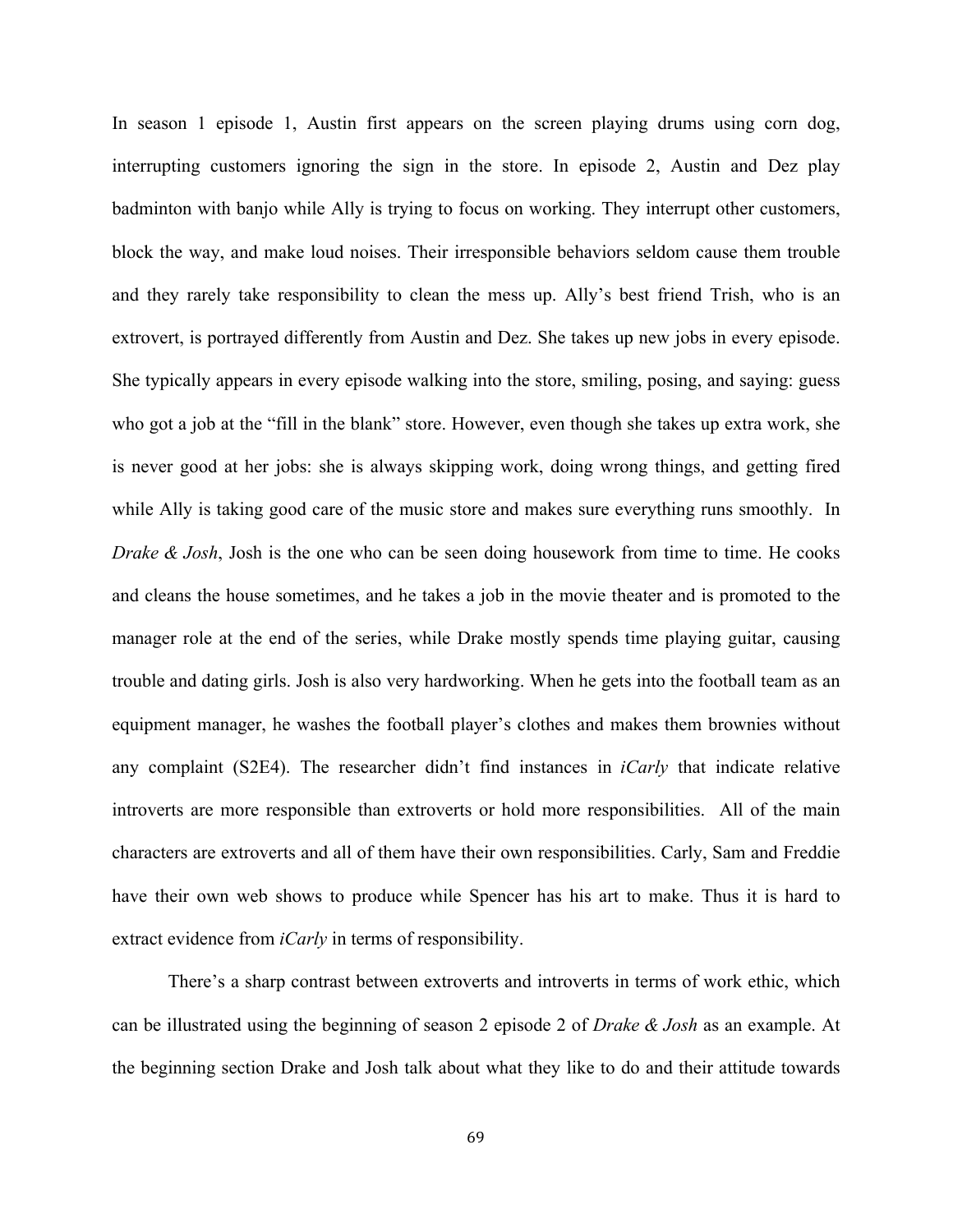## work.

(Drake plays guitar and talks to camera)

Drake: So after dinner tonight mom tells me and Josh to do the dishes.

(Josh does dishes and talking to camera)

Josh: You know, Drake's supposed to be helping me do these dishes. But I don't mind, I like working.

Drake: It's not that I have a problem with working. I just choose not to.

(Laugh track)

Josh: To me, getting a job done and done well, just feels good. I like doing dishes.

Drake: I like sleeping. (Laugh track)

Josh: Raking leaves.

Drake: Playing guitar.

Josh: Doing homework.

Drake: Tricking Josh into doing my homework. (Laugh track)

Josh: Well, dishes are done.

(Josh takes off his gloves)

Drake: That's enough guitar for tonight.

(Drake puts away his guitar)

Josh: On to my next activity.

Drake: Time for my next activity.

Josh: Hello, broom.

(Josh talks to a broom and pretend it's a person. He's about to sweep the floor.

Laugh track)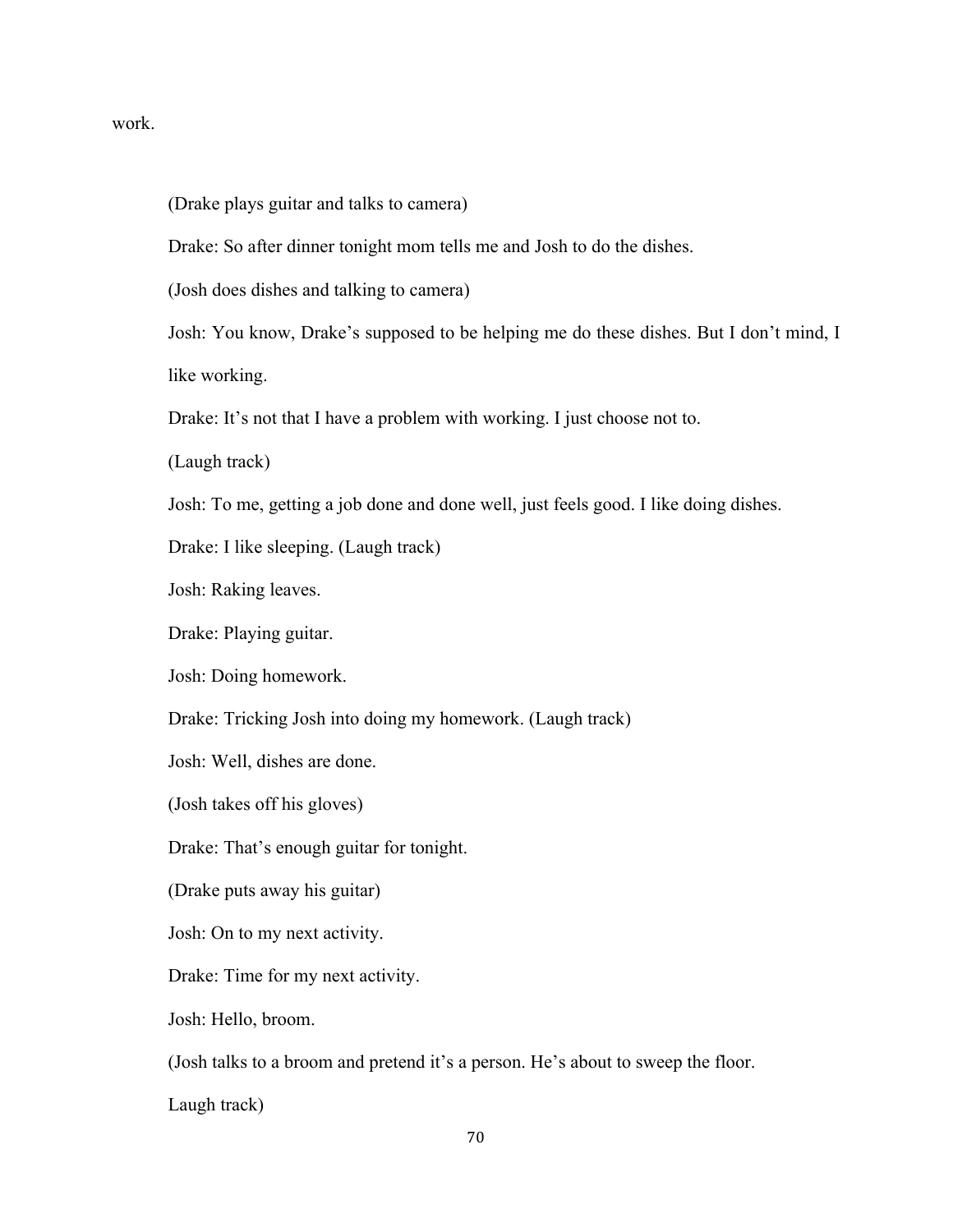Drake: Hello, Michelle.

(Camera zooms out and there's a girl sitting next to Drake, smiling at him, Drake puts his arm around her. The girl kisses Drake on the cheek. Drake has this cool look on his face, as if he's the winner of life. Laugh track.)

This scene illustrates the power relationship between Drake and Josh. It is clear that Drake has more power than Josh since he is manipulating Josh to do all his work. Josh likes to do housework and he's also kind, so he takes up Drake's work without complaining. The laugh track following some of Drake's statements invites the audience to laugh at Drake's statements and Josh's misfortune together, which normalizes Drake's behavior, and further reinforced the hierarchy between Drake and Josh. It is a problem that Drake manipulates Josh, and the laugh track trivializes the seriousness of this problem.

The contrast between extroverts and introverts creates the conflict for the teen sitcoms. Relatively introverted characters try to change extroverted characters and make them more mature and responsible, but they often fail. The moral lessons of these teen sitcoms are not being responsible is a good thing, rather, it is more about how working hard is perceived as lame, especially when the work of those relatively introverted characters is not being appreciated by the others, or even, get taken advantage of and extroverts take all the credits. In the first episode of *Austin & Ally*, Austin steals Ally's song and gets famous. In episode 2, Austin and Dez play badminton with banjo while Ally is trying to focus on working. They put all the responsibility of song writing on Ally and blame Ally for not working fast enough on their new song. They don't appreciate Ally letting them stay and play in the music store, and they are not recognizing Ally's talent and effort either. In Season 2 Episode 2 of *Drake & Josh*, Josh gets a job in the movie theater. Even though it's hard work, Josh enjoys it very much and likes to use the money he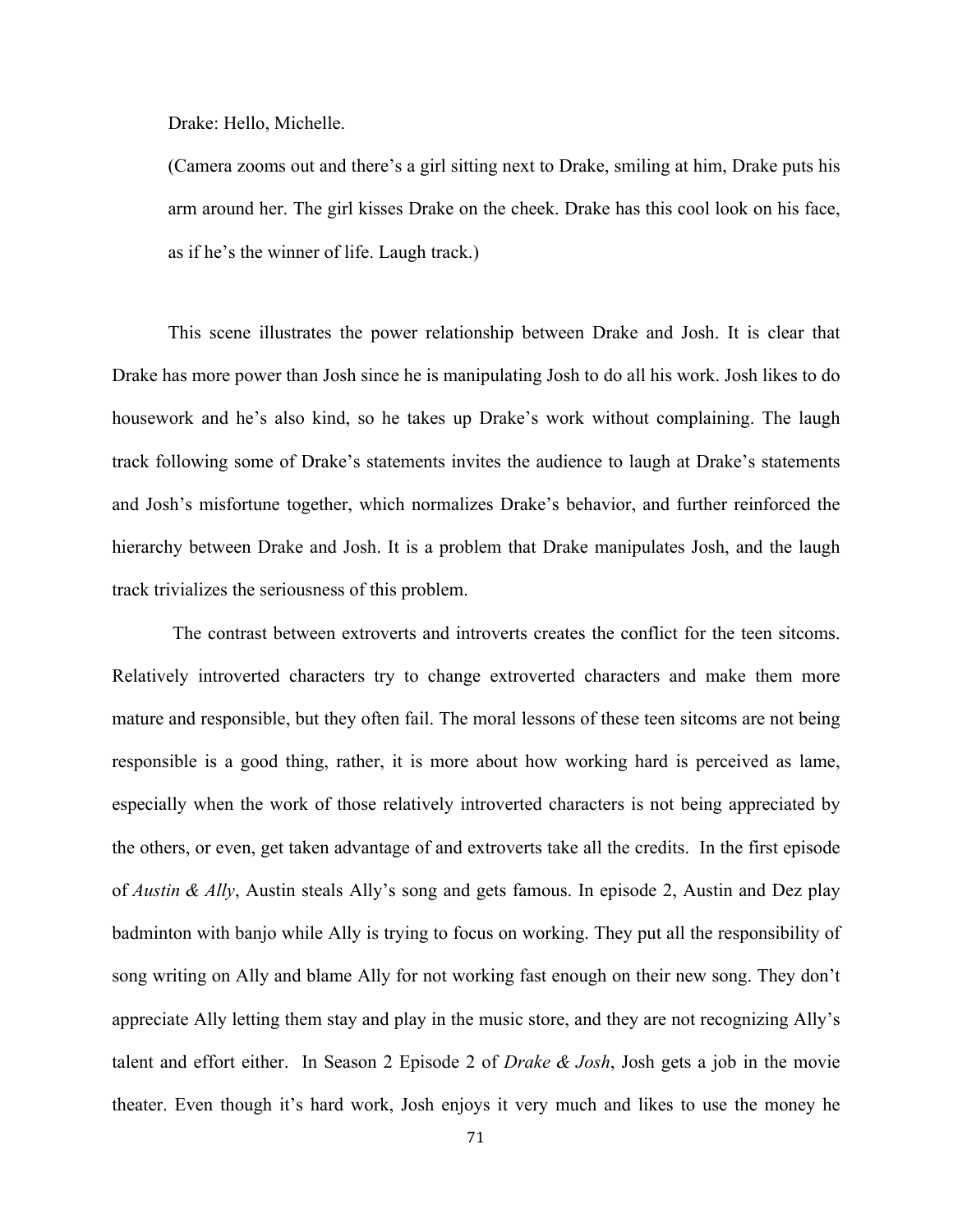earns to buy things. However, soon Josh finds out that Drake sells Josh's personal belongings such as his stereo to get money to date girls. There's no consequence for Drake's behavior: Josh doesn't quarrel with him about it, neither does he tell his parents about it. Instead, Josh persuades him to get a job, so he joins Josh and works for the movie theater as well. At work, Josh is in charge of stacking up chocolate bars on the table. He organizes them perfectly while Drake just stands there doing nothing. Josh offers to help Drake putting them up together. At this time, Drake and Josh's manager Helen comes over, and sees both of their stacks of chocolate. She thinks the nice stacks are all Drake's work and praises Drake, which Drake accepts without shame, while saying to Josh: "Yours is askew." and leaves without listening to Josh's explanation. After Halen leaves, Drake say to Josh: "You should fix that." And he continues standing next to Josh, doing nothing, Josh stares at Drake with an angry look accompanied by the laugh track. The example from *Wizards of the Waverly Place* is less dramatic since most of the characters are Average and the conflict of the stories is not focused on extroversion and introversion. In the last episode, Zeke, who is an extrovert friend of Justin's, is in the Waverly family's house watching the Waverly siblings family competition. Zeke touches every magical item that he is curious about even though Harper tells him not to touch it. He does not think of the danger before picking up things, which causes both Zeke and Harper in danger in the later episodes.

Relative introverts are portrayed as more likely to follow the rules, do the right things, and take responsibility for their action while extroverts are more likely to take risks and disregard what is generally considered right. There is some truth in this representation since previous research on personality and risk-taking suggests that the excitement-seeking dimension of extroversion plays an important role in risk-taking (Zuckerman & Kuhlman, 2000).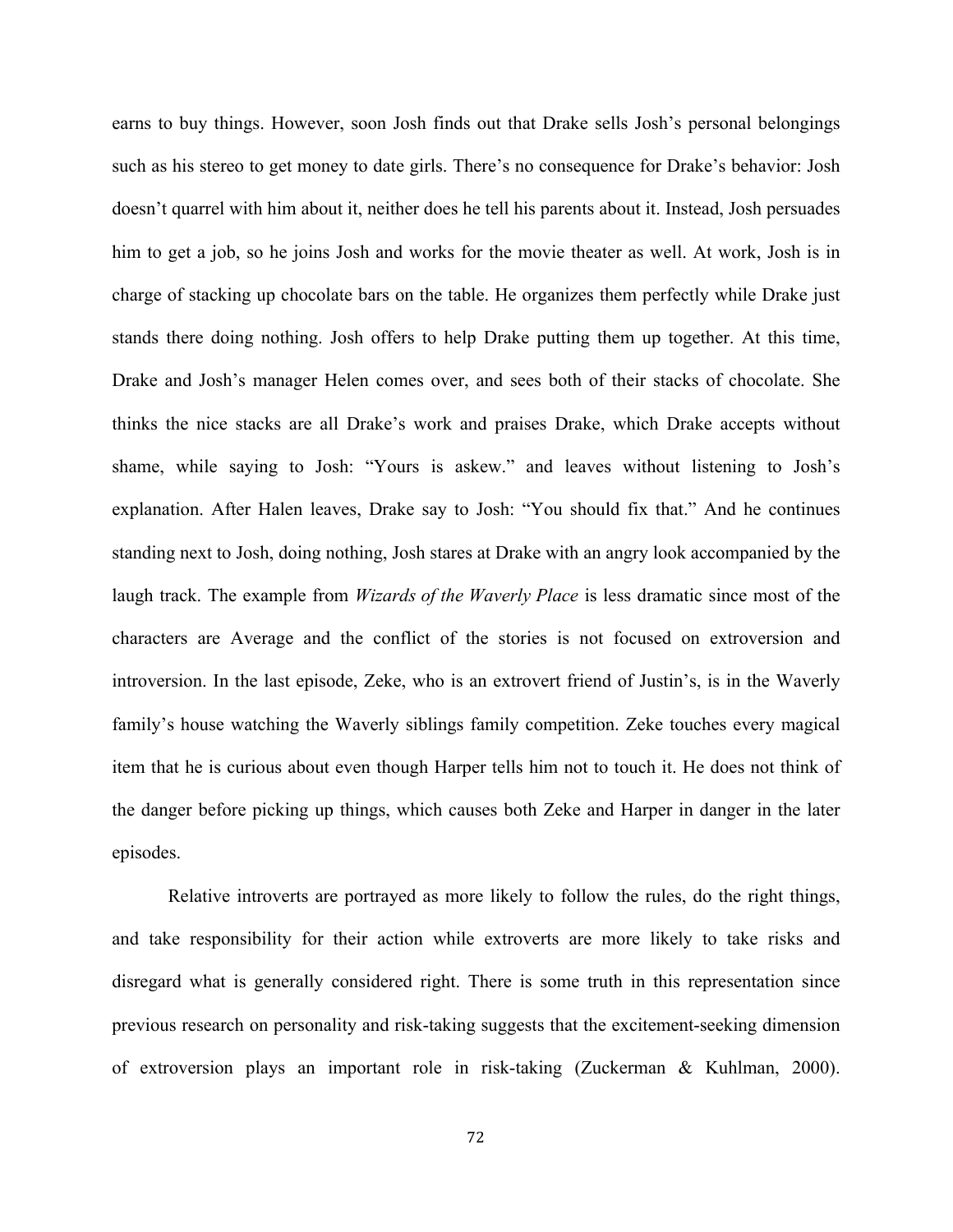Extroversion is related to risky behavior such as risky sexual behavior, risky driving behavior and drinking (Eysenck, 1976; Guo, Wei, Liao & Chu, 2016). Extroverts are more likely to take risks in learning as well (Zafar & Meenakshi, 2012). It can be said that this representation of extroverts and introverts reflects partial reality. However, what should be examined is how people around these TV extroverts and TV introverts react to their risk-taking behavior and see what is encouraged throughout the selected teen sitcoms.

The narratives of the selected teen sitcoms often send out a message that following rules is too rigid and taking risks is cool. Relatively introverted characters are often trivialized since their behaviors are not often appreciated and recognized by the others. The narrative of selected teen sitcoms implies that following rules sometimes can't solve problems, and what extroverts prefer to do work better sometimes. For instance, in season 4 episode 25 of *Wizards of the Waverly Place,* Justin wants to follow the rules and appeals to the wizard council when their family sandwich shop, where their lair (the lair is the link to the magical world and where the Russo family hide their magical items) is located, is at the risk of being taken away by a rich person in 30 days. When he prints the lair relocation application, he finds out that the printer is too slow and the application was 4000 pages long. So Alex suggests traveling through time. Justin is totally against it because it could be very dangerous and might change the history and cause trouble. Throughout the whole episode Justin tries to warn Alex and the rest of the family about the danger and none of them takes him seriously. They still use time travel to fix the problem, and each time they travel through time, they do cause problems. Yet in the end the problem is solved, and Alex proudly says to Justin: "Well, Justin, I hope you learned a valuable lesson. You can go back in time and fix something without causing any real problems."

When extroverted characters act irresponsibly, they are not likely to have real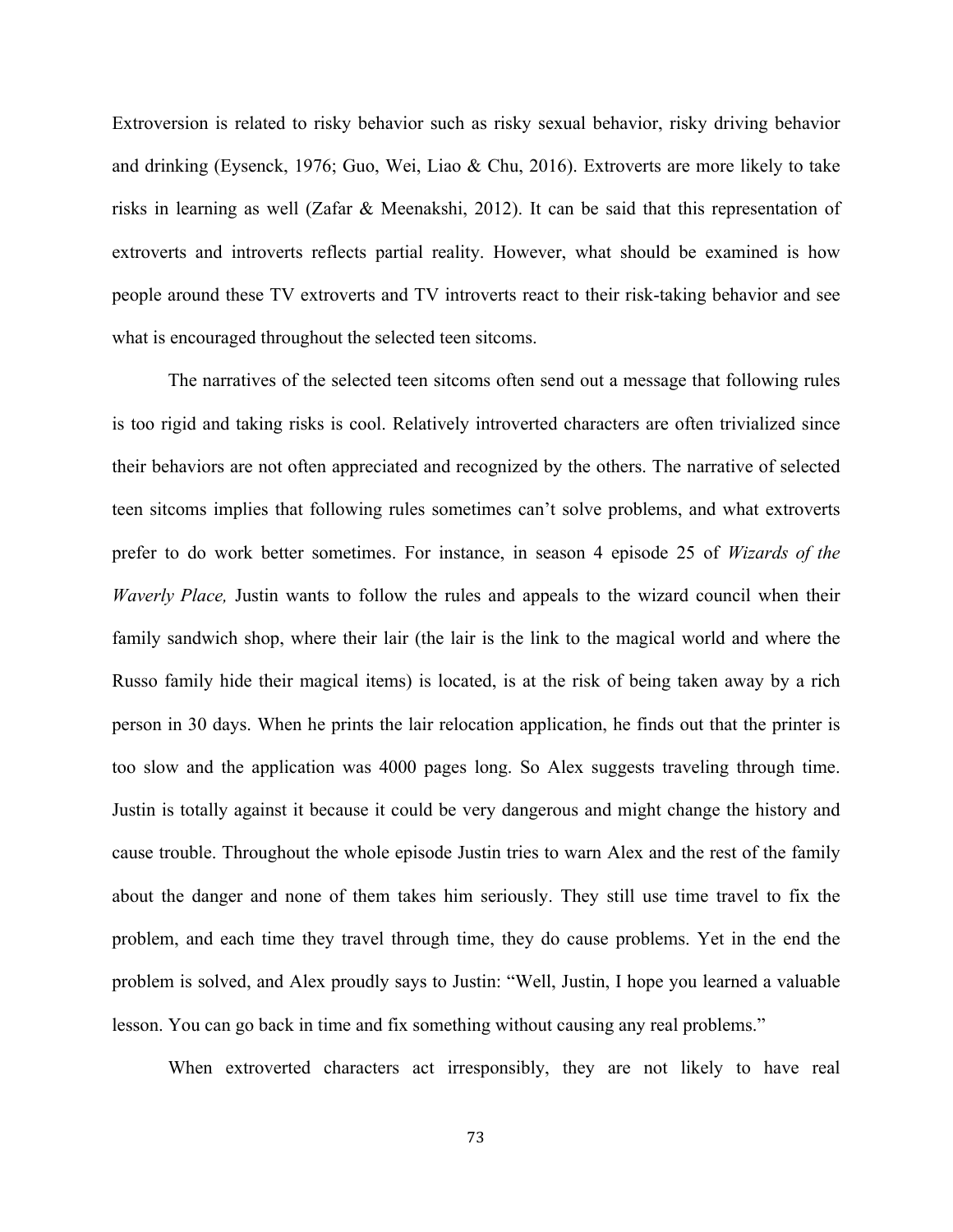consequences, and since acting out of the line is considered as cool, they sometimes encourage introverts to do the same. Season 1 episode 6 of *Drake & Josh* demonstrates the difference of consequences relatively introverted and extroverted characters have and how a relatively introverted character feels about it. The boys say this as the introduction to start that episode.

Josh: Drake is unbelievable. You know, he's just one of those guys who can get away with anything. He does whatever he wants and like never gets in trouble. It's like he lives a charmed life, must be nice. Me, I always try to do the right thing. I follow all the rules, cuz if I just think about doing something wrong, I get busted. I don't get it. (Laugh track) I wish I knew Drake's secret. (Laugh track)

(Josh talks to the camera and watches TV at the same time, his feet are on the table. Meanwhile, Drake is eating cake out of the fridge and drinking milk out of the carton. He spills some milk on the floor and doesn't bother cleaning the floor. And then he uses curtain to wipe his hands. Laugh track)

Mom: Josh, get your feet off the table. (Laugh track)

Josh: Every time! (Laugh track)

While Josh always tries to do the right thing, Drake always makes it look like it is only cool to break the rules, and he never gets caught, or even if he gets caught, he doesn't get blamed for it. So Josh thinks maybe he could try it too.

(Josh breaks the TV)

Drake: Dude, there's a very easy way out of this.

Josh: What?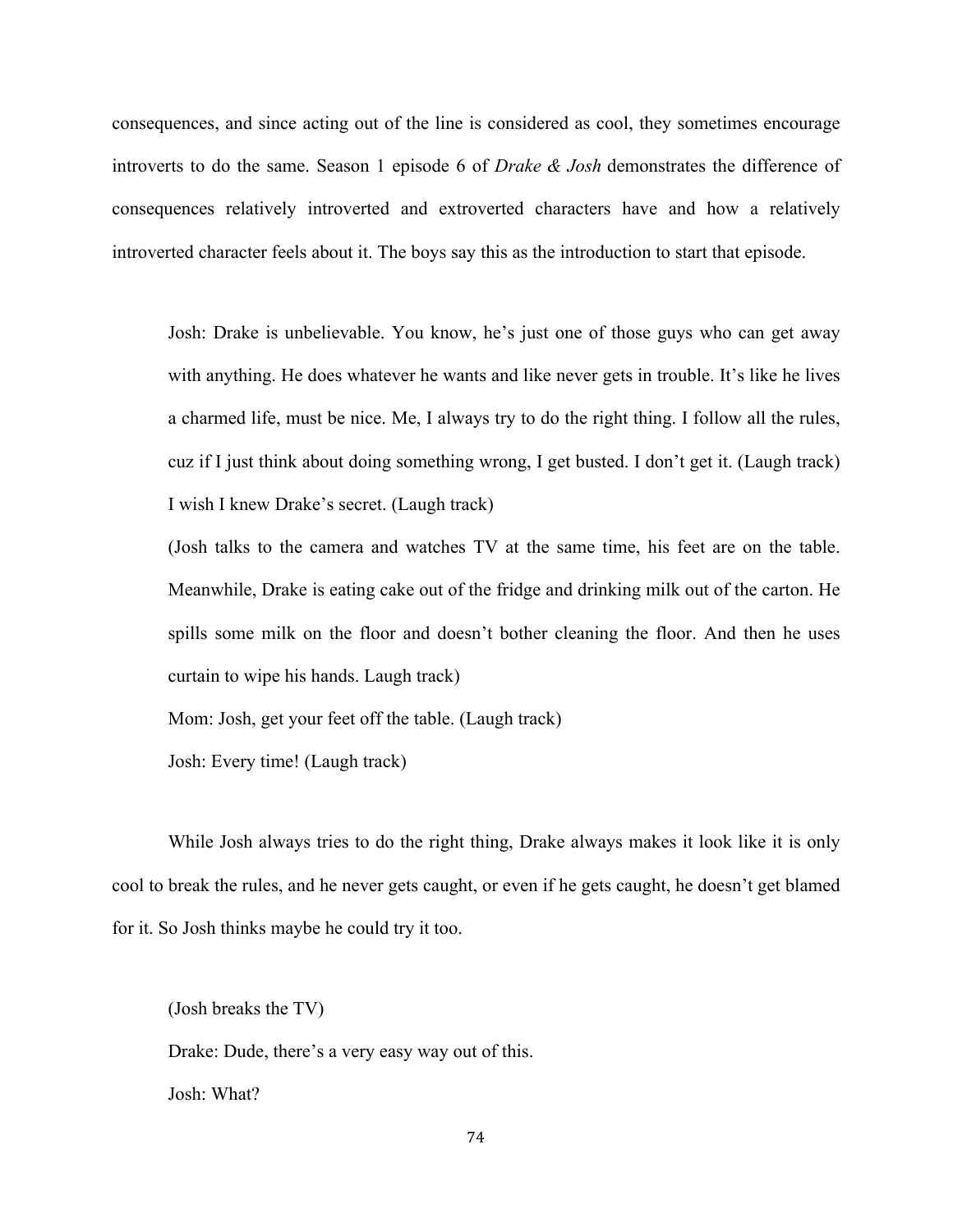Drake: Lie. Josh: Lie? Drake: Lie. Josh: Lie. (Laugh track) Drake: If mom and dad ask about the TV, you don't know what happened. Josh: But, but that's not the truth. Drake: Which is why they call it lying. (Laugh track) Josh: I don't know. Lying, it seems so wrong. Drake: Wanna get grounded? Josh: But it feels so right. (Laugh track)

Later when Josh's mom finds out the TV is broken and asks Josh, Josh just can't lie about it. He completely breaks down and tells her the truth. He is grounded because he lied to his mom and he has to do extra housework. He spends some time working on the dune buggy he and Drake get and completely fixes it. Their parents forbid the two boys driving the dune buggy on the street because it would be too dangerous. Josh follows the rules, of course, but Drake proposes to drive the dune buggy outside without telling their parents. Josh is against it because he hates to lie and he suffers from the consequence, so Drake drives the car on his own without telling Josh. It is not hard to imagine what happens next: Drake gets into an accident, completely wrecks the dune buggy that Josh put so much work into, and is sent to the emergency room. Later when Drake comes back home, he tries to hide the truth but in the end he can't cover it anymore. When Josh finds out that Drake got into an accident and completely ruined the dune buggy, he is really upset and he yells at Drake: "It's about time you stop getting away with everything! You talked me into lying about the TV! You got me grounded! And you took our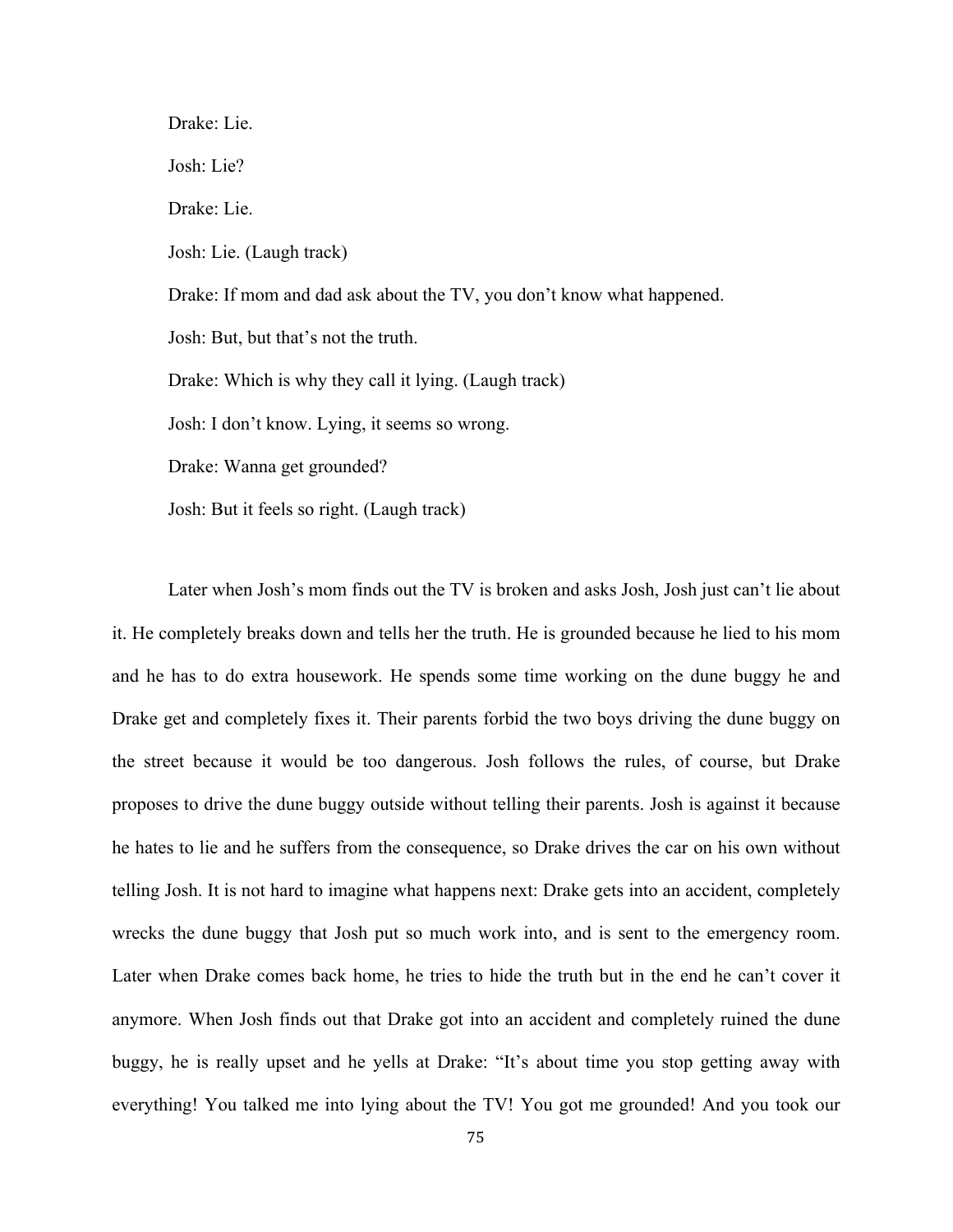dune buggy out when you were not supposed to and you wrecked it! I saw the buggy! I was grounded for two weeks! I spent like 100 hours on that dune buggy, trying to fix it up and you ruined it! And you're hurt! But all you can think about is getting away with it. 'Oh I'm Drake. I'm so cool. I can get away with everything.' Fine! I'll stay grounded, and I'll keep fixing the dune buggy. You just keep worrying about yourself. " After their argument, Drake decides to tell their parents. His parents, however, don't blame him at all.

Mom: Car accident?

Josh: He's gonna get it now!

Drake: Actually it was a dune buggy accident.

Dad: What! Are you ok?

Drake: I kind of went to the emergency room and got x-rays.

Josh: Here is comes!

Mom: Poor baby…

Josh: Huh?

Mom: Just look at you, you can barely stand.

(Mom finds a chair, and dad helps Drake sit down.)

Drake: Easy, easy, easy. Everything hurts. Guys I'm really sorry I disobeyed you, I really shouldn't have.

Josh: Now he's gonna get it.

Mom: Josh, did you know about this.

Josh: Well…

Mom: And you still made your father wrestle him?

Dad: You knew Drake was hurt?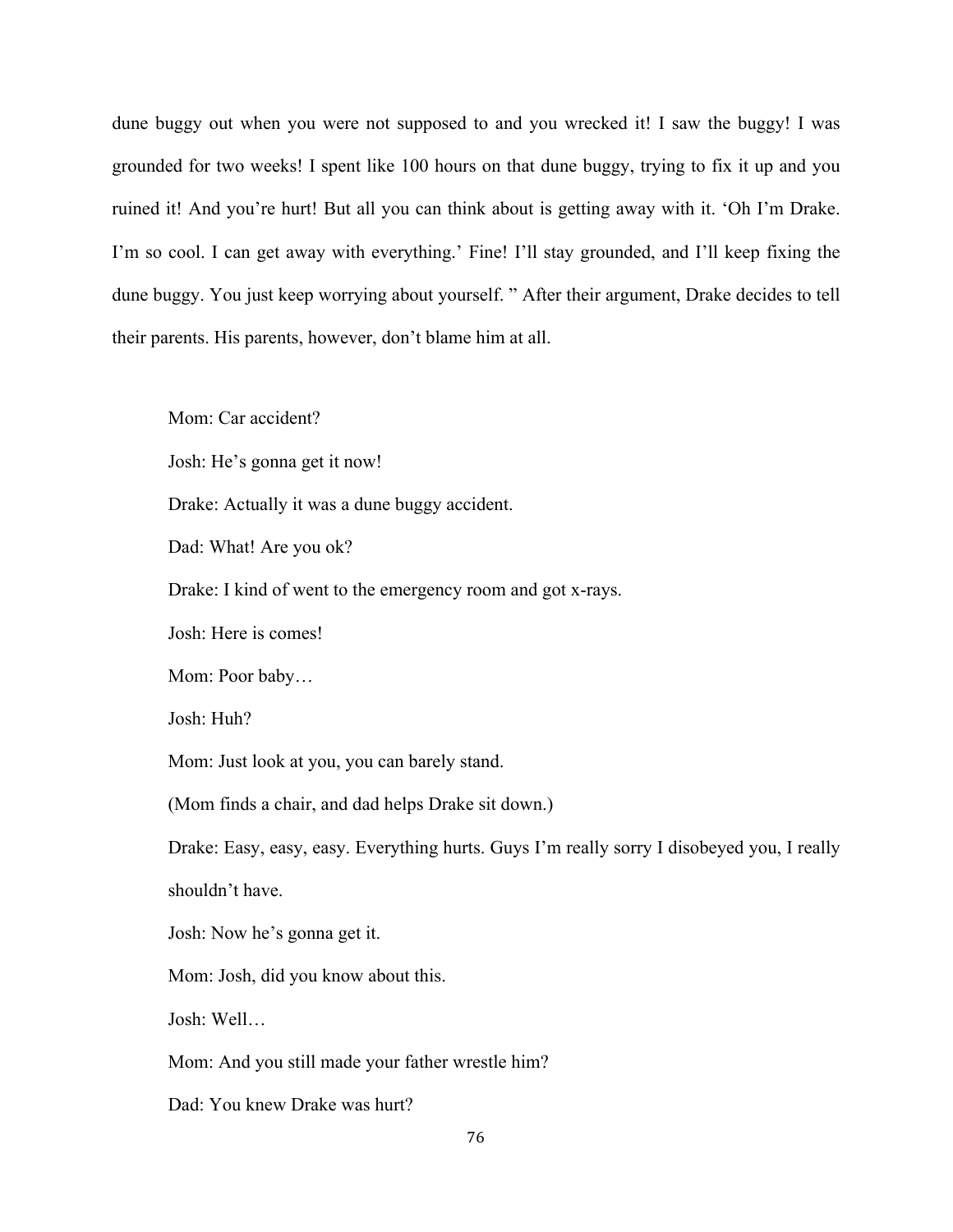Josh: Wow, wow, wait a second.

Drake: Guys, guys, guys, go easy on him. He's a good kid. And about the TV accident, it's really my fault. I talked Josh into lying about it. (Both mom and dad looks at Josh, Josh nods) Mom: We'll talk about this later. Dad: What else did the doctor say? Drake: That I should just stay in bed and rest for a week. Mom: Well that's gonna be easy, cuz you're grounded. Josh: Finally! (Josh dances and yells)

What can be seen in selected teen sitcoms is that, relative introverts and relative extroverts often have opposite view in terms of their value, interests, and what their responsibilities are as teenagers. Relative introverts are more hardworking, honest, dutiful, and respect for the rules their parents and teachers set for them while relative extroverts are more rebellious and adventurous. Relative extroverts don't consider clearly what the consequences are following their reaction while introverts act more mature and responsible. A relative introvert is close to an ideal self in the Culture of Character while a relative extrovert is the ideal self in the Culture of Personality. According to Susman, an ideal self in the Culture of Character is serious, disciplined, hardworking, and virtuous while in the Culture of Personality one should be confident, aggressive, unique and entertaining (Susman, 1984; Nicholson, 1998; Cain, 2012). Since relative introverts are less likely to be gregarious and sociable than extroverts, they might not be able to stand out at first glance. As a result, their effort and contribution are often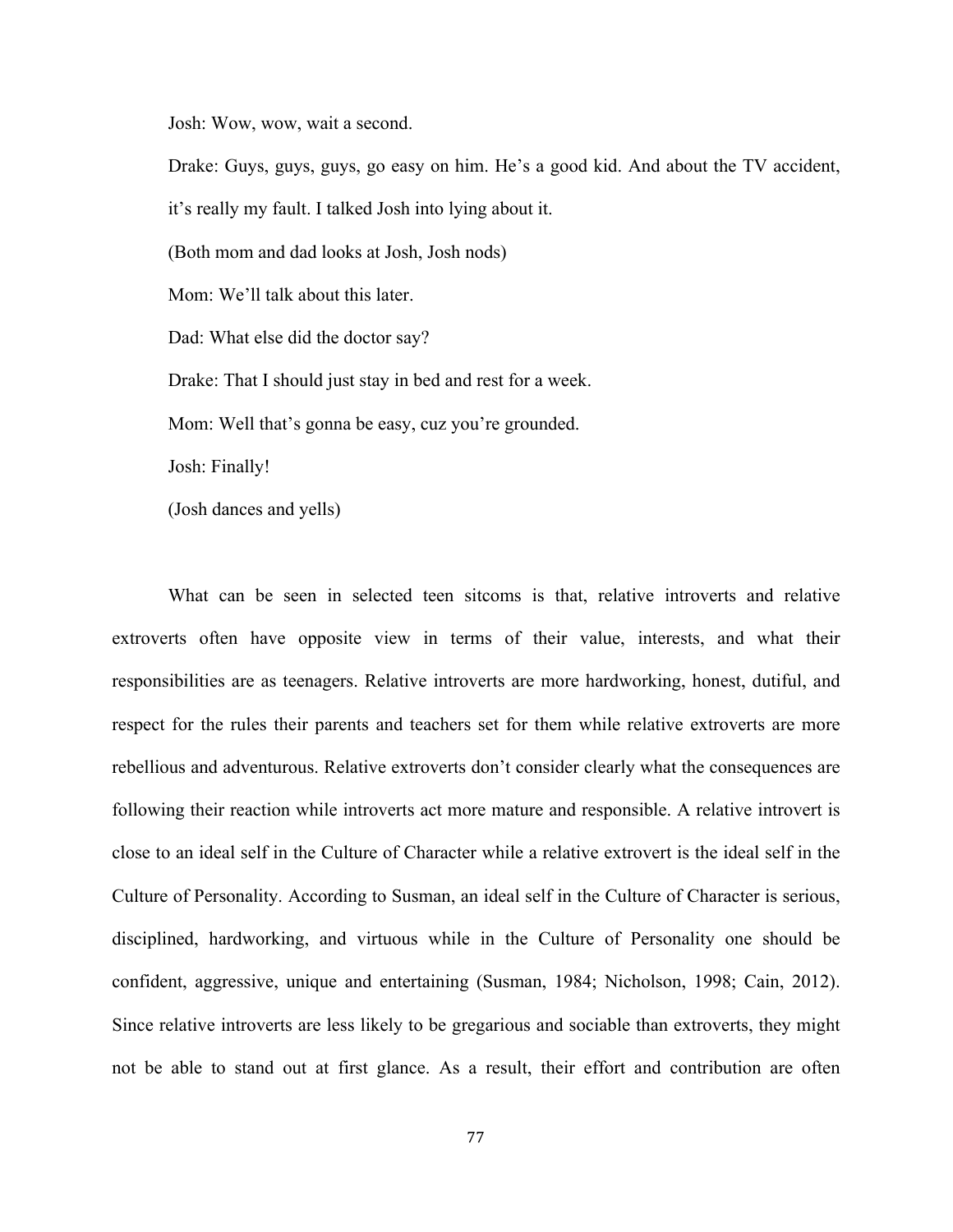neglected. Relative extroverts often take advantage of introverts and relative introverts' work have been taken for granted. Moreover, based on the consequences of relative extroverts' and introverts' behavior, being responsible, hardworking, sensible are not considered positive traits among their teenage peers. Being rebellious is considered cool. This means it is desired to avoid work and duty. It makes extroverted characters more popular than introverts in return, which the researcher will discuss in the next theme.

## **Popularity**

Popularity, according to Mejis, Cillessen, Scholte et al, has two definitions (Parkhurst & Hopmeyer,1998, Mejis, Cillessen, Scholte, Segers, & Spijkerman, 2010). One definition is sociometric popularity. An individual who is sociometrically popular is well-liked and accepted by others. He/she often displays high level of prosocial and cooperative behavior and low level of aggression. He/she also has high quality friendships and is emotionally stable and mature (Rubin, Bukowski & Parker, 1998). The second definition of popularity is perceived popularity, which indicates "social dominance, influence, and prestige in the peer group" (Mejis, Cillessen, Scholte, Segers, & Spijkerman, 2010). Perceived popular teenagers are characterized as cool, powerful, influential, arrogant, exclusionary, elitist, manipulative, controlling and aggressive, which demonstrate both positive and negative qualities (Adler & Adler 1998; Eder 1985; Lease Kennedy & Axelrod. 2002). Adolescents who are perceived popular tend to engage in activities with high visibility and prestige, such as sports events and cheerleading. They also know how to use their social skills to maintain their popular status. Adler et al. found that what influences popularity vary by gender. Boys who are high on perceived popularity are athletic, cool, and tough, with good social skills and success in cross-gender relationships. Girls who are perceived popular are from high socioeconomic backgrounds, have good physical appearance, good social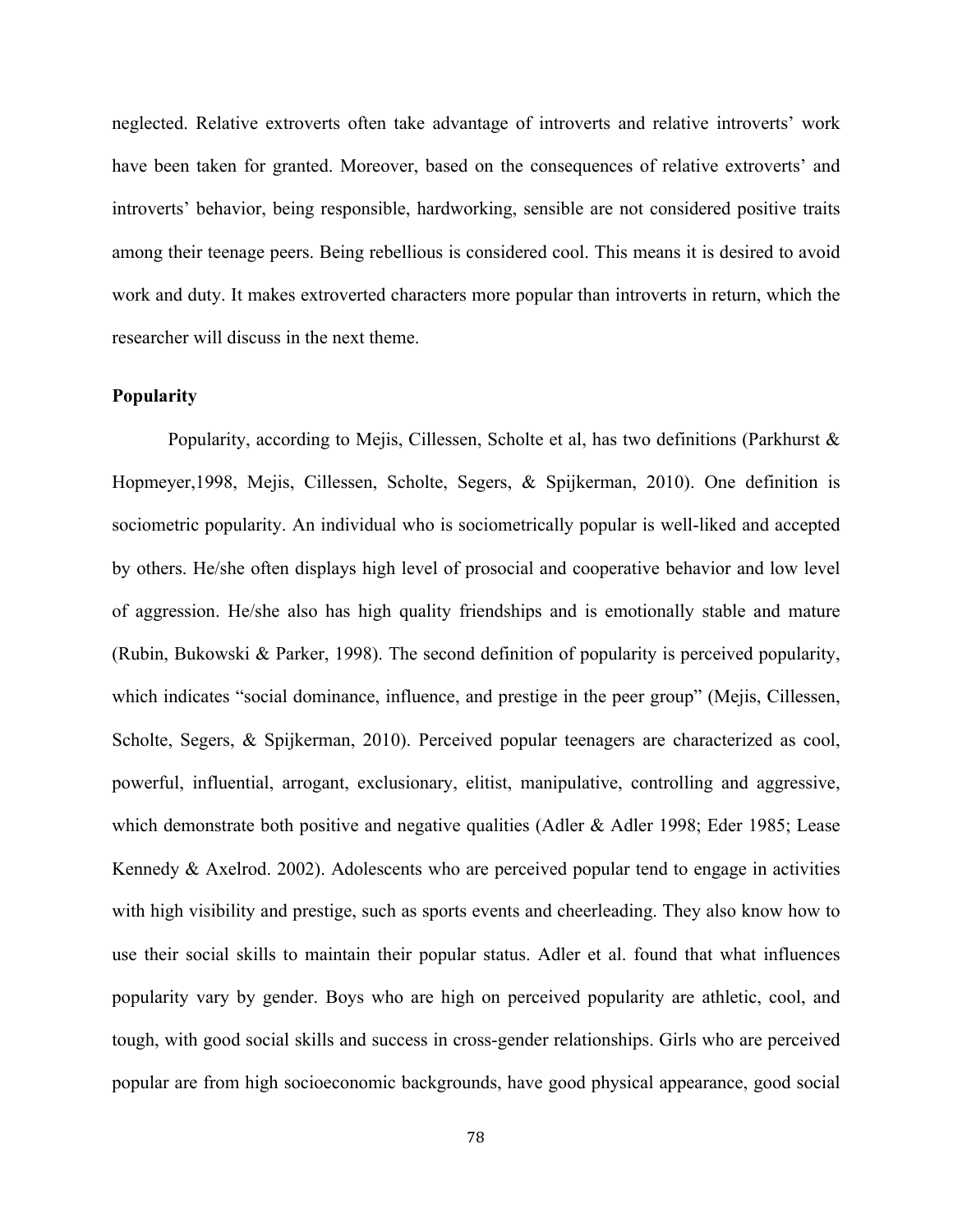skills, and can achieve academic success (Adler et al., 1992)

In the chosen teen sitcoms, the researcher found a similarity of situation between the reality and the fiction. Extroverted characters are presented to have more traits that result in high perceived popularity than relatively introverted characters. Extroverted characters are more likely to have highly visible hobbies that can be performed in the public. These hobbies include playing music, dancing, cheerleading, playing football etc. These are the hobbies that normally people would consider as cool and exciting and often help extroverted characters gain public attention since they can entertain other people. On the other hand, what relatively introverted characters like to do, such as reading, cloud watching etc., are often considered as lame and boring. As a result, extroverts are more popular than relative introverts, and stands on a higher social status than introverts in the selected teen sitcoms.

One good example can be found in *Austin & Ally.* In season 1 episode 4, Austin and Ally want to get to know each other better by learning more about each other's hobbies. One of Ally's hobbies is cloud watching. She is in the cloud-watching club and she asks Austin to go with her. While Ally is excited about looking at the clouds, Austin keeps yawning and looking at his watch. After the cloud watching, Austin says: "Ok, now I know you better. You like really lame things." In season 2 episode 3, Megan, a reporter at a famous magazine, wants to interview Austin and Ally. That magazine was well known for its coolness and they only get in because Trish lies about their hobbies and what they usually do in their daily lives. So they have to come up with really exciting, risky things they did to make them more popular.

Trish: Austin, I've been on the phone all morning with "Cheetah Beat." They are sending over their top reporter to interview you.

Austin: Whoa!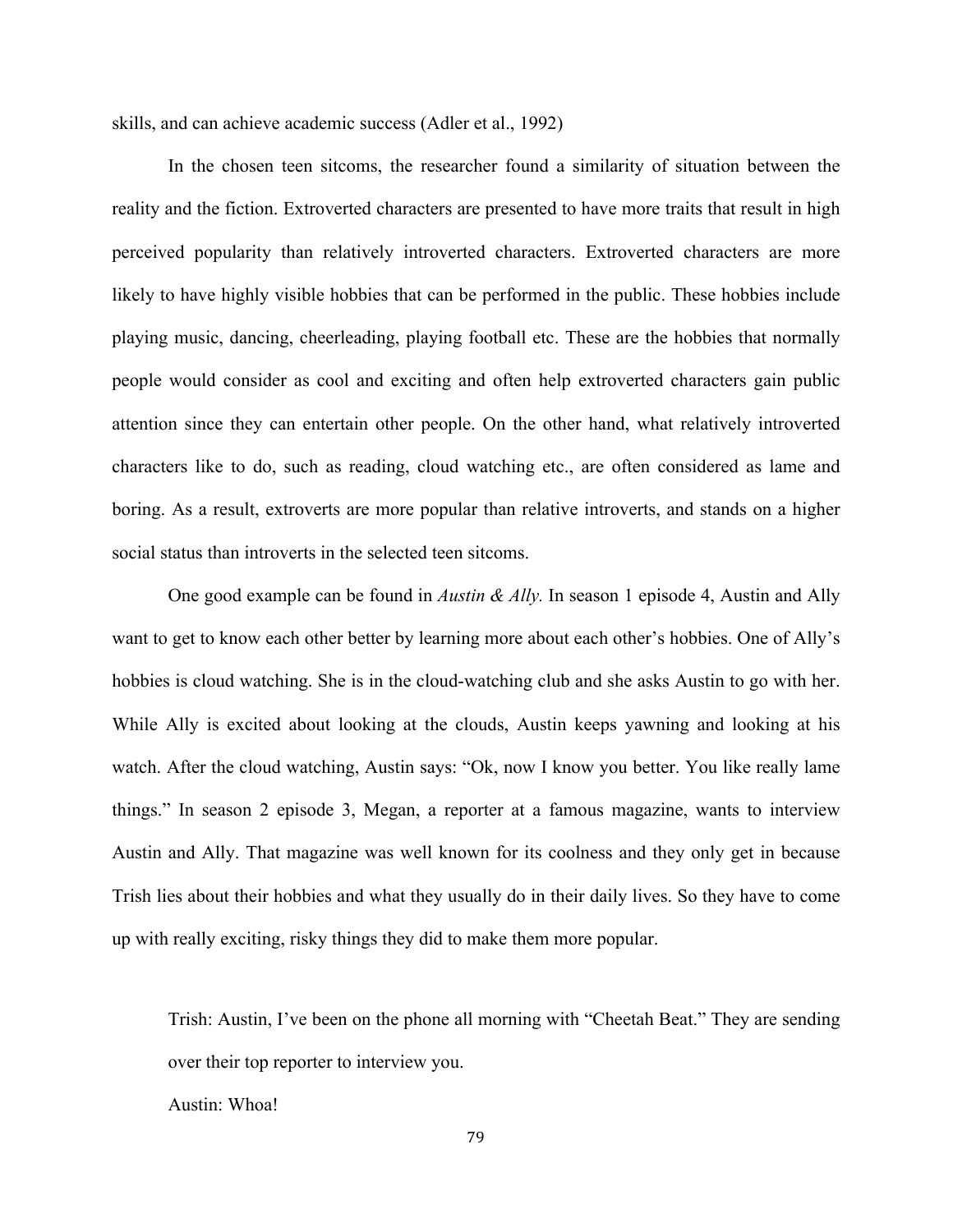Dez: Awesome!

Austin: They must have loved that questionnaire you filled out for me.

Trish: Oh, and if she asks, you're a  $10<sup>th</sup>$  degree black belt in Kung Fu, you swim with sharks, race motorcycles, and a bunch of other crazy stuff I can't remember. (Laugh track)

Ally: You shouldn't have lied. Being cool isn't about doing crazy exciting things. It's those special qualities you have deep down that make you cool.

Dez: Yeah, that sounds like something an uncool person would say.

(Austin nods to agree with Dez. Laugh track)

The laugh track plays the important role for us to understand the hidden message in this scene. When Dez says what Ally thought is uncool, the laugh track is played in the background, which invites all the audience to agree with Dez and provides a safe space to laugh at Ally's statement. This renders Ally into passivity and her ideal of coolness into ridicule since the laughter suggests everyone agrees with Dez. Megan, Trish, Dez and Austin's perception of coolness is a good example of the Extrovert Ideal. In order to be popular, one has to be confident, unique and entertaining. One has to show their coolness on the outside. Yet, Ally thinks it is more important to have unique qualities on the inside instead of showing it off in front of the others. According to Ally, one must take time to discover what's deep down inside oneself or the others. This kind of thinking is not compatible with the style of teen sitcoms, but it resonates with Jung's definition of introversion: introversion is defined as an attitude type characterized by focusing on one's "inner psychic activity" (Jung, 1995). Previous research also shows that introverts tend to make friends slowly, have a few but long-term, very close friends, which is what Ally wants and expects others to do (Nelson  $&$  Throne, 2012). However, it seems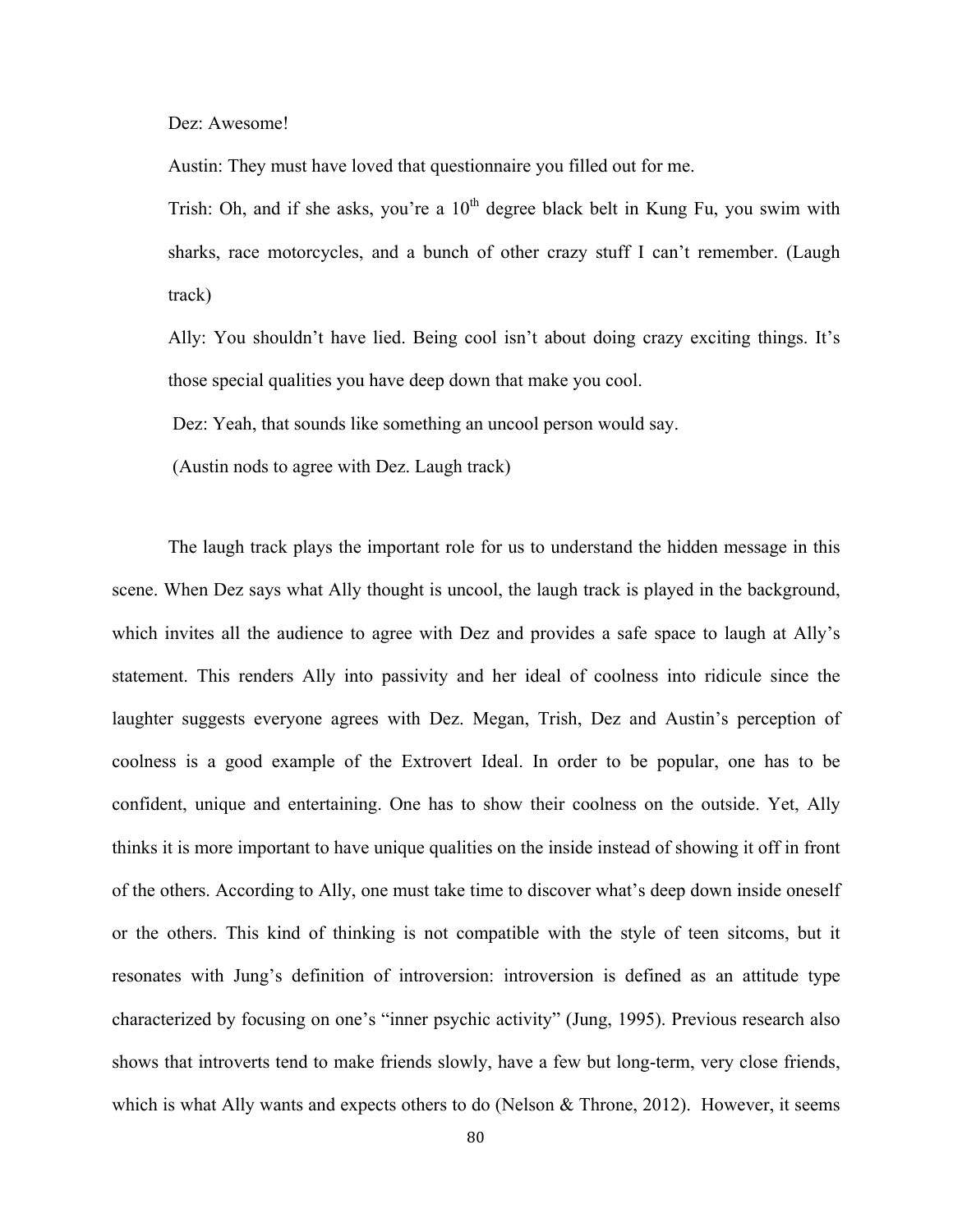like being modest and being an adventurer of the inner world is not going to work if one wants to be popular, instead, one has to demonstrate their coolness on the surface in order to distinguish oneself from others, and leaves the first impression that's fascinating, fast-paced and exciting.

Acting extroverted can help relative introverts gain popularity. In some of the selected episodes, the main plotline is about introverts acting extroverted in order to become more popular. One example can be found in Season 3 Episode 7 of *Austin & Ally.* In this episode, Ally's boss forbids Ally to write songs for Austin because Austin has a contract with a different company. Austin and Ally try to find another good songwriter but they can't find any, so Ally comes up with the idea that she can write under an alias Roxy Rocket. This way her boss would never know the two are still working together. Their new song is a big hit and all the fans want to know more about Roxy, so the gang make up her personality and appearance based on the complete opposite of Ally: tall, sassy, super confident, a good dancer, a fashionista, and a person who is not afraid to speak her mind. She is also a Swedish pop punk with pink and blonde checkerboard hair. She is a lot more extroverted than Ally. When Ally dresses like Roxy, she is completely changed inside out. She is very comfortable standing in front of the camera and says bold things, which Ally isn't. Austin and Roxy both get interviewed about the new song, and the interviewer says: "Well, Roxy. You just bring this fire that Ally never had, and I think you're more talented than her. In my opinion, Ally Dawson wasn't such an important part of your success (referred to Austin) after all. She was overrated." Roxy gets really angry and starts to confront the interviewer: "What do you know? You don't write music. You just sit there with your over-gelled swoopy hair and read stupid questions off of stupid cards. And another thing, Ally has worked too hard to be treated with such disrespect. Am I right, Miami?" Roxy turns to the audience and yells. The audience applauds, laughs, screams and starts yelling Roxy's name.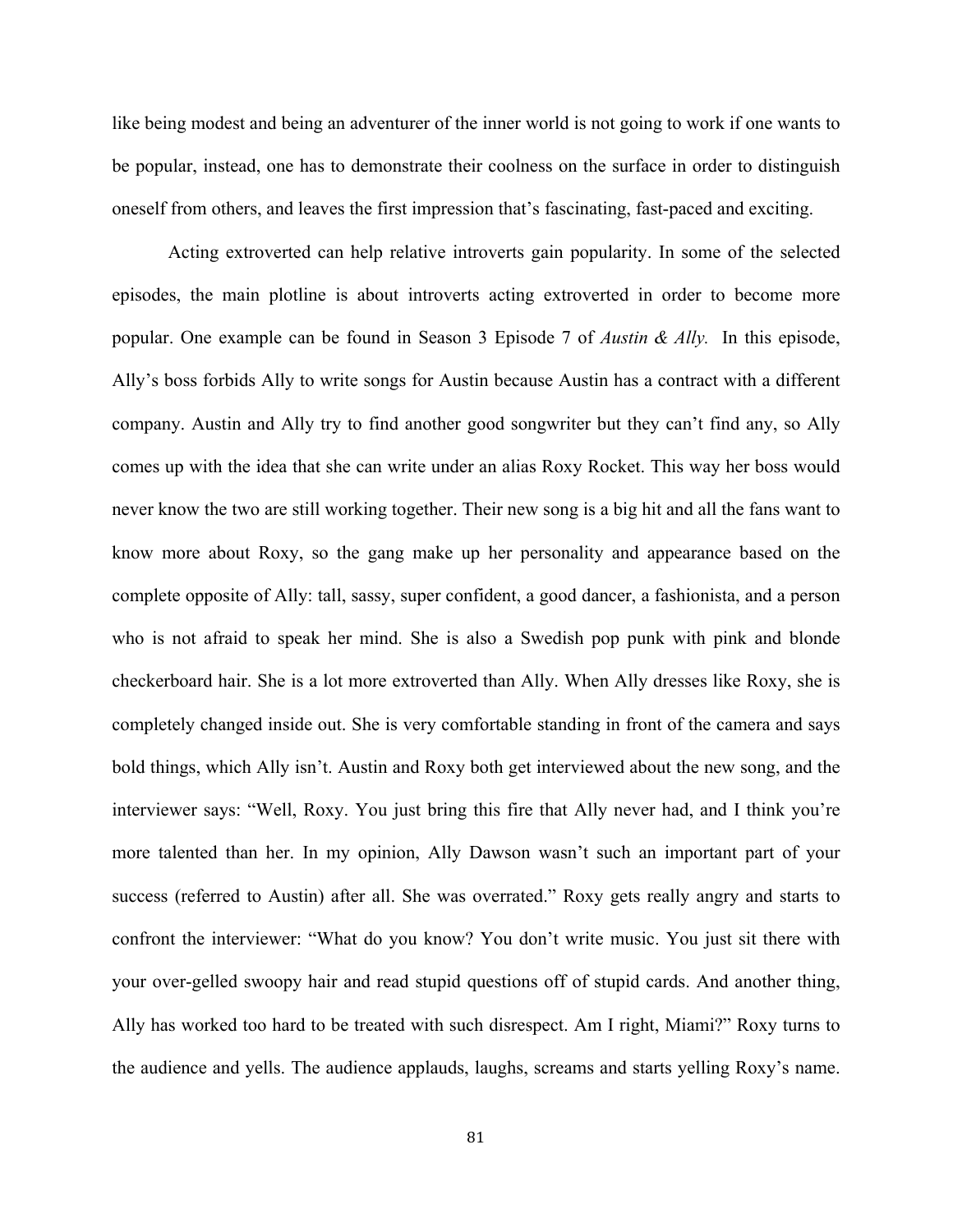Later, Ally admits: "being Roxy made her feel powerful." Her boss likes Roxy's style and wants Roxy to work with Ally. Then he finds out that Roxy is Ally, at this point, Ally says she would handle it and be completely straightforward with her boss: "Writing songs for Austin helped me to be a better artist, and that's the artist you signed. So let me get right to the point. I will continue writing songs for Austin. You will not drop me from the label, and you're gonna like it!" Her boss Ronnie says: "Hey, no one talks to Ronnie Ramone like that. I'm impressed, and a little frightened. Look, Ally, I'd rather let you keep writing for Austin than lose you as an artist."

This episode shows that being dominant, confident and extroverted not only helps to increase popularity, it is also empowering. Even though Roxy and Ally are the same person with the same level of music talent, people perceive Roxy as cooler and more powerful. It can change public perception of one's ability to do one's job. People assume one is better at what he/she does if he/she acts more extroverted and it can lead to a successful career. This reflects previous research that people tend to perceive extroverts as more competent. They are perceived as having more ideas and better insights than introverts (Paulhus & Morgan, 1997; Taager & Hackew & Saha, 1999; Swann & Rentfrow, 2001; Anderson & Kilduff, 2009; Premuzic, 2013). Moreover, previous research also suggests that extroverts are happier and wealthier, and they tend to make greater social impacts (Ching, Church & Katigbak et al, 2014; DiNardo, 2003; Fleeson, 2011; Jensen-Campbell & Graziano, 2001; Keirsey Research Study, 2010; Trombley, 2013). Relative introverts can benefit from acting more extroverted (Zelenski, Santoro & Whelan, 2012). Thus, acting extroverted helps TV introverts not only to survive but also thrive. They gain popularity through acting extroverted, which leads to success in their career.

Other examples of relatively introverted characters trying to act more extroverted to gain popularity can be found in the other selected teen sitcoms as well. In *Drake & Josh,* Josh tries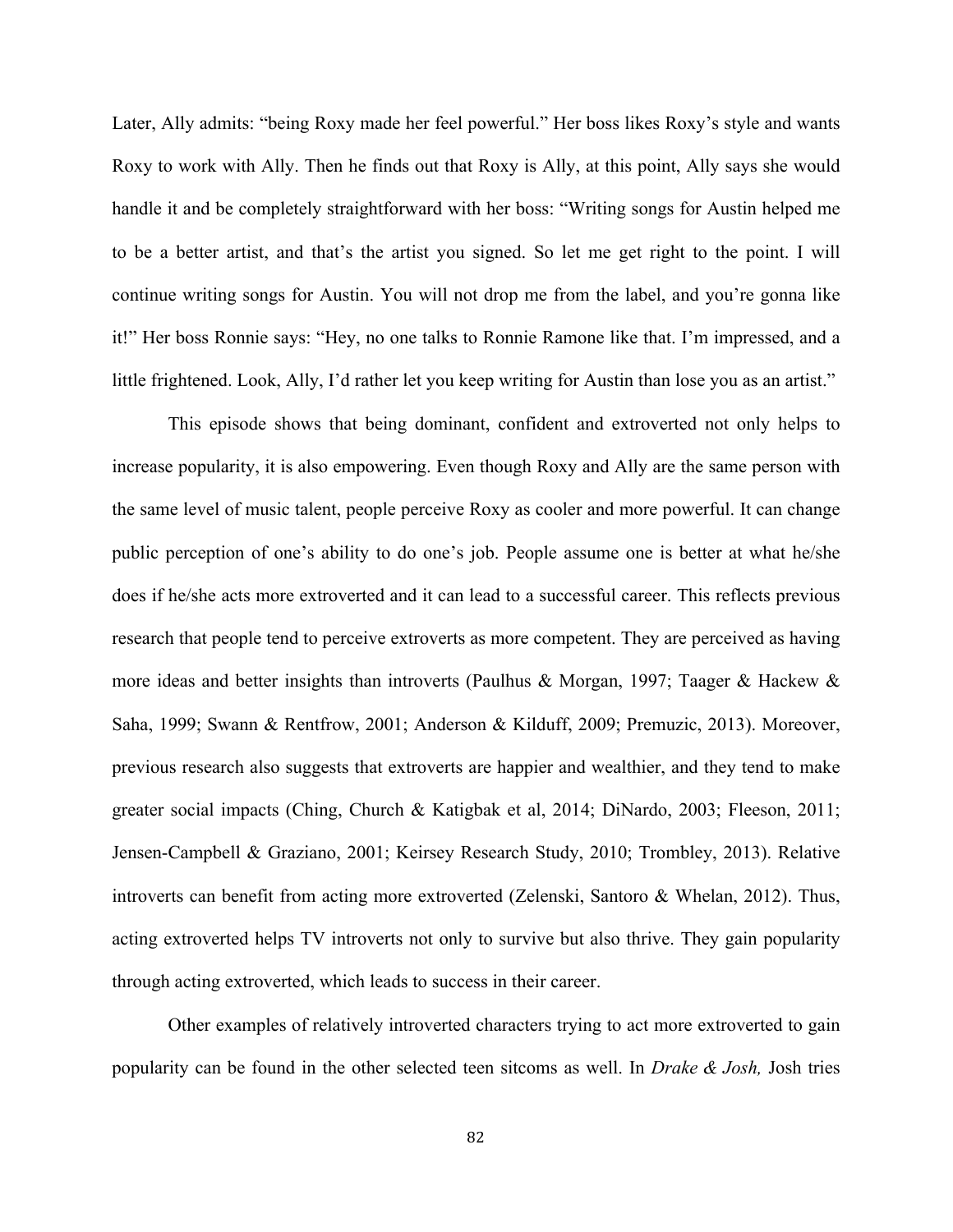out for the school football team to look cool and to gain popularity (S2E4). He also lies that he knows how to play guitar and hides the fact that his hobby is playing chess (S1E4). In *Wizard of the Waverly Place*, Justin tries to join baseball team to become more popular and to impress a girl (S1E15).

This leads to another aspect of perceived popularity, which is associated with attractiveness to the opposite sex. According to Brown, adolescents in early and mid-adolescence go through the status phase, in which their romantic involvement is an important means of establishing, improving, or maintaining peer group status (Brown, 1999). In other words, being able to get involved in romantic relationships indicates popularity. In the chosen teen sitcoms, all the characters are heterosexual. The researcher observed that extroverted characters are more likely to be shown talking to potential love interests while introverted characters are more likely to be presented as failing to initiate a conversation with their love interests, however, acting more extroverted also helps attract the opposite sex.

This is not that obvious when the main character is a girl. When a girl is casted as the main character, the researcher observed that the series focused less on the importance of the number of people the character flirted with or date with. Instead, if the girl finds a potential love interest, the show focuses more on developing their relationship. However, there is still trace of evidence that shows adhering to Extrovert Ideal would help gaining popularity, which leads to increase in possibilities to get a date. In *iCarly,* after Carly and Sam launch their webcast and become web stars, they hold a party to celebrate their big success. And on that party, boys start talking to them, saying what they did is really cool. Carly and Sam look very surprised and happy and it's obvious that they don't get chances like this very often. However, this is not how Carly is like in daily lives. In season 3 episode 3, Carly needs to find a date to go to a dance. She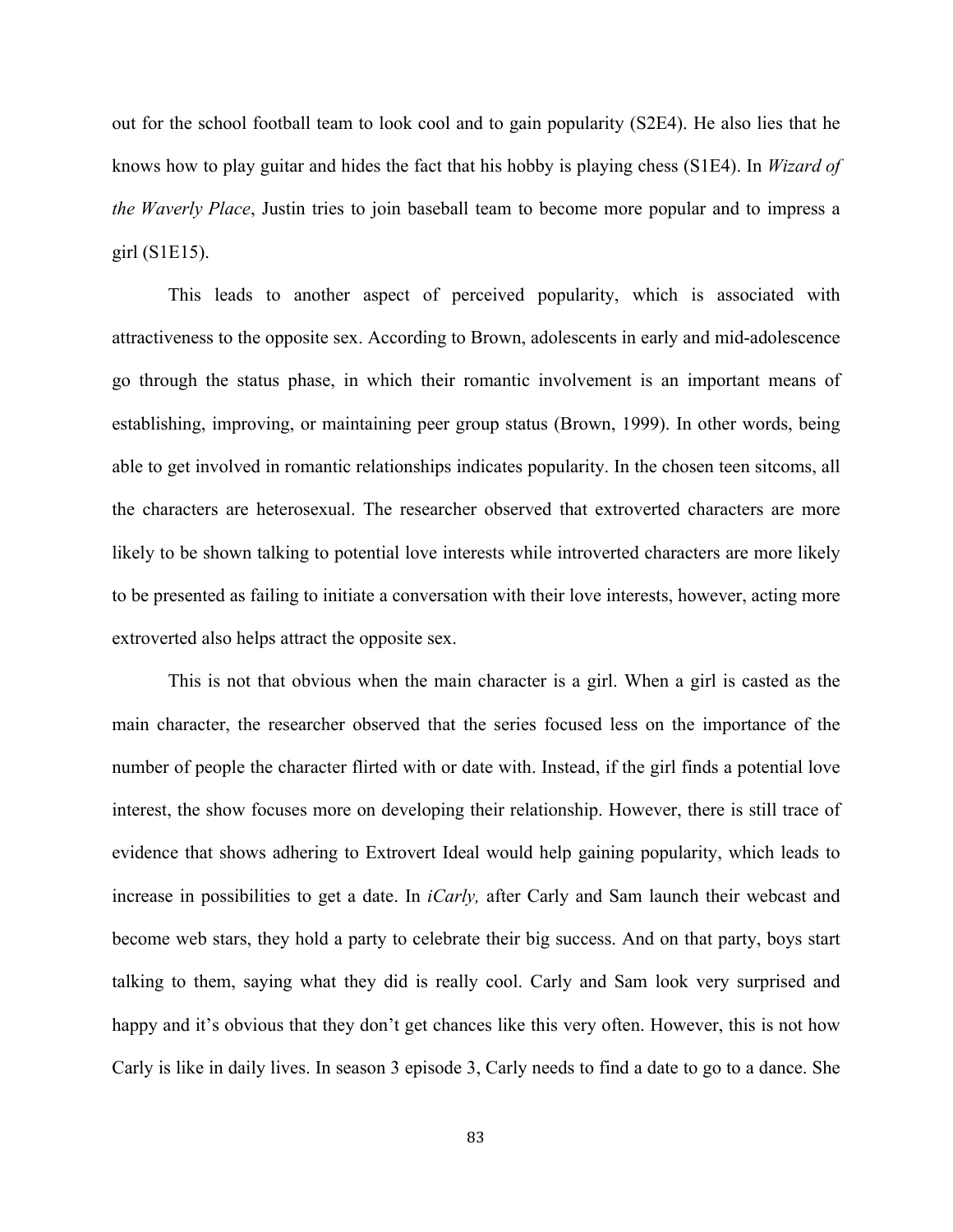first asks a boy she likes in school, but she gets nervous and accidentally spits in his eyes. She gets rejected. So Freddie and Sam decide to post the information on their show and guys who want to ask Carly out to the dance can apply. They get huge amount of application, and they have to do speed dating at the same to quickly find someone as a good match for Carly. Here Carly has two identities, one is a normal school girl who does not have any publicity, and another is a popular web celebrity who is overtly energetic and social when facing the camera. When she takes on the role as the normal school girl, she isn't portrayed as popular and attractive, but when she takes on the role as the web celebrity, guys act like moths to the flame. Although Carly is an extroverted girl, when she gains publicity, acts more extroverted on the web show, she gets more popular.

When a boy is the main character, this pattern is more frequent and obvious since in traditional dating scripts, men are expected to initiate dates, whereas women are expected to be alluring and facilitate the conversation. This dating script has not changed much over the past two decades (Eaton & Rose, 2011). Moreover, one of the determinants for boys to achieve high perceived popularity is their success in cross-gender relationships while this is not a determinant for popular girls (Adler et al., 1992). Extroverted male characters seemed to stand on a higher social hierarchy than introverted male characters when it comes to romantic relationships. A good example can be found in *Drake & Josh.* Drake, as an extrovert, is portrayed as a lot more popular than Josh. Drake flirts with a new girl in almost every episode and he always gets his way. In fact, in one episode Drake yells to a girl in a blue t-shirt and asks if she wants to watch a movie with him, and the girl says yes, just like that (S4E19). In Season 2 Episode 4, Drake actually flips a coin to choose which girl in school he wants to talk to, and even though his line can be perceived as uncool in real life, the girl likes it and responds in a positive way.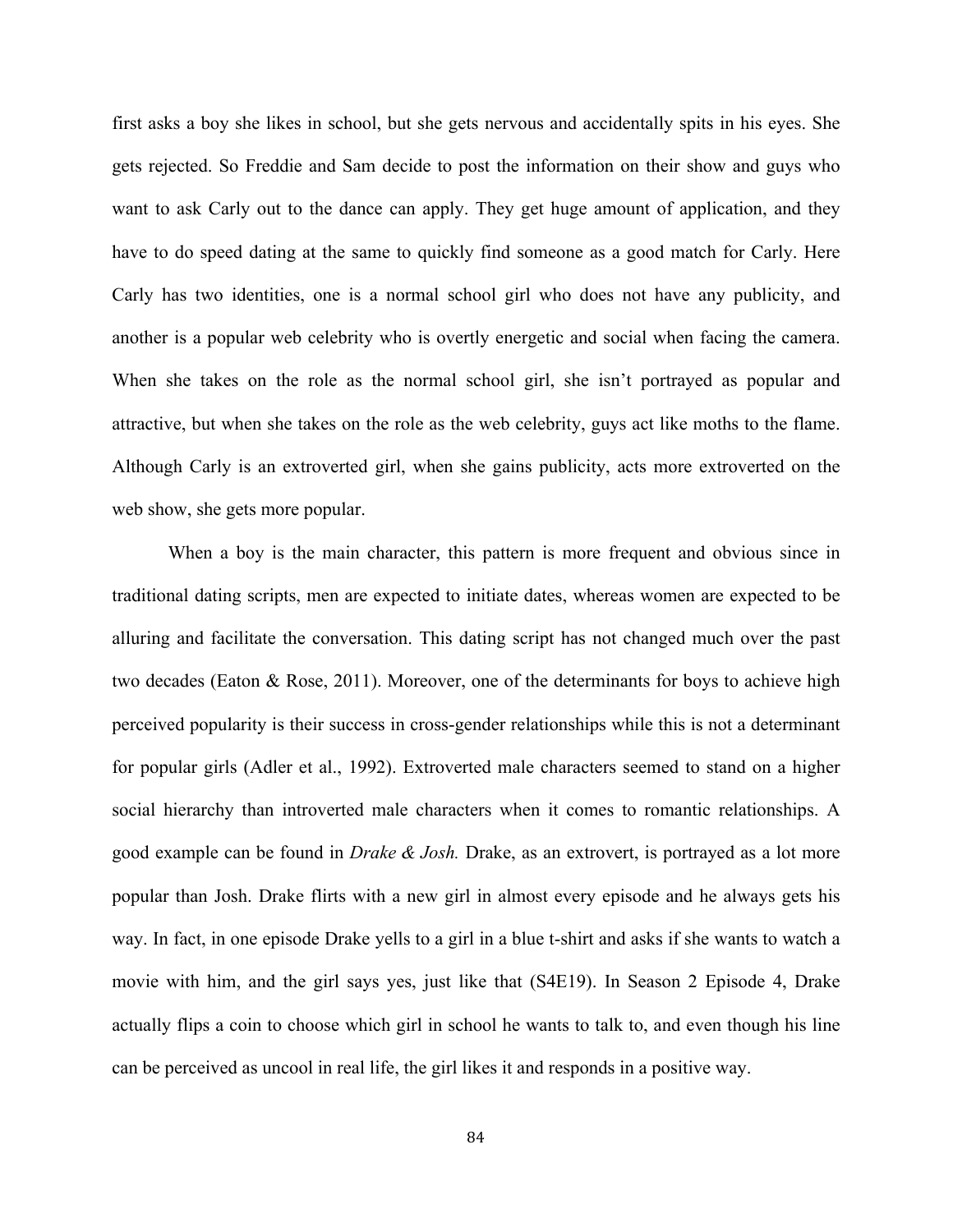Drake: oh Valerie….Mandy….

(Drake flips a coin. Laugh track)

Drake: Mandy, it's your lucky day. (Laugh track) Excuse me, but would you by any chance be a cheerleader?

Mandy: How did you guess? Was it my pompoms? My uniform?

Drake: Oh, you know, I didn't even notice that uniform. I guess I was too busy looking at your incredible eyes.

Mandy: Incredible eyes, you know, you're only the fourth guy to try that line on me today (Laugh track).

Drake: Oh yeah? How did it work out for the first 3?

Mandy: Not as well as it's working for you.

On the other hand, as a relatively introverted character, Josh is presented as "not so good with the ladies", according to Drake in Season 1 Episode 4. In the beginning of the episode, Josh and Drake are both on the phone, however, the people they are talking to are different.

(Both Drake and Josh are on the phone)

Drake: Oh, come on. You know I think you're awesome.

Josh: Aw, come on. You know I love you.

Drake: Oh hey hey, I got to go. Maybe I'll call you this weekend.

Josh: I'll call you this weekend, ok?

Drake: Bye, Stephanie.

Josh: Bye, grandma.

(Both hang up and start talking to the camera. Laugh track)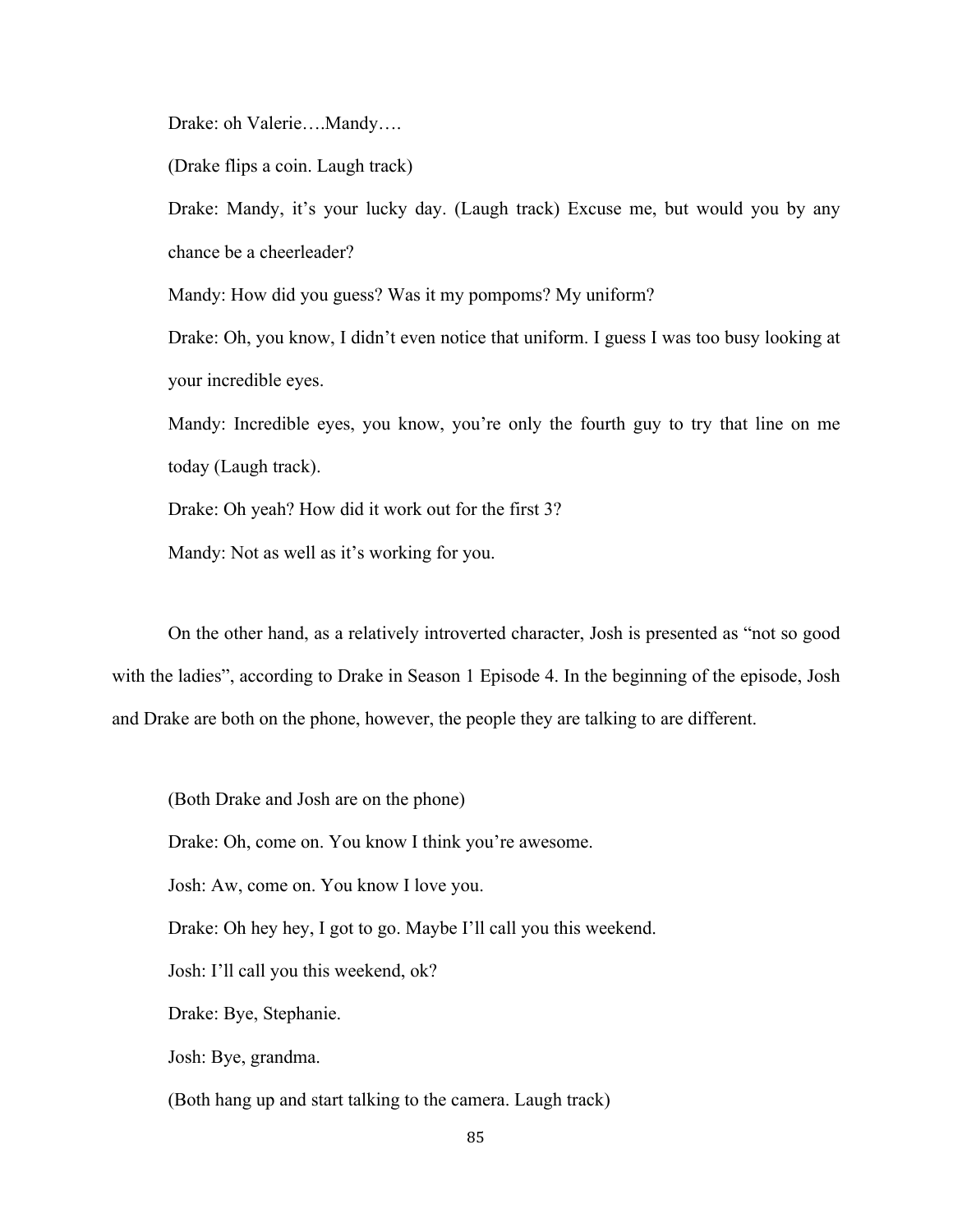Drake: I love talking to girls.

Josh: I love talking to my granny. I just wish it was as easy to talk to females who aren't, you know, elderly.

Drake: Josh on the other hand, not so smooth with the ladies.

Josh: It's like me and girls speak different languages. They speak English, I speak idiot. (Laugh track) I don't know, but my dad always says, the most important thing to remember is to always be yourself.

Drake: The most important thing to remember is to always be yourself, unless you're Josh. (Laugh track)

The beginning of the episode makes it clear that the contrast between Drake and Josh is big. Throughout the series the contrast between these main two characters serves as the comedic impetus. In this scene, Josh is portrayed as unable to speak to women unless he's speaking to older women. Drake, on the other hand, is able to court girls with ease. Josh is considered a total failure in terms of dating, which can be seen from his own opinion and Drake's comment. The laugh track further reinforces this message and invites the audience to laugh at Josh's failure together. Later when Josh talks to the girl he likes, Kathy, he keeps talking about spoons.

Josh: Oh hey, Kathy.

Kathy: Sorry I didn't mean to scare you. Josh: You didn't scare me. I just as—zu-zu-be-spoons? Kathy: Spoons? Josh: Yeah. Yeah. Do you like spoons? (Laugh track)

Kathy: I think they are very helpful with cereal and soup.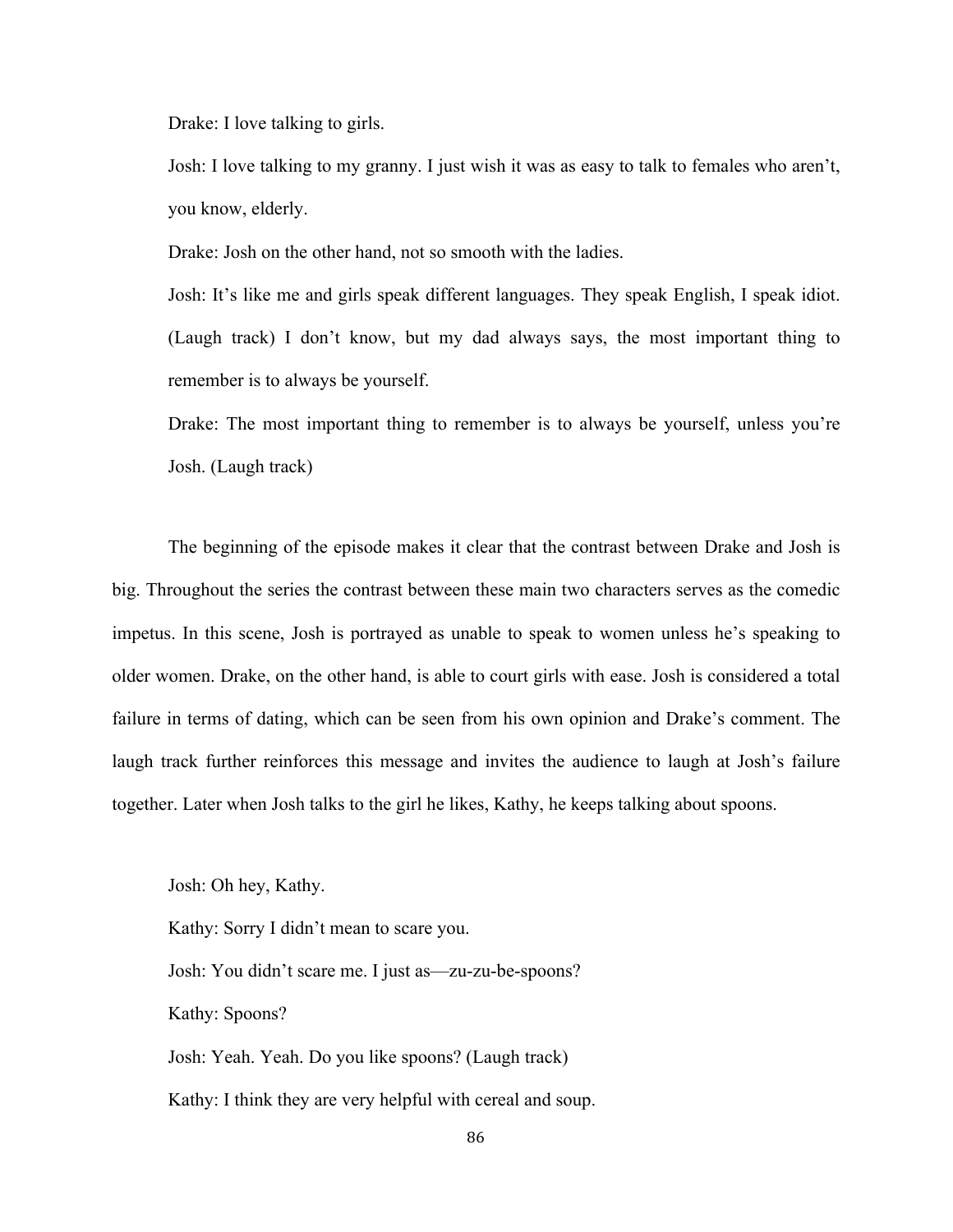Josh: That's what I'm saying. (Laugh track)

(Josh laughs nervously)

Kathy: Well, bye.

(After Kathy leaves, Josh hits himself on his forehead. Laugh track.)

Josh: Spoon?! The best I can come up is spoons? Ohh.

(Josh puts his head in his locker, looking frustrated. Laugh track. Drake walks up to him.)

Drake: Josh, what wrong?

Josh: She thinks I'm an idiot.

Drake: Kathy?

Josh: Yes.

Drake: Did you say spoons again? (Laugh track)

From what Drake says, it seems like Josh gets nervous every time talking to attractive girls. It is interesting to see that Josh, as a relatively introverted male among the two, is portrayed as not being able to communicate to the opposite sex. It reflects the misperception and stereotype that introverts are shy and socially awkward, which isn't always true. Introversion is only one's tendency to turn inward and concentrate on his/her own feelings. In fact, even though finding people to date can be hard for introverts, dating itself can be quite comfortable since it requires one-on-one social interaction (Dembling, 2015).

Not only is Josh presented as socially awkward when talking to girls, he is presented as unattractive to the opposite sex. His physical appearance isn't ideal compared to Drake. Drake is fit and Josh is overweight in the first two seasons. Josh likes cheese, which is not really healthy. Moreover, Josh is portrayed as feminine compared to Drake. In the first episode of *Drake &*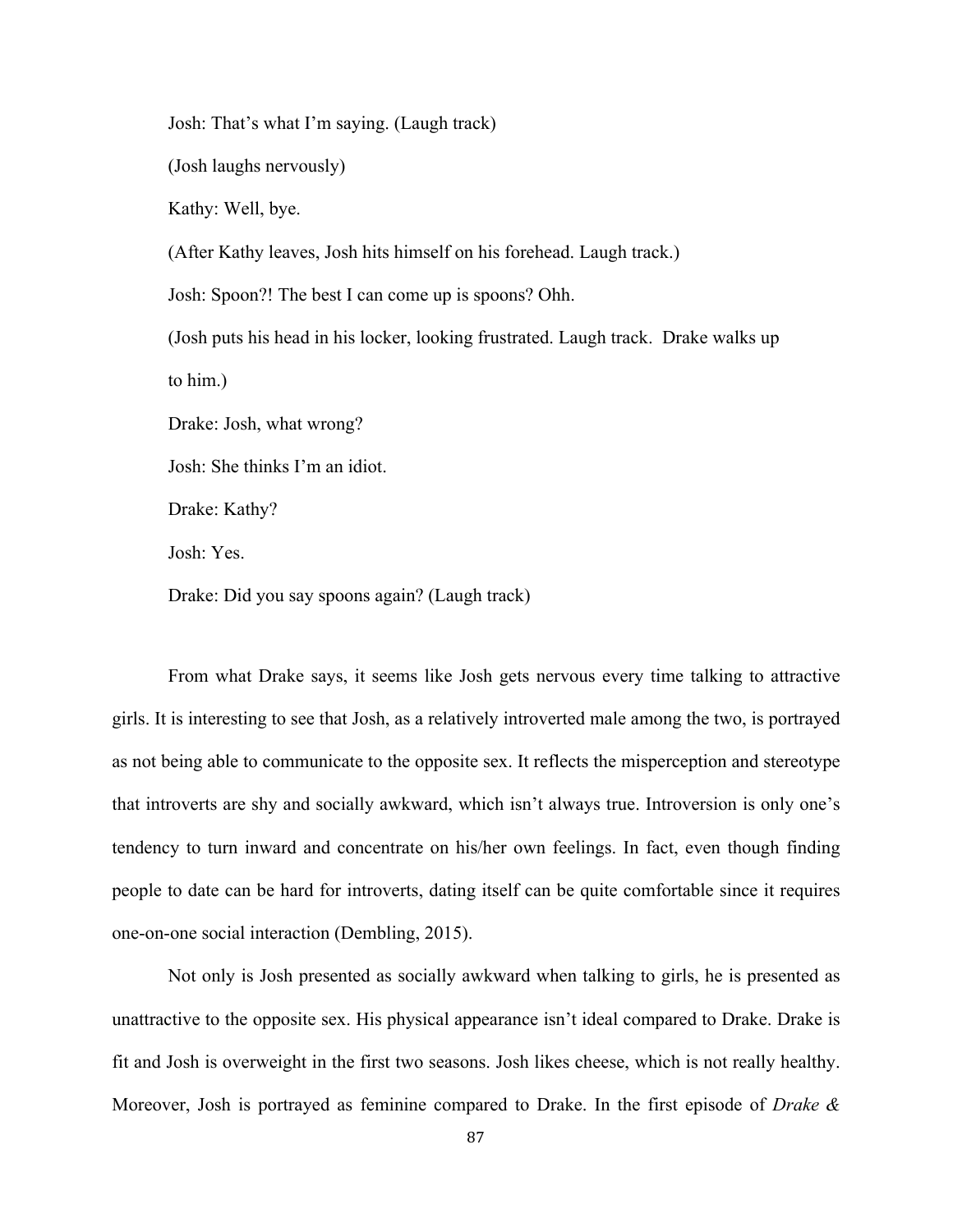*Josh,* Josh was portrayed as shy, kind, unaggressive and sweet. He looks like a good boy who followed what his parents tell him to do. The fact that he drinks milk instead of coke also implies that he doesn't act like a rebellious teenager. Later in the first episode Drake finds Josh crossdressing and writing an advice column for the school newspaper, which is a non-traditional masculine behavior. Drake says Josh is unusual which makes Drake the norm and Josh the other. In season 1 episode 4, after Drake helps Josh de-dorkifying and learn to speak to girls. He asks Josh to give it a final practice before going to school.

Drake: What's your favorite sport?

Josh: Checkers. (Laugh track)

Drake: Josh.

Josh: Football. Football. Because football is manly and I'm all man. (Laugh track)

(Megan comes in with a snake in her hands)

Megan: Hey guys.

(Josh screams and fells on the ground. Laugh track)

Drake: What a man. (Laugh track)

In this scene, it should be noted that Josh's real hobby, checkers, is considered feminine, and he has to lie that he likes football because football is manlier. The laugh track after Josh says his hobby is checkers suggests that the audience knows and agrees that it's not going to work with the girls. Checkers is a hobby that does not have high visibility and requires a lot of intelligence. Intelligence is considered strength in real life, however, since this activity does not usually attract public attention, it does not help Josh to be considered more masculine and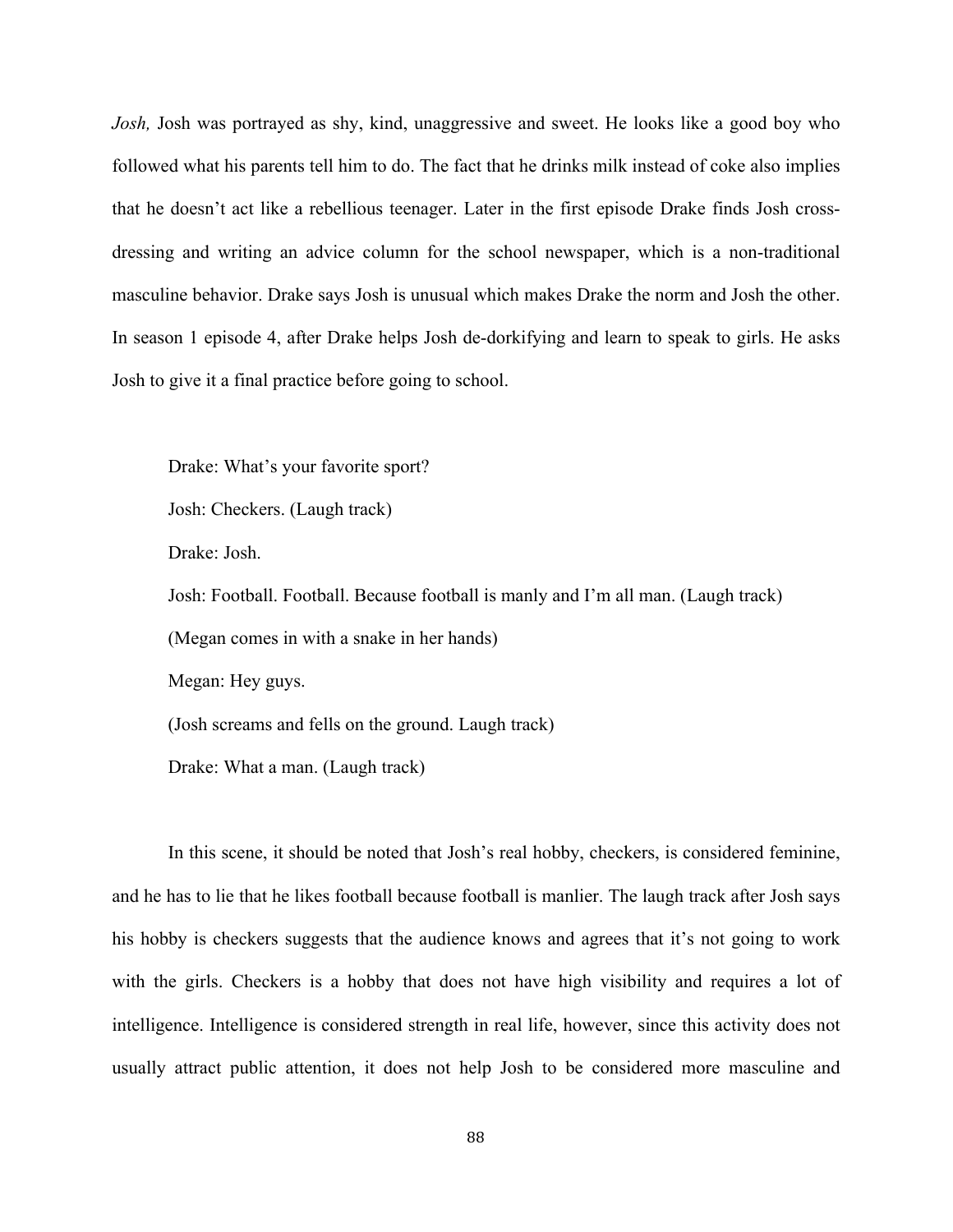achieve higher perceived popularity. Josh has to lie to prove that he's "all man". Yet, when he gets scared of Megan's pet snake and screams, the real him is revealed, and Drake sarcastically commented: "what a man."

As the researcher mentioned before, Josh changed slightly in the last two seasons. In the end he is no longer afraid of talking to girls. He's not as smooth as Drake, but he's not as nervous as before. He also lost a lot of weight and looks as good as Drake. In season 4 episode 20, which is the last episode of the last season, Josh enters a dance contest to get extra credit in order to be the top student in his class. He needs to find a dance partner. He interviews several girls in person. Although he still has a shy and sweet smile on his face when talking to girls, he has no trouble communicating with them. However, Drake enters the competition as well and Josh's dance partner Emily chooses Drake over Josh. When putting Drake and Josh together, Josh is still the feminine one.

As the researcher wrote in the previous theme, relatively introverted males are a lot more hardworking in school than extroverted male. However, this trait does not help relatively introverted males to become more popular. Traits such as athleticism, coolness, toughness, good social skills and success in cross-gender relationships are the basis for a boy to achieve high status among his peers while hardworking or success in the academic life are not (Adler et al., 1992). Moreover, Hodgetts stated that to be a boy is to "succeed without trying" (Hodgetts, 2008, p. 476). Research has proposed that academic hard work is generally incompatible with 'cool' masculinities" in many schools (Epstein, 1998; Frosh et al., 2002; Younger and Warrington, 2005; Jackson, 2006; Hodgetts, 2008; Jasckson, 2009). Masculinity is a relative construct and only exists when femininity exists. Thus, when a boy is not masculine enough, he would be considered feminine. As a result, to be accepted and be regarded as popular and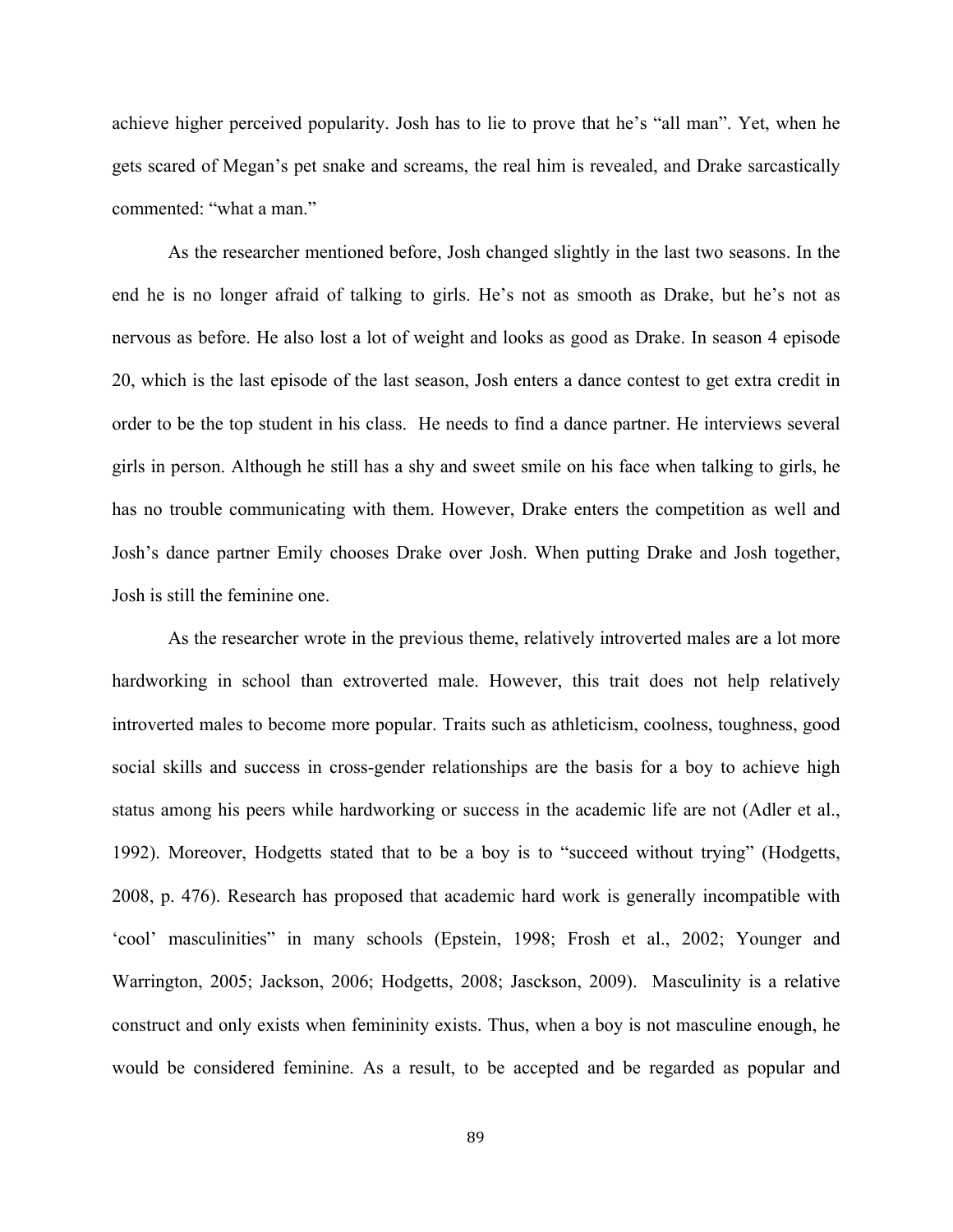masculine, one must avoid displaying overt hard work in school. This can be seen in both *Drake & Josh* and *Wizards of the Waverly Place.* Josh has to pretend he likes football to attract girls, and he tries out for the football team after listening to Drake's advice in season 2 episode 4. Justin from *Wizards of the Waverly Place* also tries out for the baseball team to attract the girl he likes in season 1 episode 15. Both of the boys failed to realize that their intelligence is a strength and utilize it attract the opposite sex. As the researcher stated before, romantic involvement is an important means of establishing, improving, and maintaining peer group status (B.B. Brown, 1999). As a result, relatively introverted characters like Josh and Justin are rendered as unpopular and are placed on a lower social status among their peers.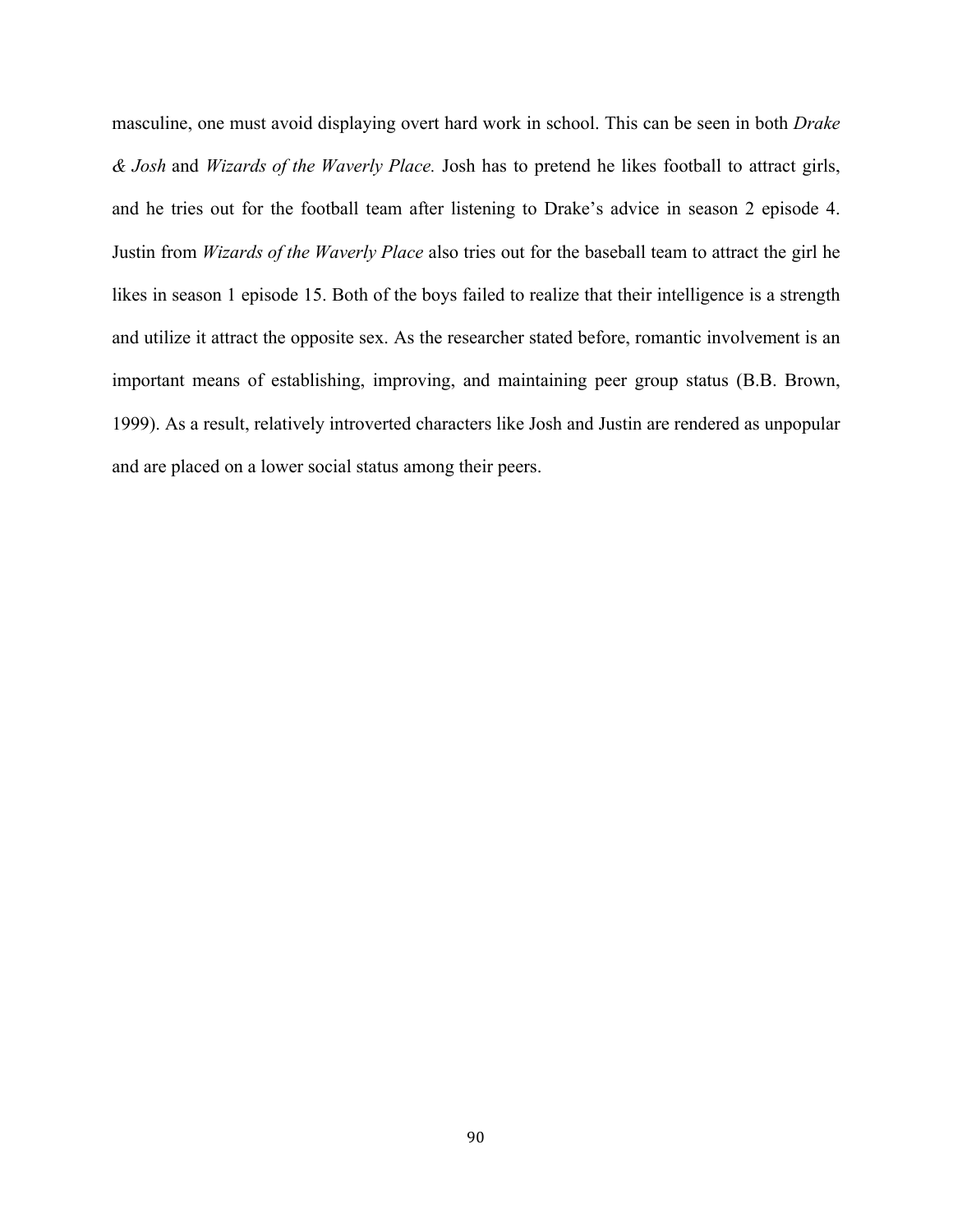## **Chapter 5: Conclusion**

In the book *Quiet,* Susan Cain stated that she observed there's a preference of extroversion over introversion in the American society. An ideal self should be "gregarious, alpha, and comfortable in the spotlight" (Cain, 2012, p.4). Moreover, she observed that the protagonists for the current teen sitcoms tend to have "outsized personalities" and they are rock stars and webcast hostesses instead of the normal "children next door" (Cain, 2012, p.6). Inspired by Cain's observation, the researcher aims to examine her statements by answering questions about how extroverts and introverts are represented on screen, whether extroversion is a privileged personality, and how extroversion and introversion interplay with race, ethnicity, and gender.

In the analysis of the representations of extroverts and introverts in Disney and Nickelodeon teen sitcoms, it was noticed how extroverted and introverted characters interact and compete with one another, creating a complex relationship between the two, which in return serves as the comedic impetus for teen sitcoms and created the hierarchy among different characters. The representations of extroverts and introverts often put extroverts in a more powerful position than the relatively introverted characters, and render these relative introverts passive and powerless. This reflects the preference towards extroversion over introversion in the American society.

To begin with, introverted characters are symbolically annihilated in the selected teen sitcoms. Among 37 characters, only 3(8%) are introverts. When looking at how gender interplays with extroversion and introversion, 2 (10%) of the female characters and 1 (6%) of the male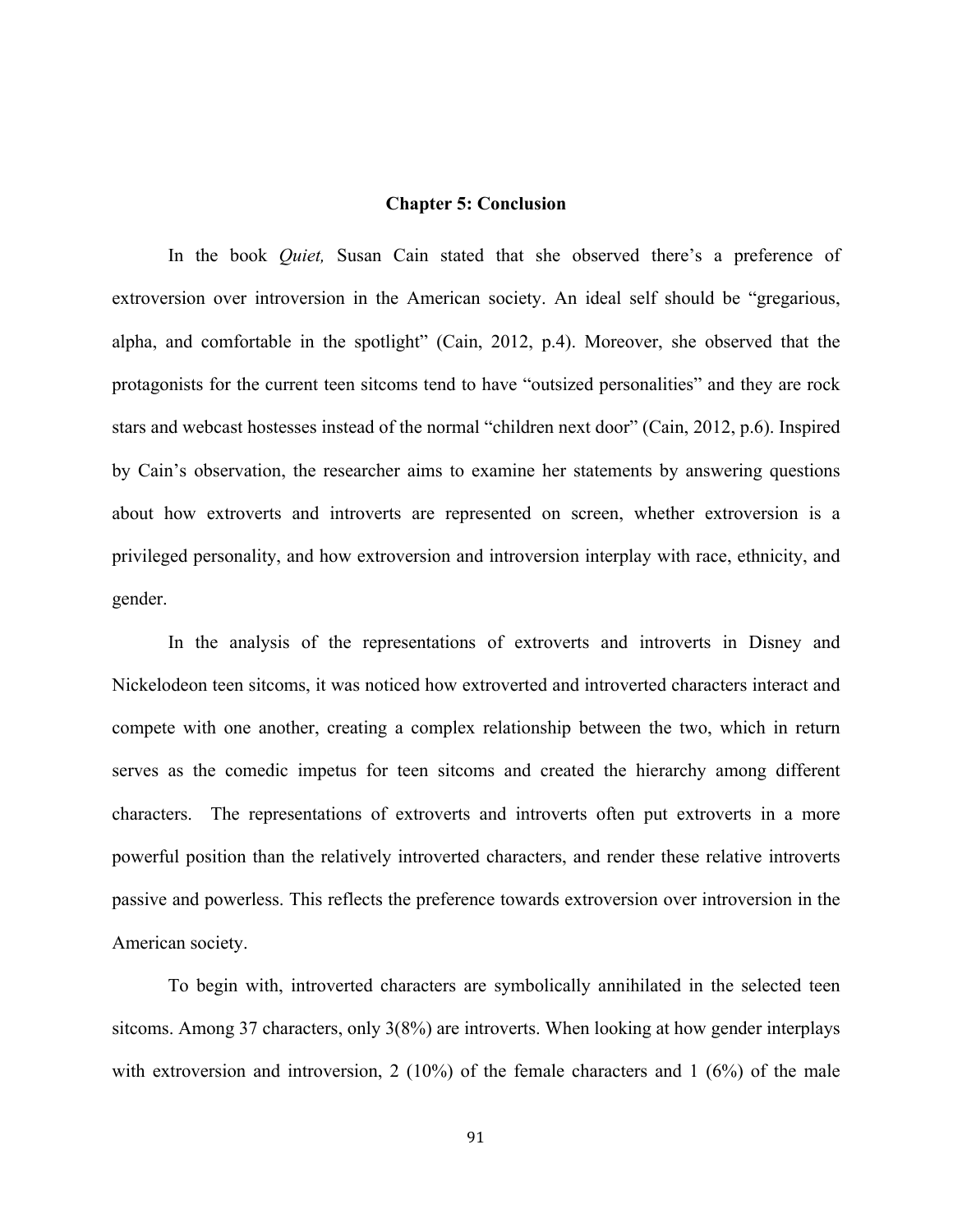characters are introverts. Among main characters, only 1(7%) male character is introvert. According to Stuart Hall, representation gives a group of people their public identity. It shows that this group of people is relevant and important to the society (Evans, Hall & Nixon, 2012). Thus, the symbolic annihilation of introverted characters implies that introverted people, along with their strength and their talent, are not being recognized by the society. The underrepresentation serves as gentle violence towards potential audience who identify themselves as introverts since it conveys a message that extroverted behaviors are considered as acceptable and norm in the society. Ultimately, the lack of recognition renders introverted people in the society powerless and further reinforces the Extrovert Ideal.

When relatively introverted characters or introverted behaviors are presented, they are often trivialized. As the researcher mentioned in the *Introverts in an Extroverted World* theme, introverted behaviors are neglected and discouraged in the world of current teen sitcoms. Relatively introverted characters are often under the pressure that they need to change themselves. Their ways of doing things and seeing the world are not accepted by their peers. The narrative often emphasizes how introverted characters are trying to change the way they behave in order to be more popular. According to Gross, the trivialization and condemnation often reflect the interests of elites who define the public agenda (Gross, 1992; Venzo & Hess, 2013). Thus, this representation also suggests that the content creators of the current teen sitcoms have a preference of extroverts over relative introverts. By making the extroverts as the more "popular" ones, the selected series identify what is considered to be cool, and they market an empowered identity and extroverted lifestyle to the audiences.

Introversion and extroversion are stereotypically portrayed in both positive and negative ways in the current teen sitcoms. Extroversion is associated with unintelligent, non-academically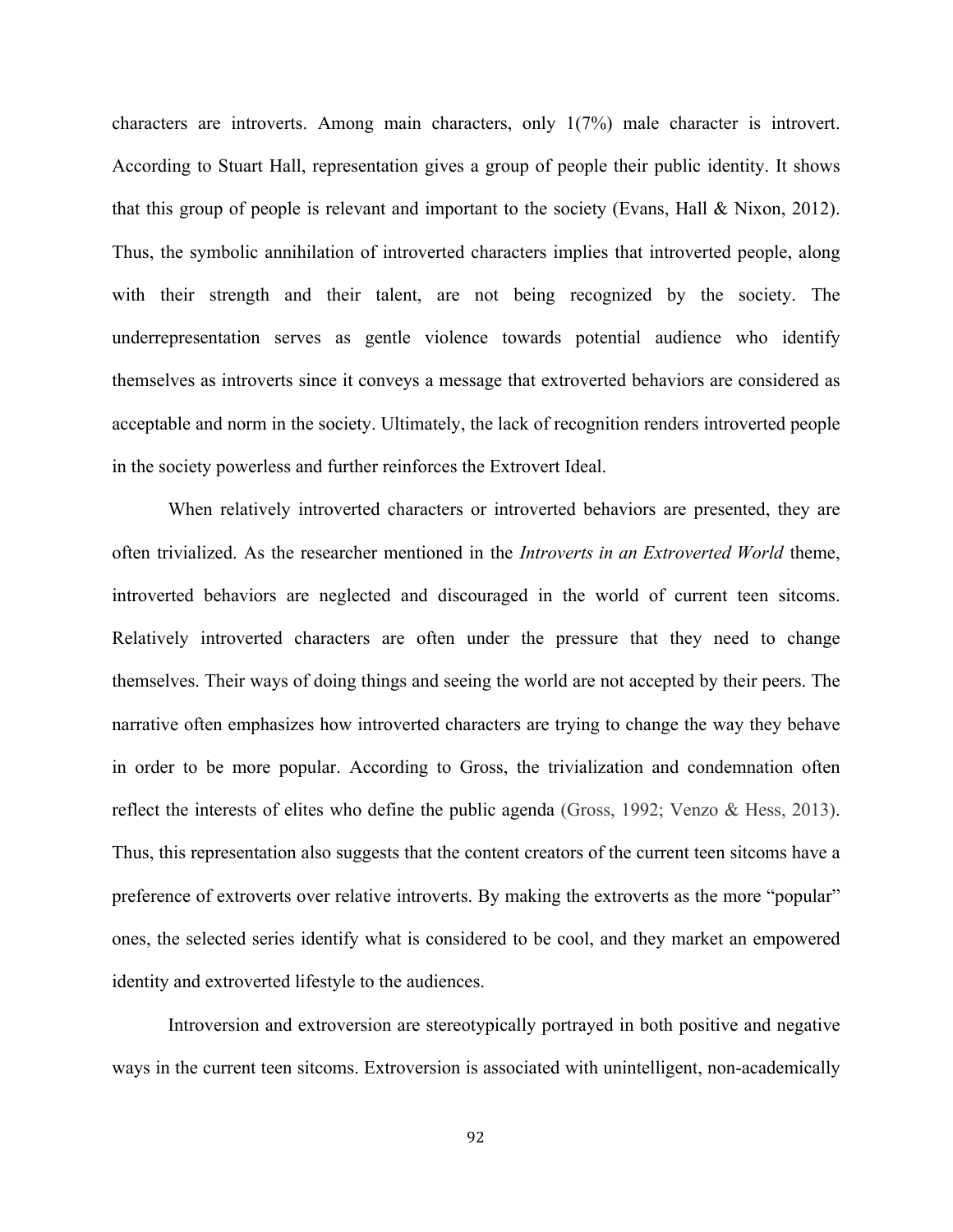oriented and irresponsible; yet these traits made relative extroverts appear to be cool and popular. Introversion is associated with intelligent, academically oriented, responsible and hardworking. However, relative introverts are often teased by their peers and considered uncool and unpopular. The stereotypical representations reduce these two types of personality into a few traits, and present to the audience a distorted image of both extroverts and introverts. Although previous research shows that extroverts tend to take risks and are bolder in terms of socializing with other people, these differences were exaggerated in the selected teen sitcoms (Ashton, Lee  $\&$ Paunonen, 2002; Berry & Miller, 2001; Lajunen, 2001). It is true that extroverts and introverts differ in their styles in terms of learning, socializing and leadership, yet it would be reductionist and arbitrary to say which one is a better personality. It would be wrong to use it as a standard to judge the other.

It can be said that being responsible, intelligent and hardworking as well as having high grades are positive stereotypes for the introverts. However, these positive stereotypes are not meant to be complementary, since these traits are the reason why introverts are being trivialized while at the same time that their extroverted friends are perceived as successful and talented. Extroverts can basically get away with everything in the selected teen sitcoms. It places extroversion as the most important traits while the other traits are placed on the second place. It also places extroverted characters on the top and renders introverted characters as second-class citizens.

Moreover, positive stereotypes have been used to offer a "still accepted means for members of dominant groups to funnel members of disadvantaged groups to domains they have traditionally occupied or to subtly communicate what society expects of them" (Czopp, Kay & Cheryan, 2015). Positive stereotypes render introverts passive and kept them from being in a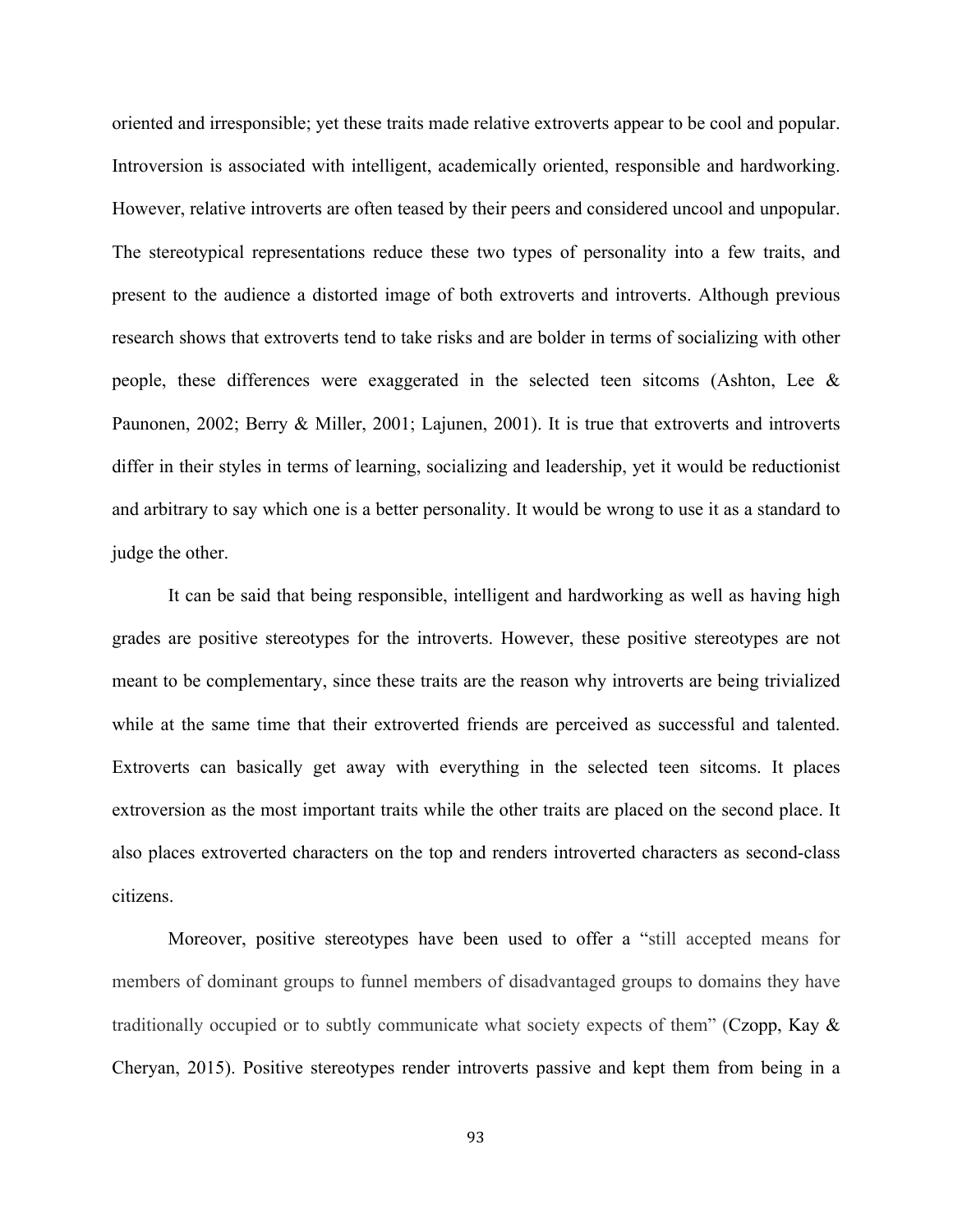more proactive role and leadership position. They are usually kept on the backstage to support their extroverted peers. For example, in *Austin & Ally,* because of Ally's talent in writing beautiful lyrics, she is directed to writer position and is portrayed as having terrible stage fright in front of the audience. In the beginning of the series, Ally focuses on developing Austin's music career instead of hers. And she only becomes famous after she overcomes her stage fright. In *Drake & Josh,* Josh is hardworking, responsible and organized. As a result, he is limited to jobs that only requires him to support other people instead of taking the lead while Drake always takes his work for granted and never appreciates his efforts. In *Wizards of the Waverly Place*, Justin's way of doing things are often neglected and the whole family is usually under Alex's lead.

This reflects the common misunderstanding of extroversion and introversion in terms of leadership and working style. Extroverts are perceived as more competent and having more ideas and insights than introverts (Paulhus & Morgan, 1997; Taager & Hackew & Saha, 1999; Swann & Rentfrow, 2001; Anderson & Kilduff, 2009; Premuzic, 2013). They are also perceived as better leaders. Again, there's no direct connection between someone's personality and their job performance or their leadership skills, rather, it is a question of style (Jones & Sutherland, 2012). As leaders, extroverts are more people oriented and collaborative while introverts are more reflective and analytical (Cain, 2012; Gosling, Jones & Sutherland, 2012). It wouldn't be fair to portray both extroverts and introverts in this stereotypical way, and it wouldn't be fair to push introverts to the backstage instead of giving them the opportunities to lead others.

When looking at how extroversion and introversion interplays with gender, the researcher noticed that female characters have more freedom to exhibit introverted behaviors than male introverted characters. Relative introverted males are treated a lot worse by his relatively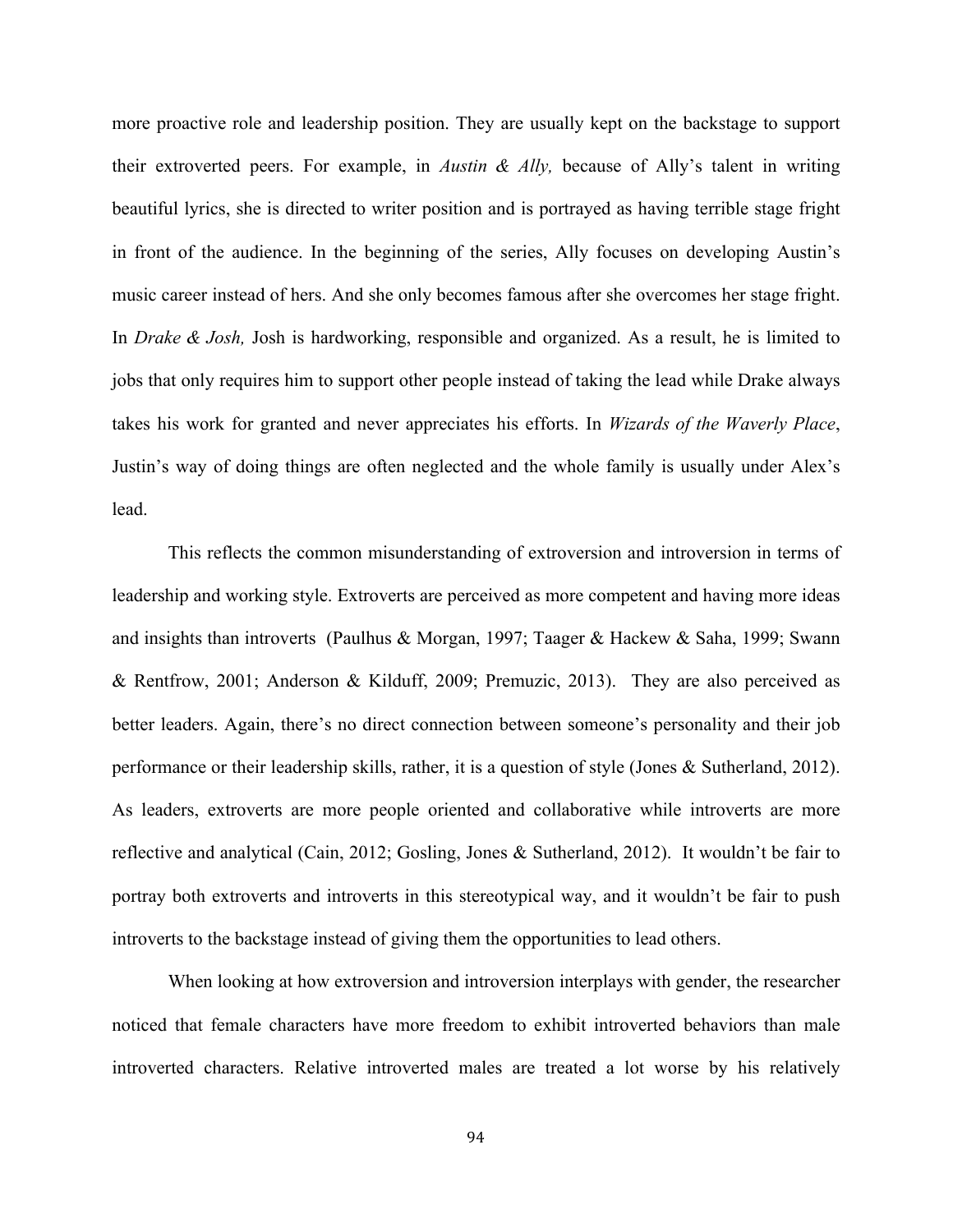extroverted friends compared to relatively introverted female. When TV introverts exhibit introverted behavior, such as showing a preference for activities such as playing chess, watching cloud, reflecting, or reading books, female introverts are likely to be teased by their friends while introverted males are likely to be considered as failure. Relatively introverted males are also rendered as feminine and unattractive, which makes them less popular and hinders their romantic relationship with the opposite sex. Previous research shows that extroverted males tend to be bolder with women they don't know than introverted males (Berry & Miller, 2001). This is also reflected in the current teen sitcoms. Extroverted males are more likely to be shown having different girlfriends in different episodes while introverted males have trouble communicating with the opposite sex. However, being able to pick up different girls does not mean that extroverts have a deeper, more meaningful relationship with the opposite sex. Drake from *Drake & Josh* changes girlfriends in almost every episode, yet it is hard to see if he is ever connected to any one of them. Josh, on the other hand, although having trouble talking to girls in the beginning of the season, ends up having an on and off long term romantic relationship with a very ambitious, smart and strong girl called Mindy. Mindy appreciates Josh's sweet and kind nature. Their relationship is much more emotional and mature than any romantic relationship Drake has before. Thus, it can be said that relatively introverted males are rendered feminine compared to extroverted males, there are still people who appreciate their strength and love them for who they are.

The consequence of both positive and negative stereotypes of extroverts and introverts is that, it sent out messages to the audience about the expectations the society holds, which could limit individual's potential to achieve their own goals (Steele et al., 2003). Audiences who are exposed to these stereotypes are under the influence of these images as they try to distant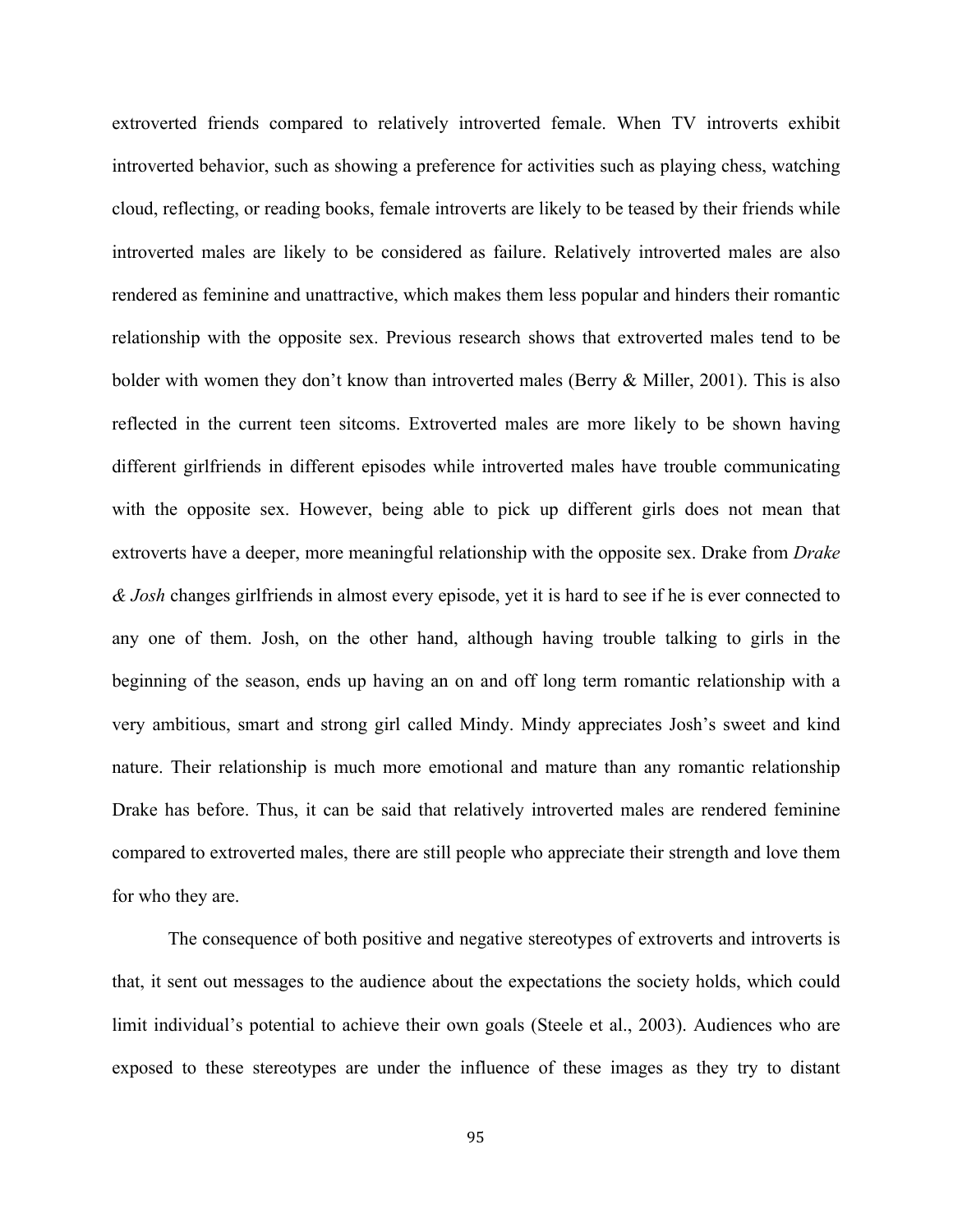themselves from or live up to the expectation. Extroverted audiences might perceive being an unintelligent, goofy, irresponsible, and lazy as desired traits as these make the extroverted characters cooler and more popular. Introverted audiences might consider being academically oriented, hard working, responsible as a bad thing since introverted characters don't get positive outcomes from having these traits. Extroverts in real life can be intelligent, responsible and insightful, while introverts can be attractive, dominant, and fun. The simplified generalization of both two personalities only reflects the society's perception rather than the truth (Mastro, 2009; Sue & Kitano, 1973). Moreover, according to Hall, Lipmann and Crandall et al., stereotypes are used to maintain and reinforce social hierarchy by defining what is normal and acceptable and what is abnormal and unacceptable (Evans, Hall & Nixon, 2012; Lippmann, 1922; Crandall et al., 2011). In the selected teen sitcoms, introverted behaviors, such as needing time and space alone to reflect on oneself, or reading book are considered unacceptable. Everyone is on the go all the time and that's the norm. Thus, the TV introverts became the "other" and the social and symbolic order was maintained.

It should be noted that although extroverts in the selected teen sitcoms are represented as irresponsible, clownish, popular, cool and fun while relative introverts are represented as nerdy, responsible, hardworking and unpopular, these traits are not sub traits of extroversion and introversion. Rather, the researcher argue that extroversion and introversion is associated with these traits and this association is a way to reinforce the Hip and Square binary in teen sitcoms. According to Greene, teen programs often express a Hip-Square tension in which Hip represents rock, rebel and liberal, while Square represents down-to-earth attitude, conform and conservative. One is a "frontiersman in the Wild West of American nightlife" and the other is "trapped in the totalitarian tissues of American society" (Mailer, 1957, p. 339). Hip is also urban,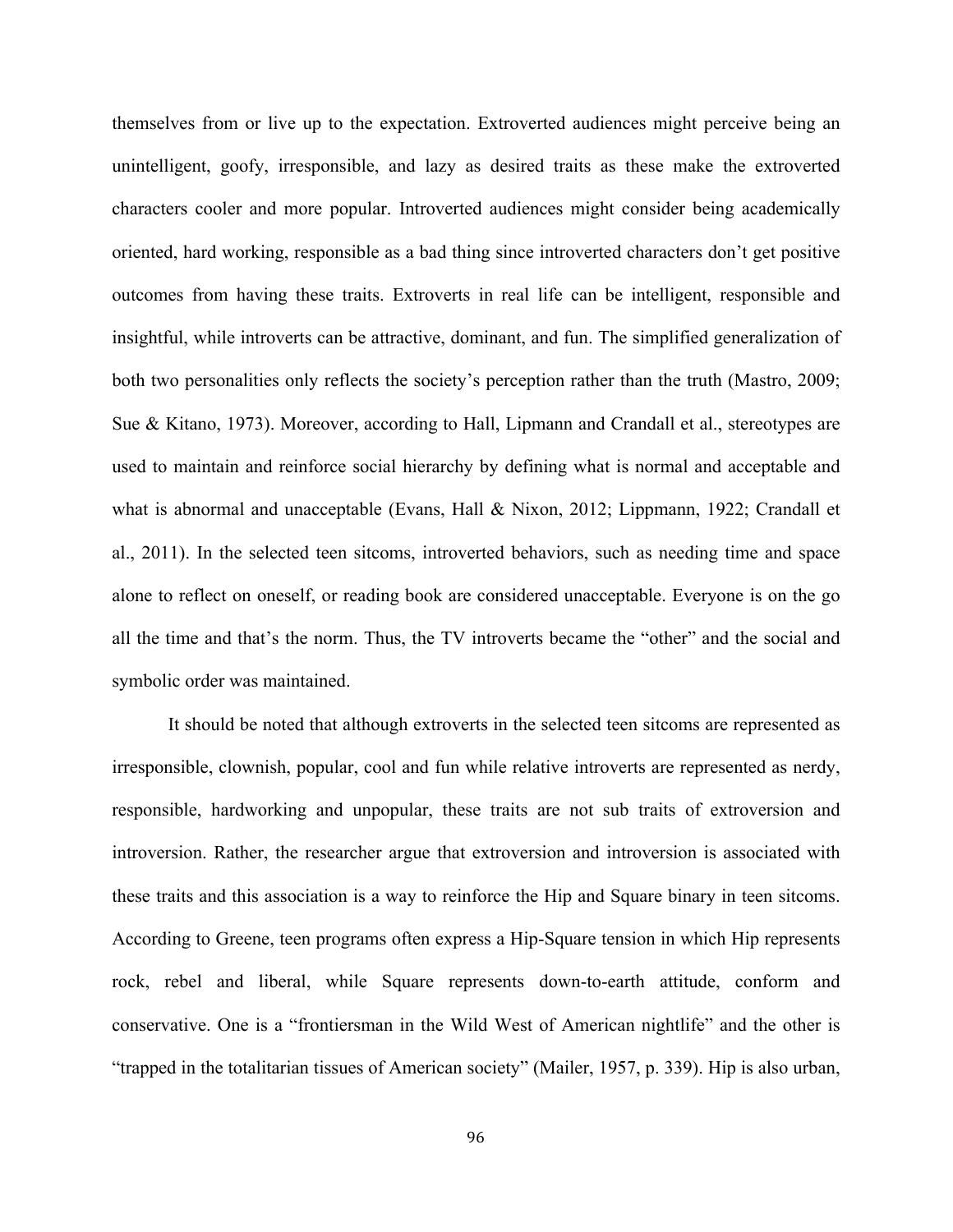and Square is rural. East and West coast are Hip while Midwestern and Southern are Square. All of the chosen teen sitcoms are set in urban and suburban settings (*iCarly* in Seattle, *Austin & Ally* in Miami, *Drake & Josh* in San Diego, and *Wizards of the Waverly Place* in New York), and the dominant societal representation in these teen sitcoms constructed a normal teenage lifestyle around an idealized Hip lifestyle and consists bourgeois teenagers, which, according to Greene, is predominantly metropolitan, Northern, Coastal, middle-to-upper class, and white. The tension between extroverts and relative introverts epitomizes the Hip and Square. The entertaining, cool, rebellious extrovert is the Hip, and the down-to-earth, responsible, hardworking relative introvert is the Square.

The emphasis of the importance of perceived popularity can be seen everywhere in the selected teen sitcoms, which is the most prominent way of promoting the Extrovert Ideal. As Cain defined in her book, the Extrovert Ideal is the "omnipresent belief that the ideal self is gregarious, alpha, and comfortable in front of the spotlight" (Cain, 2012, p. 4). Being gregarious, alpha and comfortable in front of the spotlight are considered as norm and achieving high perceived popularity is often desired in selected teen sitcoms. In addition, the plotlines of the current sitcoms focus on teenagers trying to pursue a career in music, web show host to become famous instead of focusing on adventures of their inner world, growing pain and life lessons. It shouldn't be considered that the current focus of teen sitcoms is bad and shallow, but it is also not diverse enough to reach audiences who are potentially falling onto any random position of the extroversion/introversion spectrum.

It is true that most of the time the current series are promoting the Extrovert Ideal, however, there are still exceptions. It would be reductionist to say that Cain's statement is fully supported by the current teen sitcoms. The researcher finds that introverts still play an important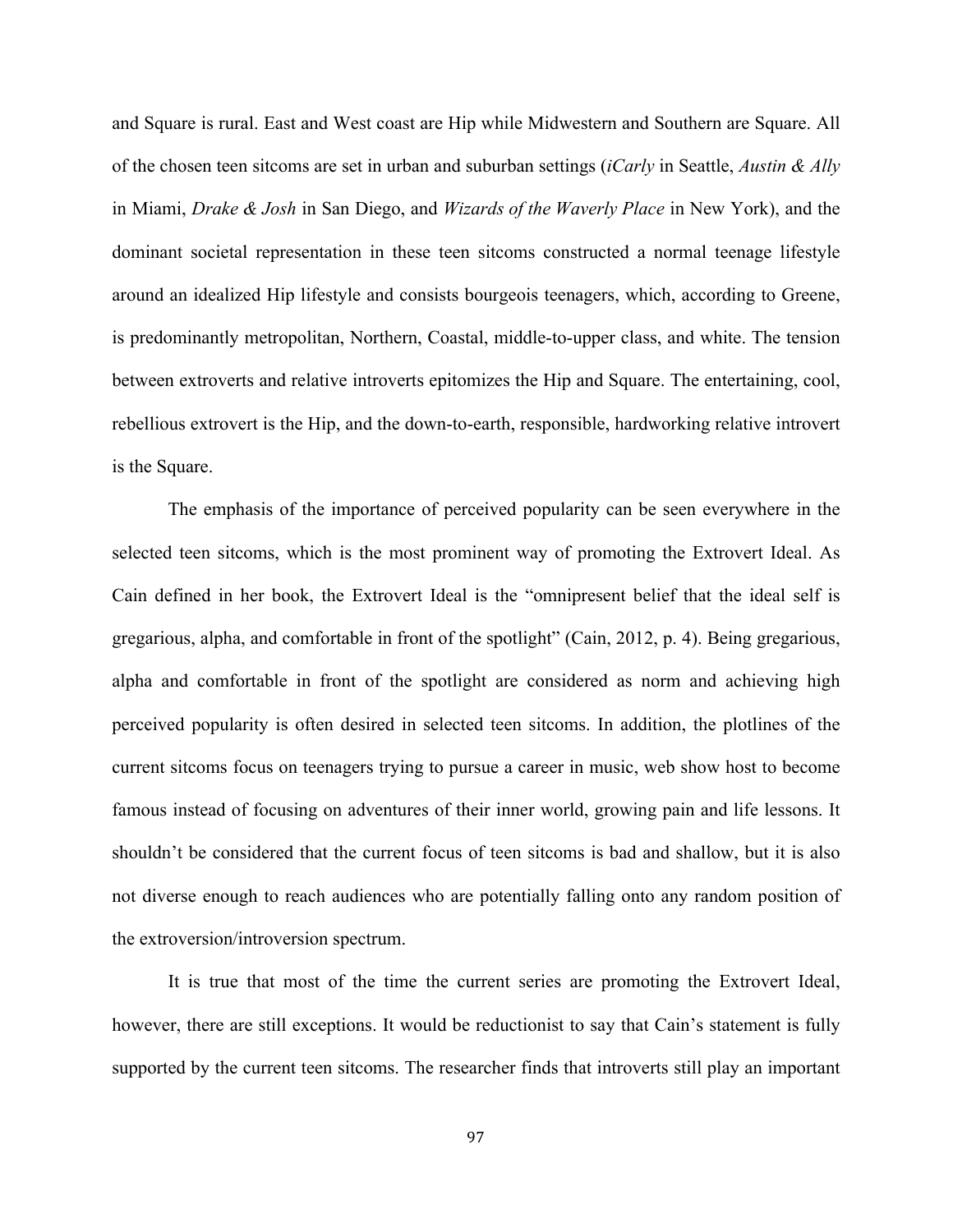role to create humor and drama for the series. They drive the storylines and offer an alternative personality and opinion in the stories. In the end, although introverted characters such as Josh, Justin and Ally make a lot of effort to survive and thrive in the extroverted world, they are still likable and successful. Moreover, sometimes these teen sitcoms send out alternative messages to encourage individuals to be themselves. For example, the theme song from *Austin & Ally* tries to convey a message to the audience that, although Austin and Ally have very different personalities, they need to appreciate the differences between the two and learn to work with each other because there's no way they can make it without each other.

*There's no way I can make it without you Do it without you Be here without you It's no fun when you're doing it solo With you it's like whoa Yeah and I know I, own this dream Cause I've got you with me There's no way I can make it without you Do it without you Be here without you*

The lyrics above summarize the relationship between Austin and Ally and imply that both extroverts and introverts need to learn to appreciate each other's strength. Moreover, although Drake in *Drake & Josh* takes advantage of Josh most of the time, there are moments where Drake feels sorry for treating Josh like this and shows his appreciation for Josh. Although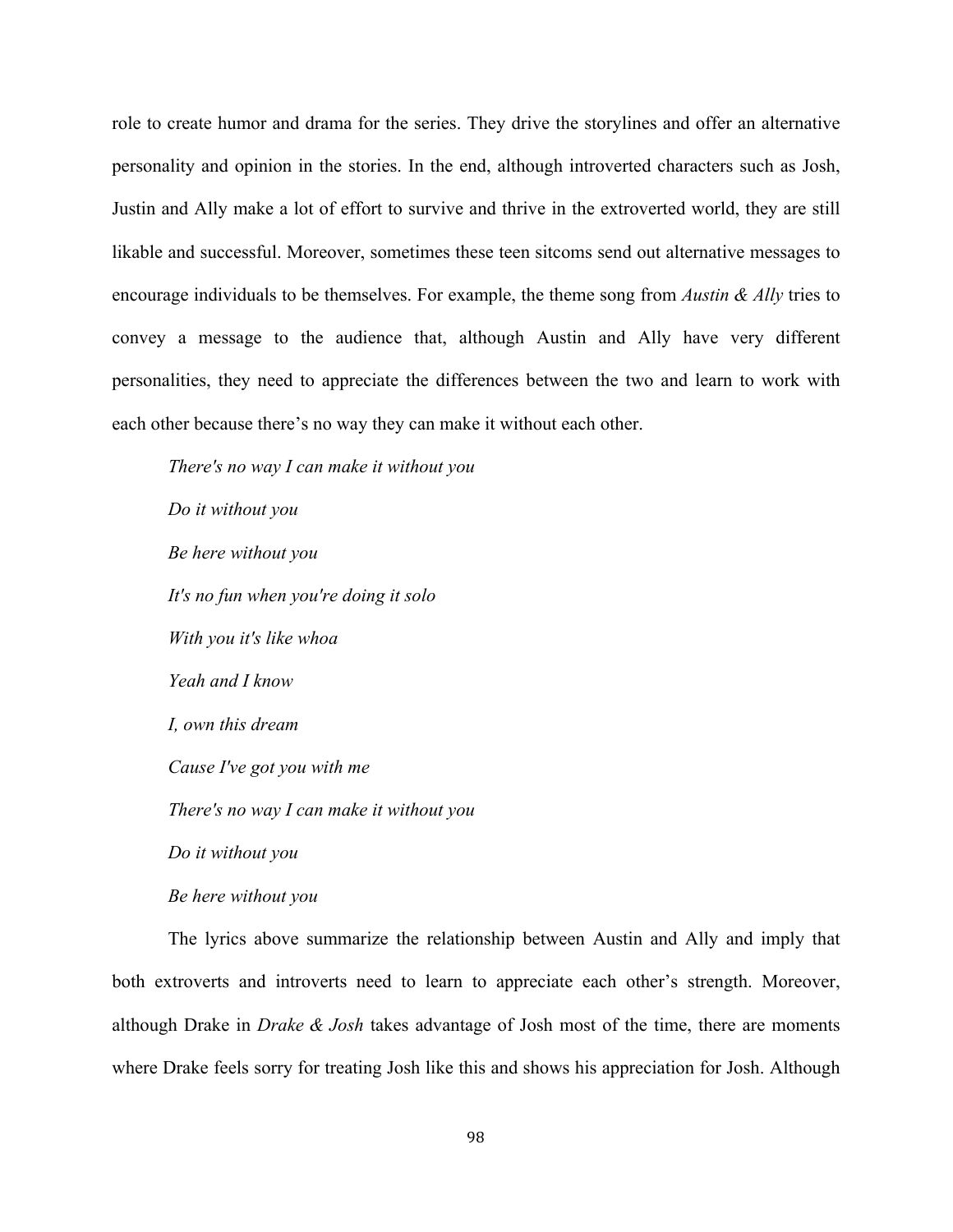incidences like these are scarce, it should still be noticed and encouraged.

Symbolic annihilation of introverted people and stereotypical representations of both extroverts and introverts in the current teen sitcoms denote that the media content creators tend to neglect the potential of different stories to make good and diverse TV narratives. It is understandable that, as teen sitcoms are under the sitcom genre, their main purposes are to make the audience laugh. Thus, it is not as easy to use introverts as using extroverts as the main characters since extroverts are more likely to mingle, their emotions are more expressive and they might have more social lives going on. However, there are still potential to create narratives that do not emphasize the binary or the conflict between extroverts and introverts or place extroversion as a superior personality. After all, extroversion/introversion is only one dimension of personalities (Digman, 1990, 1996; Goldberg, 1990; McCrae & Costa, 1990, p.23; McCrae& John, 1992). The other four dimensions: Agreeableness, Conscientiousness, Neuroticism, and Openness to Experience can also play an important role in terms of one's popularity. The researcher advises the content creators of teen sitcoms to explore alternative narratives to create a deeper, more diverse and inclusive media environment.

Since the Extrovert Ideal is still a prominent ideology in the American society, future research can focus on this topic to develop a more comprehensive understanding of how Extrovert Ideal is promoted in the media landscape. There are certain limitations to this study that should be noted for future studies. First of all, this thesis only examined teen sitcoms produced by "the big two" – Disney and Nickelodeon. Thus, it would be wrong to assume that the findings in this thesis can apply to all of the American teen sitcoms. Future research could take on quantitative approach and do content analysis on a large scale of teen sitcoms across different channels such as PBS, MTV and Fox. This way we can have a more comprehensive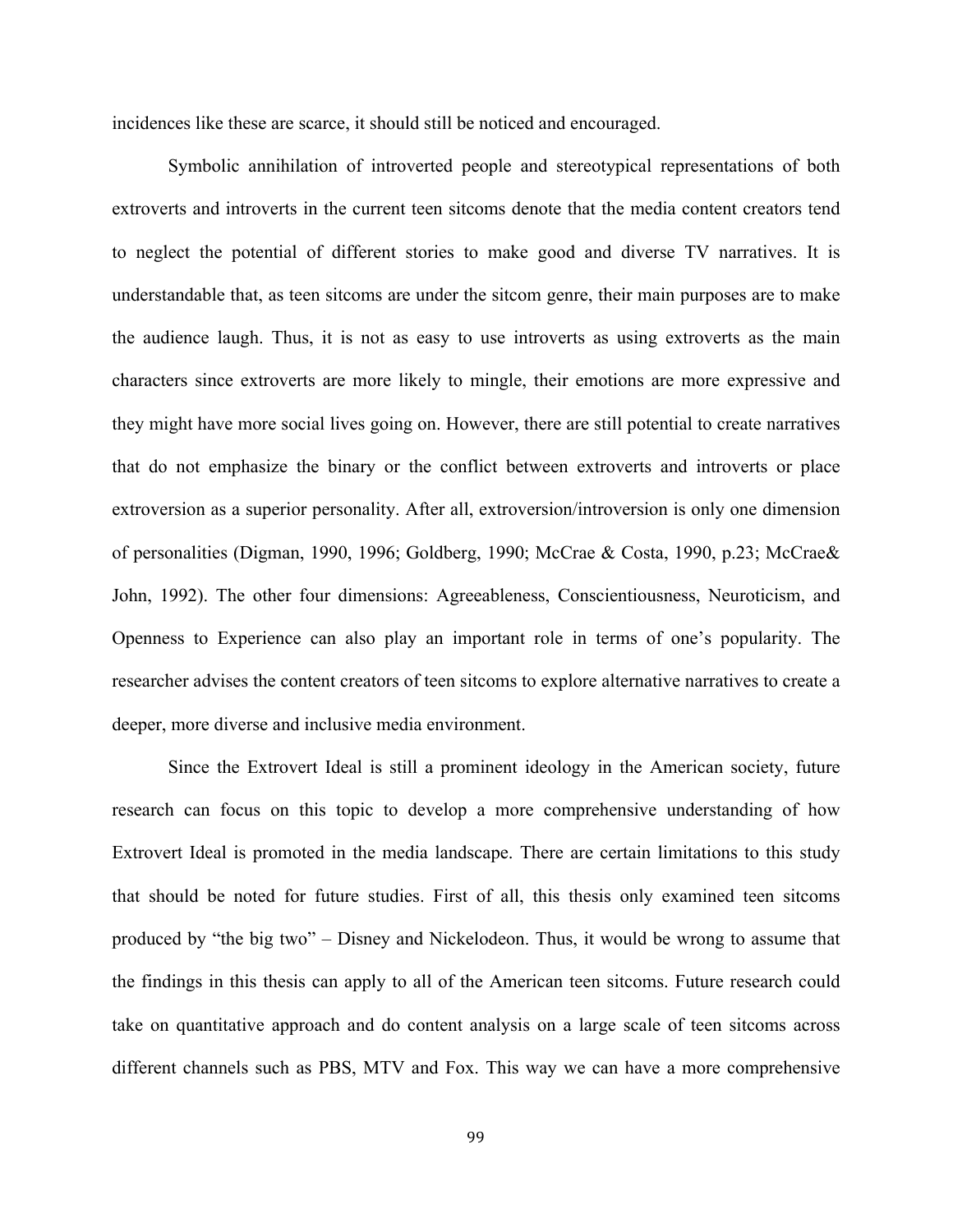understanding of how prevalent the Extrovert Ideal among teen sitcoms in different networks and how the profit-driven aspect of media production influenced the representation of extroverts and introverts.

Second, future research can try to develop a more suitable personality instrument to test the personalities of TV characters. Since there's no research done examining the extroversion level of characters in television series before this research, the researcher used NEO PI-R as a model to create the instrument to measure the personalities of extroverted and introverted characters. NEO PI-R is a self-report instrument that focuses more on one's perception of personality rather than adopting a behavioral approach. It is an instrument for real person. The researcher used the modified instrument to observe characters' behaviors to identify which characters are extroverts and which characters are introvert. This leads to the scores for all of the characters leaning more on the extroverted side. Thus the researcher suggests to develop an instrument based on observing the characters' behavior instead of using a self-report instrument.

Third, since the current research is only focusing on the extroversion dimension specifically, other personality traits that are related to extroversion and introversion, or sub traits of extroversion and introversion have been precluded from analysis. Future research can also look at other dimensions of personality, such as conscientiousness, and provide a more comprehensive analysis of what type of personality is popular among the American teen programs and American TV.

Moreover, the selected teen sitcoms this study looked at only have Caucasian as main characters, thus it's hard to see if representations of extroverts and introverts vary by race. The researcher chose the current four sitcoms based on their rating, the awards they won and audience reception instead of looking at how diverse the characters were. As a result, the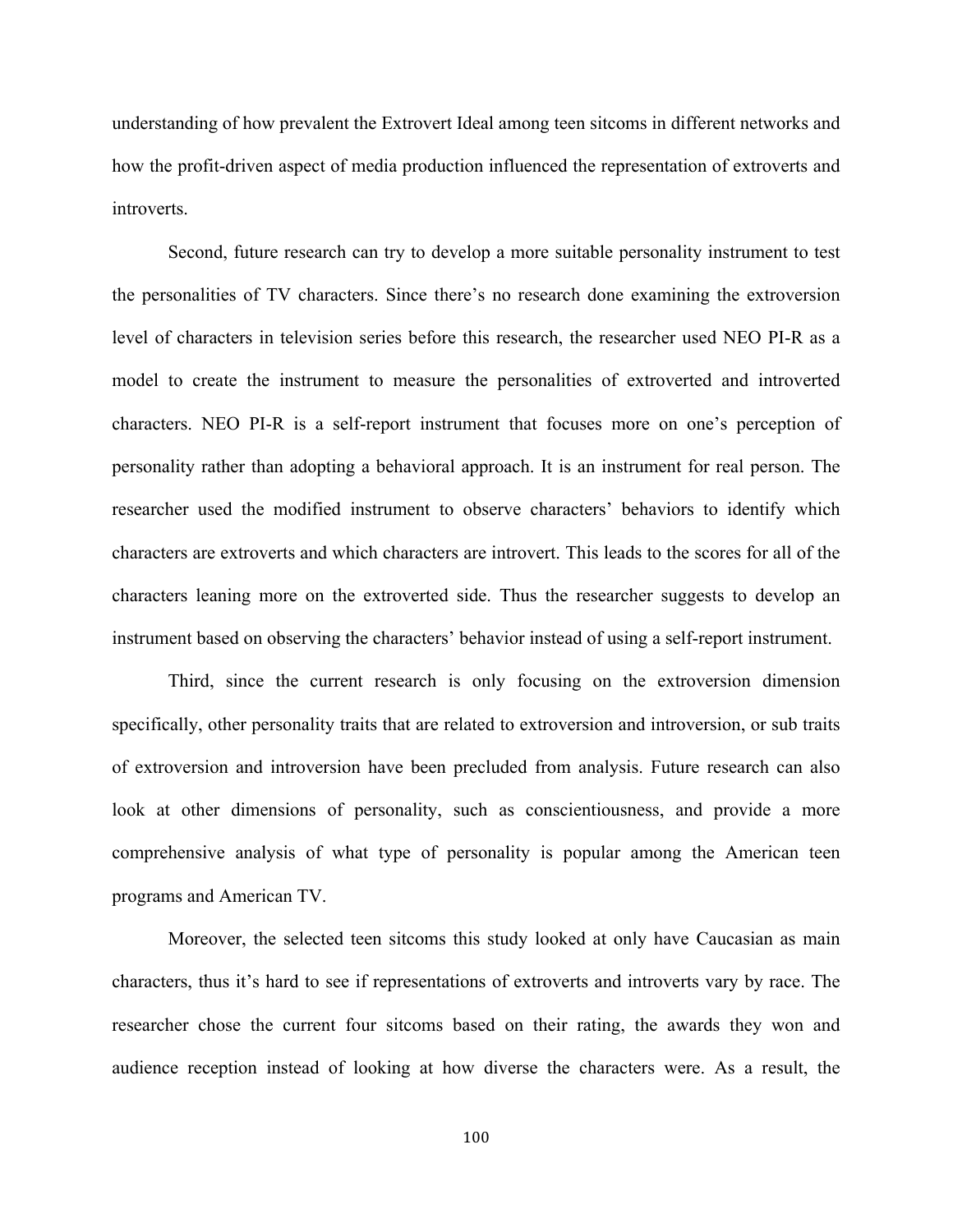characters analyzed in this study were all Caucasians. Thus, the findings for this study can only be applied to Caucasian teenage girls and boys. In some episode there are black characters or Asian characters appeared on the screen but neither do they neither drive the story nor were they teenagers. The researcher has an interesting observation, however, when Asian teenage characters are on screen (mainly in *iCarly* and *Austin & Ally),* Asian boys and girls were portrayed as silent, which might indicate that they were presented as introverts. In season 1 episode 2 of *iCarly*, an Asian boy is brought on the web show to show what special skill he had. He performs drinking meatball spaghetti that is completely mashed in a blender. He says nothing during the web show, doesn't respond to Carly and Sam's questions and acted like someone who doesn't know how to speak and doesn't understand their questions. In season 3 episode 6 of *Austin & Ally,* Austin and Ally formed two a cappella and some of the singers are Asians. The Asian boy in the group couldn't speak a word either, which made the audience question why he got into the choir in the first place. The Asian girl in the group can speak, but often in really high-pitched voice and nervous. However, none of these were sufficient enough to be analyzed further since the time these characters are shown on screen are very brief and they don't drive the story to develop. Thus, future research can focus on finding teen programs with a diverse cast and examine how people from different race are portrayed in terms of extroversion and introversion.

Furthermore, the researcher found there isn't much audience research to examine the media effect of teen sitcoms. Thus, future research can also look at the media effect of these teen sitcoms to see how the representation of extroverts and introverts in teen sitcoms affect teenage viewers's identity and behaivor and how this media effect differs among audience with different personalities.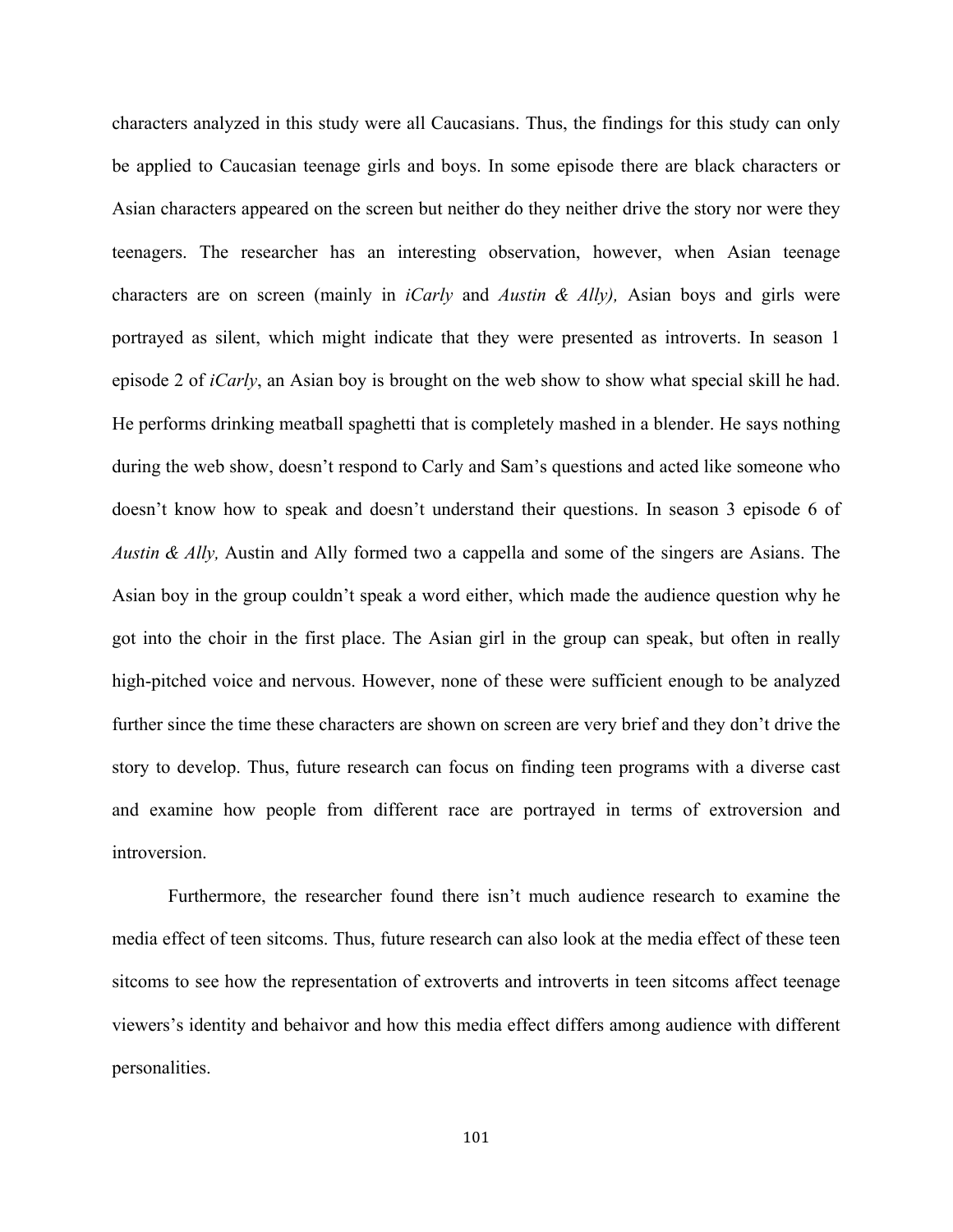Additionally, analysis of teen sitcoms across a longer period of time could be done to see if there was any change of level of extroversion since the beginning of the birth of teen sitcoms. Lastly, future research can look at other genres of teen programs such as teen drama, reality TV, talk shows and music videos rather than just focusing on teen sitcoms. This will open doors for more encompassing studies.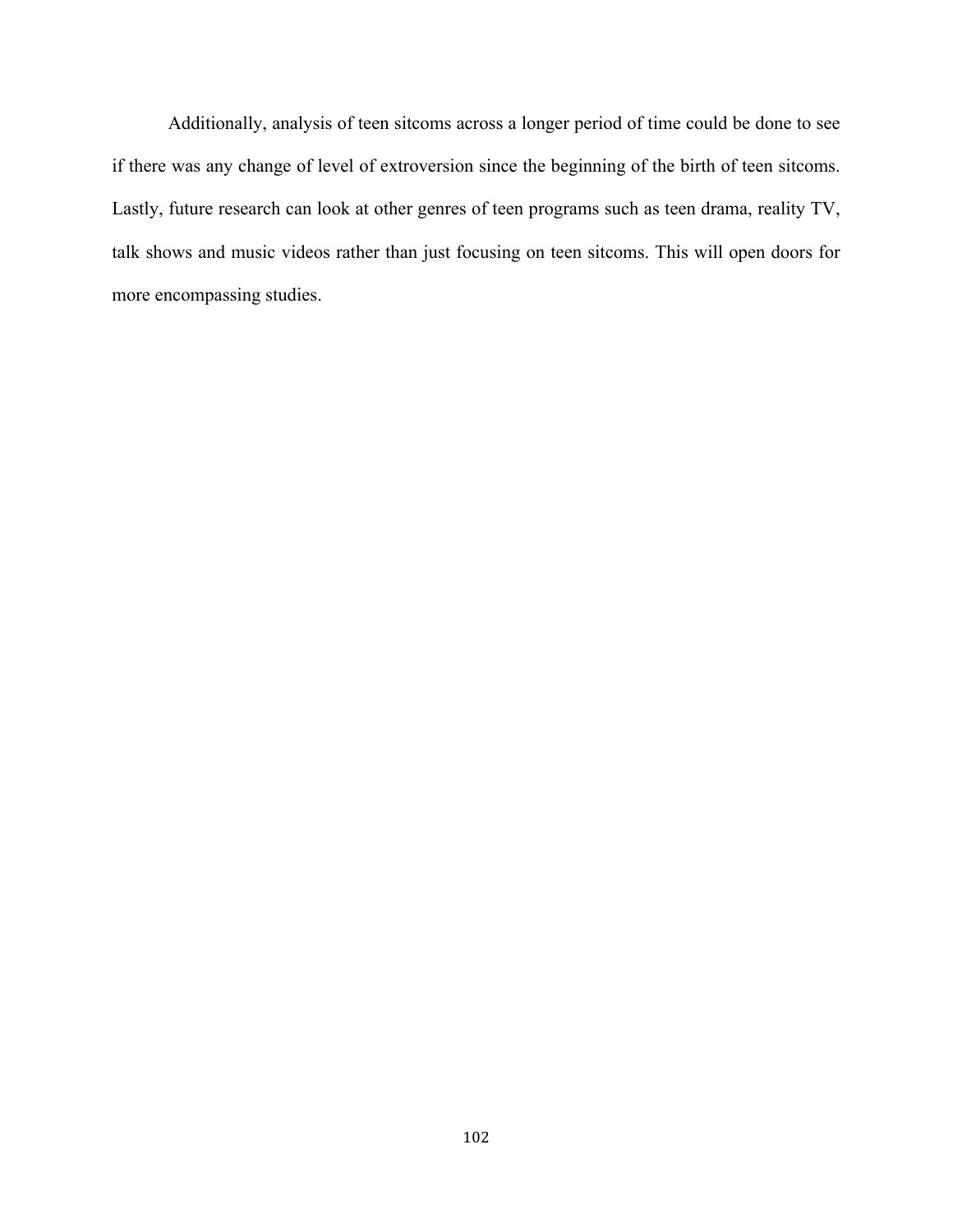#### **Network Show Year Produced Episode Title Disney Austin & Ally** 2011-2016 S1E1 Rockers & Writers S1E2 | Kangaroos & Chaos S1E4 | Zaliens & Cloud Watchers S2E3 | Magazines & Made-Up Stuff S2E24 | Moon Week & Mentors S3E7  $\vert$  Austin & Alias S4E19 | Musicals & Moving On S4E20 Duets & Destiny **Wizards of the**  Wizarus of the<br>Waverly Place 2007-2012 S1E1 | Crazy 10-Minute Sale  $S1E2$  First Kiss S1E15 | The Supernatural S2E24 | Wizard for a Day S3E19 | Max's Secret Girlfriend S4E5 Three Maxes and a Little Lady S4E25 Rock Around the Clock  $S4E27$  Who Will Be the Family Wizard **Nickelodeon Drake & Josh | 2004-2007** S<sub>1E1</sub> Pilot S<sub>1E2</sub> | Dune Buggy S1E5 | First Crush S2E2 Movie Job S2E4 Football  $S4E17-18$  Really Big Shrimp S<sub>4E19</sub> Helicopter S4E20 Dance Contest *iCarly* 2007-2012 S1E1 | iPilot S<sub>1E2</sub> | iWant More Viewers S2E14 iLook Alike S3E3 | iSpeed Date S4E4 iSell Penny Tees S5E4 iLove You S6E13 | iBust a Their

#### **Appendix: List of Episodes**

S6E14-15 | iGoodbye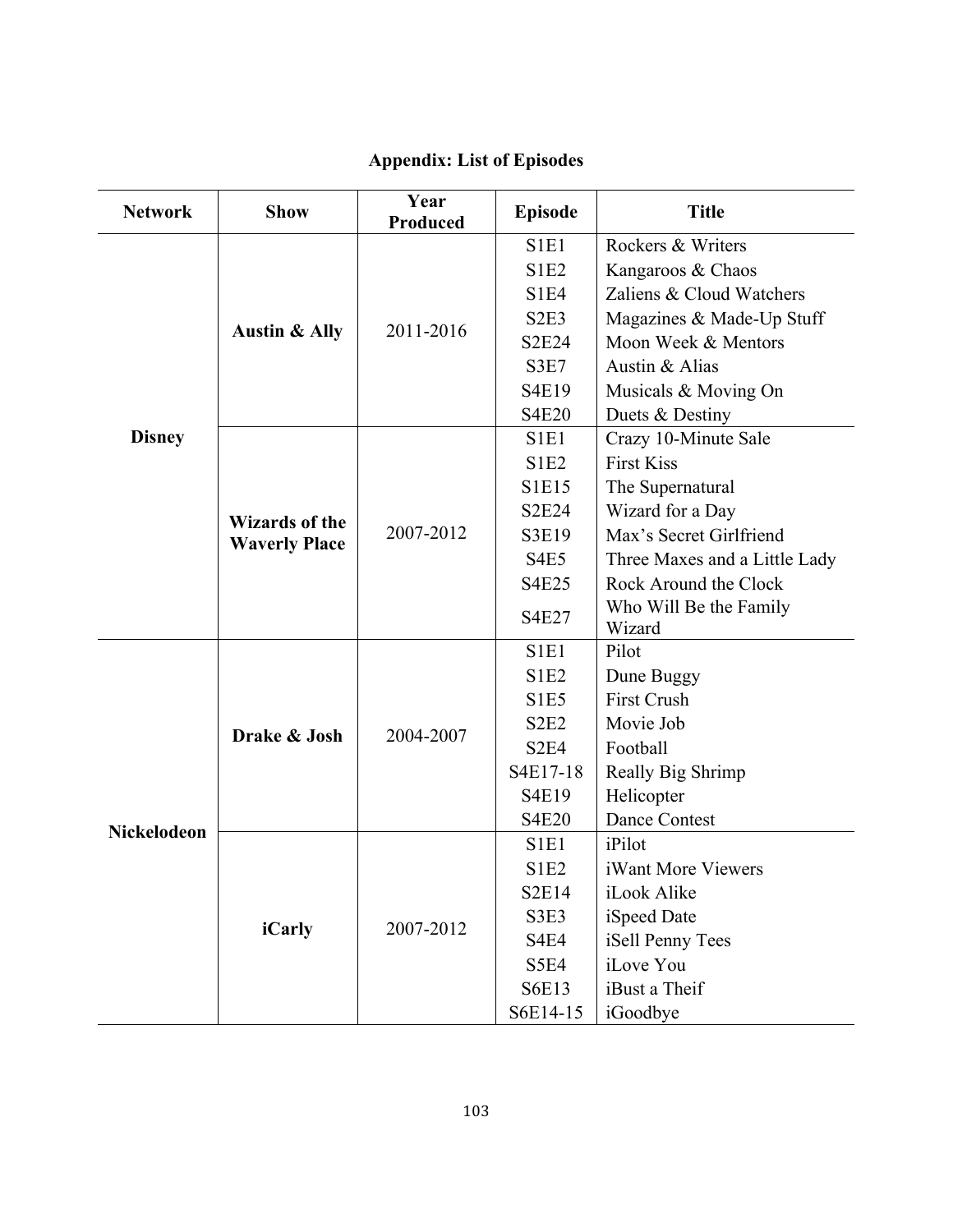#### **Reference**

- Adler, P. A., & Adler, P. (1998). Peer power: Preadolescent culture and identity. New Brunswick: Rutgers University Press.
- Adler, P. A., Kless, S. J., & Adler, P. (1992). Socialization to gender roles: Popularity among elementary school boys and girls. Sociology of Education, 65, 169–187.
- Allik, J., & McCrae, R. R. (2004). Toward a geography of personality traits: Patterns of profiles across 36 cultures.Journal of Cross-Cultural Psychology, 35(1), 13-28.
- Allport, Gordon. (1930). Some Guiding Principles in Understanding Perosnality. The Family: 124-138, p. 125.
- Allport, G. W. (1979). The nature of prejudice. Reading, MA: Addison-Wesley.
- Ally Dawson. (2017). Retrieved March 08, 2017, from http://austinally.wikia.com/wiki/Ally\_Dawson
- American Psychological Association. (2009). Shyness. Retrieved August 08, 2016, from http://www.apa.org/topics/shyness/
- Ancowitz, N. (2005, January 17). Self-Marketing Rules For Successful Introverts. Retrieved August 12, 2016, from http://www.vault.com/blog/networking/self-marketing-rules-forsuccessful-introverts
- Anderson, C., & Kilduff, G. J. (2009). Why do dominant personalities attain influence in face-to-face groups? the competence-signaling effects of trait dominance. Journal of Personality and Social Psychology, 96(2), 491-503.
- Ashton, M. C., Lee, K., and Paunonen, S. V. (2002). What is the central feature of extraversion? Social attention versus reward sensitivity. Journal of Personality and Social Psychology, 83, 1, 245–252.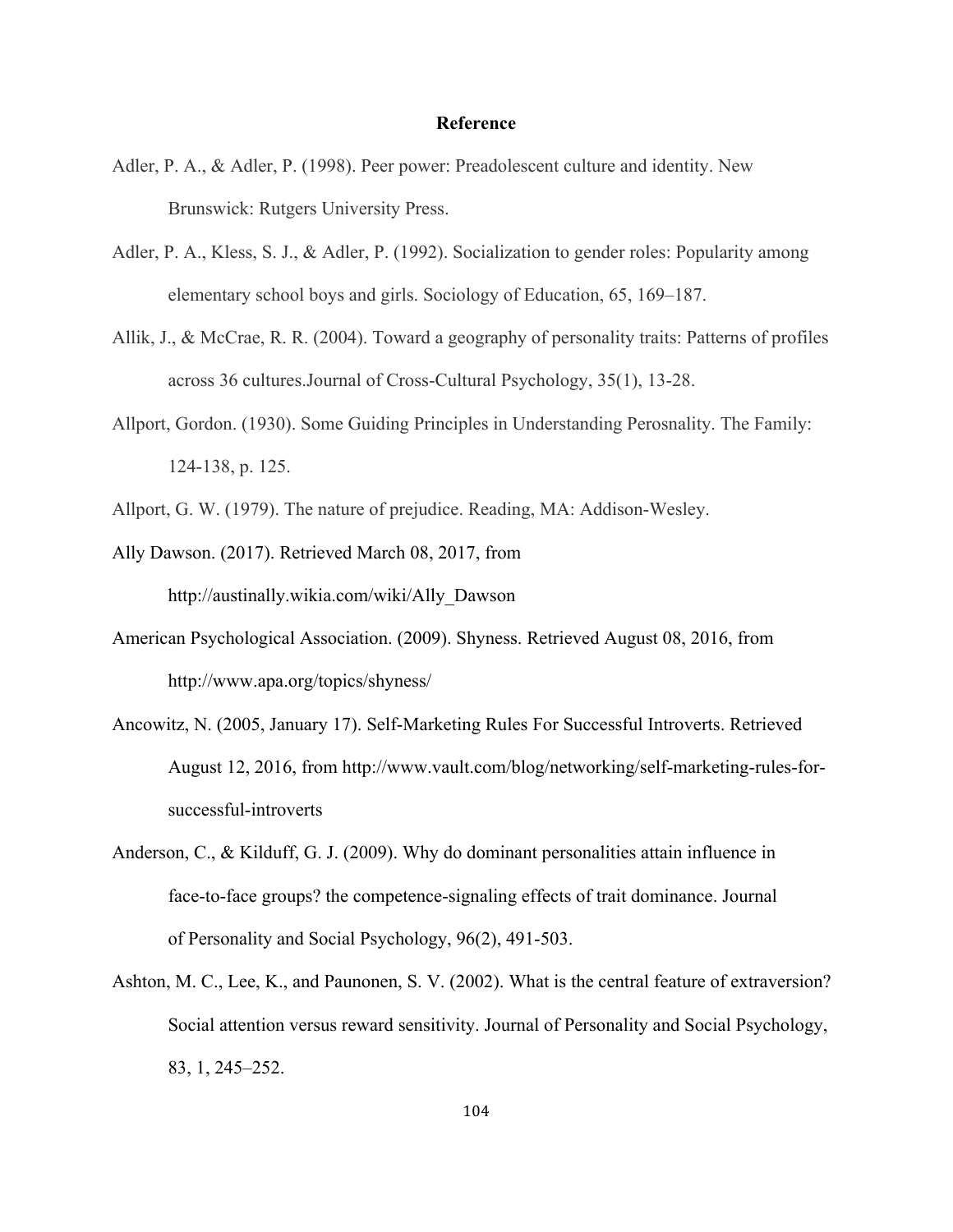- Austin & Ally. (2016). Retrieved December 20, 2016, from https://en.wikipedia.org/wiki/Austin\_%26\_Ally
- Austin & Ally Characters. (n.d.). Retrieved December 20, 2016, from http://disneychannel.disney.com/austin-and-ally/characters
- Bandura, A., 1925, & Walters, R. H., 1918. (1963). Social learning and personality development. New York: Holt, Rinehart and Winston.
- Bandura, A. (1986). *Social foundations of thought and action: a social cognitive theory*: Prentice-Hall.
- Bandura, A. (1989). Social cognitive theory. In P. A. M. Van Lange, A. W. Kruglanski & E. T. Higgins (Eds.), Handbook of theories of social psychology (Vol 1). (pp. 349-373). Thousand Oaks, CA: Sage Publications Ltd.
- Banet-Weiser, S., 1966. (2007). Kids rule: Nickelodeon and consumer citizenship. Durham: Duke University Press.
- Barfield, O., 1898-1997.History in english words. New York: George H. Doran company.
- Bazzini, D.G., McIntosh, W.D., Smith, S.M., Cook, S., & Harris, C. (1997). The aging woman in popular film: Underrepresented, unattractive, unfriendly, and unintelligent. Sex Roles, 36, 531-543
- Berry, G. L., & Mitchell-Kernan, C. (1982). Television and the socialization of the minority child. New York: Academic
- Berry, D. S., and Miller, K. M. (2001). When boy meets girl: Attractiveness and the five-factor model in opposite-sex interactions. Journal of Research in Personality, 35, 62–77.
- Berry, C. M., Sackett, P. R., & Wiemann, S. (2007). A review of recent developments in integrity test research.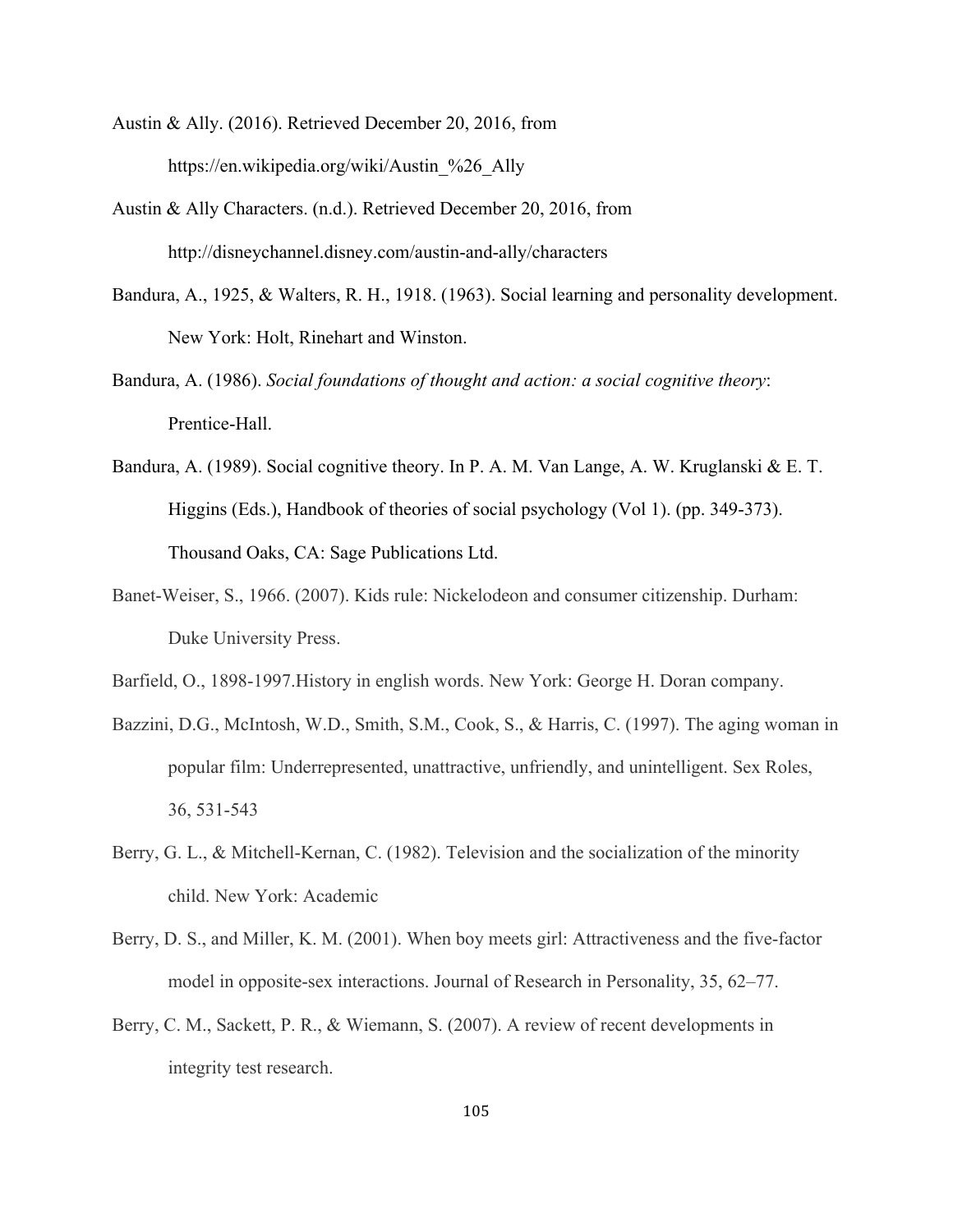- Bledstein, B. J. (1976). The culture of professionalism: The middle class and the development of higher education in America. New York: Norton.
- Bolger, N., & Eckenrode, J. (1991). Social relationships, personality and anxiety during a major stressful event. Journal of Personality and Social Psychology, 61, 440–449.
- Bore, I. K. (2011). Laughing together? TV comedy audiences and the laugh track. Velvet Light Trap, (68), 24.
- Boroujeni, A. A. J., Roohani, A., & Hasanimanesh, A. (2015). The impact of extroversion and introversion personality types on EFL learners' writing ability. Theory and Practice in Language Studies, 5(1), 212.
- Bouchard Jr, T. J., & Loehlin, J. C. (2001). Genes, evolution, and personality. Behavior Genetics, 31(3), 243-273.
- Bouchard, Thomas J.; McGue, Matt (2003). "Genetic and environmental influences on human psychological differences". Journal of Neurobiology 54 (1): 4 45.
- Bouchard, T. J. (2004). Genetic influence on human psychological traits: A survey. Current Directions in Psychological Science, 13(4), 148-151.
- Bourdieu, P. (2001). Masculine domination. Cambridge, England: Polity Press.
- Briggs, S. R. (1984, August). Components of shyness. Paper presented at the meeting of the American Psychological Association, Anaheim, CA.
- Briggs, S. R. (1988). Shyness: Introversion or neuroticism?Journal of Research in Personality, 22(3), 290-307.
- Bryant, J. A. (2007). The children's television community. Mahwah, N.J: Lawrence Erlbaum Publishers.
- Bryant, J., & Oliver, M. B. (2009). Media effects: Advances in theory and research (3rd ed.).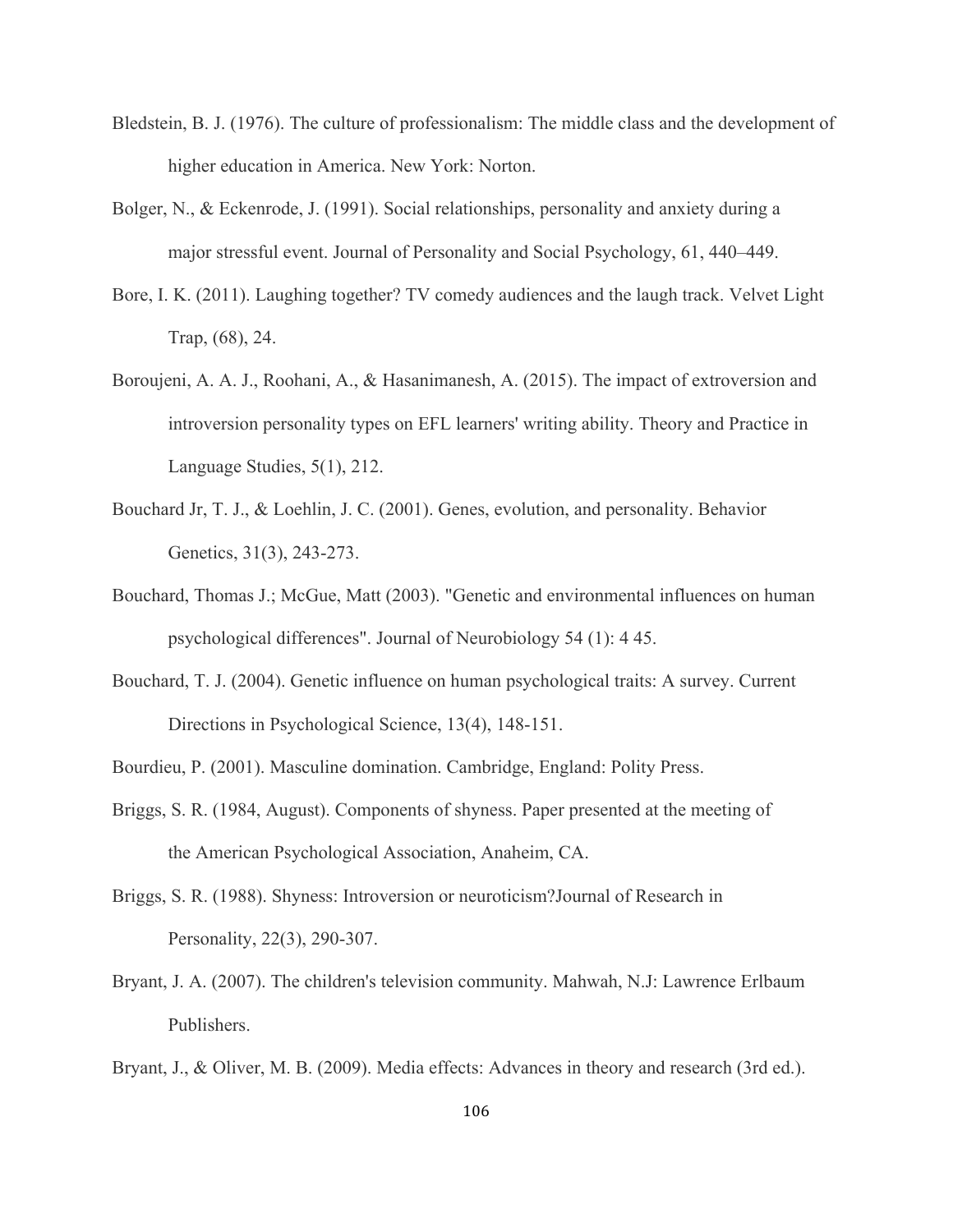New York: Routledge.

Burger, J. M. (2014). Personality (9th ed.). Belmont, CA: Wadsworth Publishing.

- Cain, S. (2012). Quiet: The power of introverts in a world that can't stop talking. New York: Crown Publishers.
- Caspi, A., Harrington, H., Milne, B., Amell, J. W., Theodore, R. F., and Moffitt, T. E. (2003). Children's behavioral styles at age 3 are linked to their adult personality traits at age 26. Journal of Personality, 71, 495–513.
- Ceraldi, G. (2014). Advertising the self: The culture of personality in E. B. white's charlotte's web.Jeunesse: Young People, Texts, Cultures, 6(1), 77-94.
- Ching CM, Church AT, Katigbak MS, et al (2014). The manifestation of traits in everyday behavior and affect: A five-culture study. Journal of Research in Personality.
- Chen, R. (2015). Weaving individualism into collectivism: Chinese adults' evolving relationship and family values 1. Journal of Comparative Family Studies, 46(2), 167
- Cheryan, S., & Monin, B. (2005). "Where are you really from?": Asian Americans and identity denial. Journal of Personality and Social Psychology, 89, 717–730.
- Chow, S. (2015, December 02). Ridiculed By the Media. Retrieved August 25, 2016, From https://lookinginthepopularculturemirror.wordpress.com/2015/12/02/ridiculed-bythe-media/
- Coben, S. (1991). Rebellion against Victorianism: The impetus for cultural change in 1920s America. New York: Oxford University Press.
- Cohen, S. (1983). The Mental Hygiene Movement, the Development of Personality and the School: The Medicalization of American Education. History of Education Quarterly, 23(2), 123-149.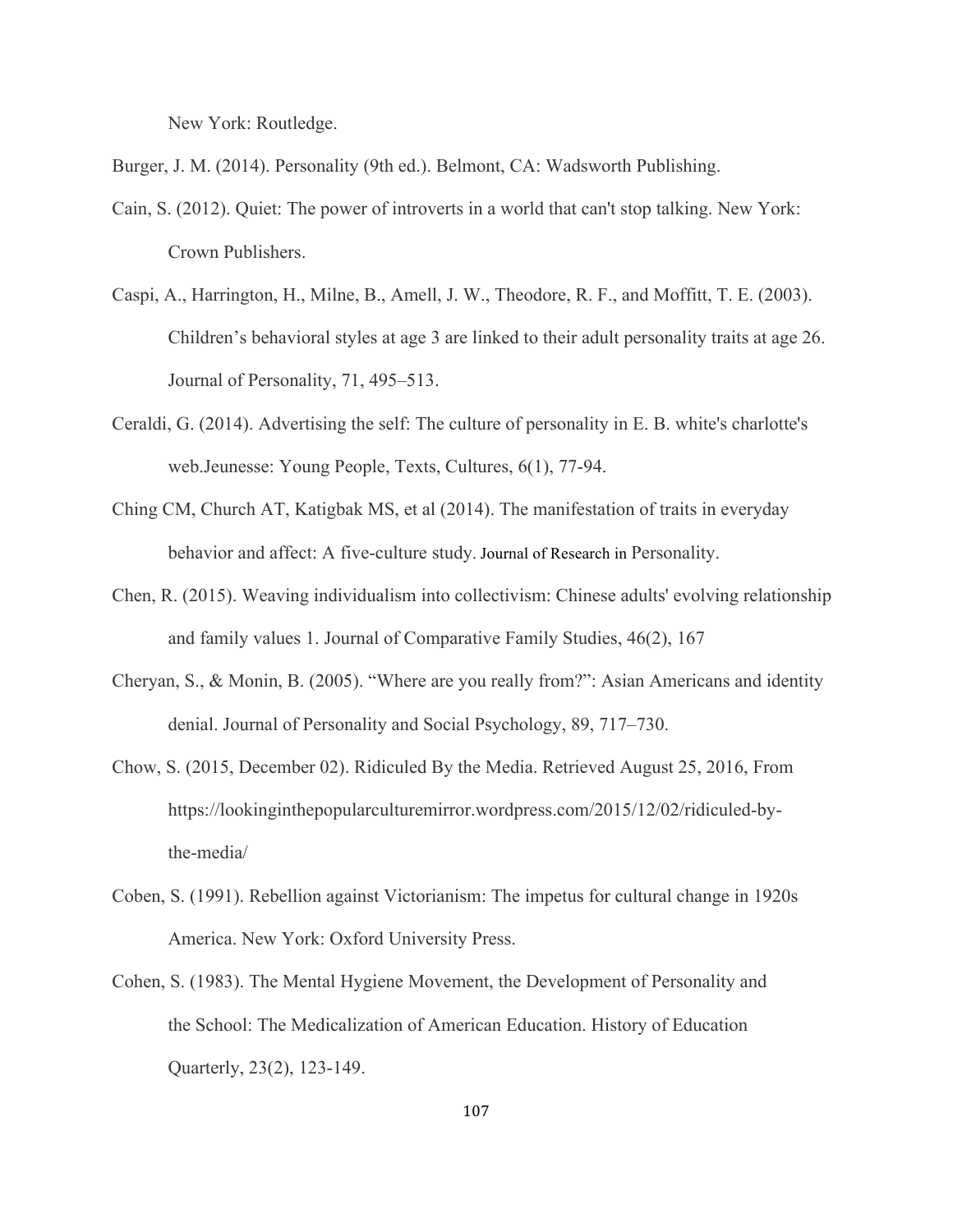Cook, J. (1982). Television sitcom. London: British Film Institute.

- Corr, P. (1996). The myers-briggs type indicator: A critical review and practical guide Elsevier Ltd.
- Costa, P. T., McCrae, R. R., Zonderman, A. B., Barbano, H. E., Lebowitz, B., & Larson, D. M. (1986). Cross-sectional studies of personality in a national sample: 2. stability in neuroticism, extraversion, and openness. Psychology and Aging, 1(2), 144-149.
- Costa Jr., R.R. McCrae. (1989). The NEO-PI/NEO-FFI manual supplement. Psychological Assessment Resources, Odessa, FL
- Costa Jr., Paul T & McCrae, Robert R. et al., (2000). Temperament and personality development across the life span. , (pp. 235-252). Mahwah, NJ, US: Lawrence Erlbaum Associates Publishers, ix, 301 pp.
- Crandall, Christian S., Angela J. Bahns, Ruth Warners, and Mark Schaller. (2011). Stereotypes as Justifications of Prejudice. Personality and Social Psychology Bulletin 37(11):1488- 98.
- Creswell, J. W. (2014). Research design: Qualitative, quantitative, and mixed methods approaches. Thousand Oaks: SAGE Publications.
- Czopp, A. M., Kay, A. C., & Cheryan, S. (2015). Positive stereotypes are pervasive and powerful. Perspectives on Psychological Science, 10(4), 451-463.
- Davis, Glyn (Reader in Screen Studies), Dickinson, K., 1972, & British Film Institute. (2004). Teen TV: Genre, consumption, identity. London: BFI Pub.
- Dembling, S. (2015). Introverts in love: The quiet way to happily ever after. TarcherPerigee.
- Digman, J.M. (1990). Personality structure: Emergence of the five-factor model. Annual Review of Psychology. 41. 417-440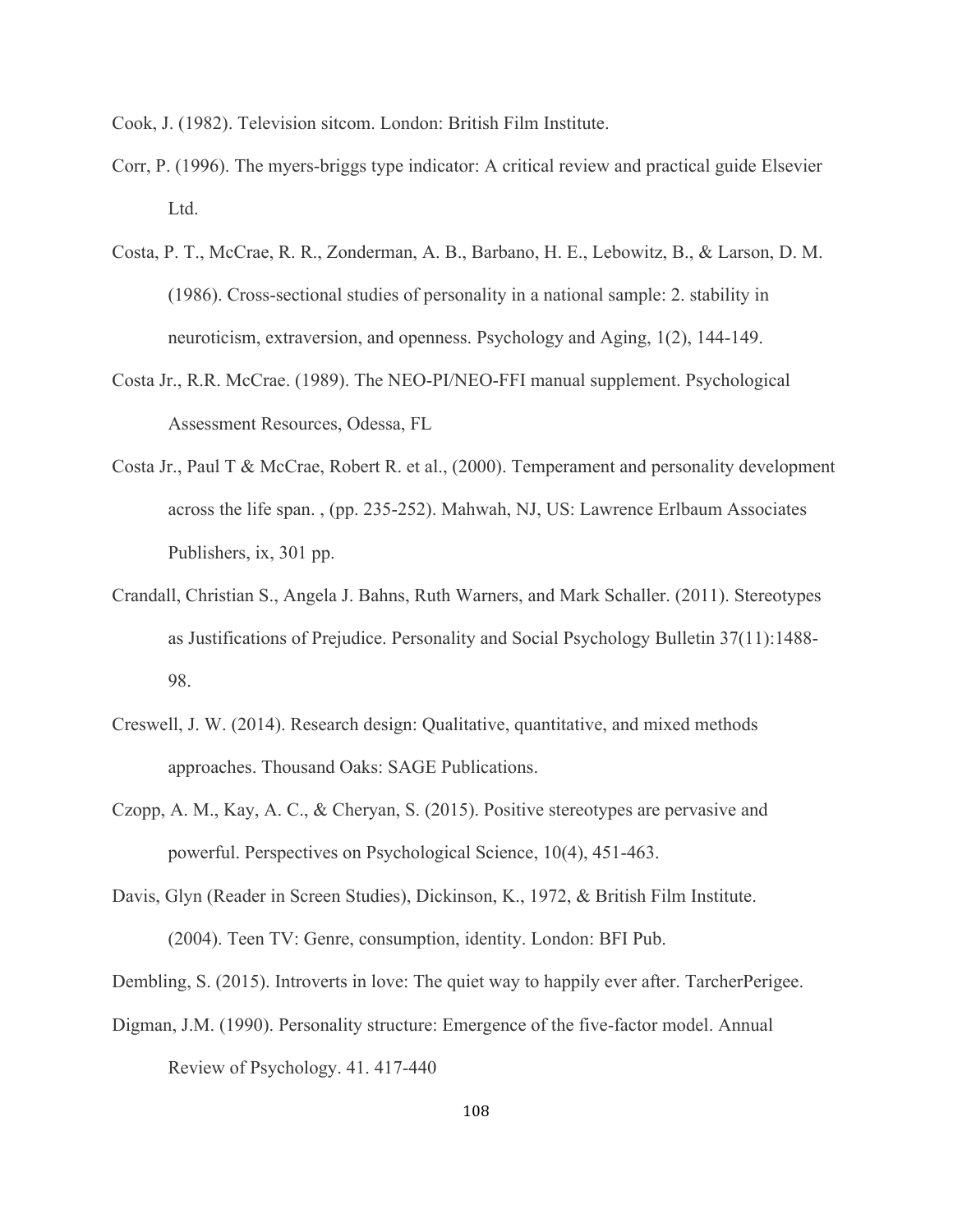- Digman, J.M. (1996). The curious history of the five-factor model. In J.S. Wiggins (Ed.). The five-factor model of personality: Theoretical perspectives (pp.1-20). New York: Guilford Press.
- DiNardo, K. (2003, 07). Think healthy: Act bolder, be happier. Shape, 22, 86. Retrieved from http://search.proquest.com/docview/195290509?accountid=14214
- Disney. (2016). Austin & Ally Characters. Retrieved January 03, 2017, from http://disneychannel.disney.com/austin-and-ally/characters
- Duca, L. (2013, October 28). 8 TV Characters Who Explain What It Means To Be An Introvert. Retrieved October 5, 2015, from http://www.huffingtonpost.com/2013/10/28/tvintroverts\_n\_4163257.html
- Dyer, R. (1984). Gays and film. New York: New York Zoetrope.
- Eagly, A. H., Mladinic, A., & Otto, S. (1994). Cognitive and affective bases of attitudes toward social groups and social policies. Journal of Experimental Social Psychology, 30(2), 113-137.
- Eaton, A. A., & Rose, S. (2011). Has dating become more egalitarian? A 35 year review using sex roles. Sex Roles, 64(11), 843-862.
- Eder, D. (1985). The cycle of popularity: Interpersonal relations among female adolescents. Sociology of Education, 58, 154–165.
- Ellis, A., 1913-2007, Abrams, M., & Abrams, L. (2009). Personality theories: Critical perspectives. Los Angeles: SAGE Publications.
- Emde, R. N., Hewitt, J. K., & Kagan, J. (2001). Infancy to early childhood: Genetic and environmental influences on developmental change. Oxford;New York;: Oxford University Press.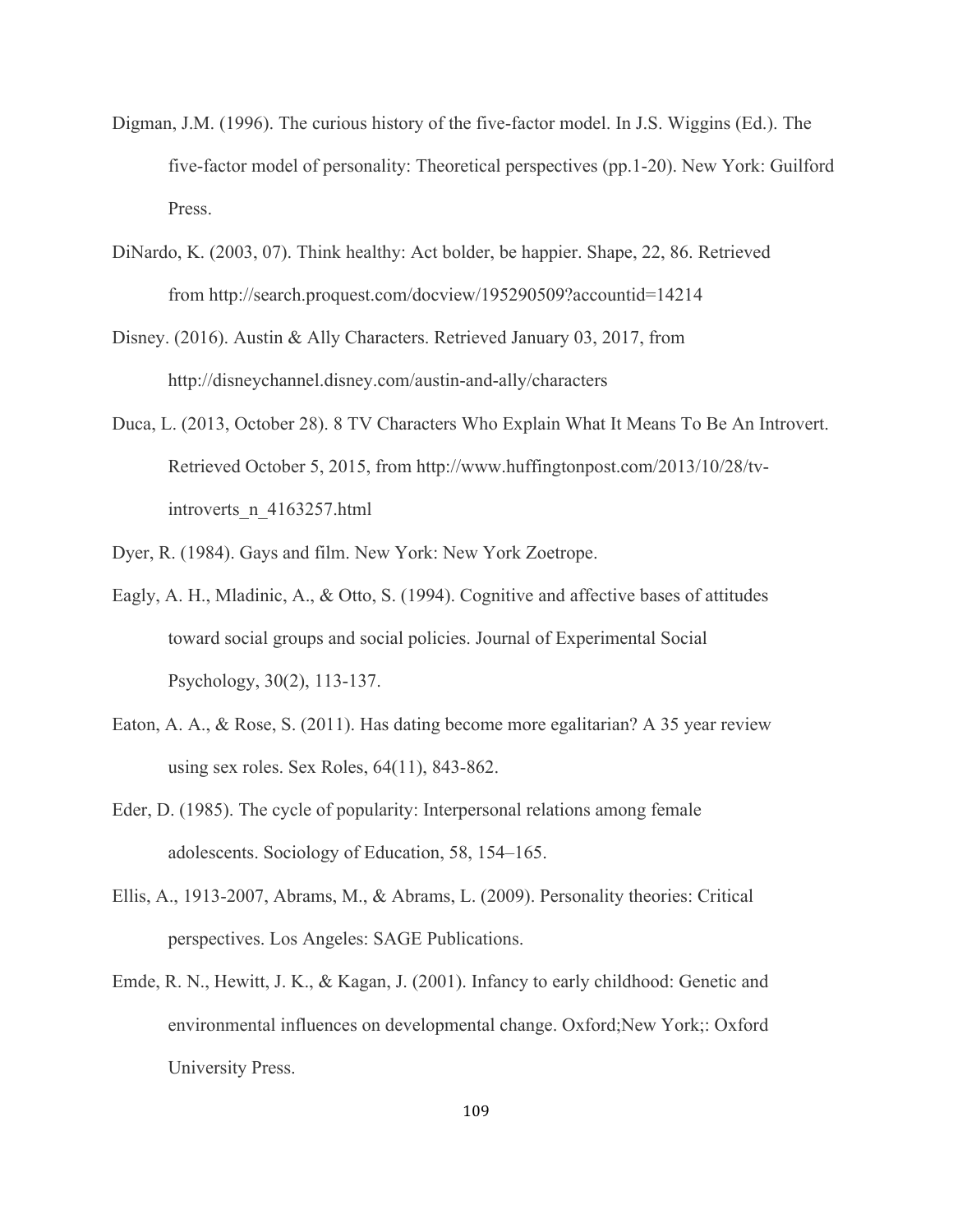- Epstein, D. (1998) "Real boys don't work: 'underachievement', masculinity, and the harassment of 'sissies'". In Failing boys? Issues in gender and achievement, Edited by:Epstein, D. 96–108. Buckingham: Open University Press.
- Evans, J., Hall, S., & Nixon, S. (2012). Representation.: Culture representation and signifying practice (2nd ed.). Sage Publications Ltd UK.
- Eysenck, H. J., & Eysenck, S. B. G. (1968). The manual of the Eysenck Personality Inventory. San Diego, CA: Educational and Industrial Testing Service.
- Eysenck, H. J., & Eysenck, S. B. G. (1969). Personality structure and measurement. London: Routledge Br Kegan Paul.
- Feasey, R. (2012). Absent, ineffectual and intoxicated mothers: Representing the maternal in teen television. Feminist Media Studies, 12(1), 155-159.
- Fleeson, W. (2011). How to be an extrovert. Stella, 89. Retrieved from http://search.proquest.com/docview/907761928?accountid=14214
- Flint, J. (2012, March 09). Teens are watching more TV, not less, report says. Retrieved January 10, 2017, from http://articles.latimes.com/2012/mar/09/business/la-fi-ct-teen-tv-study-20120309
- Fleeson, W., Malanos, A. B., and Achille, N. M. (2002). An intraindividual process approach to the relationship between extraversion and positive affect: Is acting extraverted as "Good" as being extraverted? Journal of Personality and Social Psychology, 83, 6, 1409–1422.
- Ford, T. E., & Ferguson, M. A. (2004). Social consequences of disparagement humor: A prejudiced norm theory. Personality and Social Psychology Review 8 , 79– 94.
- Frosh, S., Phoenix, A. and Pattman, R. (2002) Young masculinities: understanding boys in contemporary society, Basingstoke: Palgrave.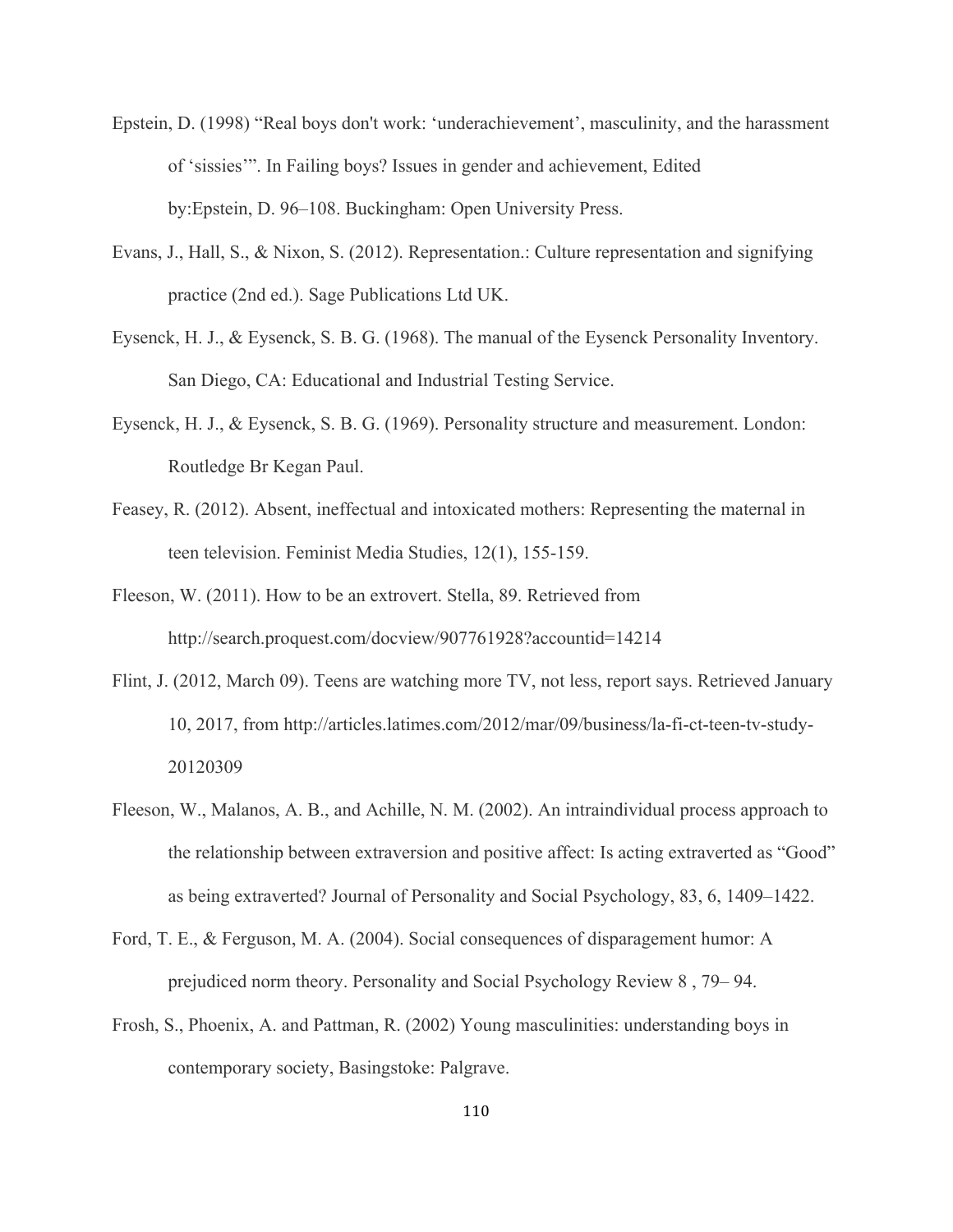- Frueh, T., & McGhee, P. E. (1975). Traditional sex role development and amount of time spent watching television. Developmental Psychology, 11(1), 109-109.
- Fukuyama, F. (1999). The great disruption: Human nature and the reconstitution of social order. New York: Free Press.
- García-Muñoz, N., & Fedele, M. (2011). Television fiction series targeted at young audience: Plots and conflicts portrayed in a teen series. Comunicar, 19(37), 133-140.
- Garrison, R., Hancher, J., Jarvis, E., Kennedy, S., Mercado, S., Shingles, M., Vettath, S., (2006). Managing Introversion and Extroversion in the Workplace. Philadelphia:
- Gerbner, G. & Gross, L. (1976). Living with television: The violence profile. Journal of Communication , 26 , 173–199. University of Pennsylvania
- Gerbner, G., & Gross, L. (1976). Living with television: The violence profile. Journal of Communication, 26, 172-199.
- Godsey, M. (2015, September 28). When Schools Overlook Introverts. Retrieved October 6, 2015, from http://www.theatlantic.com/education/archive/2015/09/introverts-at-schooloverlook/407467/
- Gosling, J., Jones, S., & Sutherland, I. (2012). Extrovert leadership and introvert leadership. London: SAGE Publications Ltd.
- Greene, D., 1962. (2012). Teens, TV and tunes: the manufacturing of American adolescent culture. Jefferson, N.C: McFarland & Co., Publishers.
- Gregoire, C. (2013, June 29). 6 Myths About Introverts To Stop Believing. Retrieved August 10, 2016, from http://www.huffingtonpost.com/2015/09/01/introvert-myths\_n\_3569058.html
- Guo, M., Wei, W., Liao, G., & Chu, F. (2016). The impact of personality on driving safety among Chinese high-speed railway drivers. Accident Analysis and Prevention, 92, 9-14.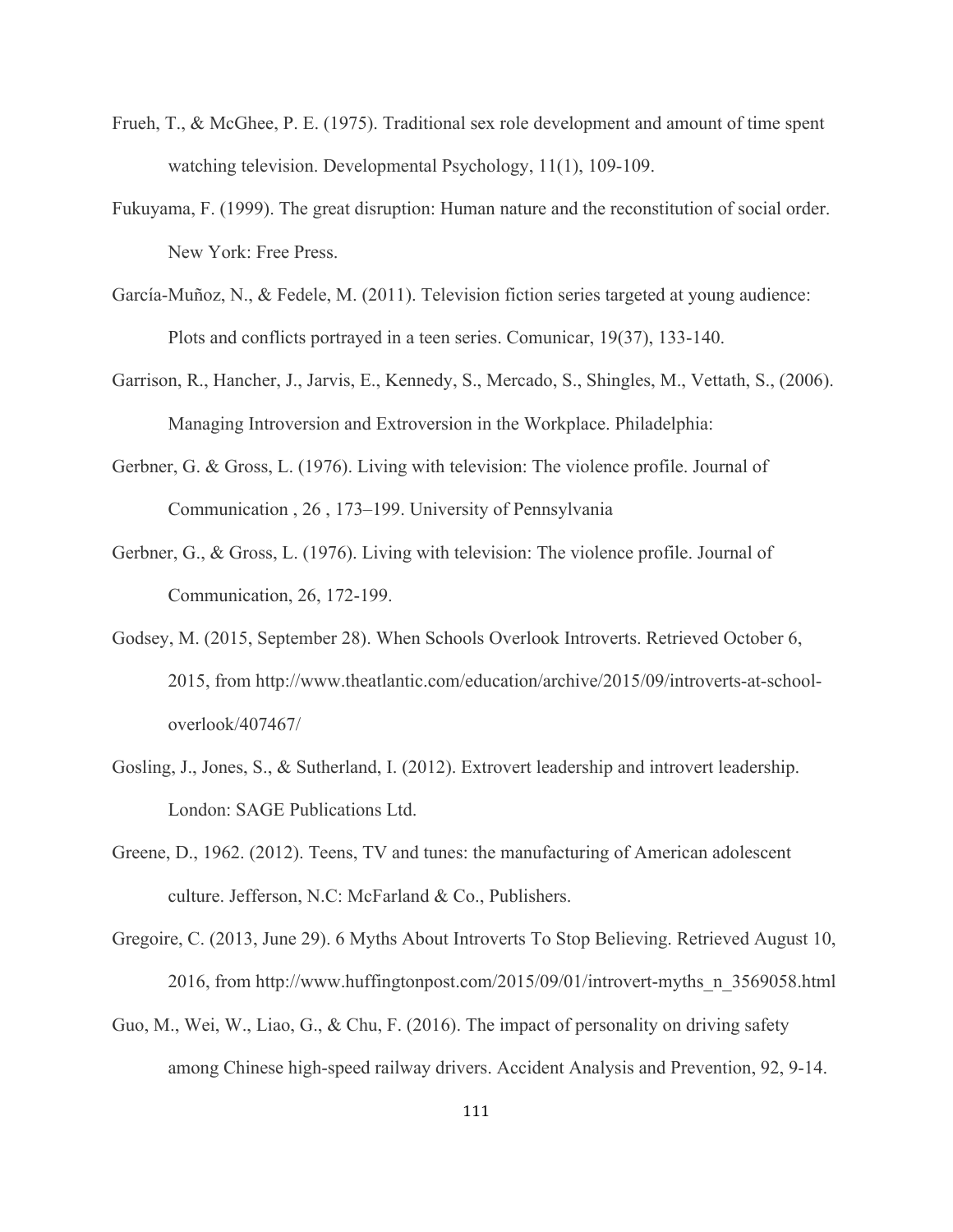- Gupta, A., Szymanski, D. M., & Leong, F. L. (2011). The "model minority myth": Internalized racialism of positive stereotypes as correlates of psychological distress, and attitudes toward help-seeking. Asian American Journal of Psychology, 2, 101–114.
- Gurven, M., von Rueden, C., Massenkoff, M., Kaplan, H., & Lero Vie, M. (2013). How universal is the big five? testing the five-factor model of personality variation among forager-farmers in the bolivian amazon. Journal of Personality and Social Psychology, 104(2), 354-370.
- Hall, S. (1988). New ethnicities. In Black film/British cinema, ICA documents 7, ed. Kobena Mercer. London: Institute of Contemporary Arts.
- Hamamoto, D. Y. (1989). Nervous laughter: Television situation comedy and liberal democratic ideology. New York: Praeger.
- Hardin, C.D., & Higgins, E.T.(1996). Shared reality: How social verification makes the subjective objective. In R.M. Sorrentino & E.T.Higgins (Eds.), Handbook of motivation and cognition: Volume 3 (pp. 28-84). New York, NY: Guilford Press.
- Hartley, John. (2001). Situation comedy. Part l. Creeber. Glen (Eds.), The television genre book. London: British Film Institute.
- Hendershot, H. (2004). Nickelodeon nation: The history, politics, and economics of America's only TV channel for kids. New York: New York University Press.
- Hively, K., & El-Alayli, A. (2014). "You throw like a girl:" the effect of stereotype threat on women's athletic performance and gender stereotypes. Psychology of Sport and Exercise, 15(1), 48-55.
- Hodgetts, K. (2008) Underperformance or 'getting it right'? Constructions of gender and achievement in the Australian inquiry into boys' education. British journal of sociology of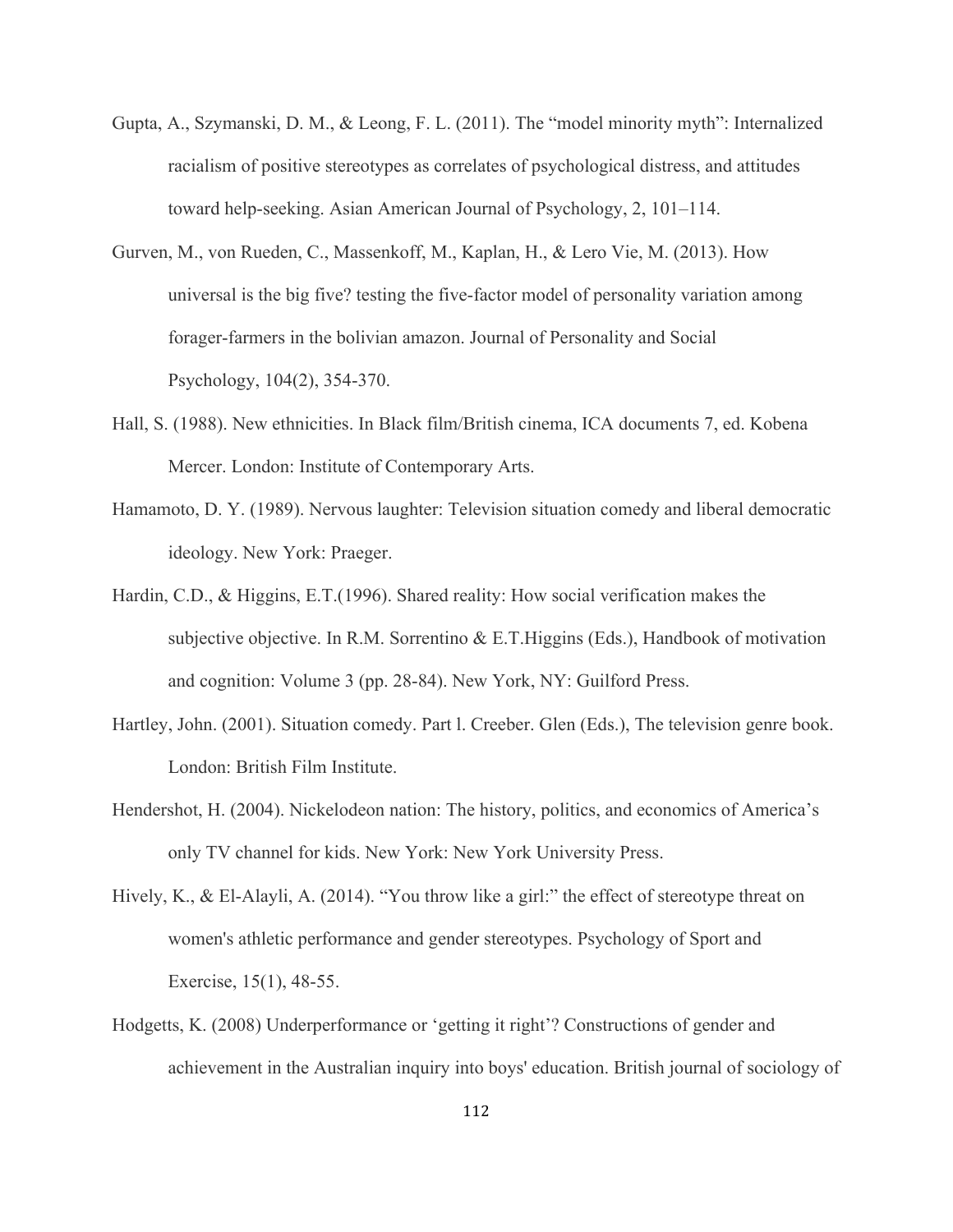education, 29(5): 465–477.

Huhman, H. (2014). Introverts and Extroverts: How They Work In An Office. Retrieved August 14, 2016, from

http://blogs.randstadusa.com/womenpoweringbusiness/introverts-and-extrovertshow-they-work-in-an-office

- Jackson, C. (2006)'Lads' and 'ladettes' in school: gender and a fear of failure, Maidenhead:Open University Press.
- Jackson, C., & Dempster, S. (2009). 'I sat back on my computer . with a bottle of whisky next to me': Constructing 'cool' masculinity through 'effortless' achievement in secondary and higher education. Journal of Gender Studies, 18(4), 341-356.
- Jensen-Campbell, L. A., and Graziano, W. G. (2001). Agreeableness as a moderator of interpersonal conflict. Journal of Personality, 69, 323–362.
- Jessor, R. (1983). The stability of change: Psychology development from adolescence to young adulthood. In D. Magnusson & V. L. Allen (Eds.), *Human development:* An interactional perspective (pp.321-341). New York: Academic Press.
- Jones, W. H., Briggs, S. R., & Smith, T. G. (1986). Shyness: Conceptualization and measurement. Journal of Personality and Social Psychology, 51, 106-148.
- Jones, J. M. (1997). Prejudice and racism. New York: McGraw-Hill.
- Judge, T. A., Bono, J. E., Ilies, R., & Gerhardt, M. W. (2002). Personality and leadership: A qualitative and quantitative review. Journal of Applied Psychology, 87(4), 765- 780.
- Jung, C. G. (1921) Psychologische Typen, Rascher Verlag, Zurich translation H.G. Baynes, 1923.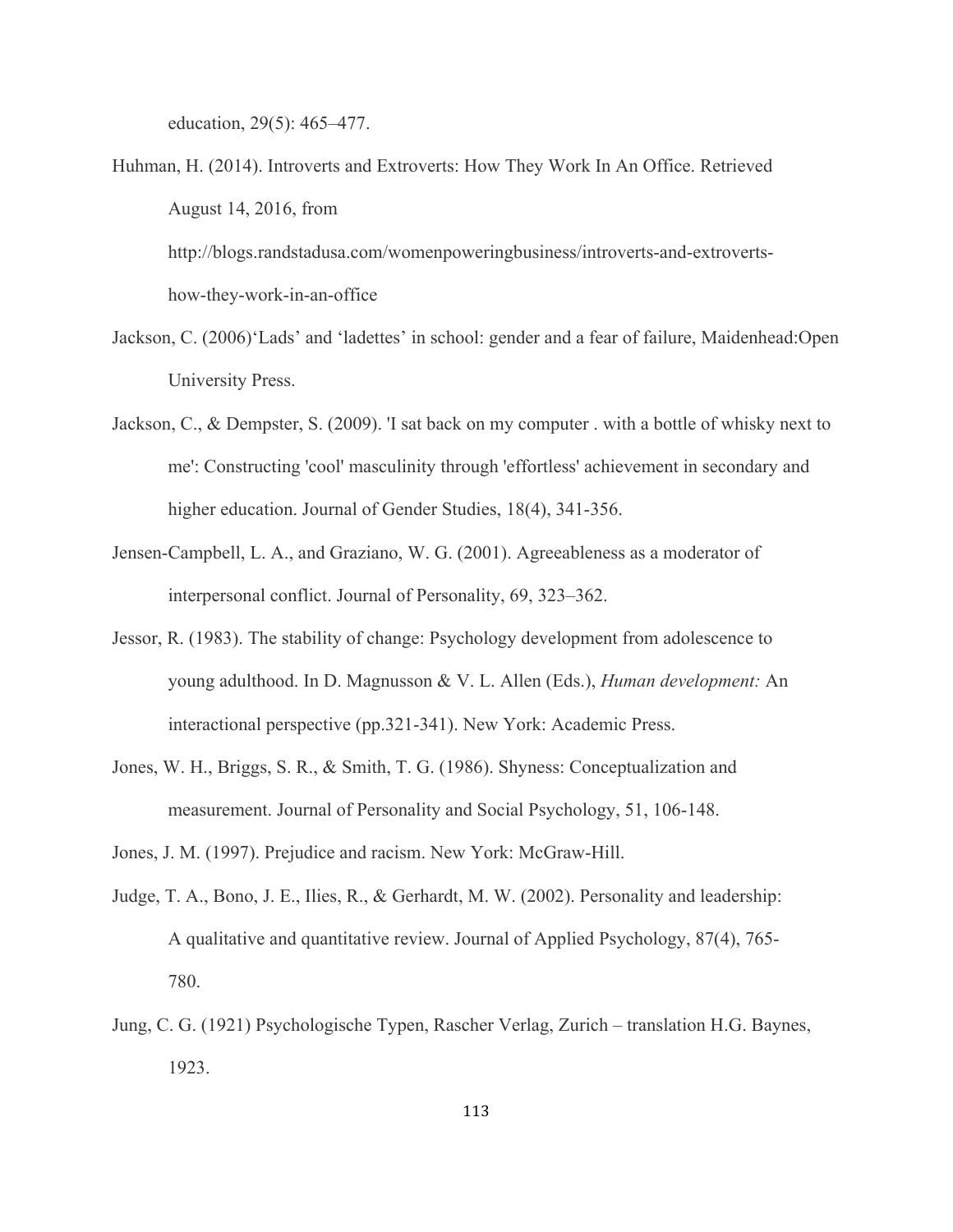- Jung, Carl (1995). Memories, Dreams, Reflections. London: Fontana Press. pp. 414–5. ISBN 0 00-654027-9.
- Keirsey research study: Wealthy extroverts are happiest Americans. (2010). Manufacturing Close - Up, Retrieved from

http://search.proquest.com/docview/751450820?accountid=14214

Kello, J. (2012). Can introverts take the lead? Ishn, 46(10), 28.

- Klein, H., & Shiffman, K. S. (2009). Underrepresentation and symbolic annihilation of socially disenfranchised groups ("out groups") in animated cartoons. Howard Journal of Communications, 20(1), 55-72.
- Komarraju, M., Karau, S. J., Schmeck, R. R., & Avdic, A. (2011). The big five personality traits, learning styles, and academic achievement. Personality and Individual Differences, 51(4), 472-477.
- Lais, S. (2013, November 1). Understanding Pop Culture. Retrieved October 5, 2015, from http://understandingpopculture.blogspot.com/2013/11/introverts-on-tv-look-at-cbss-bigbang.html
- Lajunen, T. (2001). Personality and accident liability: Are extraversion, neuroticism and psychoticism related to traffic and occupational fatalities? Personality and Individual Differences, 31, 1365–1373.
- Laney, M. O. (2002). The introvert advantage: How to thrive in an extrovert world. New York: Workman Pub.
- Larsen, R. J., & Buss, D. M. (2014). Personality psychology: Domains of knowledge about human nature (5th ed.). New York, NY: McGraw-Hill Education.

Lauzen, M.M., & Dozier, D.M. (2005). Maintaining the double standard: Portrayals of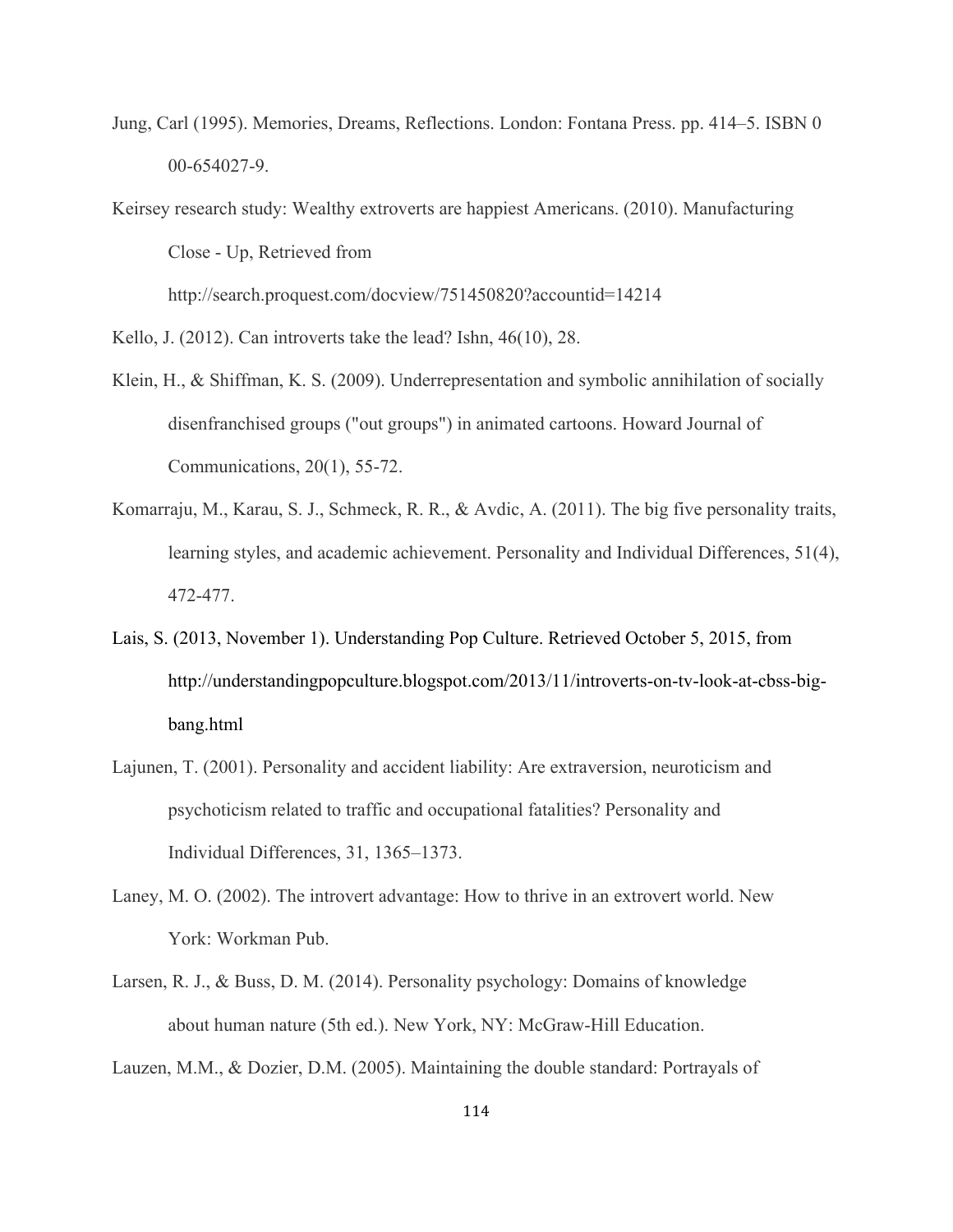age and gender in popular films. Sex Roles, 52, 445-455.

- Lease, A. M., Kennedy, C. A., & Axelrod, J. L. (2002). Children's social constructions of popularity. Social Development, 11, 87–109.
- Leon, A. J. (2014). The Cinderella scientist: A critical reading of the CBS series, "the big bang theory". Media Report to Women, 42(3), 6.

Lippmann, Walter. (1992). Public Opinion. Mineola: Dover Publications.

Mailer, N. (1957). The white negro. San Francisco: City Lights Books.

- Main character. (2014). In R. W. Kroon, Jefferson, NC: McFarland. Retrieved from https://login.libezproxy2.syr.edu/login?url=http://search.credoreference.com/cont ent/entry/mcfav/main\_character/0
- Marchand, R. (1985). Advertising the american dream: Making way for modernity, 1920- 1940. Berkeley: University of California Press.
- Mastro, D. (2009). Effects of racial and ethnic stereotyping. In J. Bryant & M.B.Oliver (Eds). Media effects: advances in theory and research (pp. 325-341). New York: Routledge.
- McCrae, R. R. and John, O. P. (1992), An Introduction to the Five-Factor Model and Its Applications. Journal of Personality, 60: 175–215.
- McCrae, R. R., & John, O. P. (1998). An introduction to the five-factor model and its applications. Personality: critical concepts in psychology, 60, 295.
- McCrae, R. R., Costa, P. T., Lima, M. P., Simões, A., Ostendorf, F., Angleitner, A., Marusic, I., Bratko, D., Caprara, G.V. Barbaranelli, C., Chae, J.H., & Piedmont, R. L. (1999). Age differences in personality across the adult life span: Parallels in five cultures. Developmental Psychology, 35, 466-477.

McCrae, R. R., Costa, P. T., Ostendorf, F., Angleitner, A., Hřebíčková, M., Avia, M.D., . . .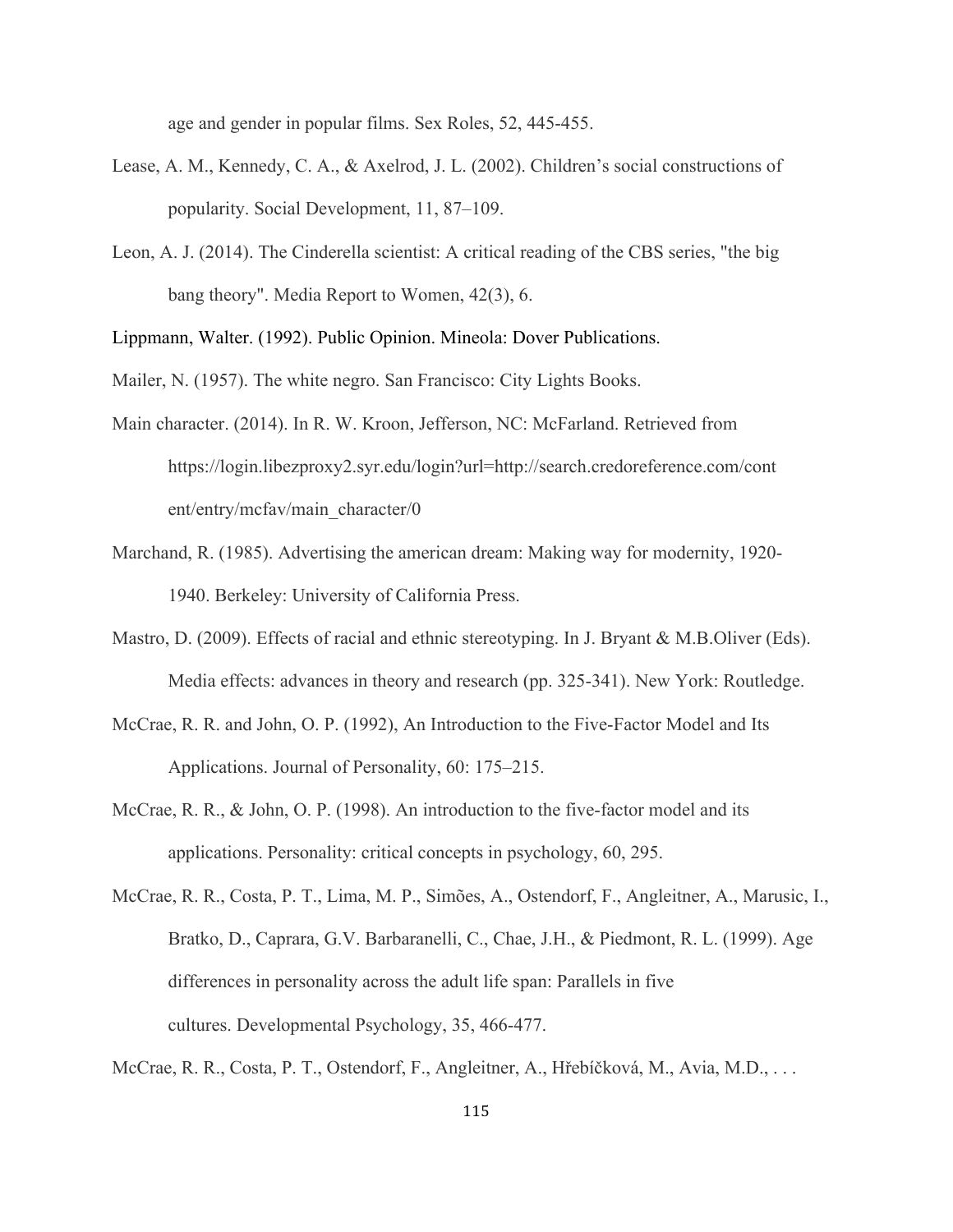Smith, P. B. (2000). Nature over nurture: Temperament, personality, and life span development. Journal of Personality and Social Psychology, 78(1), 173-186.

- McCrae, R. R., Terracciano, A., & Personality Profiles of Cultures Project. (2005). Personality profiles of cultures: Aggregate personality traits. Journal of Personality and Social Psychology, 89(3), 407-425.
- MeGhee, P.E., & Frueh, T. (1980). Television viewing and the learning of sex-role stereotypes. Sex Roles, 6. 179-188
- McKee, A. (2003). Textual analysis: A beginner's guide. Thousand Oaks, Calif; London: SAGE.
- Merskin, Debra. (2009). The Princess and the SUV: Brand Images of Native Americans as Commodified Racism. In Studies in Symbolic Interaction. Vol. 33, 129-47. Ebook.
- Miller, D. (2011). masculinity in popular sitcoms, 1955-1960 and 2000-2005. Culture, Society and Masculinities, 3(2), 141.
- Mills, B. (2004). Comedy verite: Contemporary sitcom form. Screen, XLV(1), 63.
- Mills, B. (2009). The sitcom. Edinburgh: Edinburgh University Press.
- Mortimer, J. T., Finch, M. D., & Kumka, D. (1982). Persistence and change in development: The multidimensional self-concept. In P. B. Baltes & O. G. Brim, Jr. (Eds.), Life span development and behavior (Vol. 4, pp. 263-313). New York, NY: Academic Press.
- Moseley, R. (2002). Glamorous witchcraft: Gender and magic in teen film and television. Screen, 43(4), 403-422.
- Meyer, M. D. E., & Wood, M. M. (2013). Sexuality and teen television: Emerging adults respond to representations of queer identity on glee. Sexuality & Culture, 17(3), 434-448.
- Neale, Stephen, & Frank Krutnik. (1990). Popular Film and Television Comedy London: Routledge.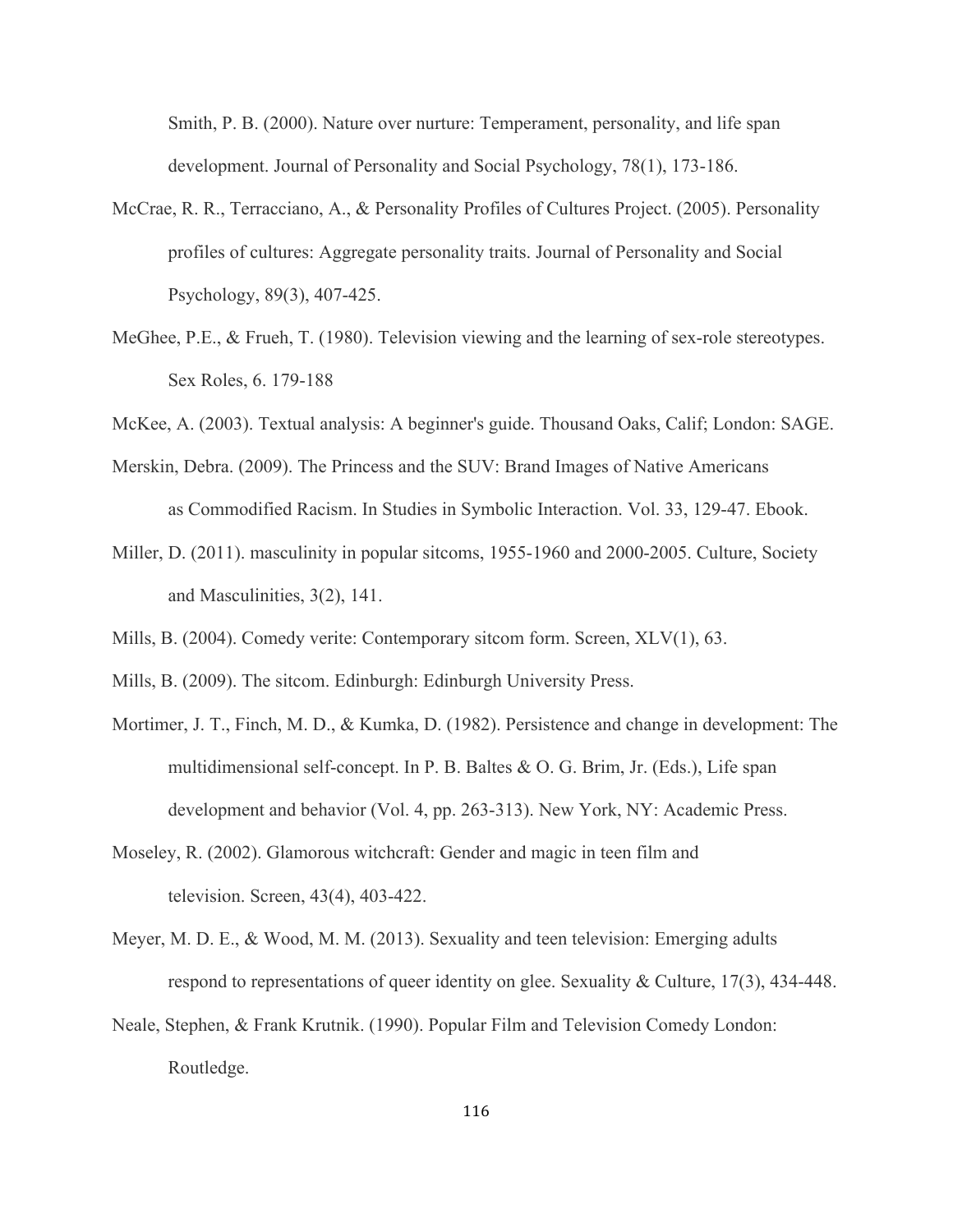- Nelson, P. A., & Thorne, A. (2012). Personality and metaphor use: How extraverted and introverted young adults experience becoming friends. European Journal of Personality, 26(6), 600-612.
- Nicholson, I. A. M. (1998). Gordon allport, character, and the "culture of personality," 1897- 1937.History of Psychology,1(1), 52-68.

Nielsen. (2009). How Teens Use Media: A Nielsen report on the myths and realities of teen media trends. Retrieved from http://www.nielsen.com/content/dam/corporate/us/en/reports-downloads/2009- Reports/How-Teens-Use-Media.pdf

- Osborne, Anne C. (Anne Cunningham), & Coombs, D. S. (2016). Female fans of the NFL: Taking their place in the stands. New York, NY: Routledge.
- Ostendorf, F. (1990). Language and personality structure: Towards the validity of the five-factor model of personality. Regensburg, Germany: Roderer-Verlag. Larsen, Randy; Buss, David (2013-06-13).
- Oyserman, D., & Sakamoto, I. (1997). Being Asian American: Identity, cultural constructs, and stereotype perception. The Journal of Applied Behavioral Science, 33, 435–453.
- Packard, V., 1914-1996. (1972). A nation of strangers. New York: McKay.
- Parkhurst, J. T., & Hopmeyer, A. G. (1998). Sociometric popularity and peer-perceived popularity: Two distinct dimensions of peer status. The Journal of Early Adolescence, 18, 125–144.
- Paulhus, D. L., & Morgan, K. L. (1997). Perceptions of intelligence in leaderless groups: The dynamic effects of shyness and acquaintance. Journal of Personality and Social Psychology, 72(3), 581-591.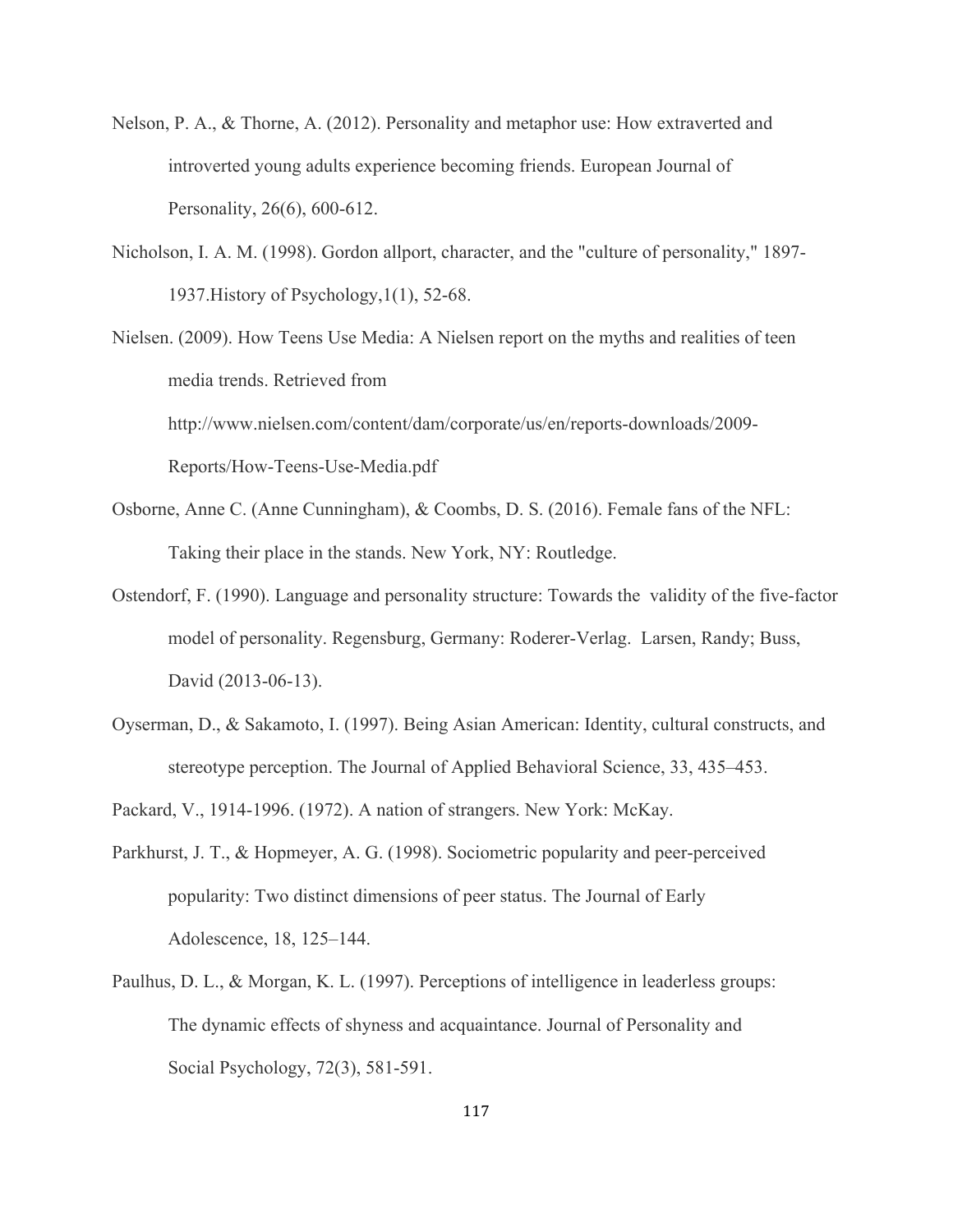Perse, E. M. (2001). Media effects and society. Mahwah, NJ: Lawrence Erlbaum.

- Postman, N. (1986). Amusing ourselves to death: Public discourse in the age of show business. New York: Penguin Books.
- Porter, Laraine. (1998). Tarts, tampons and tyrants: women and representation in British comedy. In Waggs, S (Eds.), Because I tell a joke or two: Comedy, politics, and social difference. New York; London; Routledge.
- Premuzic, T. C. (2013). Why Do So Many Incompetent Men Become Leaders? Retrieved August 13, 2016, from https://hbr.org/2013/08/why-do-so-many-incompetent-Men
- Riesman, D., 1909-2002, Glazer, N., & Denney, R., 1913. (2001). The lonely crowd: A study of the changing american character (Abridg and rev.;2;2nd; ed.). New Haven, CT: Yale University Press.
- Roberts, S. G. B., Dunbar, R. I. M., & Pollet, T. V. (2011). Extraverts have larger social network layers but do not feel emotionally closer to individuals at any layer. Journal of Individual Differences, 32(3), 161-169.
- Ross, S. M., & Stein, L. E. (Eds.). (2008). Teen television: Essays on programming and fandom. Jefferson, NC: McFarland & Company, Inc.
- Rubin, A. M. (1981), 'An examination of television viewing motivations' Communication Research, 8: 2, pp. 141–65.
- Rubin, K. H., Bukowski, W. M., & Parker, J. G. (1998). Peer interactions, relationships, and groups. In: W. Damon (Series Ed.) & N. Eisenberg (Vol. Ed.), Handbook of child psychology. Social, emotional, and personality development vol. 3 (pp. 619–700). New York: Wiley.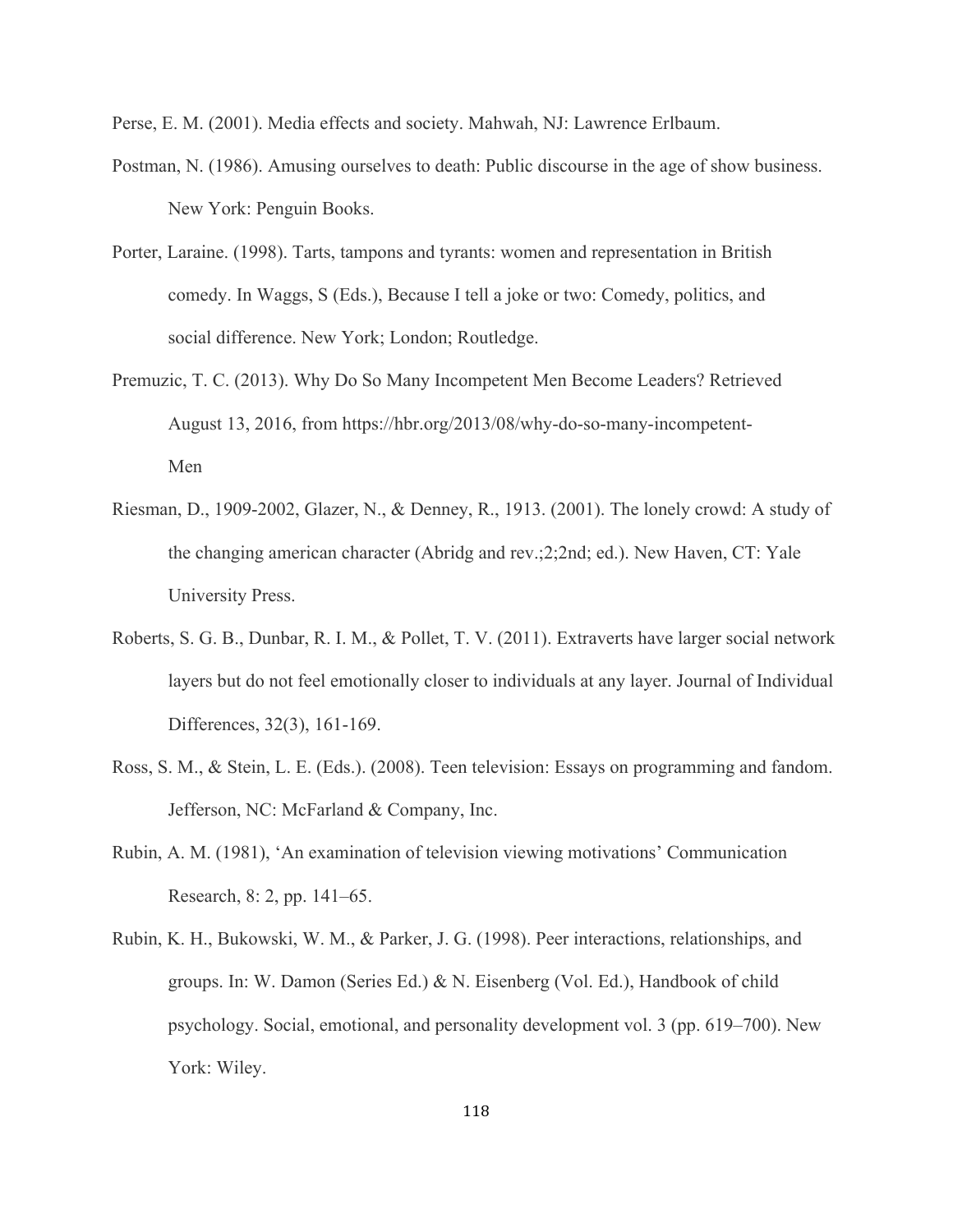- Sinclair, Stacey, Curtis D. Hardin, and Brian S. Lowery. (2006). Self-Stereotyping in the 85 Context of Multiple Social Identities. Journal of Personality and Social Psychology. 90(4): 529-42.
- Steele, C. M. (1997). A threat in the air: How stereotype shape intellectual identity and performance. American Psychologist, 52, 613–629.
- Steele, J., James, J. B., & Barnett, R. C. (2002). Learning in a man's world: Examining the perceptions of undergraduate women in male-dominated academic areas. Psychology of Women Quarterly, 26, 46–50.
- Steele, C. M., Spencer, S. J., & Aronson, J. (2003). Contending with group image: The psychology of stereotype and social identity threat. In M. Zanna (Ed.), Advances in experimental social psychology (pp. 102–115). San Diego: Academic Press.
- Supporting character. (2014). In R. W. Kroon, . Jefferson, NC: McFarland. Retrieved From https://login.libezproxy2.syr.edu/login?url=http://search.credoreference.com/cont ent/entry/mcfav/supporting\_character/0
- Susman, W., 1927-1985. (1984). Culture as history: The transformation of American society in the twentieth century (1st ed.). New York: Pantheon Books.
- Spencer, C., Steele, C. M., & Quinn, D. (1999). Stereotype threat and women's math performance. Journal of Experimental Social Psychology, 35, 4–28.
- Swann, W. B., & Rentfrow, P. J. (2001). Blirtatiousness: Cognitive, behavioral, and physiological consequences of rapid responding. Journal of Personality and Social Psychology, 81(6), 1160-1175.
- Swickert, R. J., Rosentreter, C. J., Hittner, J. B., & Mushrush, J. E. (2002). Extraversion, social support processes, and stress. Personality and Individual Differences, 32, 877–891.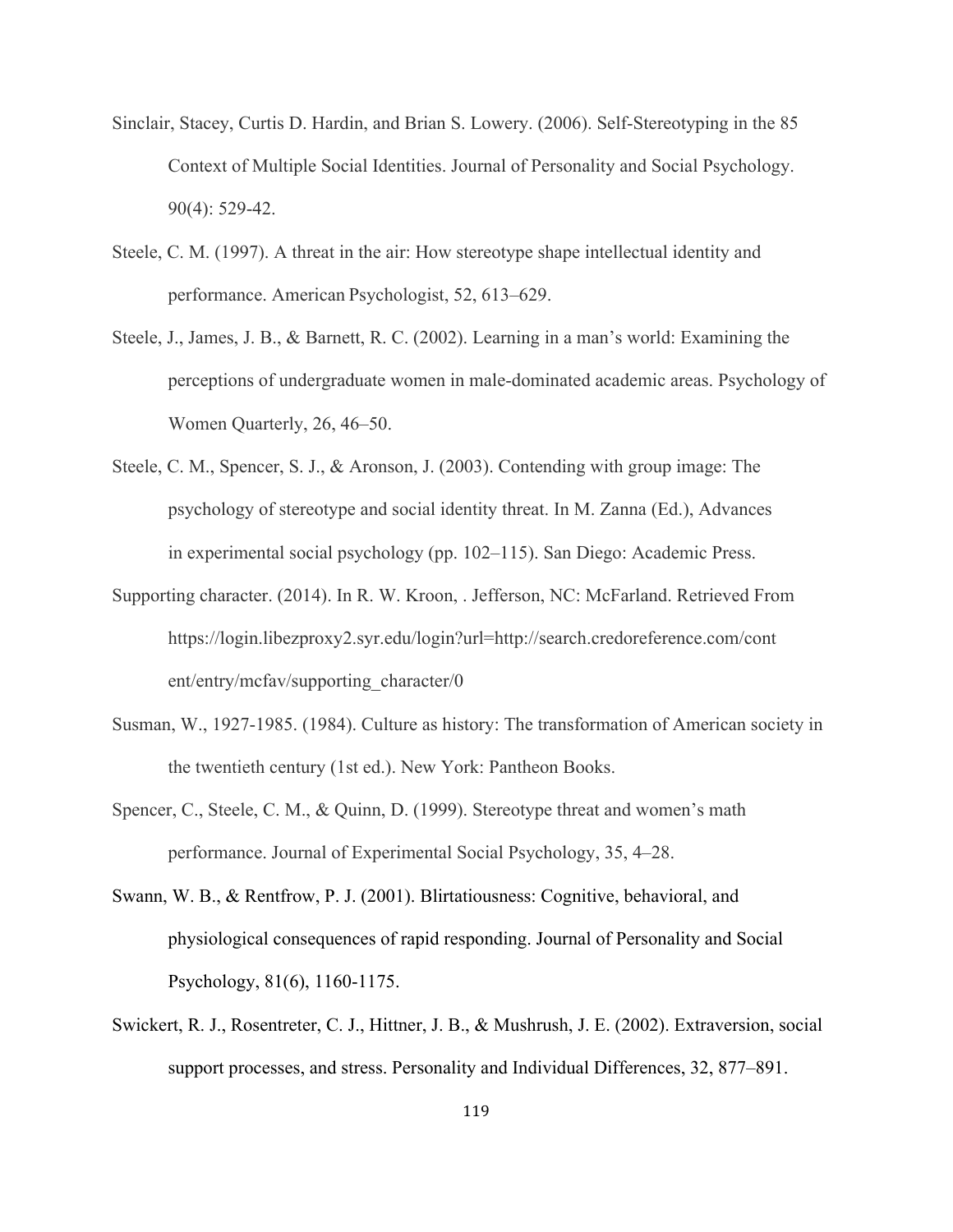- Taffel, R. (2006). The divided self. Psychotherapy Networker, 30 Retrieved from http://search.proquest.com/docview/233324517?accountid=14214
- Thompson, Edmund R. (2008). "Development and Validation of an International English Big-Five Mini-Markers". Personality and Individual Differences 45 (6): 542–8.
- Trombley, S. (2013). Be happier: Act like an extrovert. Rural Telecommunications, 32(6), 8. Retrieved from http://search.proquest.com/docview/1462407422?accountid=14214
- Tuchman, Gaye. (1978). Introduction: The Symbolic Annihilation of Women by the Mass Media. In Hearth and Home: Images of Women in the Mass Media, edited by Gaye
- Tuchman, Arlene Kaplan Daniels and James Bene´t, 3 –37. New York: Oxford University Press.
- Twenge, J. M. (2001). Birth cohort changes in extraversion: A cross-temporal meta-analysis, 1966–1993. Personality and Individual Differences, 30(5), 735-748.
- Van Heck, G. L., Perugini, M., Caprara, G., & Fröger, J. (1994). The big five as tendencies in situations. Personality and Individual Differences, 16(5), 715-731.
- Venzo, P., & Hess, K. (2013). "honk against homophobia": Rethinking relations between media and sexual minorities. Journal of Homosexuality, 60(11), 1539-1556.
- Vittrup, B., & Holden, G. W. (2011). Exploring the impact of educational television and parent-child discussions on children's racial attitudes: Exploring children's racial attitudes. Analyses of Social Issues and Public Policy, 11(1), 82-104.
- Volgy, T. J., & Schwarz, J. E. (1980). TV entertainment programming and sociopolitical attitudes. Journalism & Mass Communication Quarterly, 57(1), 150-155.
- Wolf, H. (2016). The Portrayal of Introverted Women in the Media. Retrieved August 25, 2016, from https://lookinginthepopularculturemirror.wordpress.com/2016/05/31/the-portrayalof-introverted-women-in-the-media/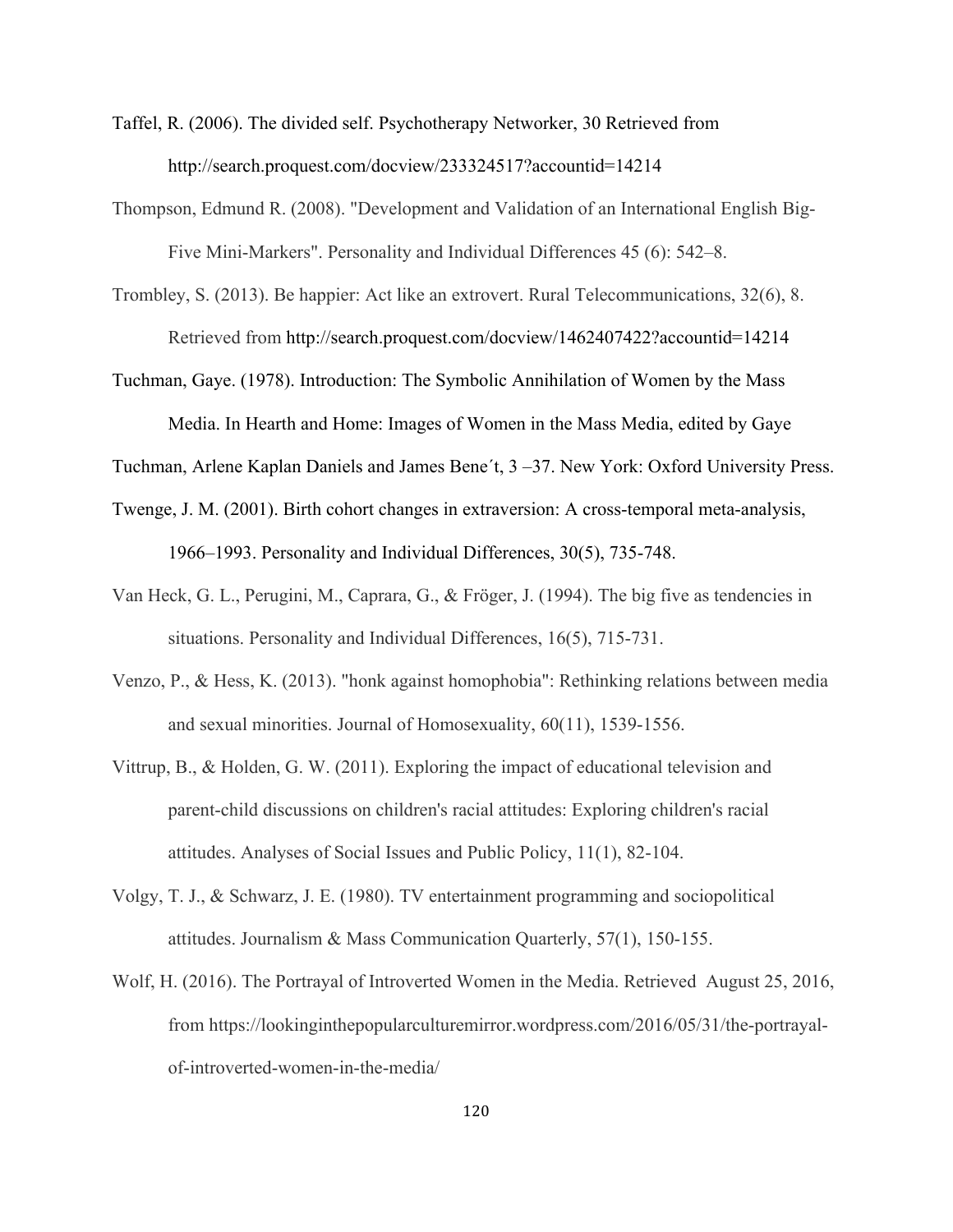Whyte, W. H. (1956). The organization man. New York: Simon and Schuster.

- Wicherts, J. M., Dolan, C. V., & Hessen, D. J. (2005). Stereotype threat and group differences in test performance: A question of measurement invariance. Journal of Personality and Social Psychology, 89, 696–716.
- Younger, M. and Warrington, M. (2005). Raising boys' achievement in secondary schools, Maidenhead: Open University Press
- Zafar, S., & Meenakshi, K. (2012). A study on the relationship between extroversionintroversion and risk-taking in the context of second language acquisition. International Journal of Research Studies in Language Learning, 1(1), 33-40.
- Zelenski, J. M., Santoro, M. S., & Whelan, D. C. (2012). Would introverts be better off if they acted more like extraverts? Exploring emotional and cognitive consequences of counterdispositional behavior. Emotion (Washington, D.C.), 12(2), 290-303.
- Zhang, L. (2003). Does the big five predict learning approaches? Personality and Individual Differences, 34, 1431–1446.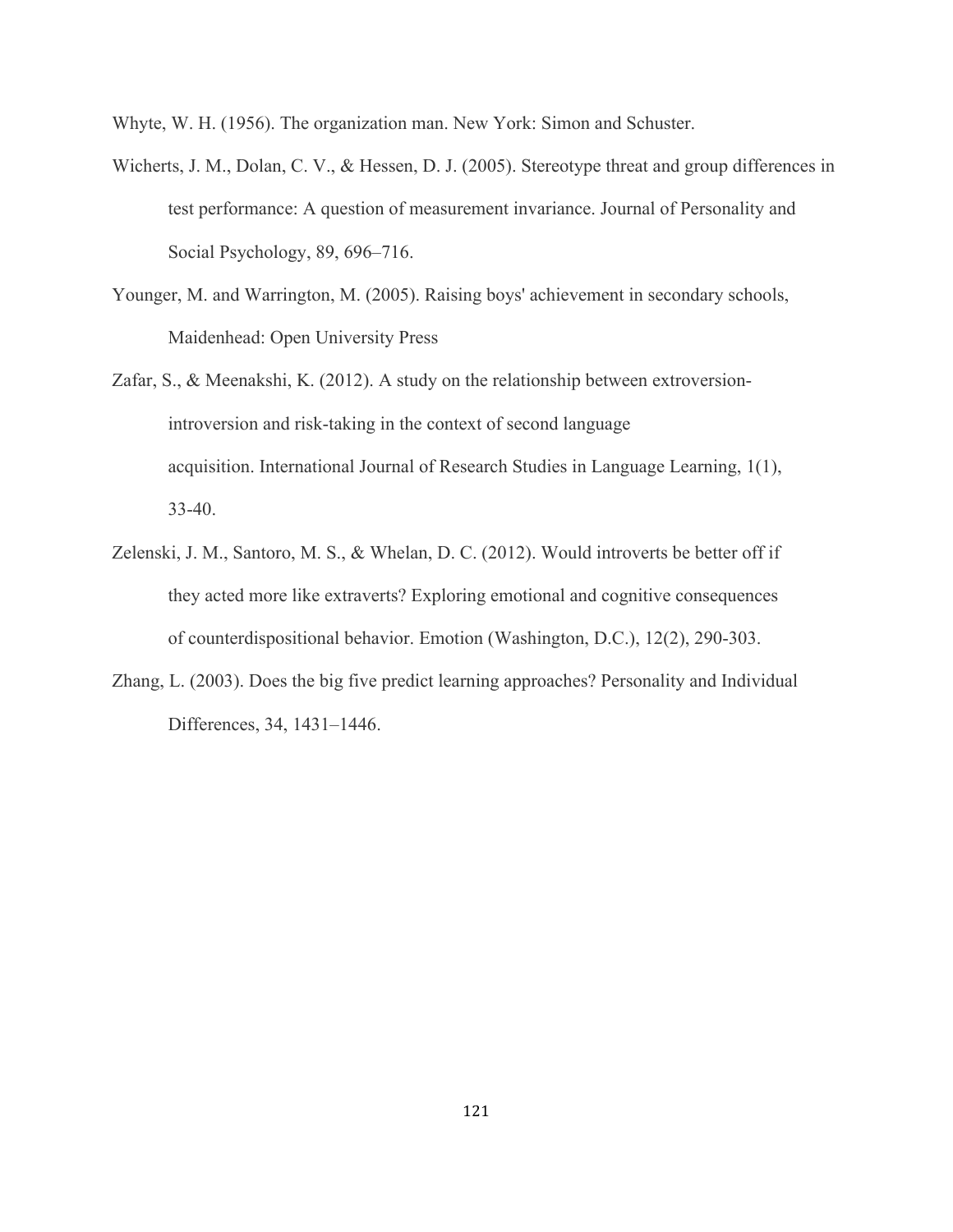**Curriculum Vitae**

# **YuXi (Cecilia) Zhou**

yzhou83@syr.edu 315-7514534

| <b>EDUCATION</b> |                                                                        |
|------------------|------------------------------------------------------------------------|
| <b>June 2017</b> | <b>M.A in Media Studies</b>                                            |
|                  | S.I. Newhouse of Public Communication                                  |
|                  | Syracuse University, Syracuse, NY                                      |
|                  | Thesis Title: "Are introverts invisible? A textual analysis of how the |
|                  | Disney and Nickelodeon teen sitcoms reflect the Extrovert Ideal"       |
|                  | Advisor: Prof. Anne Osborne                                            |
|                  | Committee: Prof. Charisse L'Pree, Prof. Robert Thompson, Prof. Carol   |
|                  | Liebler (Chair)                                                        |
|                  | GPA: 3.72/4.00                                                         |
| <b>June 2014</b> | <b>Bachelor of Social Science in Communication</b>                     |
|                  | School of Communication                                                |
|                  | Hong Kong Baptist University, Hong Kong, China                         |
|                  | Thesis Title: "Female Representation in Modern Vampire Television: A   |
|                  | Case Study of True Blood"                                              |
|                  | Advisor: Tan Jia                                                       |
|                  | GPA: 3.10/4.00                                                         |
| <b>Jan 2013</b>  | <b>Exchange Program</b>                                                |
|                  | School of Media & Communication                                        |
|                  | <b>Bowling Green State University</b>                                  |
|                  | GPA: 3.47/4.00                                                         |

# **RESEARCH INTERSTS**

Media literacy Children and adolescent media and education Content and effects of media diversity Media and personality Media and children's gender development

# **AWARD AND SCHOLARSHIP**

| 2015-2016 | Graduate Teaching Assistantship in S.I. Newhouse School, Syracuse |
|-----------|-------------------------------------------------------------------|
|           | University                                                        |
| 2012-2013 | Study Abroad on the University Scholarship in Hong Kong Baptist   |
|           | University                                                        |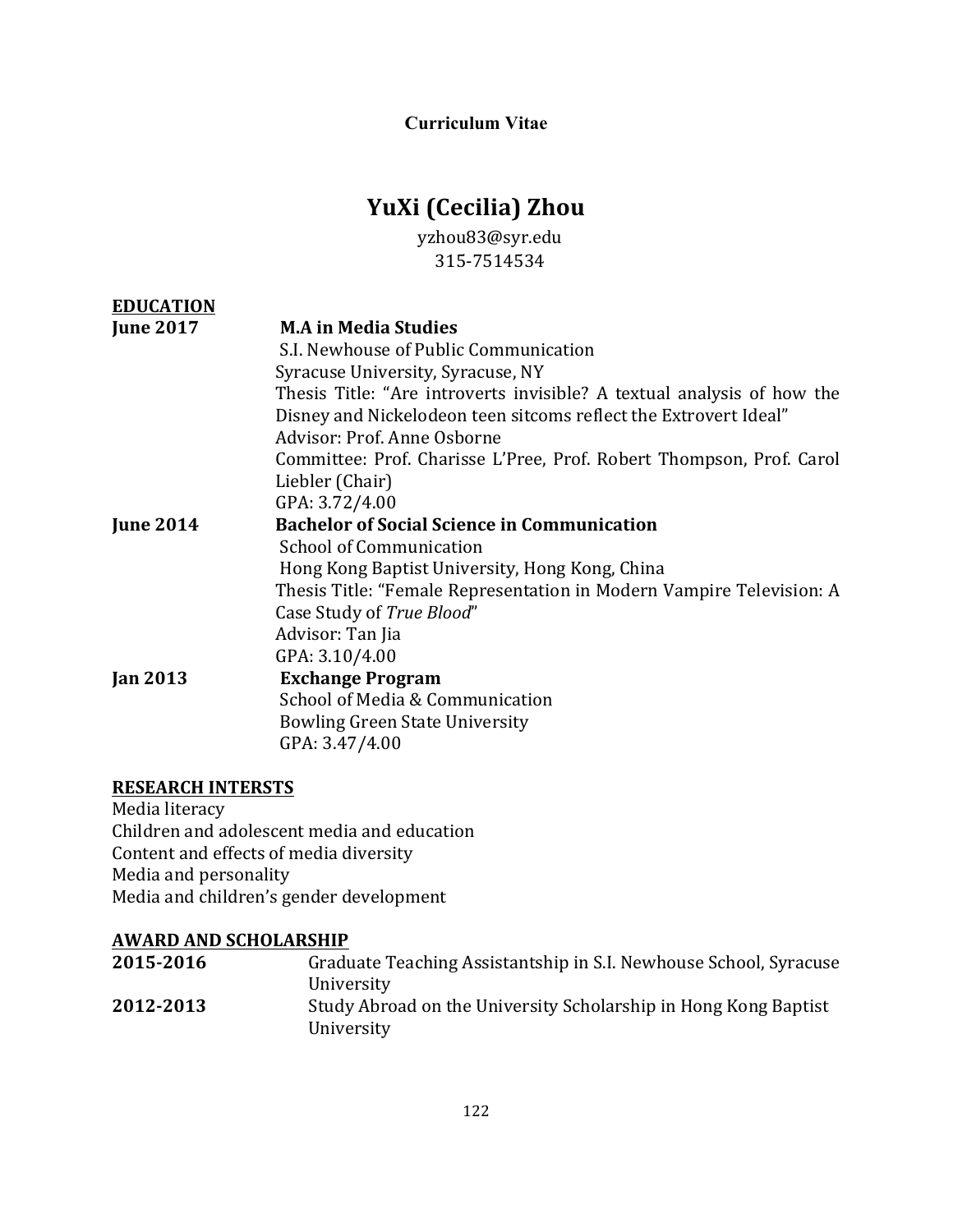#### **RESEARCH PAPER**

• Zhou, Y.X., (2017). Thesis: *Are introverts invisible? A textual analysis of how the Disney and Nickelodeon teen sitcoms reflect the Extrovert Ideal*

• Zhou, Y.X., (2016). *Sakura and Young Love: How Shojo Anime Affects the U.S Female Fans' Gender Role Constructions, Romantic Expectations and Real Life Experiences* (Accepted by International Communication Association annual conference, San Diego, USA, 2017)

**. Zhou, Y.X.,** Fenne, Alma & Yvorra, Gaston. (2015). the U.S Female College Athletes' *Perception of Women's Sports in the Media and their Sports Career* (Presented at Popular Culture Association 2016 Annual Conference, Seattle)

 $\bullet$  Bias, Casby, Brown, Dan, Zhou, Y.X., & Warren, Stephen (2014). *Minnie Mouse, Modern Women: Anthropomorphic Characters and Gender Roles in Children's Animated Television* (Presented at Association for Education in Journalism and Mass Communication 2015 annual conference, San Francisco)

• Zhou, Y.X., (2014). "Kawaii" Gals and "Cool" Guys: Examining the Sex Role Stereotypes in *Japanese Shojo Anime* (Presented at Popular Culture Association 2015 Annual Conference, New Orleans)

#### **RESEARCH POSITION**

#### **Jan 2017-Present Consumer Analyst Intern, SKIM, New Jersey**

- Work on around 10 different research projects and conduct consumer behavioral research using CBC, MaxDiff, HB, and Virtual Shelf methods
- In charge of survey design and programming using SSIWEB
- Collect data with the size of over 1000 respondents
- Analyze data using SPSS, SSIWEB, EXCEL and R
- Prepare consultative reports and presentation

#### **Sept 2017-Present Freelance Researcher, Crandall Consulting, NY**

• Supported formative research effort for Crandall Consulting, Sprout Network and Sockeye Media

• Designed interview questionnaire and research

• Interviewed preschoolers age 3 to 5 on the appeal and comprehension of children's book and TV series such as Sprout's animated series *the Floogals,*  children's book *Gokul*  and Sockeye Media's *Schoolhouse Literacy Book Series* 

• Input data and analyze data using NVivo and Excel

• Made recommendations regarding visual presentation and story of TV series and children's book

# **May 2015-Aug 2015 Research Assistant, Prof. Keren Henderson, Syracuse University**

- Worked on the paper "A content analysis of lead stories for the top fifty local television news stations"
- Collected and sorted interview data using NVivo
- Transcribed interview using NVivo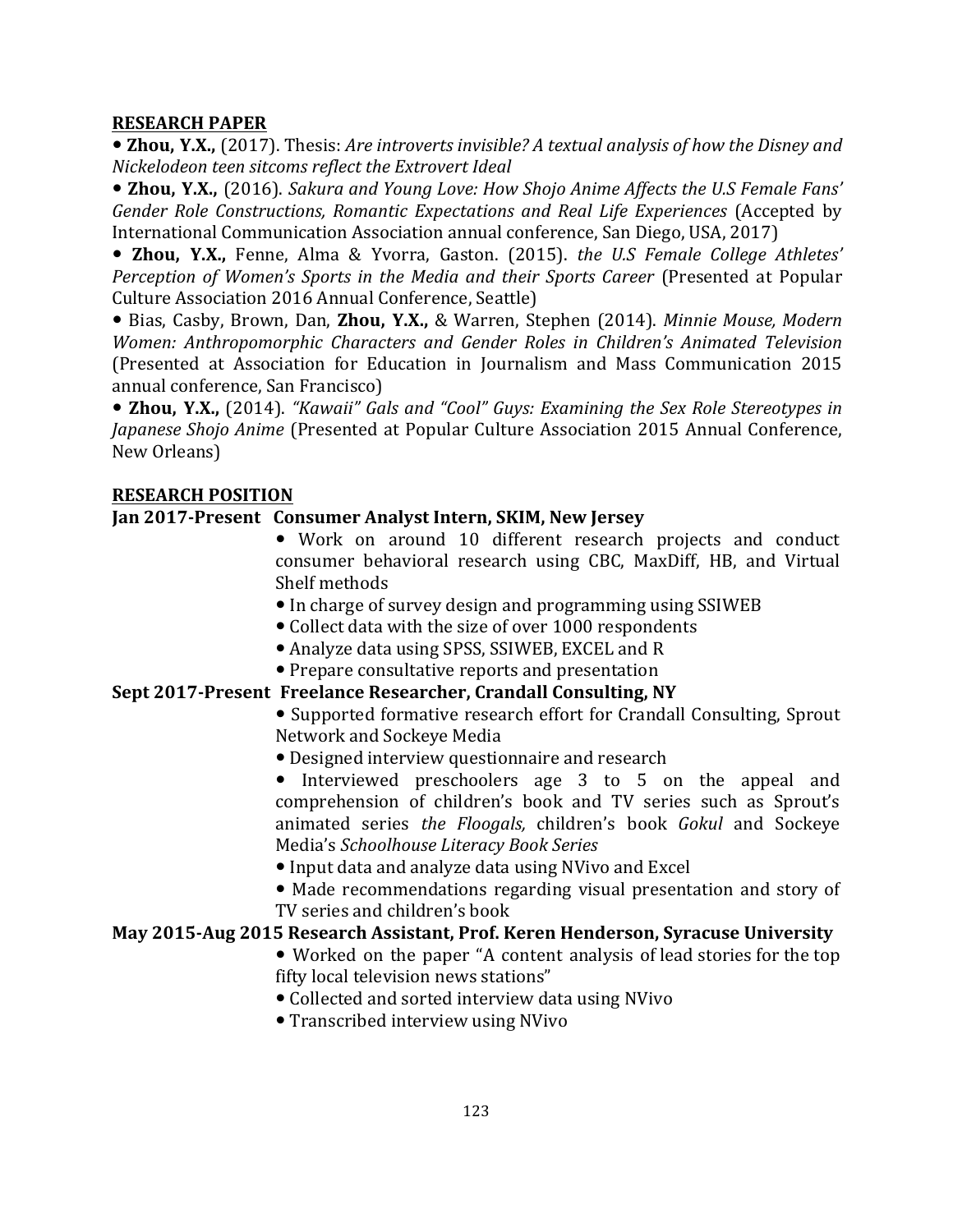# **TEACHING EXPERIENCE**

# **Sept 2015-May 2016 Teaching Assistant, Multimedia Storytelling, Syracuse University**

- Assisted teaching multimedia storytelling course
- Taught two lab sections on editing, multimedia storytelling, audio collecting, video production, camera operation
- Create quizzes and grading
- Evaluate students' video production projects

#### **WORK EXPERIENCE**

#### **July 2016-Dec 2016ESL Teacher, Elmhurst Tutorial Service, New York**

- Teach ESL students beginner English and manage class of 12
- Teach ESL students math
- Create curriculum

# **July 2015-Jan 2016 Production Coordinator, Baboon Animation, New York**

- Provided administrative support for Creative Director, including maintaining schedule on Google Calendar and contacts on Skype
- Scheduled international Skype/Phone/Face time meetings
- Provided support to creative teams including attending writer's meeting, taking notes and giving feedback to the scrip
- Arranged domestic and international business travel
- Managed account payables and receivables

# **Sept 2014-Aug 2015 Editor, Newhouse News Team, Syracuse University**

• Edited seminar footage into 3 minutes promos weekly for Newhouse department YouTube channel using Adobe Premiere

# Dec 2013-May 2014 Producer/Editor, Free-TV Broadcasting Limited, Hong Kong

- Produced web reality show based on singing competition weekly
- Camera operation
- Edited footages into 10-minutes web show using Final Cut

# **July 2012-Sep 2012 Assistant Producer, BTV, Beijing, China**

- Contacted individuals and scheduled meeting
- Researched and selected talk show guests
- Produced one episode " Uncle HanZi" independently
- In charged of retouching scripts daily

# April 2012-June 2012 Classroom Teacher, Social Service Association, Hong Kong, **China**

- Taught English and Math to a class of 30 of Chinese students who are from remote area in China
- Created curriculum
- Led computer lab to teach children how to use computer